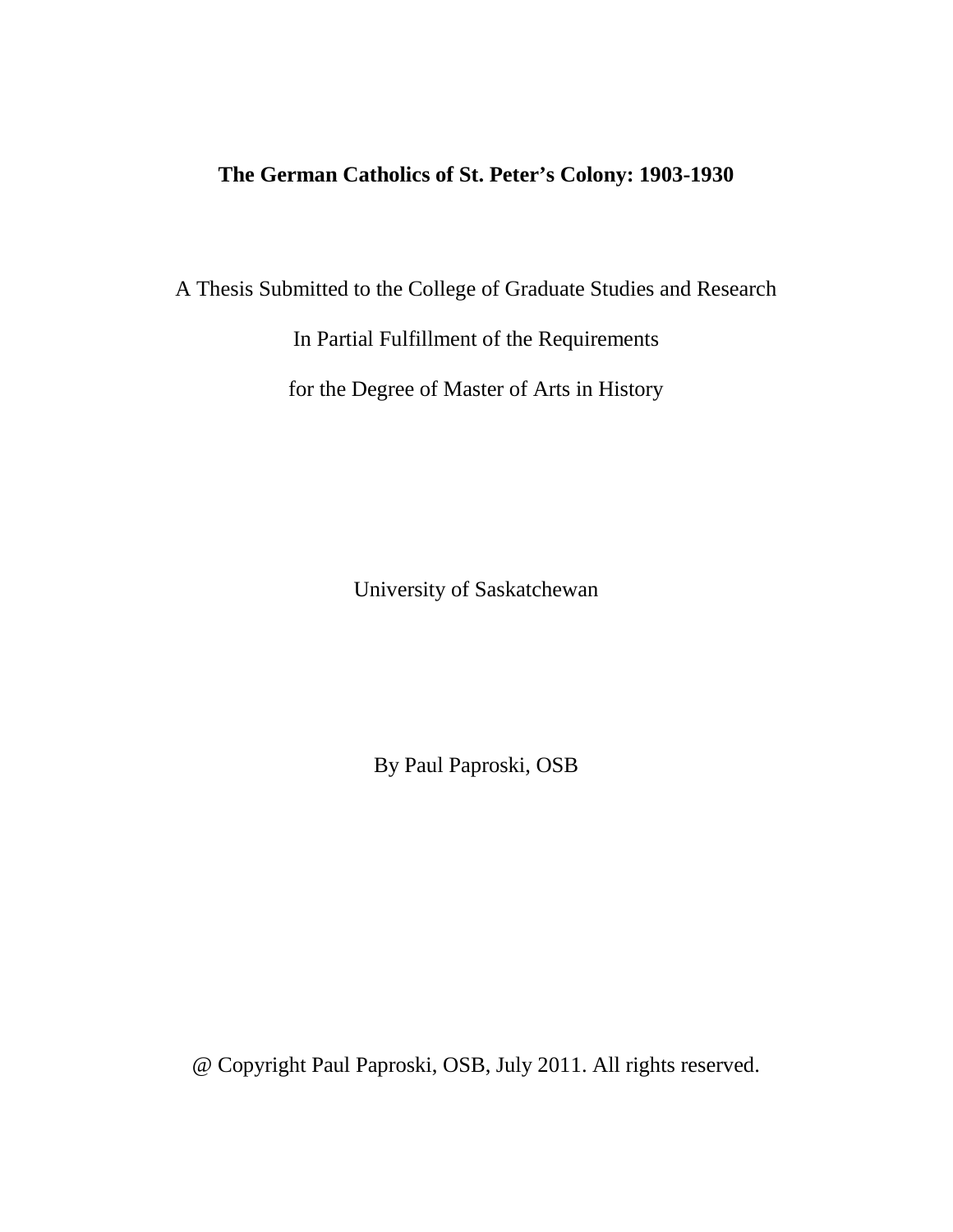In presenting this thesis in partial fulfillment of the requirements for a postgraduate degree from the University of Saskatchewan, I agree that the libraries of the university may make it freely available for inspection. I further agree that permission for copying of this thesis in any manner, in whole or in part, for scholarly purposes may be granted by the professor or professors who supervised my thesis work, or in their absence, by the head of the department or the dean of the college in which my thesis work was done. It is understood that any copying or publication or use of this thesis or parts thereof for financial gain shall not be allowed without my written permission. It is also understood that due recognition shall be given to me and to the University of Saskatchewan in any scholarly use which may be made of any material in my thesis. Requests for permission to copy or make other use of material in this thesis in whole or part should be addressed to:

> Head of the Department of History University of Saskatchewan Saskatoon, Saskatchewan S7N 5A5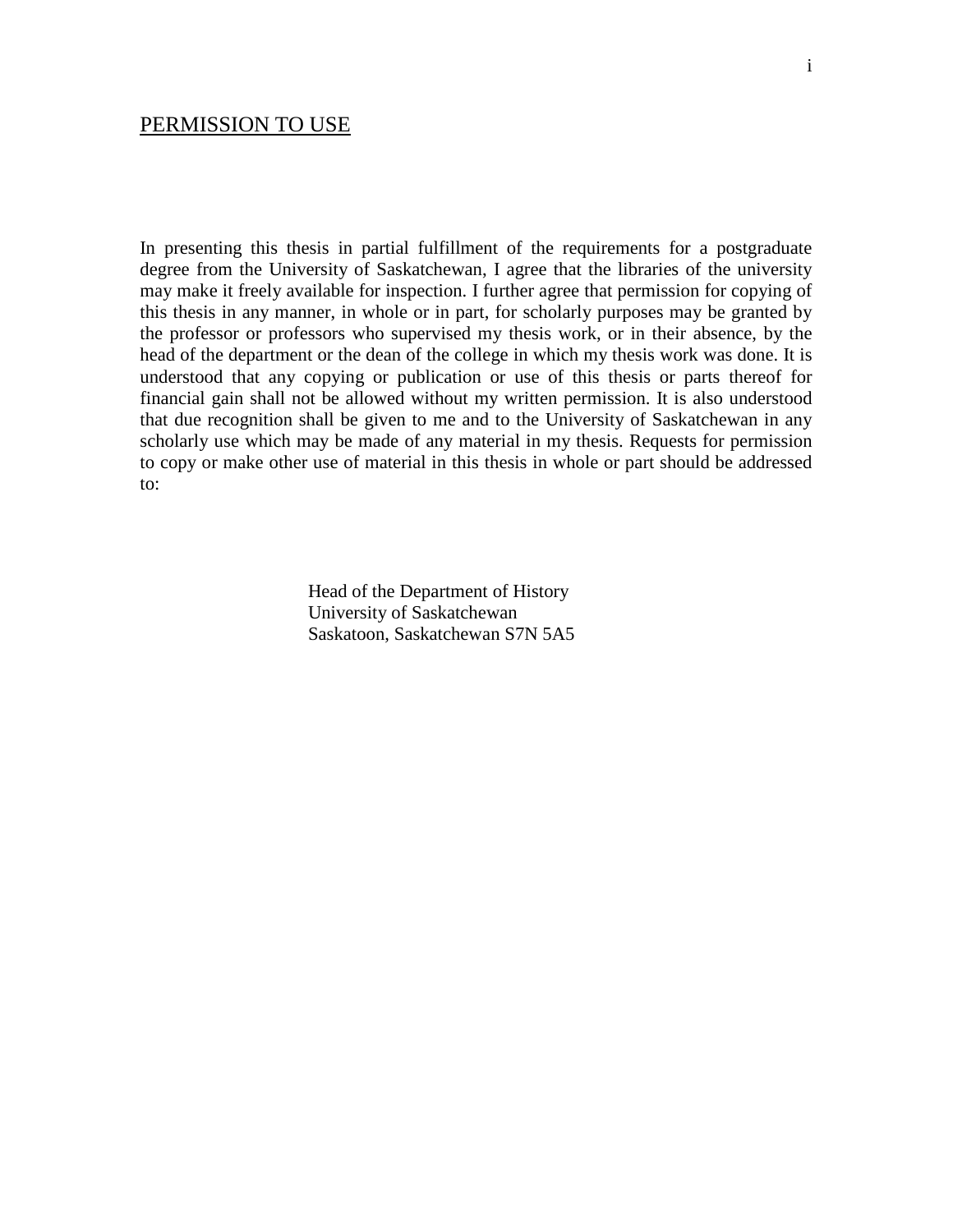#### **Abstract**

The Canadian government, at the turn of the last century, encouraged immigration to Canada. Thousands of German-Catholic immigrants from the United States and Europe responded to the promotion campaign and settled in central Saskatchewan. They formed a religious unit, St. Peter's Colony, in conjunction with Benedictine monks, many of whom were of German-Catholic origin. The monks and colonists built churches and schools. Some of the schools were privately run church (parochial) schools. Catholic nuns taught in some of the public schools. The majority Anglo-Saxon Protestants looked on with suspicion at Peter's Colony. There was a fear that the German Catholics were resisting assimilation into the larger Anglo-Canadian culture. The German Catholics were accused of being disloyal when investigations concluded they were using schools to promote their religious faith and German language. The question of loyalty and how it was understood by the German Catholics of St. Peter's Colony has never been examined. The histories of communities and pioneers of the former colony focus on their particular topics of interest and do not take a comprehensive look at the common values and aspirations shared by the pioneers. This thesis examines the sense of loyalty and citizenship of the colonists by looking at three important aspects of the former colony. The thesis begins by examining the correspondence and decisions of Benedictines. Then the thesis analyzes community histories to determine how communities perceived themselves as belonging to a German-Catholic colony and country of Canada. Next, it reviews histories of the pioneer families to uncover their common values and aspirations. Finally, the thesis concludes that the colonists of St. Peter's Abbey were loyal citizens who expressed their values through their German-Catholic culture.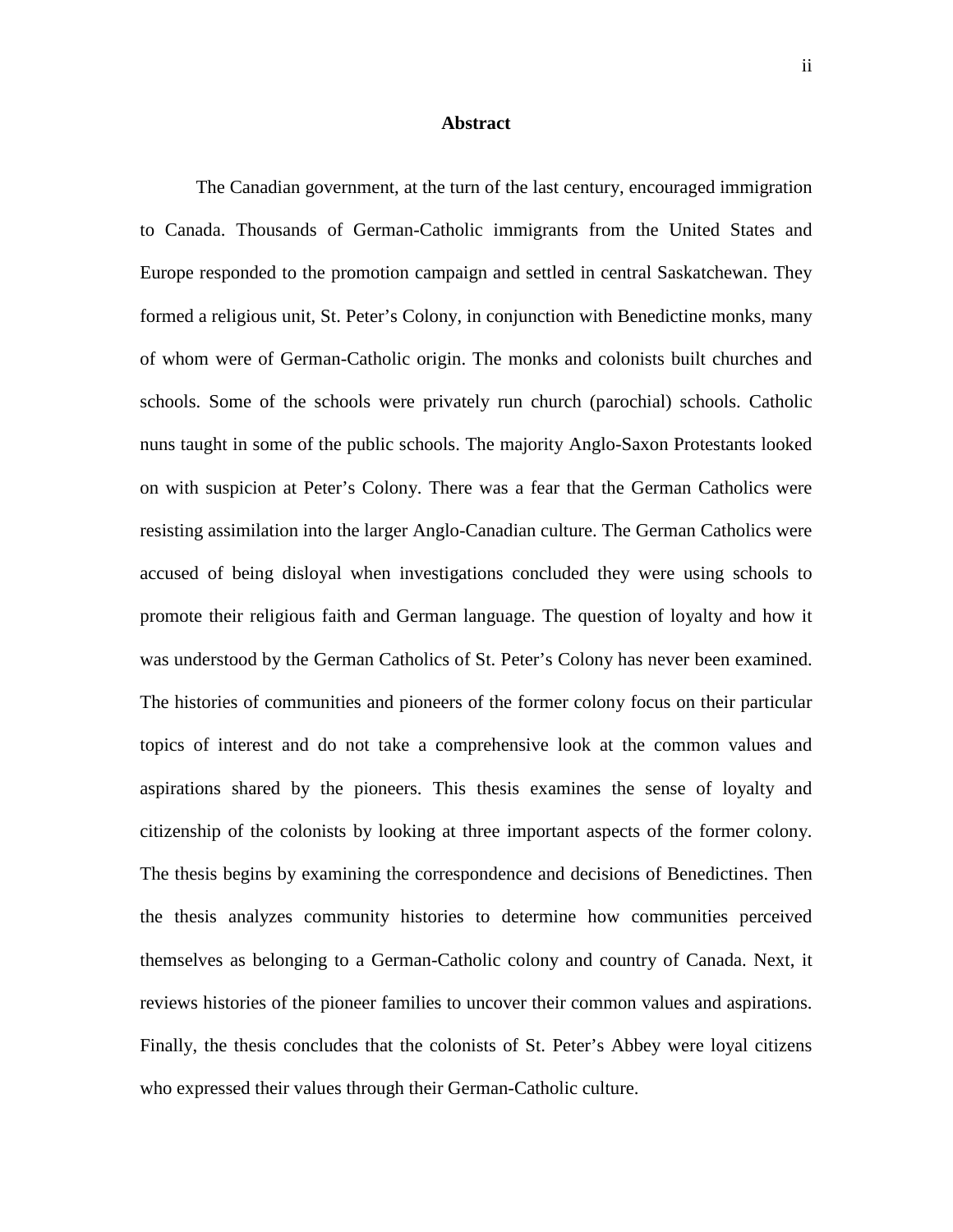### **Acknowledgements**

A heartfelt thank you to Professor Colleen Fitzgerald for encouraging me to pursue my interest in history. Professor Fitzgerald, while serving as president of St. Peter's College, was an excellent role model as a teacher and leader. A special thank you to my supervisor, Professor Bill Waiser, for his constant encouragement and support. Professor Waiser was always available to answer questions. His humble presence made me feel at ease. An acknowledgement to Professors Walter Klaassen and Tom Deutscher for acting as my supervisory committee. Thanks to the Benedictine community of St. Peter's Abbey for sponsoring me in the history graduate studies program. A special thank you to Fr. Demetrius Wasylyniuk, OSB, Benedictine oblate Pat Whittaker, and my parents Ardel and Freda, for their constant support and encouragement.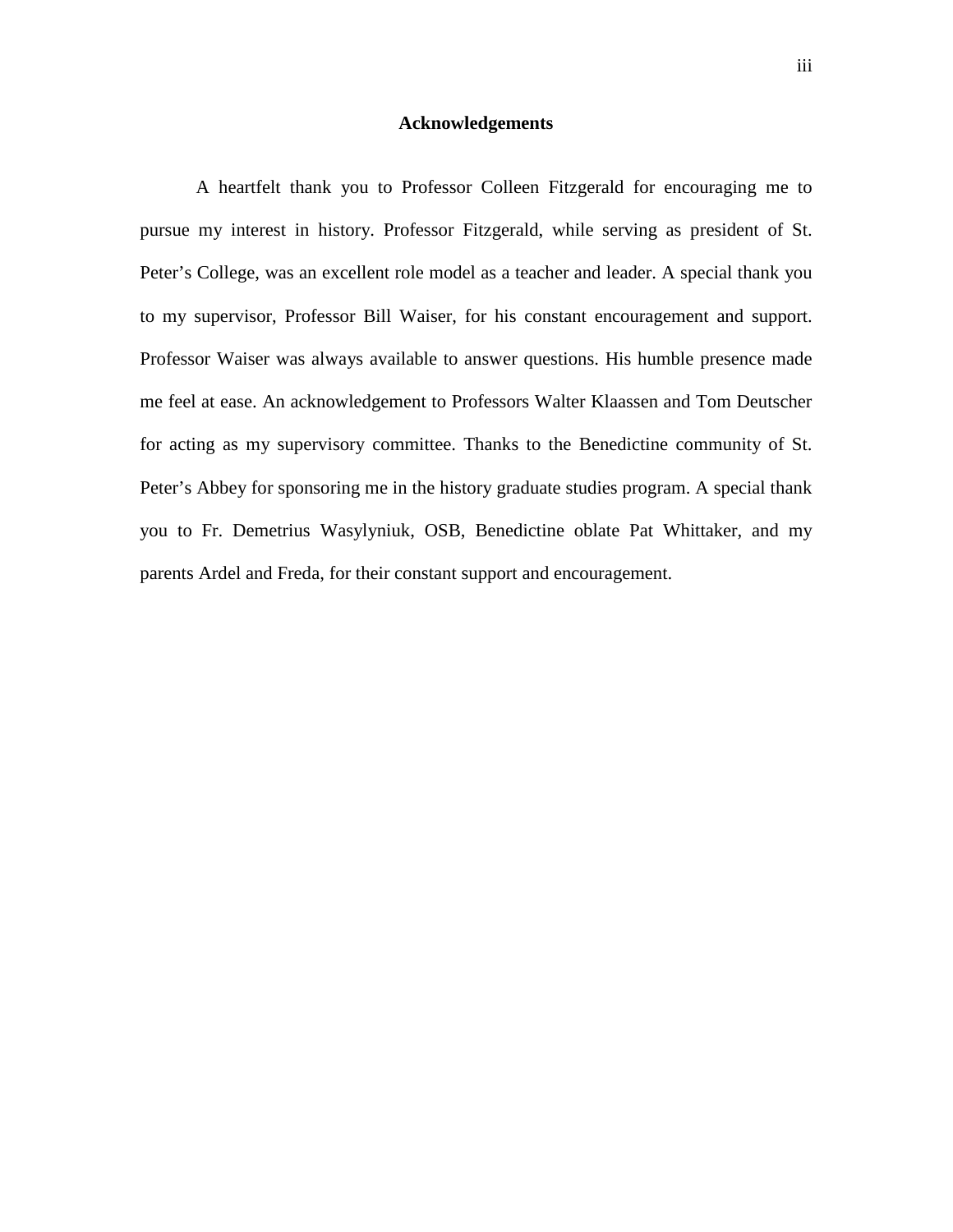## **Table of Contents**

| <b>Chapter One</b>   |
|----------------------|
|                      |
| <b>Chapter Two</b>   |
|                      |
| <b>Chapter Three</b> |
|                      |
|                      |
|                      |
|                      |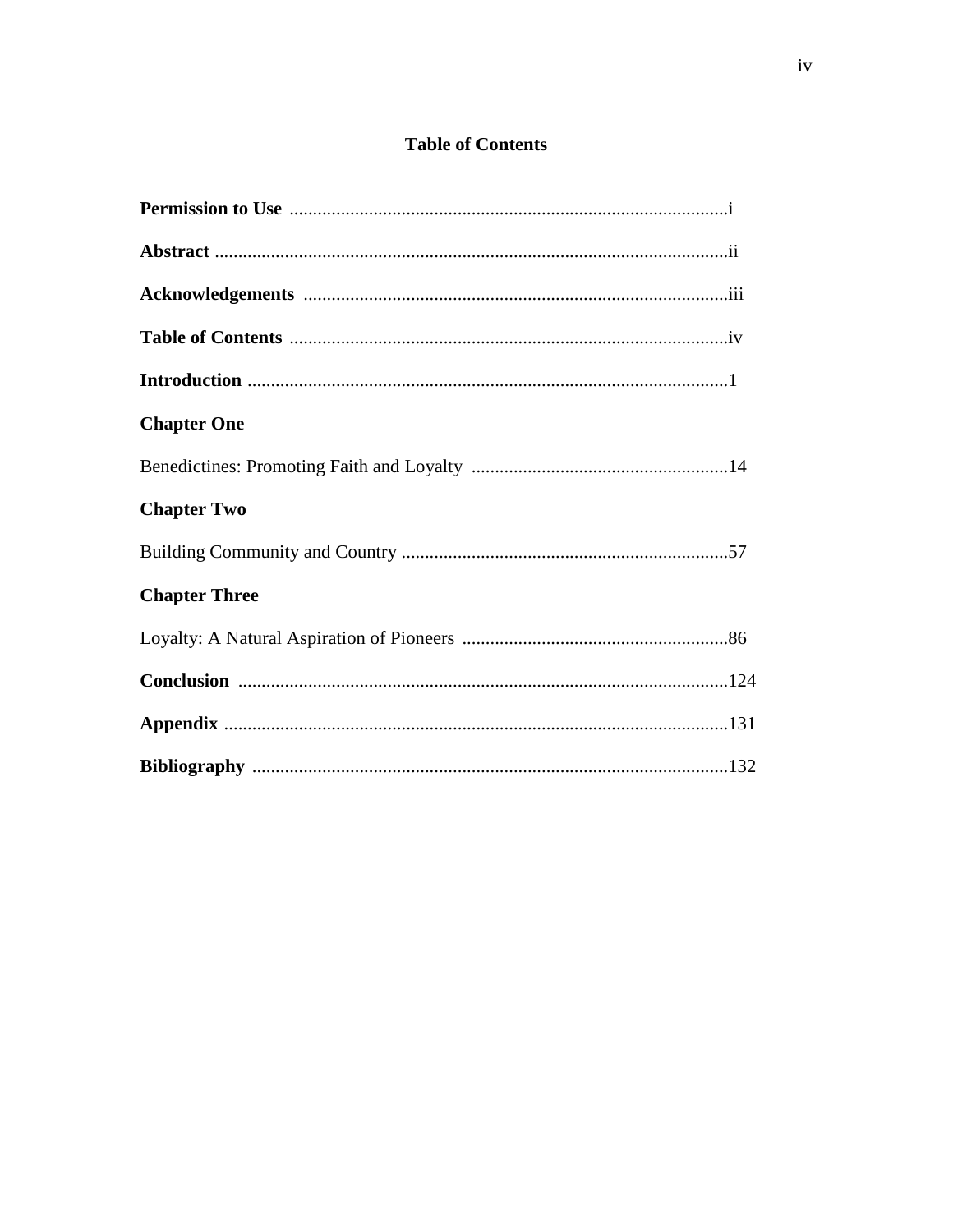### **Introduction**

The Canadian government went on a vigorous advertising campaign at the beginning of the twentieth century to attract European immigrants to Canada.<sup>1</sup> Settlers who came to Saskatchewan were welcomed as future builders of the country. Among them were German Catholics who formed a German-Catholic colony, St. Peter's Colony, in central Saskatchewan. The colony was a religious jurisdiction in the Roman Catholic Church. It was similar to a Roman Catholic diocese, with the exception that the spiritual leader was a prior or abbot and not a bishop.<sup>2</sup> The colony became home to approximately 18,000 Roman Catholics by 1930.<sup>3</sup> The colonists lived in an area that stretched approximately fifty miles in an east-west direction and thirty miles in a northsouth direction.<sup>4</sup> The city of Humboldt lies close to the centre of the former settlement.

The pioneers of St. Peter's Colony moved to a province where the majority of citizens were of an Anglo-Saxon Protestant background. Similar to other non-British ethnic groups, the German Catholics were encouraged to adopt the culture of the majority of the citizens. The elite of the province believed there would be greater unity in the province if immigrants became "Canadianized," or in other words, like the Anglo-Saxon Protestants. There was a fear among the Anglo-Saxon Protestants that people from non-British nations would destroy their culture.<sup>5</sup> As the province became increasingly multicultural, this fear materialized in the popular support of the Ku Klux Klan. The Klan came to Saskatchewan in the late 1920s. Klan organizers spoke of how immigrants were

<sup>&</sup>lt;sup>1</sup> Bill Waiser, *Saskatchewan: A New History* (Calgary: Fifth House Ltd., 2006), 63-67.<br><sup>2</sup> Jerome Weber, "St. Peter's Colony," in *A Journey of Faith: St. Peter's Abbacy: 1921-1996* (Muenster, Sask.: St. Peter's Press, 1996), 2.

<sup>&</sup>lt;sup>3</sup> Michael Hepp, *The Legacy of St. Peter's Colony* (Muenster, Sask.: St. Peter's Press, 1998), 53.<br><sup>4</sup> Weber, "St. Peter's Colony," in *A Journey of Faith: St. Peter's Abbacy: 1921-1996*, 2-7.<br><sup>5</sup> Waiser, 244-246.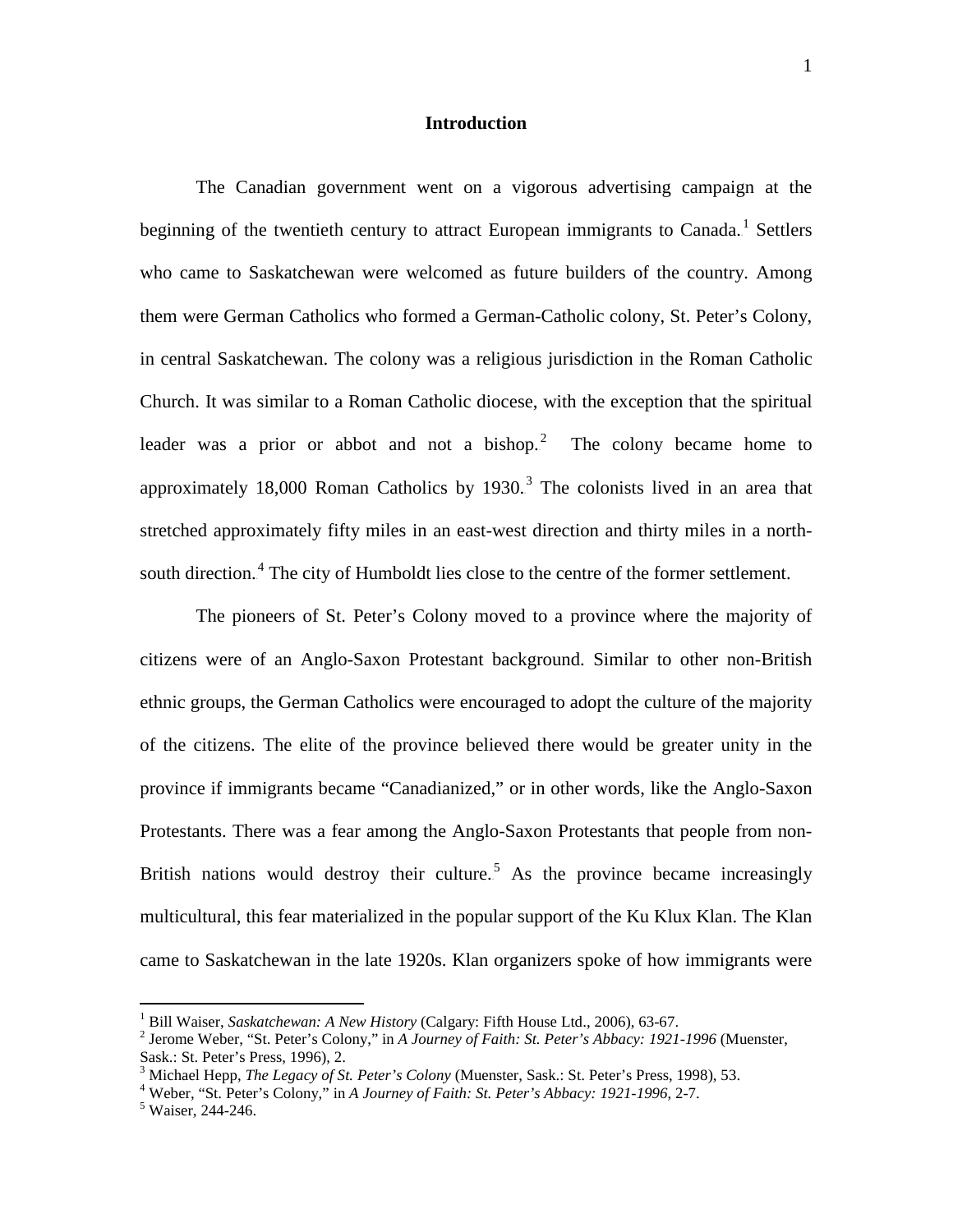a threat to the British heritage. They blamed the Roman Catholic Church for many of the problems in society. $<sup>6</sup>$ </sup>

The question of loyalty became a concern in the Anglo-Saxon Protestant community when separate schools opened in Saskatchewan. Separate schools were denounced as a threat to national unity. Criticism was aimed, in particular, at German-Catholic separate and parochial schools. German Catholics comprised the largest minority of the province's non-Anglo-Protestant community. It was believed that German-Catholic schools were being used to resist assimilation into the larger Anglo-Saxon Protestant culture.<sup>7</sup>

One of the targets of criticism was the school system of St. Peter's Colony that began in 1903. St. Peter's Colony was home to Saskatchewan's largest German-Catholic settlement and most of the province's German-Catholic schools. The Anglo-Protestant establishment was suspicious of the intentions of the colony and its Benedictine leadership. Many in the larger community worried that the loyalty of the colonists was directed towards the church leadership and not the country. Their anti-Catholicism was prevalent throughout Canada and reached back to the early days of confederation.<sup>8</sup> Protestants were suspicious of everything Catholic and accused them of holding their loyalty to a foreign pope. The Catholic Church was even blamed for playing a role in the Riel Rebellion in Saskatchewan.<sup>9</sup> Anglo-Saxon Protestants saw themselves as superior to Roman Catholic societies which, they believed, were less prosperous and more violent.

<sup>&</sup>lt;sup>6</sup> *Ibid.*, 250.<br><sup>7</sup> Clinton White, "Pre-World War I Saskatchewan German Catholic Thought Concerning the Perpetuation of their Language and Religion," (Regina: Campion College, University of Regina, 1994), 1.

<sup>8</sup> J.R. Miller, "Anti-Catholic Thought in Victorian Canada," *The Canadian Historical Review* (University of Toronto Press) article 13 on line, volume 66, number 4 (1985), 474.

 $<sup>9</sup>$  Miller, 475-480, 493.</sup>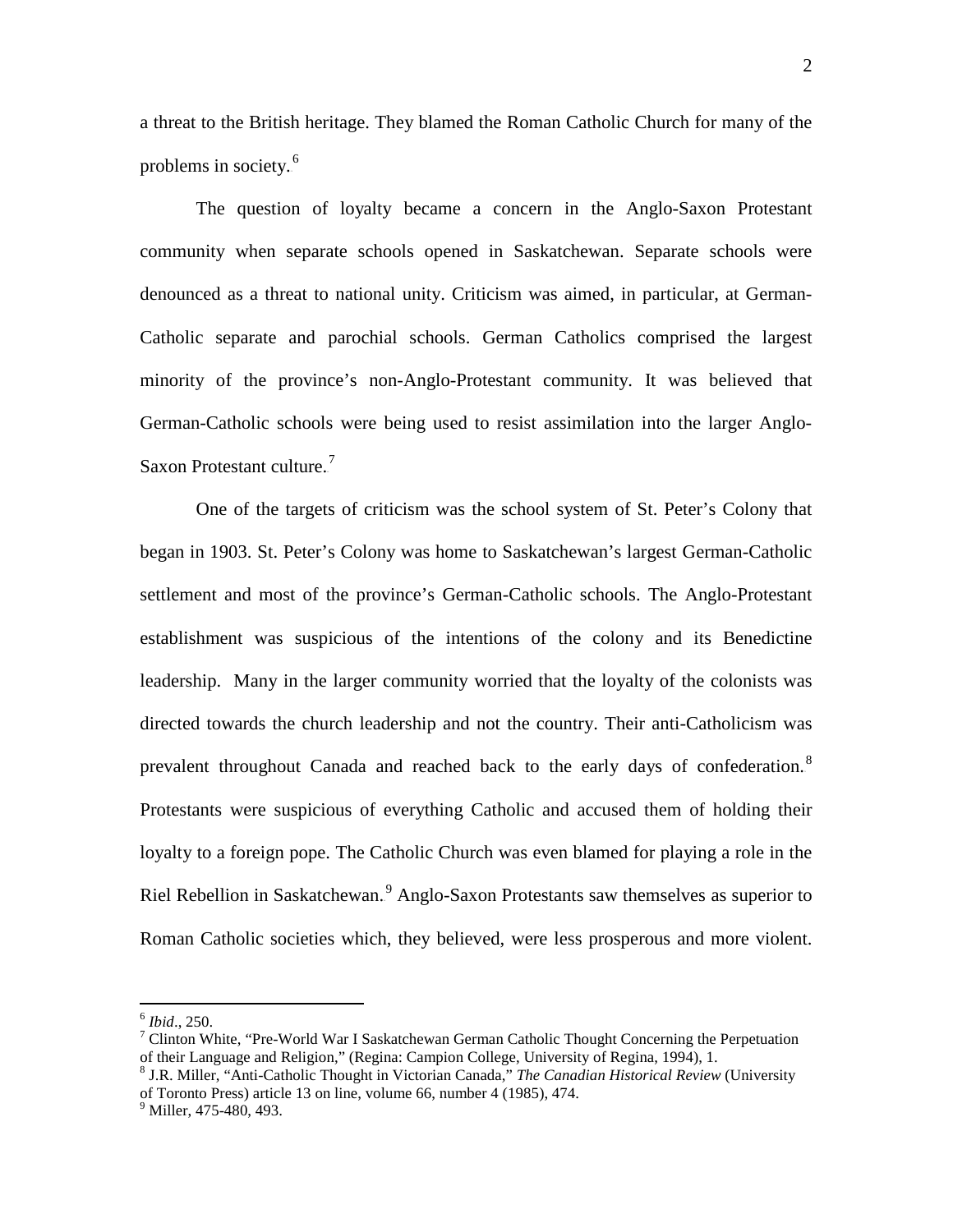They also believed the Catholic Church held to beliefs that had no foundation in the Bible.<sup>10</sup> The false beliefs of the church were blamed for social evils which justified Protestant militancy.<sup>11</sup> and explained why Protestants became unnerved over a Catholic prime minister or Catholic immigration in the mid-1800s.<sup>12</sup> The mistrust of Canadians of German descent intensified during the First World War when Canada went to war against Germany and Austria-Hungary. Canadians of German descent were identified as enemies of Canada and a threat to British society.<sup>13</sup>

School inspectors would occasionally pass through the colony. One of the school inspectors, James Anderson, wrote that the majority of the colony's private schools were being used to propagate the German language and Catholic religion. Anderson had credibility; he later became a premier of the province. He was not alone in his findings. Reports by other inspectors echoed these sentiments. $14$  Among the most vocal opponents of the separate schools was Rev. E.H. Oliver, principal of the Presbyterian Theological College in Saskatoon, Saskatchewan. He was both a University of Saskatchewan historian and a prominent figure in the Better Schools Movement. He suggested that the schools were promoting German nationalism. Oliver used the media to voice his opposition to separate schools.<sup>15</sup>

The concern over loyalty raises questions about the people of St. Peter's Colony: Who were they? Where did they come from? What were their values and aspirations? What attitudes did they have about Saskatchewan and Canada? These questions and

<sup>&</sup>lt;sup>10</sup> *Ibid.*, 484.<br>
<sup>11</sup> *Ibid.*, 490-494.<br>
<sup>12</sup> *Ibid.*, 476-477.<br>
<sup>13</sup> White, 19-21.<br>
<sup>14</sup> White, "The German Catholic Parochial Schools of Saskatchewan's St. Peter's Colony, 1903-1934: Their Teachers, Curriculum and Quality of Instruction," (Regina: Campion College, University of Regina, 1995), 29.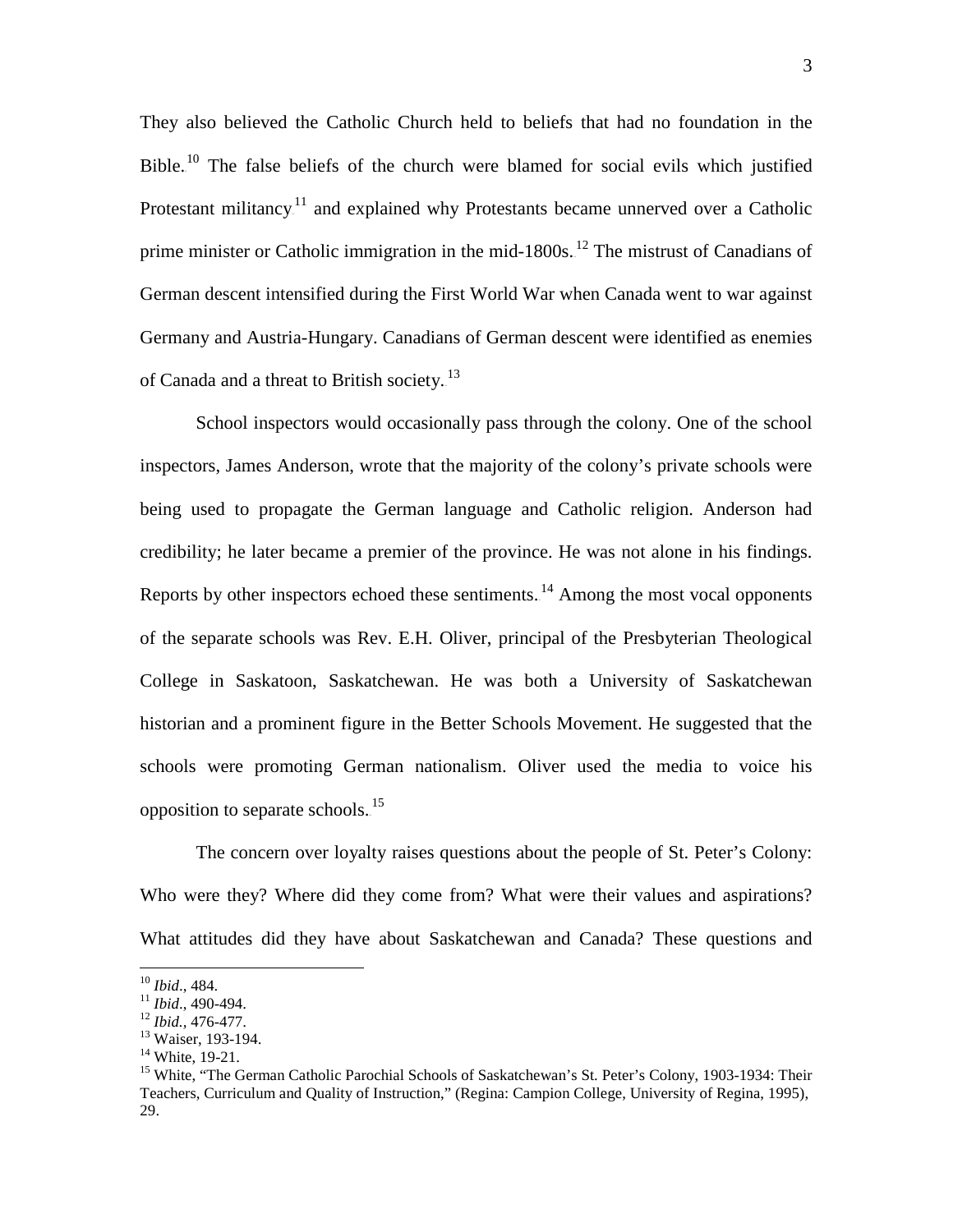others will be addressed in the thesis covering the first thirty years of St. Peter's Colony: 1903-1930. The goal of the thesis is to give an objective presentation of the viewpoints held by pioneers in the former St. Peter's Colony. It will analyze their expressions of German-Catholic traditions and explore whether they were a threat to sovereignty in Canada.

The thesis will accomplish this aim by examining decisions made by pioneers about education, religion, nationality and citizenship. It will look, as well, at their attitudes towards family, community life and non-German ethnic groups within the colony. Insight into the goals and aspirations of these pioneers will be uncovered through their stories, and their approaches to issues of the day. The narratives of the German Catholics will be compared and contrasted with the perceptions of German nationalism and disloyalty held by the Anglo-Saxon Protestant culture. The views of the German Catholics will be examined from the inside of the colony to counterbalance past studies which have examined the colony from the outside. The research methodology will focus on the three genres of the former colony, the Benedictines, communities and families. Each genre will become the subject of a chapter in the thesis. Important sources for the research are: personal files of Benedictines, records of organizations in the former colony, research papers on the school system of St. Peter's Colony, and community and family histories. Primary and secondary sources are being used, as well, that help give further insight into these genres.

The first chapter, "Benedictines: Promoting Faith and Loyalty," will study the Benedictine leadership and how it perceived itself in both the colony and country. An analysis will be undertaken of the leadership's promotion of German-Catholic traditions,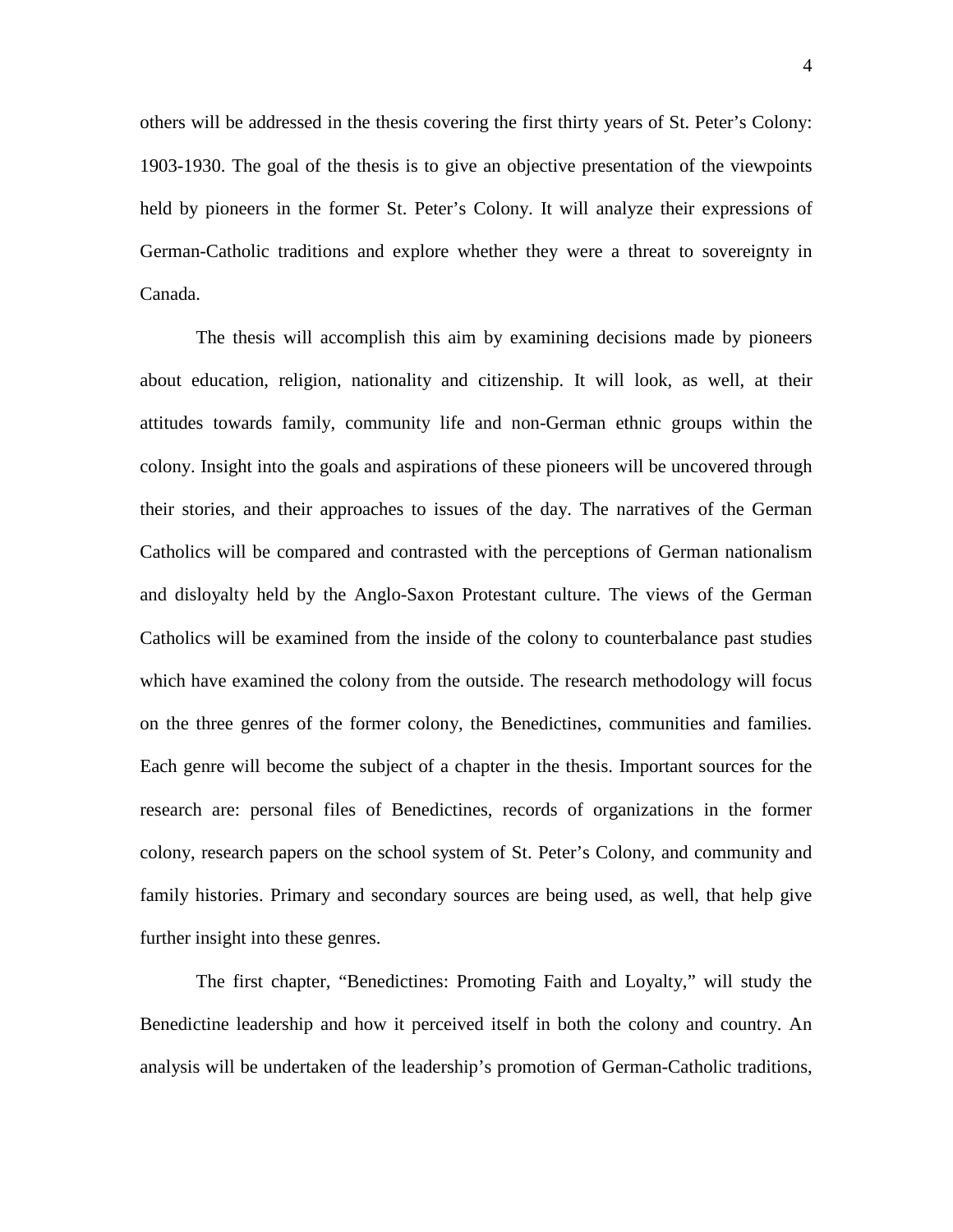and interaction with the colonists and larger Anglo-Saxon Protestant culture. Insight into this study will be gained by looking at the approaches of the Benedictines to issues of the day. The second chapter, "Building Community and Country," will study the communities of St. Peter's Colony and how they perceived themselves as belonging to both a German-Catholic colony and the larger country of Canada. The third chapter, "Loyalty: A Natural Aspiration of Pioneers," will review the stories of the pioneers of St. Peter's Colony to uncover their common values and aspirations. A comparison will be made between the stories of the German Catholics and non-German Catholics to determine their differences and similarities.

Some important original sources in the first chapter, "Benedictines: Promoting Faith and Loyalty," will come from the correspondence of the Benedictine leadership. All of the Benedictine priors and abbots wrote letters and circulars to their priests and/or parishioners expressing opinions on social, educational and moral issues. Sometimes the letters were read at Mass, while others were published in newspapers or sent to households. The Catholics were urged to follow the advice of their prior or abbot. Another important original source is the letters written by the Benedictine leadership to civil servants and government representatives.

The personal letters of the first colony leader Prior Alfred Mayer will be used as an original source to shed light on the reasons for the Benedictines coming to Canada. During his term as prior, Mayer wrote eighty letters to his superior Abbot Peter Engel of St. John's Abbey in Collegeville, Minnesota. He wrote another ten letters to other Benedictine priests and abbots. Mayer was the person largely responsible for bringing the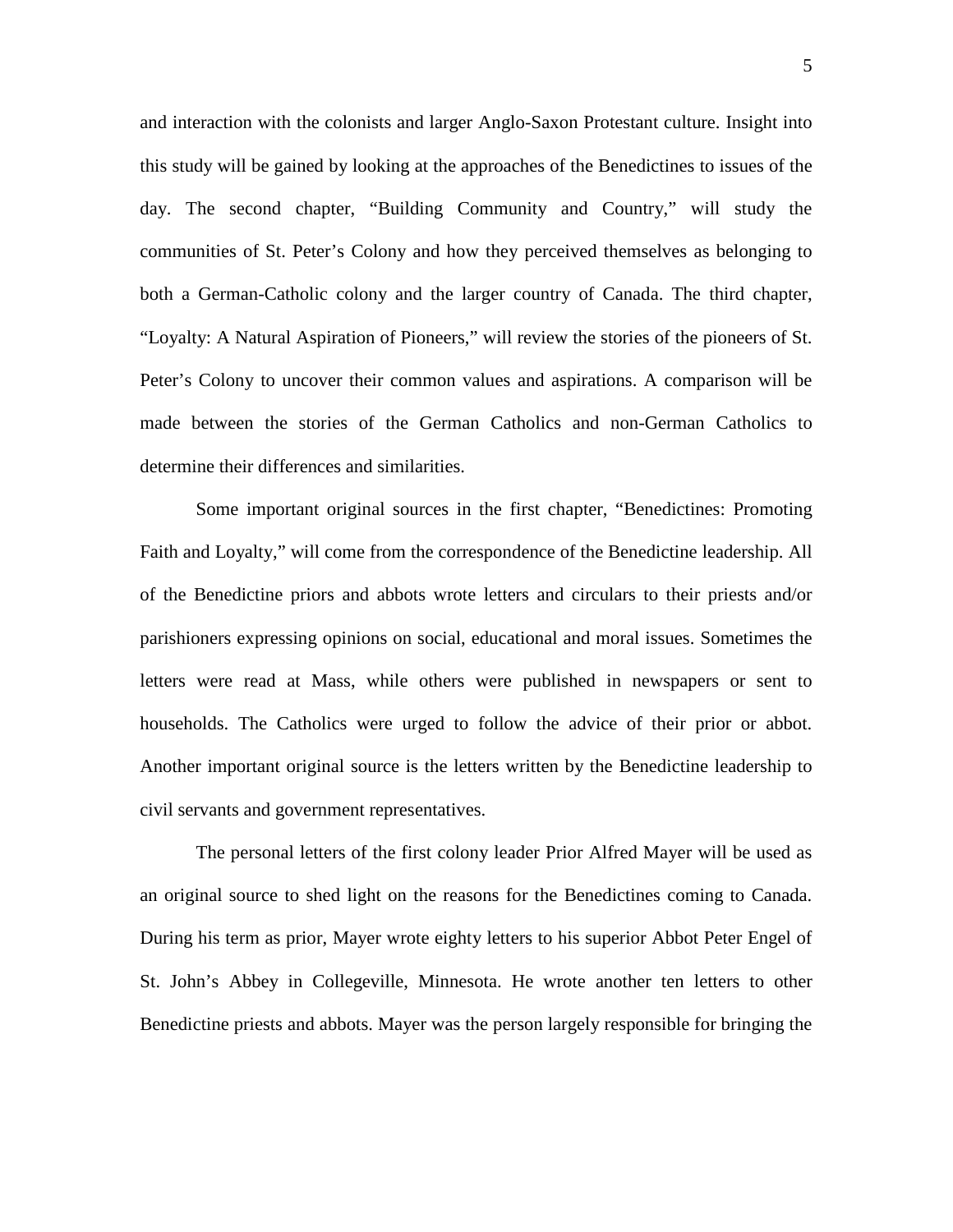Benedictines to Saskatchewan. His letters reveal the decision of the Benedictines to come to Canada was based largely on circumstances.

The Benedictines had lived in a priory named Cluny, situated in southern Illinois. The priory was founded by St. Vincent Archabbey in Latrobe, Pennsylvania.<sup>16</sup> The priory was forced to close when the Benedictines failed to make a living there. The community decided to remain together rather than disband and join other monastic communities. The monks began a search for a new home in the United States where they could operate a college.<sup>17</sup> Engel invited them to move to the North-West Territories, in what is now Saskatchewan, where there was a need for priests to serve German-Catholic settlers.<sup>18</sup> A Catholic Settlement society, led by some Roman Catholics, was promoting a German-Catholic colony.<sup>19</sup>

The letters disclose Mayer as someone who was passionate about his work. He was an astute and conscientious administrator. Mayer was a person who believed in good management. He embraced the Benedictine tradition in North America of working with German Catholics and the larger community around. The letters reveal, further, that the primary issue facing the early Benedictine leadership was a conflict with the Benedictine community of St. Vincent Archabbey. The archabbey claimed rights to some of the money from the sale of Cluny property. Mayer argued that he needed the money to begin a new foundation in Canada. $^{20}$ 

 <sup>16</sup> Joel Rippinger, OSB, *The Benedictine Order in the United States: An Interpretive History* (Collegeville, Minnesota, Order of St. Benedict, 1990), 214.

<sup>17</sup> *Saint Peter's Abbey Archives (SPAA)*, Prior Alfred Mayer file, in "Letters of Mayer," Alfred Mayer, July 10, 1901 letter to Abbot Peter Engel.

<sup>&</sup>lt;sup>18</sup> *Ibid.*, December 5, 1902 letter of Mayer to Windschiegel.

<sup>&</sup>lt;sup>19</sup> Colleen Fitzgerald, *Begin a Good Work: A History of St. Peter's Abbey, 1903-2003* (Muenster, Sask.: St. Peter's Press, 2003), 28-30.

<sup>&</sup>lt;sup>20</sup> "Letters of Mayer," Mayer, August 13, 1903 letter to Engel.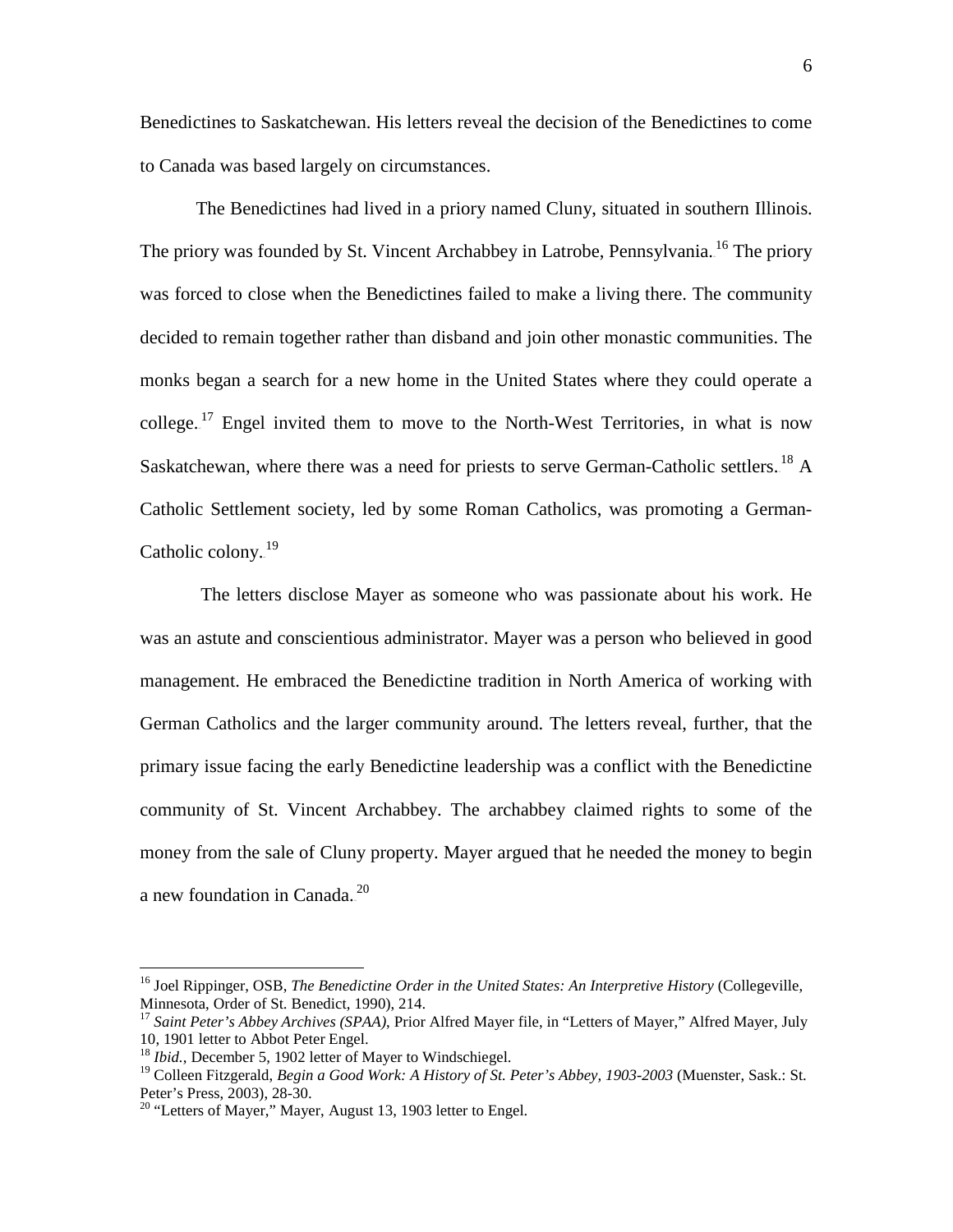The second leader of the colony, Bruno Doerfler, wrote 127 letters to his former superior, Engel, while serving as leader of the colony. His letters will be used as an important original source for the thesis. The letters portray Doerfler as a man who was pastoral and concerned about the well-being of the people of St. Peter's Colony. They contain information about issues facing farmers, whether it was poor crops or crop prices, the inefficient grain transportation system or the difficulty of getting credit. There is information on the personal hardships faced by pioneers such as sickness and accidents. The primary issue facing Doerfler as leader was finances. The monks were always in need of funds for building, repairing and purchasing needed farm implements. Doerfler became an expert at borrowing and begging for money.

The issue of separate schools and teaching the German language in schools became a concern of Doerfler during his leadership. The Benedictines were accused of using their schools to promote German nationalism and the Catholic faith. In response, he issued a personal circular in 1916 defending the rights of separate schools. He insisted that the German Catholics were loyal Canadian citizens. He defended the German language as a part of their heritage. The circular contains five reproductions of letters sent to the *Saskatoon Daily Star* and *Saskatoon Phoenix*. They address the accusations of Professor Oliver against the private schools of the Humboldt district. One letter was written in response to an editorial in the *Saskatoon Daily Star* on the issue of German Schools of the Humboldt district. Doerfler answered the accusations of Oliver and presented his own facts on the issue. $^{21}$ 

The position of Doerfler on the question of private (parochial or parish) schools was expressed in a letter to his former superior, Engel of St. John's Abbey. Doerfler

<sup>&</sup>lt;sup>21</sup> SPAA, Abbot Bruno Doerfler file, "German Schools in the Humboldt District," January 1916 circular.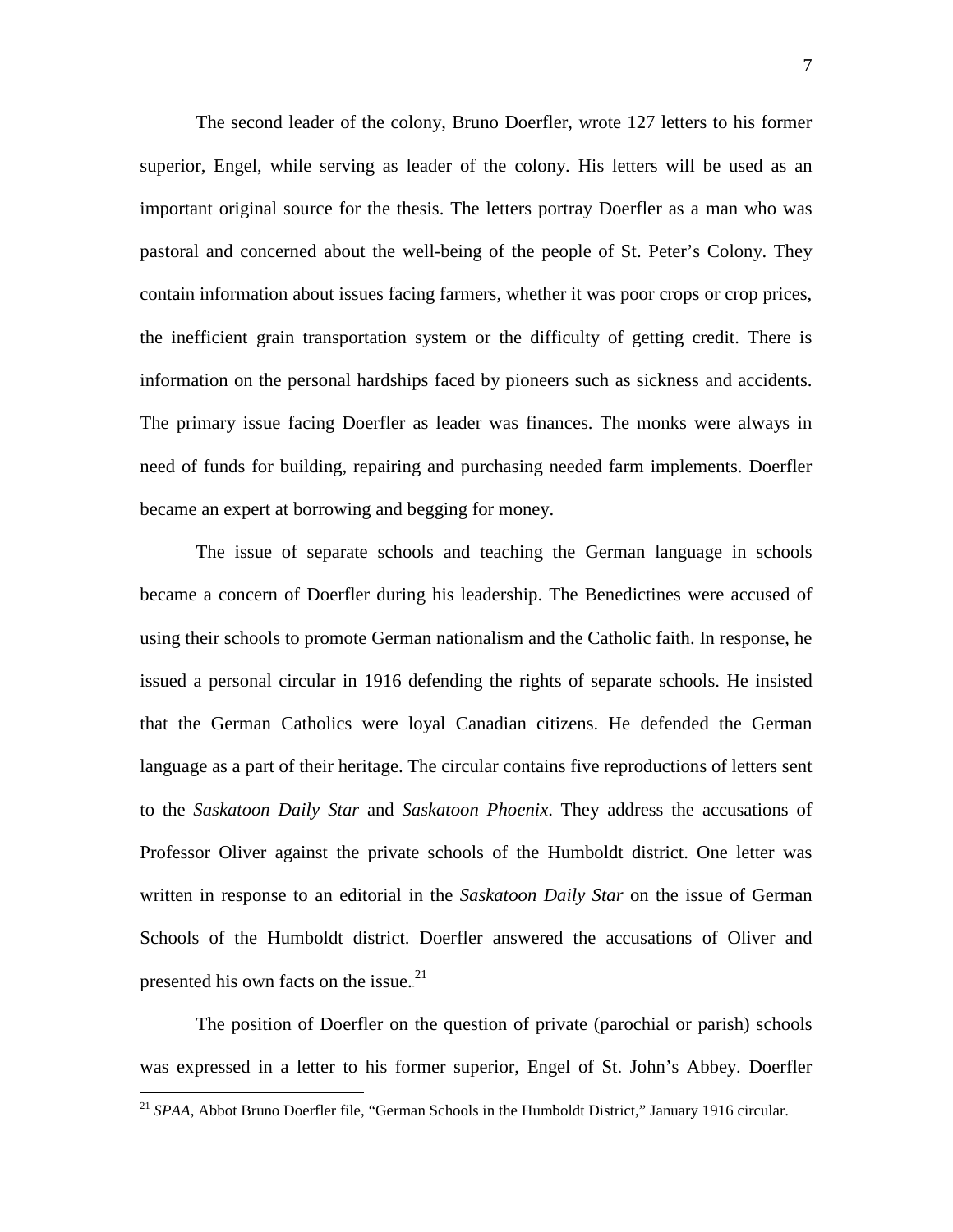informed Engel he was determined to enlighten everyone about his point of view. Copies of his circular were given to provincial government representatives and to ministers of other Christian denominations.<sup>22</sup> Doerfler, in his writings, appeared to be incensed, not only for being attacked with false allegations, but for not being accepted as an equal by the larger Anglo-Saxon Protestant culture.

The issue became a concern of Doerfler again in 1919 when he became aware of a campaign to permit only English as the language of instruction in public schools. A proposal, Doerfler said, was made to the province to allow only French as the other language of instruction. Doerfler blamed the Orangemen for the campaign to promote English. The Orangemen, he believed, were anti-Catholic and wanted to attack the Catholic Church indirectly by ridding it of the German and French languages. He did not express any anger towards politicians, the Anglo-Saxon Protestant culture or country. His only fear was that the politicians would bow to the wishes of the Orangemen.<sup>23</sup>

In addition to correspondence of the Benedictine leadership, original sources of information will come from school trustees of a parochial school in the colony. The trustees were forced by the province to resign to pave the way for a public school in the community of Bruno. The trustees made it clear they were not opposed to public schools. They were aware that they would not be able to financially support a parochial school should they be forced to pay their taxes to a public school.<sup>24</sup> Letters from Premier Walter Scott and the commissioner of education explained how educational policies affected

 $^{22}$  Abbot Bruno Doerfler file, in "Letters of Doerfler," January 23, 1916 letter of Doerfler to Abbot Peter Engel of St. John's Abbey.<br><sup>23</sup> Doerfler, January 26, 1919 letter to Engel.

<sup>&</sup>lt;sup>24</sup> SPAA. Bruno Parochial School file, in "Letters on School Issues," Joseph Ehrmantraut, trustee of Bruno Parochial School, September 29, 1909 letter to Premier Walter Scott.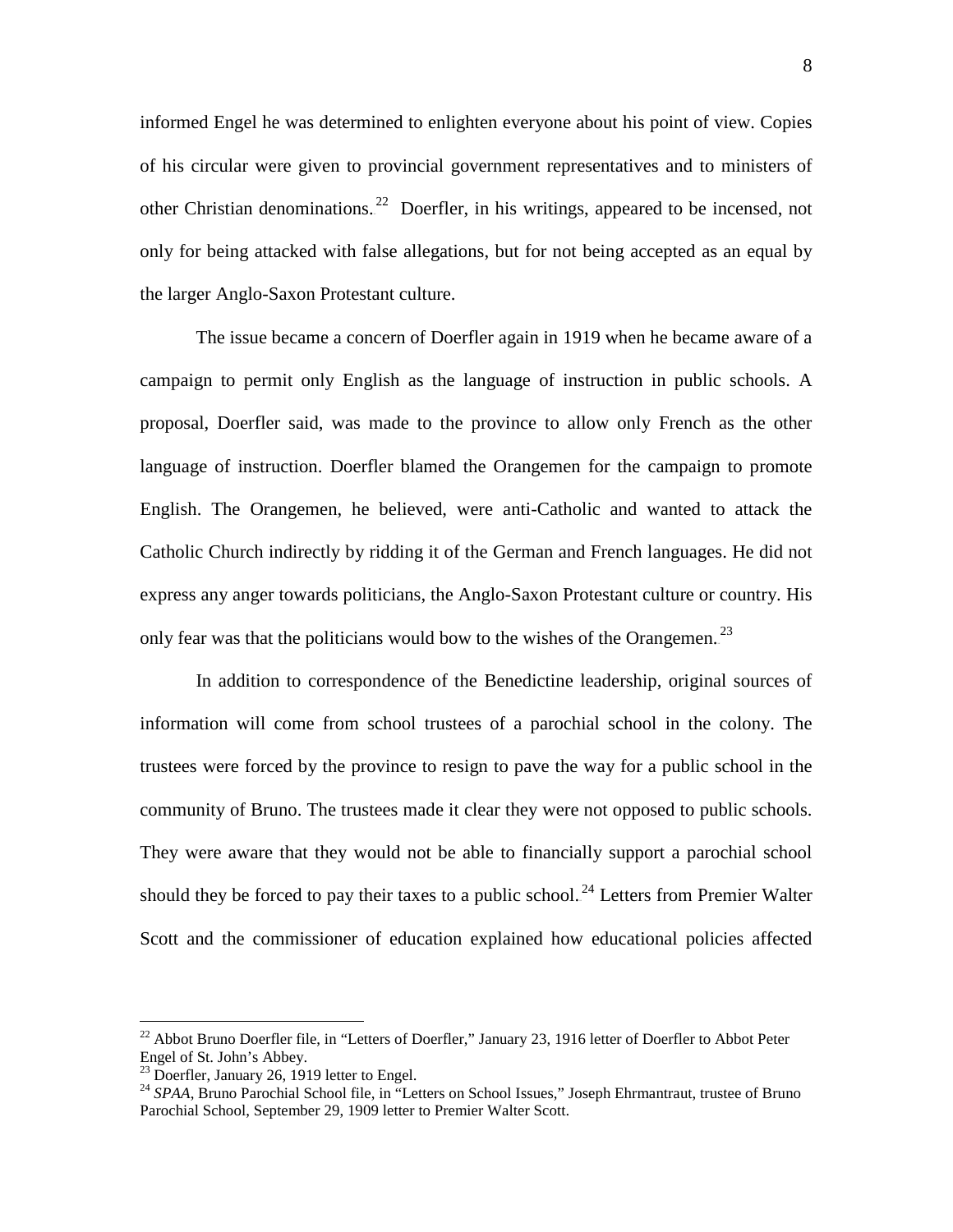local decisions on education.<sup>25</sup> Benedictine attitudes on education and loyalty are expressed further by Abbot Jerome Weber, OSB, in a report on separate schools, <sup>26</sup> and by a Catholic priest to his parishioners in a letter on Catholic traditions and Canadian citizenship. $27$ 

Community history books from sixteen communities in the former colony are being used as the primary original source for the second chapter, "Building Community and Country." The volumes disclose that the majority of the citizens in St. Peter's Colony were of German-Catholic background. However, there were representations of other ethnic groups and denominations in the colony. The German Catholics formed a majority in nine communities that produced history books. Anglo-Saxon Protestants formed a majority in four communities, while Lutheran Germans were a majority in one. Roman and Ukrainian Catholics were a majority in two communities that produced a history book together. German Catholics were a minority in these communities. The histories of neighbouring municipalities are included in all the history books.

The first three history books in the former colony were written in the 1950s. The fourth was written in the mid-1970s. All of these were later replaced by updated histories. Most of the history books were written in the 1980s; one was written in the 1990s. Three communities produced newer histories after the year 2000.

The third chapter, "Loyalty: A Natural Aspiration of Pioneers," will analyze the stories of the families which submitted histories in the fifteen history books. Similar to the community histories, the family histories disclose that the majority of pioneers of St.

<sup>&</sup>lt;sup>25</sup> SPAA, Bruno Parochial School, "Letters on School Issues," Walter Scott, October 19, 1909 letter to Bruno Parochial School trustee Joseph Ehrmantraut.<br><sup>26</sup> SPAA, Abbot Jerome Weber file, "School Issues," Report on Separate Schools, 1951.

<sup>&</sup>lt;sup>27</sup> *SPAA*, Chrysostom Hoffmann file, in "Letters to Parishioners," Chrysostom Hoffmann letter to parishioners.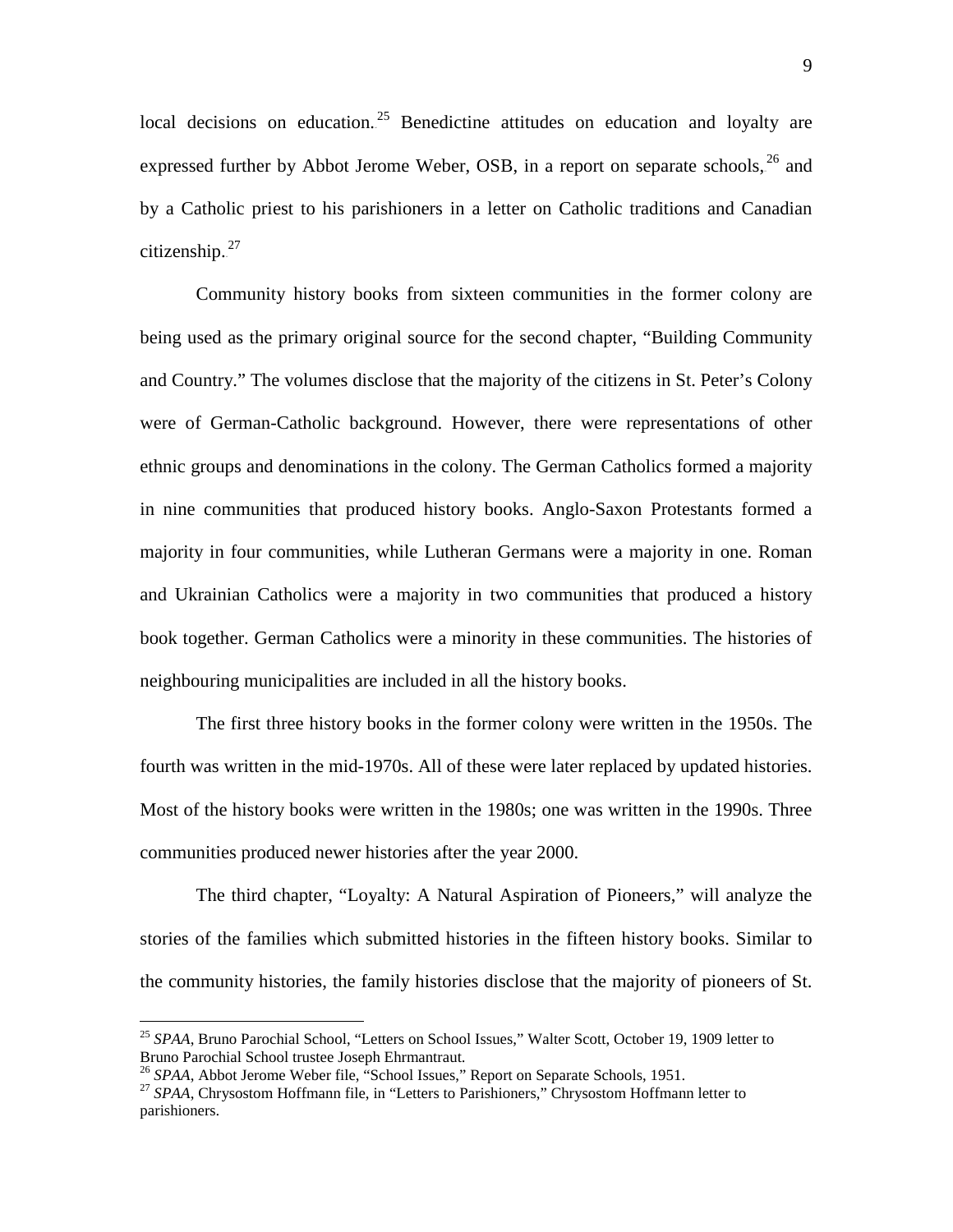Peter's Colony had a German-Catholic background. Approximately sixty percent of the 3,000 families which submitted histories resided in communities where German Catholics were the majority. They recalled the past from the perspective of either children or adults.

A large percentage of German Catholics were second-generation German Catholics from the United States. The largest group emigrated from the state of Minnesota. Large numbers came from North Dakota, South Dakota and Wisconsin, as well. There were some German Catholics who came from Germany and German settlements in Russia. The remaining settlers came from diverse backgrounds that originated throughout the United States, Canada and Europe.

A large number of Scandinavians, particularly Norwegians, settled in the eastern section of the colony. The second largest Scandinavian group to settle there came from Sweden. Many immigrants from the Ukraine settled in the south-western corner of the colony. Settlers from England, Scotland, Russia, Austria and France were also represented.

Included in the research on family histories are another fourteen family histories, taken from family history books. Thirteen of the histories are from families of a German-Catholic background. One family is of an Austrian-Catholic background. Twelve families came from the United States and two emigrated from Europe. Another five family histories are being used that were taken from a scrapbook composed of interviews from five pioneers with a German-Catholic background. The interviews were carried out in 1955 by students of a school in the former colony. All of the pioneers who were interviewed emigrated from the United States.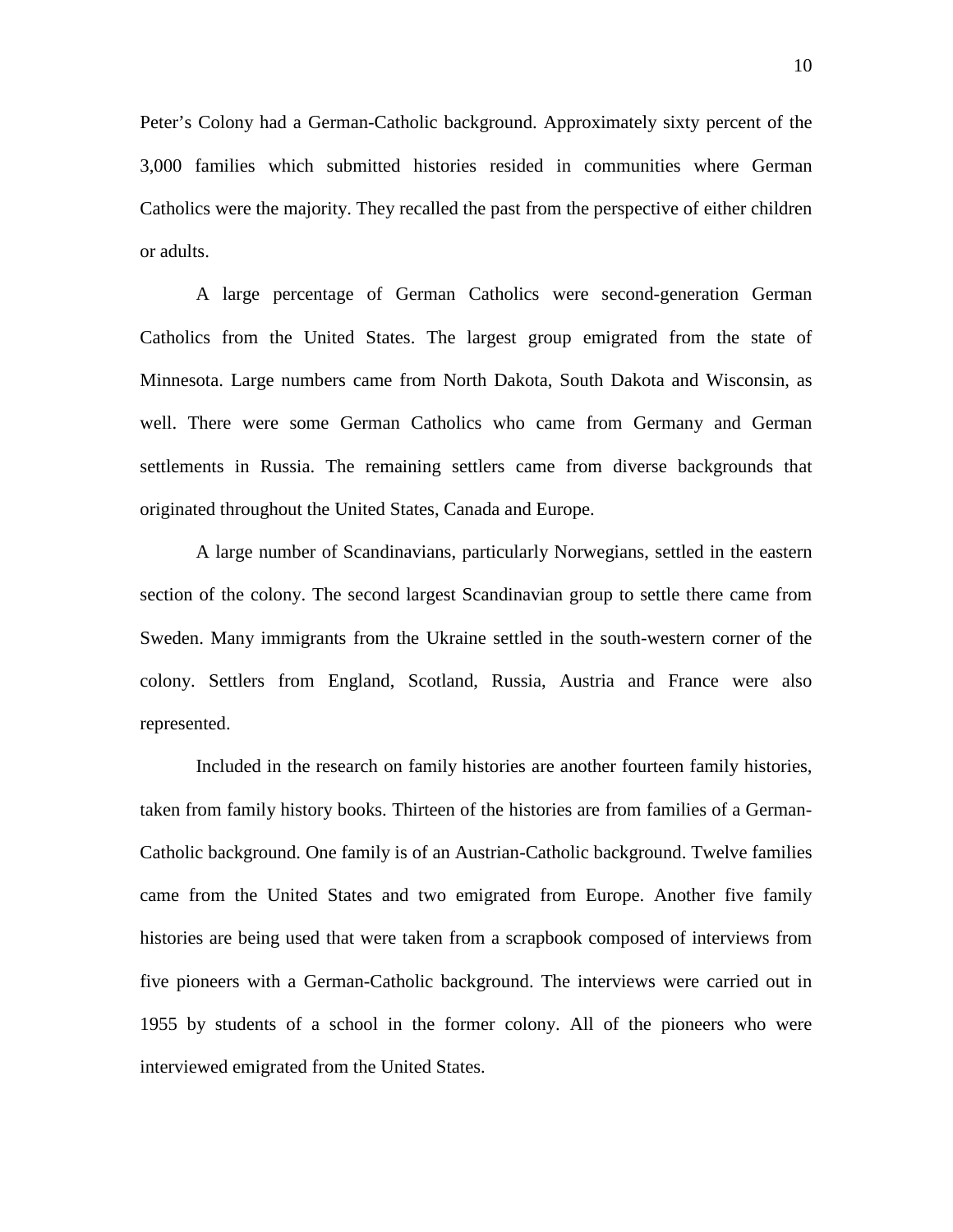The notebooks of the Marysburg Drama Society.<sup>28</sup> and Leofeld German Canadian Folk Group.<sup>29</sup> will be used as important original sources. The Marysburg Drama Society recorded activities of the organization in 1923-24, listing among other things, debates of the society on important issues of the day. The Leofeld German Canadian Folk Group recorded activities of the organization from 1909 to 1930. A notebook from the community of Bruno outlines the founding of a temperance society.<sup>30</sup> Another notebook from the parish of St. Scholastica near the hamlet of Burr records the beginnings of a Funeral Aid Society.<sup>31</sup> The diary of a missionary Benedictine priest is being used as an original source, as well.<sup>32</sup> Pioneer George Gerwing of Lake Lenore wrote a letter in 1928 expressing his feelings about his first perceptions of his adopted home of Canada.<sup>33</sup> All these original sources express the values of early pioneers. The earliest history book published for Muenster in 1973 has a unique contribution. It documents the thoughts of pioneers on changes that have taken place since the turn of the  $20<sup>th</sup>$  century.<sup>34</sup> The opinions of the pioneers on the present and future shed light on how they saw the past.

An important source of information will be the research of Clinton White, professor emeritus (history), Campion College, University of Regina. He has written five articles concerning education in the first thirty years of the former St. Peter's Colony. They give an in-depth analysis of the decisions made by pioneers on education. One

 <sup>28</sup> *SPAA*, Organizations of St. Peter's Colony file, Marysburg Dramatic and Literary Society Minutes of 1923-1924.

<sup>&</sup>lt;sup>29</sup> *Ibid.*, Leofeld German Canadian Folk Group (translated by Elly Saxinger and Dorothy and Oscar Renneberg from the original minute book of 1909 to 1930).

<sup>&</sup>lt;sup>30</sup> *Ibid.*, St. Bruno's Anti-Treating League for Western Canada (Temperance Society formed in 1914).<br><sup>31</sup> *Ibid.*, Funeral Aid Society of the parish of St. Scholastica, 1922.<br><sup>32</sup> Chrysostom Hoffmann file, Hoffmann diar

<sup>1907;</sup> July 23, 1907 to August 16, 1911.<br><sup>33</sup> SPAA, Abbot Severin Gertken file, in "Letters of Gertken," George Gerwing letter.

<sup>&</sup>lt;sup>34</sup> Muenster History Book Committee, *Memories of Muenster's 70 Progressive Years: 1903-1973* (Muenster, Sask.: St. Peter's Press, 1973).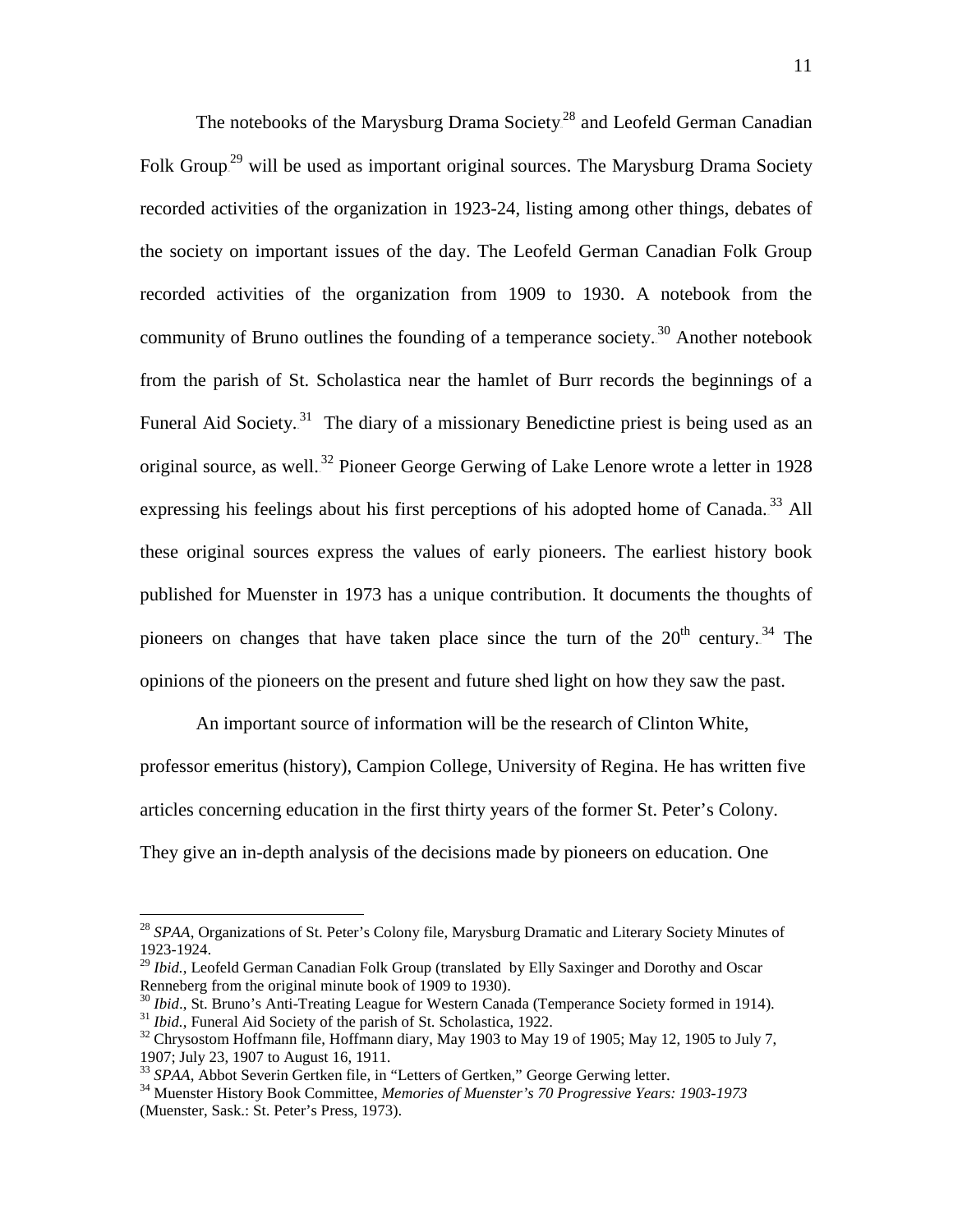essay examines the German-Catholic parochial schools, their buildings, equipment and finances. Another looks at the teachers, their background and qualifications. It covers the curriculum and highlights some differences between classes in public and parochial schools. Three essays explore the political and religious attitudes of German Catholics in St. Peter's Colony. In his research, White discusses the reasons behind the choices of pioneers to build either parochial, public or separate schools.<sup>35</sup>

The attitudes of Anglo-Canadians will be explored in *Saskatchewan: A New History*, by historian Bill Waiser;<sup>36</sup> *The Canadian Prairies: A History*, by historian Gerald Friesen;<sup>37</sup> *Enemy Aliens, Prisoners of War: Internment in Canada During the* Great War, by historian Bohdan Kordan; <sup>38</sup> and *Language, Schooling, and Cultural Conflict: The Origins of the French-Language Controversy in Ontario*, by historian Chad Gaffield. $39$ 

These sources of information disclose how the attitudes of the Anglo-Canadian culture shaped their perceptions of the colony. The sources, though essential, are limited by their research on the important issues of patriotism, education and language; the examination of these issues is from a vantage point outside the colony. Very little research has been carried out on the beliefs and values of colonists on these themes from

 <sup>35</sup> Clinton White, "A 1905 German American Catholic Plan for Primary Education in the Northwest Territories," (Regina: Campion College, University of Regina, 1990); "Pre-World War I Saskatchewan German Catholic Thought Concerning the Perpetuation of their Language and Religion" (1994); "The German Catholic Parochial Schools of Saskatchewan's St. Peter's Colony, 1903-1934: Their Teachers, Curriculum and Quality of Instruction," (1995); "German Catholic Parochial Schools in St. Peter's Colony: Their Buildings, Equipment and Finances," (1995); "Language, Religion, Schools and Politics Among Catholic Settlers of German-American Background in St. Peter's Colony, Saskatchewan, 1903-1916," (1978).<br> $^{36}$  Bill Waiser, *Saskatchewan: A New History* (Calgary: Fifth House Ltd., 2006).

 $37$  Gerald Friesen, *The Canadian Prairies: A History* (Toronto: University of Toronto Press, 1984).<br><sup>38</sup> Bohdan S. Kordan, *Enemy Aliens, Prisoners of War: Internment in Canada During the Great War* 

<sup>(</sup>Montreal: McGill-Queen's University Press, 2002).

<sup>&</sup>lt;sup>39</sup> Chad Gaffield, *Language, Schooling, and Cultural Conflict: The Origins of the French-Language Controversy in Ontario* (Montreal: McGill-Queen's University Press, 1987).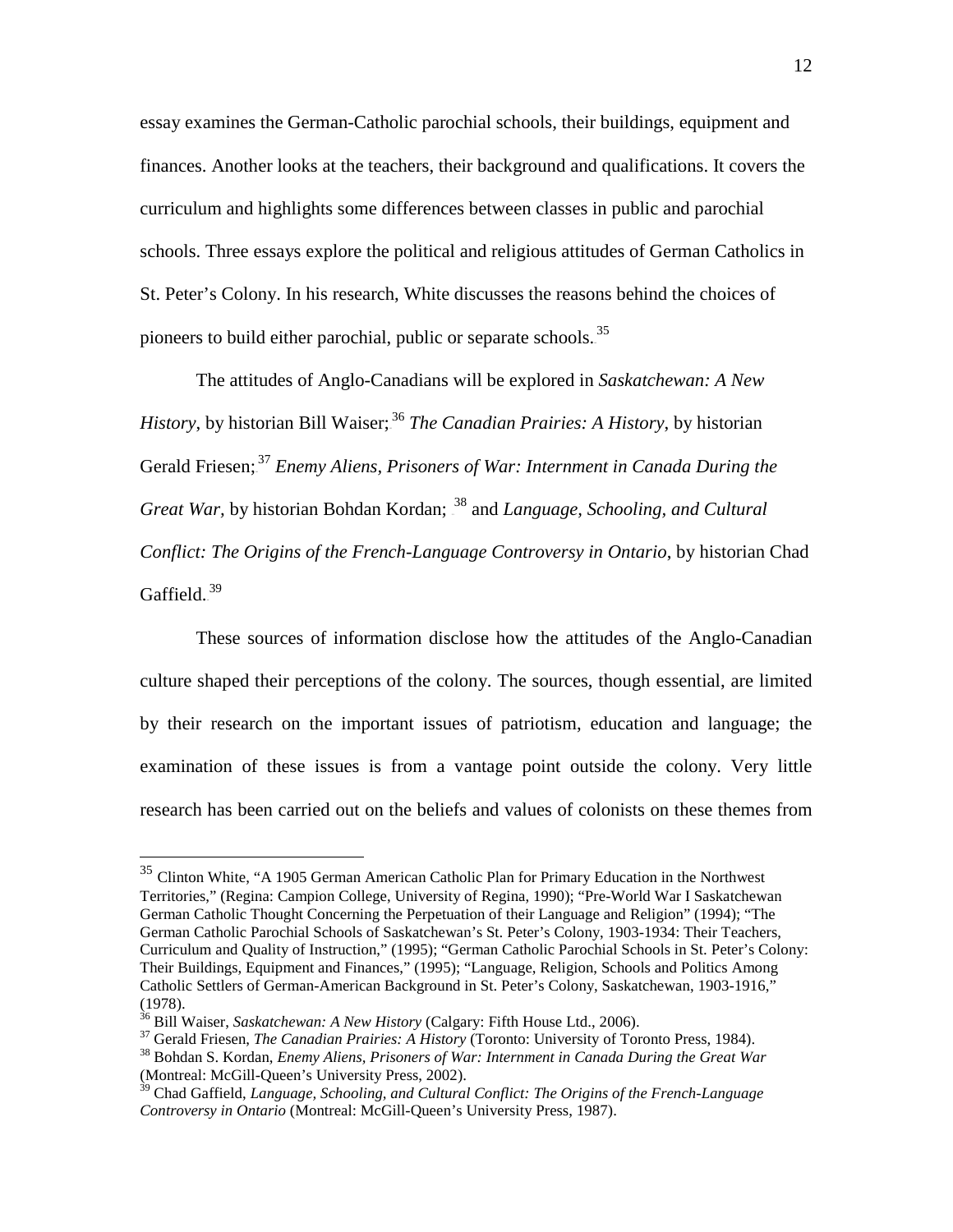within the colony. Past studies were also influenced by cultural prejudices, in the case of E.H. Oliver, and by the limitations of historical research methods. The thesis will counterbalance the outside studies by going within the colony and conducting a comprehensive review of the values of pioneers pertaining to patriotism, language and education. The studies of White came closest to presenting the points of view of colonists on issues regarding education and language. The thesis will give a critical analytical perspective (narrative) to White's research that was based solely on statistics and charts.

As a Benedictine monk and monastic historian at St. Peter's Abbey, I have been fascinated by the stories, published and unpublished, of our early pioneers. A thesis that integrates the histories of the first thirty years of St. Peter's Colony has yet to be written. It is my wish to write a thesis that tells the stories of these first pioneers to reveal how they perceived themselves and how they expressed their values. Their points of view will be measured against the attitudes of those in the Anglo-Protestant culture who were suspicious of them.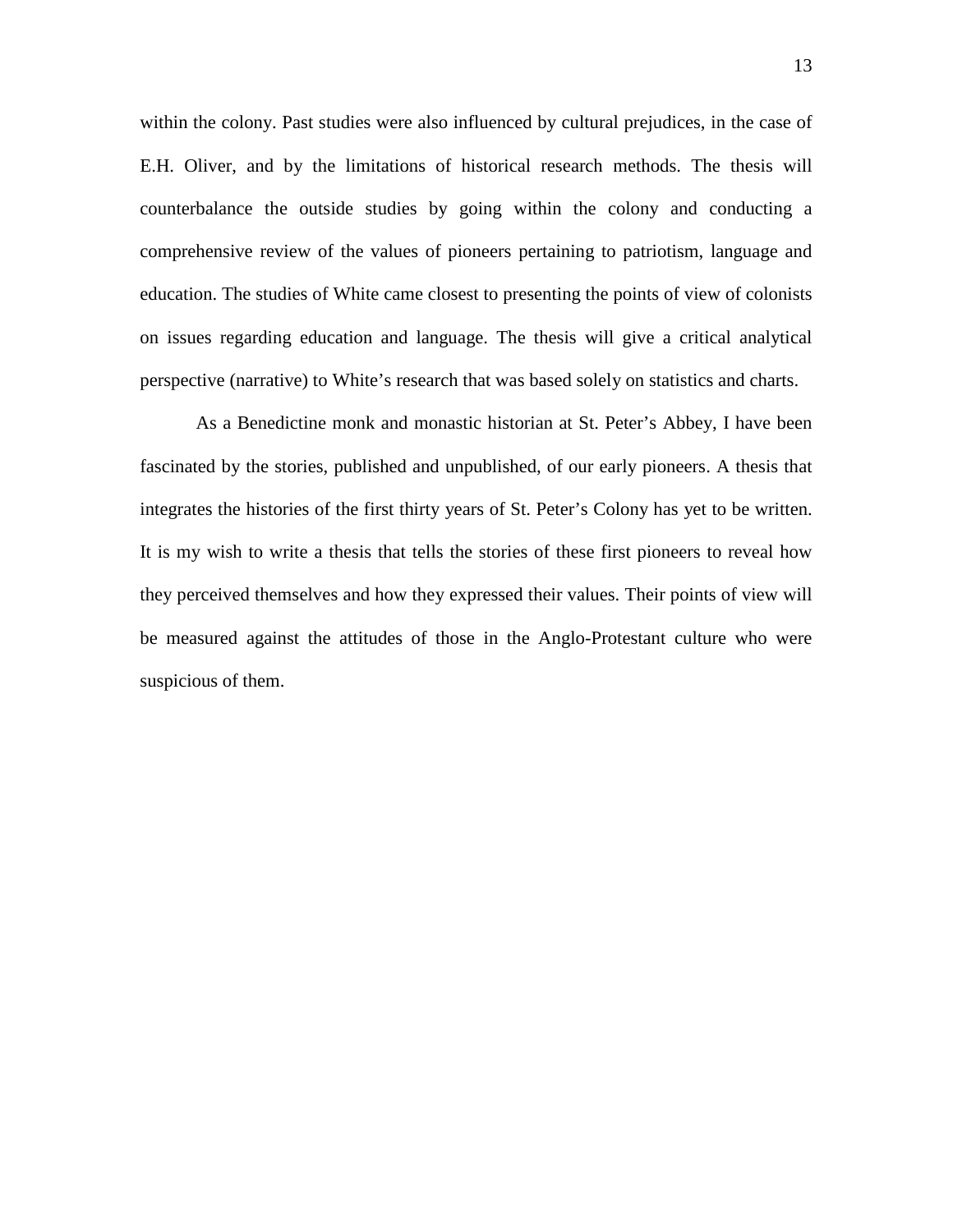### **Chapter One Benedictines: Promoting Faith and Loyalty**

The Order of St. Benedict is a religious organization of the Roman Catholic Church whose members, Benedictines, live in monasteries. Benedictines follow a constitution known as the Rule of St. Benedict that provides guidelines for their spiritual and temporal governance under a superior known as an abbot. The work of Benedictines is multifaceted and is influenced by the location of monasteries and the needs of surrounding communities. Missionary work is a part of the tradition of Benedictines who have a history of serving neighbouring parishes and schools.<sup>1</sup>

The Benedictines of St. Peter's Colony invested much of their energy in missionary work. Their missionary zeal was a characteristic of the Benedictines in North America who have a tradition of doing missionary work by serving German-Catholic settlers with priests and teachers.<sup>2</sup> Boniface Wimmer, OSB, the first Benedictine abbot in North America, believed monasteries were good bases for priests to serve parishes and schools in a frontier land, and provide stability for priests as they did in medieval Europe.<sup>3</sup> Wimmer, a German of Bavarian descent, expressed pride in the United States, his adopted country. He encouraged German-speaking students to learn English. Only ten years after establishing the first monastery, St. Vincent Archabbey, in Pennsylvania in 1846, Wimmer began to build other monastic foundations across the country.<sup>4</sup>

 <sup>1</sup> Leodegar Hunkeler, OSB, trans. by Luke Eberle, OSB, *It Began With Benedict: The Benedictines: Their Background, Founder, History, Life, Contributions to Church and World* (St. Benedict, Oregon: Mount Angel Abbey, 1978), 17-27, 39.<br><sup>2</sup> Joel Rippinger, OSB, *The Benedictine Order in the United States: An Interpretive History* (Collegeville,

Minnesota: Order of St. Benedict, 1990), 23, 43, 116.

<sup>3</sup> Peter King, *Western Monasticism: A History of the Monastic Movement in the Latin Church (*Spencer, Massachusetts, 1999), 363-366. <sup>4</sup> *Ibid*., 366-368.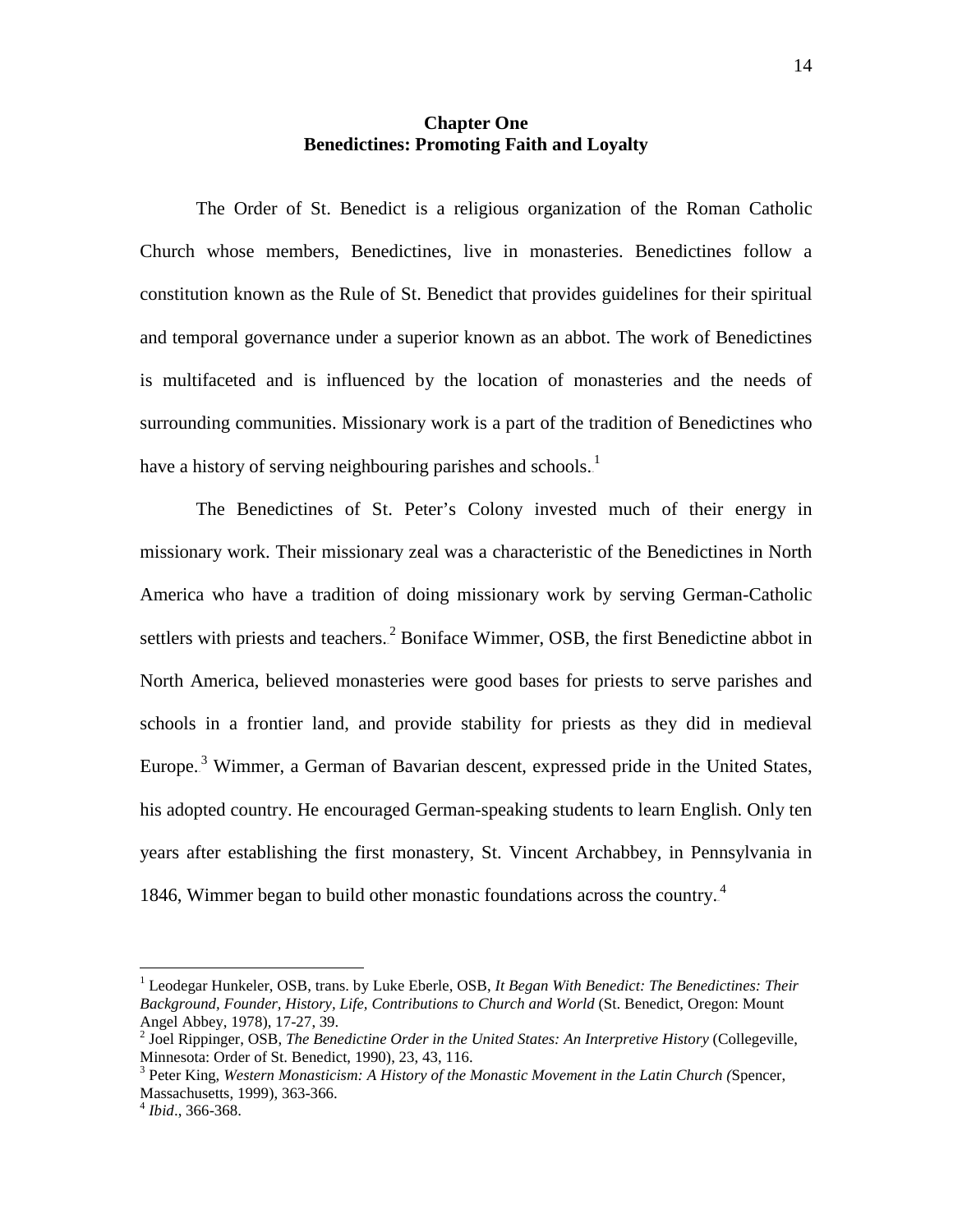The Benedictines transplanted their traditions to Canada in 1903 when monks from Minnesota and Illinois came to St. Peter's Colony. They moved to Canada in response to requests for priests by German Catholics who had immigrated to Canada from Minnesota. The immigrants were familiar with St. John's Abbey, Minnesota, which supplied their former parishes with German-speaking priests. Abbot Peter Engel, OSB, of St. John's sent one of his monks, Bruno Doerfler, OSB, on an excursion to Western Canada to ascertain whether suitable farmland could be found to settle a large number of German Catholics together in a block settlement.<sup>5</sup> The Benedictines in Germany had a tradition of serving Catholic communities from monasteries.<sup>6</sup> Engel promoted that tradition in Canada with a vision of a monastery serving as the centre of a German-Catholic settlement he described as a colony.<sup>7</sup>

Doerfler's first impression of Canada was the friendliness of Canadians. While riding on a train from Winnipeg he wrote, "Nearly all the passengers observed a dignified silence, quite a contrast to what one notices on trains in the United States." $\frac{8}{5}$  The friendliness of Canadians was matched with a warm reception by Immigration officials at Winnipeg, even to the point of appointing a guide to help Doerfler on his travels across Saskatchewan and Alberta to find suitable farmland for a colony. The Immigration officials even suggested that a good location might be near Rosthern, Saskatchewan.<sup>9</sup> The recommendation turned out to be good advice. Doerfler travelled across southern

<sup>5</sup> Peter Windschiegel, OSB, *Fifty Golden Years: 1903-1953* (Muenster, Sask.: St. Peter's Press, 1953), 7-9. <sup>6</sup> King, 364.

<sup>7</sup> Windschiegel, 7.

<sup>8</sup> Jerome Weber, OSB, the reprint of the memoirs of Fr. Bruno Doerfler, in *Quest for a New Homeland*: the *founding of St. Peter's Colony in Saskatchewan* (Muenster, Sask.: St. Peter's Press, 1988), 11. <sup>9</sup> *Ibid.*, 8-9.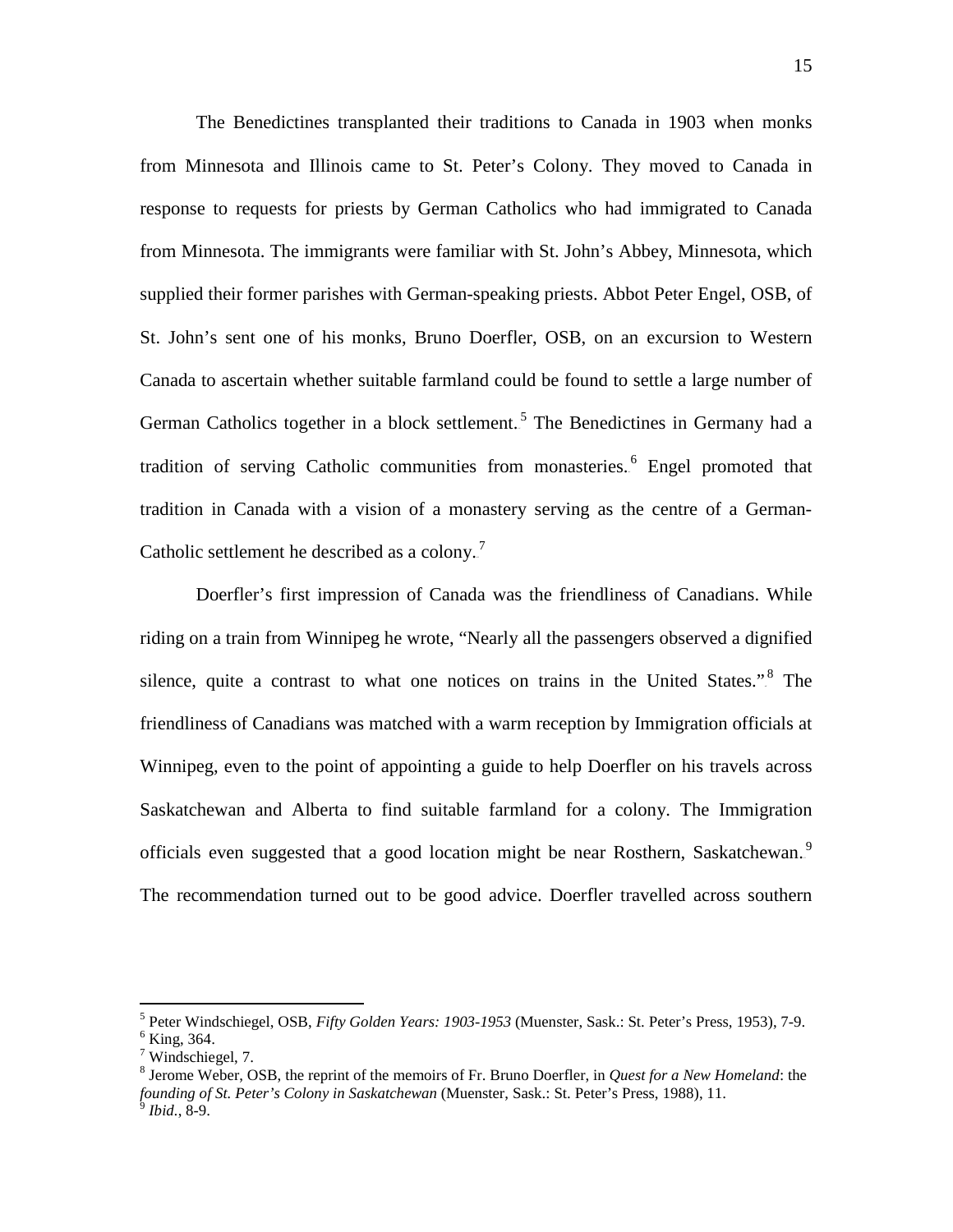Saskatchewan and Alberta in search of good farmland, and found the most ideal location to be about forty-five miles south of Rosthern. $^{10}$ 

Thirteen years later when St. Peter's Colony was firmly established and thriving, Doerfler, the spiritual leader, learned that not everyone in Canada was as welcoming to German Catholics as the Immigration officials in Winnipeg. Prominent people in Saskatchewan voiced opposition to separate and private schools and lobbied the provincial government to close them. Some of these critics accused the St. Peter's Colony school system of offering substandard education and promoting Roman Catholicism and German nationalism.<sup>11</sup>

The first leader of the Benedictines at St. Peter's Abbey was Alfred Mayer, who came to Canada in May 1903 with seven Benedictines from a priory in the United States.<sup>12</sup> Mayer wrote eighty letters to Engel, his religious superior, and they disclose Mayer to be someone who was passionate about his work and also an astute and diligent administrator. He was a person who believed in good management and was conscientious about working with others, especially superiors.<sup>13</sup>

Mayer's leadership began in a small monastery called Cluny Priory in southern Illinois, founded in 1892 by St. Vincent Archabbey.<sup>14</sup> Mayer was appointed prior for a five-year term in July 1901. Soon after arriving in Cluny, Mayer concluded that the priory was not financially viable and should close.<sup>15</sup> He corresponded with bishops across the United States about the possibility of opening a priory and college in their

<sup>&</sup>lt;sup>10</sup> *Ibid.*, 92-96.<br><sup>11</sup> *Saint Peter's Abbey Archives (SPAA)*, Abbot Bruno Doerfler file, "Letters of Doerfler," Bruno Doerfler, "German Schools in the Humboldt District," January 1916 circular.

<sup>&</sup>lt;sup>12</sup> Windschiegel, "Prior Alfred – First Prior," 11-15.<br><sup>13</sup> *SPAA*, Prior Alfred Mayer file, "Letters of Mayer." <sup>14</sup> Rippinger, 214. <sup>15</sup> Windschiegel, 11.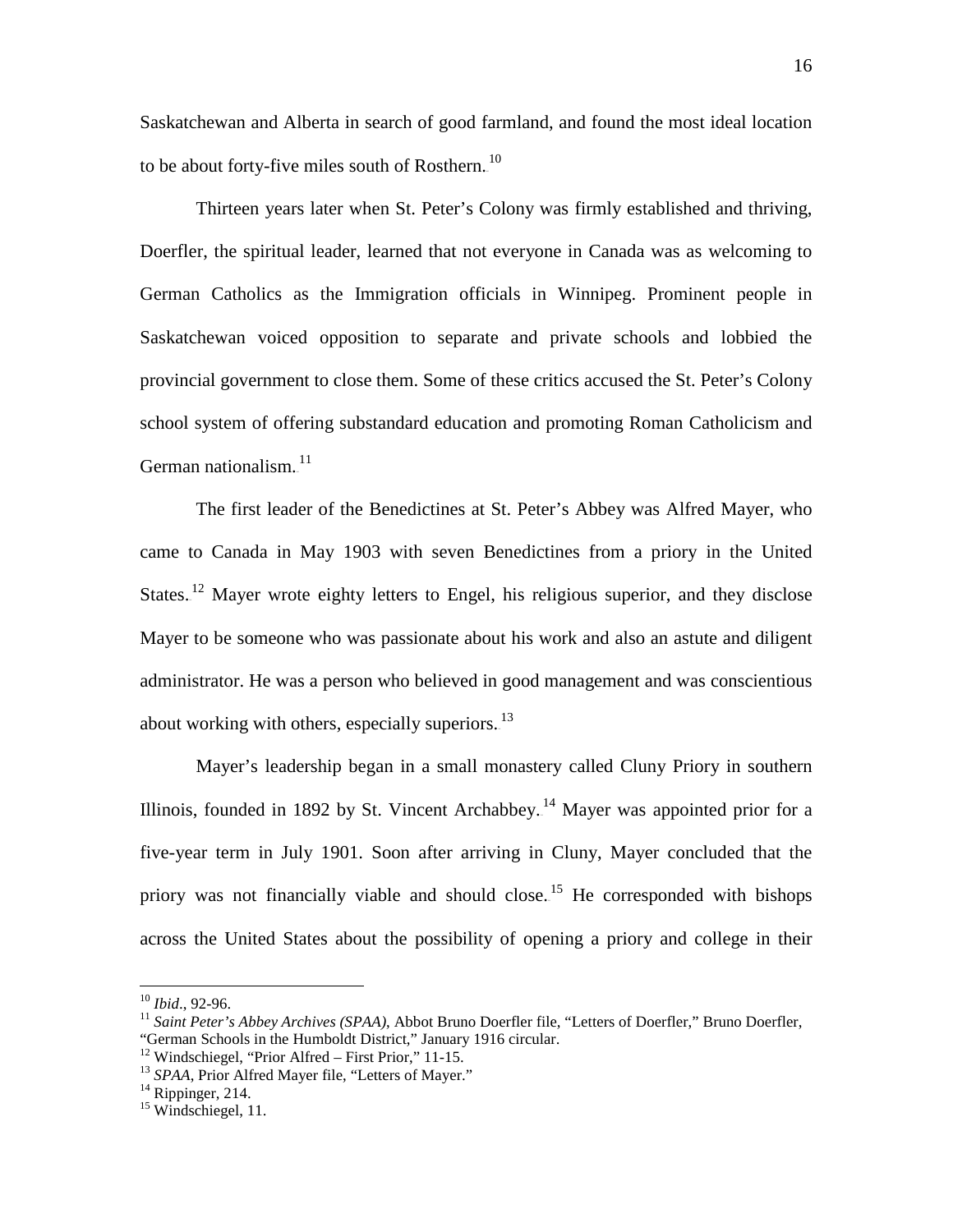dioceses. Among them were bishops responsible for Long Island, New York, <sup>16</sup> Belleville and East St. Louis, Illinois, <sup>17</sup> Lincoln, Nebraska, <sup>18</sup> Pueblo, Colorado, <sup>19</sup> and Idaho.<sup>20</sup> Most of the bishops informed Mayer they were not interested in having Benedictines in their dioceses. Some bishops were open to Benedictines, but Mayer concluded the monks would be unable to make a living in their dioceses. $^{21}$ 

While Mayer was looking for a new home, Doerfler was on a tour of western Canada to find good farming land for a monastery and other German-Catholic settlers.<sup>22</sup> Engel and the community of St. John's agreed to provide Benedictine priests for settlers willing to live in a colony and invited Mayer and the monks of Cluny to relocate to western Canada. The monks of Cluny accepted the offer and decided to call their new priory St. Peter's Priory, in honour of Abbot Peter Engel. Meanwhile, a Catholic Settlement Society (CSS) formed in St. Paul, Minnesota to assist settlers moving to the colony.<sup>23</sup> The leader of the CSS, Joseph Lange, had previously attempted to find a block of land in Minnesota to settle people of German descent. The CSS helped German Catholics find homesteads in St. Peter's Colony in 1903 and 1904. $^{24}$ 

The Canadian government, wanting to develop agriculture in western Canada, agreed to reserve fifty townships for the Benedictines and German-Catholic settlers. The Benedictines, in turn, were required to place 500 settlers on homesteads each year for

<sup>&</sup>lt;sup>16</sup> "Letters of Mayer," July 10, 1901 letter of Mayer to Abbot Peter Engel.<br><sup>17</sup> *Ibid.*, September 20, 1901 letter of Mayer to Engel.<br><sup>18</sup> *Ibid.*, August 15, 1901 letter to Engel.<br><sup>19</sup> *Ibid.*, August 23, 1902 letter to

<sup>&</sup>lt;sup>20</sup> *Ibid.*, December 5, 1902 letter to Windschiegel.<br><sup>21</sup> *Ibid.*, April 20, 1902 letter to Windschiegel.<br><sup>22</sup> Colleen Fitzgerald, *Begin a Good Work: A History of St. Peter's Abbey, 1903-2003* (Muenster, Sask.: St. Pet

<sup>&</sup>lt;sup>23</sup> Windschiegel, 9-13.<br><sup>24</sup> Oblate Priests of St. Joseph Colony, trans. by Lambert and Tillie Schneider, *St. Joseph's Colony: 1905-1930* (Winnipeg: St. Paul's College, 1930), 21-22.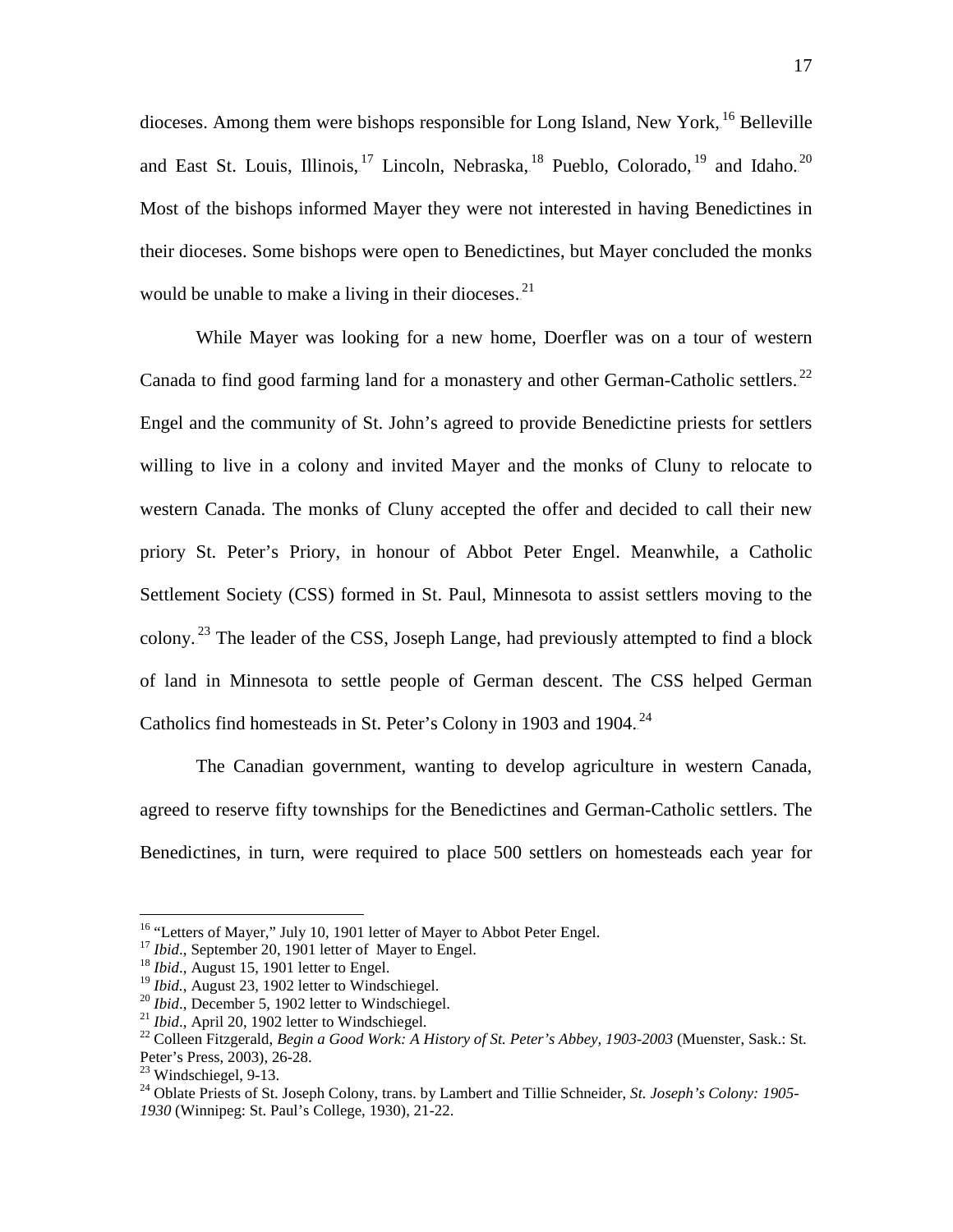three years.<sup>25</sup> Three businessmen, Maurice Hoeschen, Henry Hoeschen and Henry Haskamp, who accompanied Doerfler on the trek to found a colony, formed the German American Land Company. The company purchased 108,000 acres of land in the colony from the North Saskatchewan Land Company and re-sold the land to settlers.<sup>26</sup>

In January 1903, Doerfler escorted Mayer to the future home of the German-Catholic colony of St. Peter's. They met with Bishop Albert Pascal, OMI, in Prince Albert, who was the Roman Catholic spiritual leader in what would become Saskatchewan. The Benedictines requested permission to found a monastery in his diocese, and Bishop Pascal agreed to their request. He drafted a document soliciting the Vatican to allow the Benedictines to serve in a territory covering fifty townships. The document was ratified by Pope Pius X in September 1903. Approximately 700 homesteads were filed by German Catholics during 1903 in what was to become St. Peter's Colony.<sup>27</sup>

Under the federal homestead system, male settlers eighteen years and older, could secure a homestead of 160 acres for the sum of \$10. An official patent to the homestead could be awarded if the settlers lived on it for six months of each year for three years and brought thirty acres under cultivation.<sup>28</sup> Prior Mayer, in 1904, negotiated a homestead arrangement that enabled monks to each take out a homestead and live in the monastery.<sup>29</sup> By 1911, the monks had made claims to twenty quarters of land.<sup>30</sup>

<sup>&</sup>lt;sup>25</sup> Fitzgerald, 28-30.<br><sup>26</sup> Weber, "St. Peter's Abbey:1903-1921," in *Quest for a New Homeland*, 111; and Fitzgerald, 26.<br><sup>27</sup> Windschiegel, 13.<br><sup>28</sup> *Ibid.*, 9.<br><sup>29</sup> Fitzgerald. 43.

 $30$  "Letters of Doerfler," March 30, 1911 letter of Doerfler to Engel.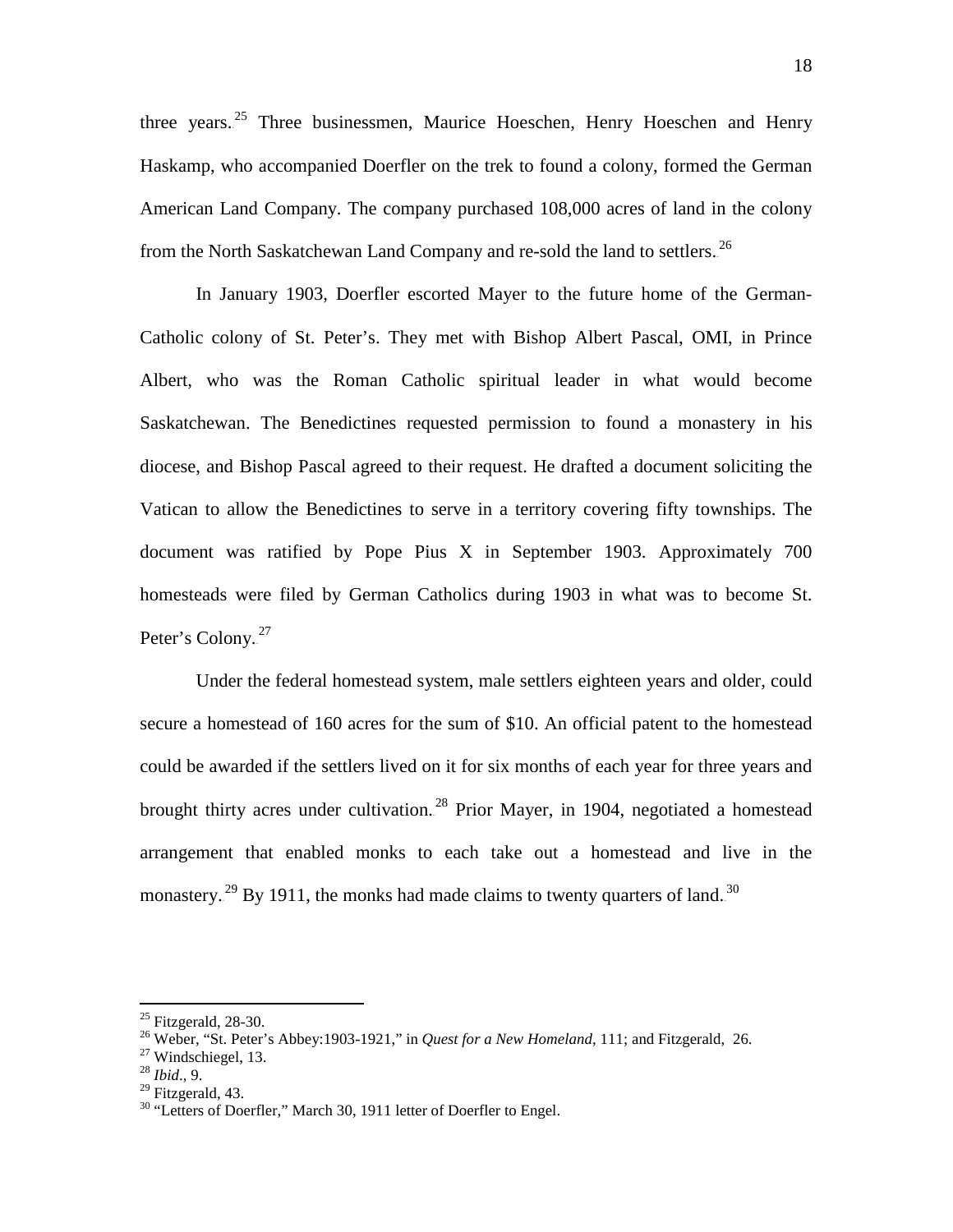The optimism of finding a new priory was broadsided by St. Vincent Archabbot Leander Schnerr when he informed Mayer that any proceeds for the sale of the former Cluny settlement would remain in the United States. The archabbey wanted to be reimbursed for its investments in the priory.<sup>31</sup> The news came as a shock to Mayer who had planned to use the capital from the sale towards building the new priory in Canada. He was worried that he would not have enough money to purchase needed supplies for the new home.<sup>32</sup> In response to the claim by St. Vincent, Mayer wrote that it was contrary to the spirit of its founder, Boniface Wimmer, who had purchased the first 180 acres for Cluny in 1881: "To claim reimbursement for money advanced or assistance rendered for the establishment of a new community is contrary to the decrees of the general chapter of our congregation."<sup>33</sup>

Meanwhile, the church leadership of St. Joseph's parish that had been served by the Benedictines made another claim on Cluny land. The church trustees claimed that twelve acres of land managed by the monks had been donated by a former parishioner. Mayer responded that there was no proof of this donation.<sup>34</sup> Engel encouraged Mayer to give the twelve acres to the parish: "It will certainly create a good impression, whilst on the other hand your refusal might, and no doubt will, cause talk about the greedy monks, if not worse.". $35$ 

The new priory in Canada, St. Peter's Priory, was ordered by a tribunal to reimburse St. Vincent Archabbey in the amount of \$5,100. The priory was ordered to pay

<sup>&</sup>lt;sup>31</sup> "Letters of Mayer," November 12, 1902 letter of Leander Schnerr, archabbot of St. Vincent Archabbey to Mayer.<br><sup>32</sup> *Ibid.*, Mayer August 13, 1903 letter to Engel.

<sup>&</sup>lt;sup>33</sup> *Ibid.*, March 1, 1904 letter to Engel.<br><sup>34</sup> *Ibid.*, February 2, 1905 and March 31, 1905 letters to Engel and leadership of the American Cassinese Congregation.

<sup>&</sup>lt;sup>35</sup> *Ibid.*, Peter Engel, April 20, 1905 letter to Mayer.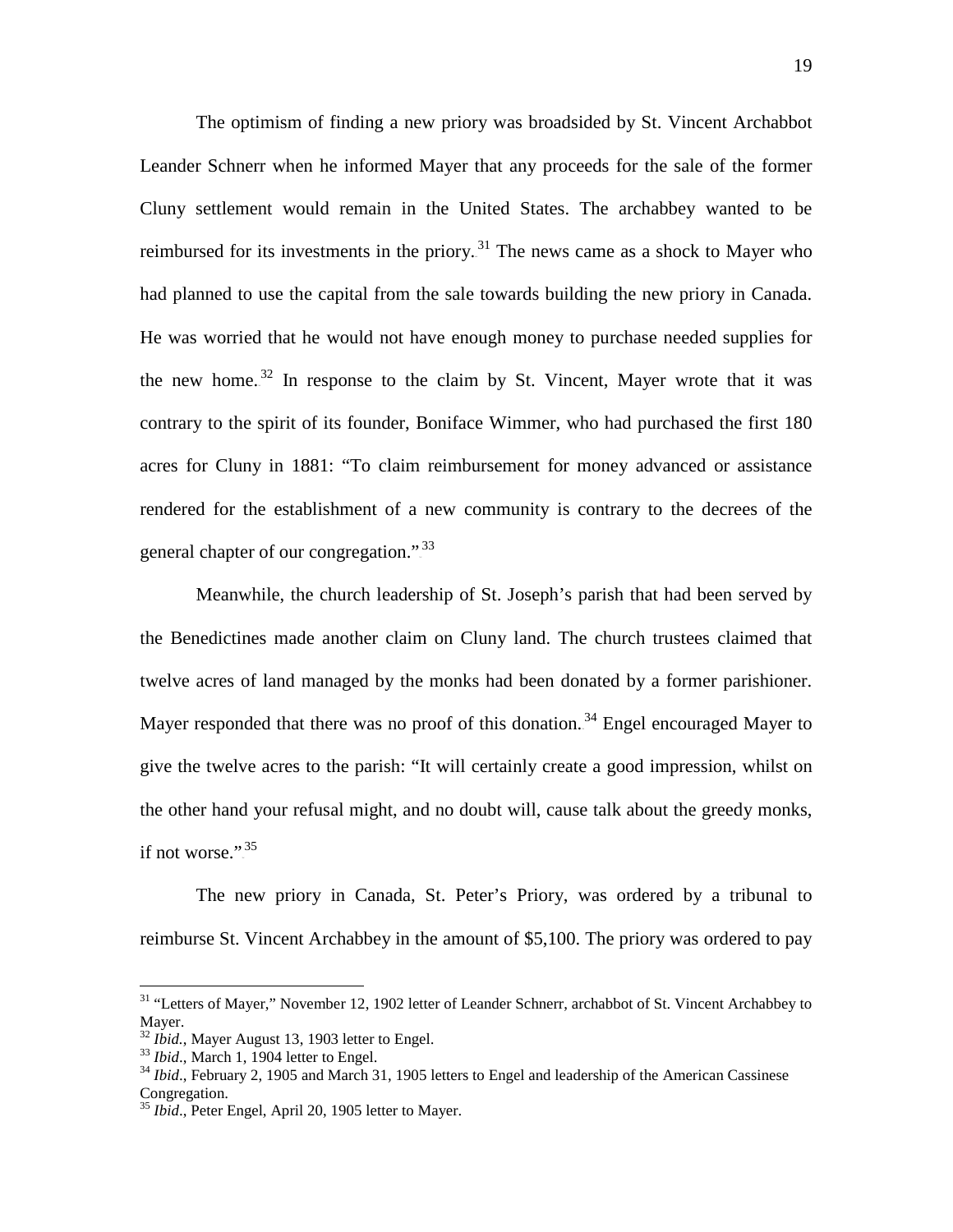an additional \$500 to a family of a deceased monk who had lived at the priory and who had donated \$1,800 on the condition that if the priory closed, surviving members of the family were to receive  $$500.<sup>36</sup>$  The clash with St. Vincent caused Mayer to question his title to the new foundation of St. Peter's Priory. He asked Engel if the monastic community of St. John's would make any claims against property owned by St. Peter's.<sup>37</sup> Engel said that St. John's had no claims over any property of St. Peter's Priory.<sup>38</sup> There is no record of any funds being paid to St. Peter's Priory from the sale of Cluny while Mayer served as prior until his term ended in 1906. Mayer was informed that the Cluny farm was being sold,  $39$  but was not told what transpired from the sale.  $40$ 

The Benedictines of St. Peter's Priory soon faced another challenge, this time from settlers who had moved into St. Peter's Colony. Some settlers accused the Benedictines of misleading them about the colony. They said they had read advertisements that promised more amenities and much better living conditions. Mayer wrote a strongly-worded letter to the German-Catholic newspaper, *Ohio Waisenfreund*, defending the Benedictines against the accusations. He said the Benedictines were responsible for the spiritual care of the colony and that they were not involved in any advertisements about the colony, business transactions of land companies or the Catholic Settlement Society (CSS). He was aware of the struggles of the settlers because he had visited many:

That several land-seekers here this spring lost their enthusiasm, is not to be astounded at. They arrived here after a long and burdensome wearying trip. Many came here early, when the weather was still raw and the snow covered the land. They then made, as soon as circumstances permitted, a trip through the colony of some 50, 75 or 100 miles, through new and non-settled regions, without roads, over creeks and through

<sup>&</sup>lt;sup>36</sup> *Ibid.*, Engel, October 28, 1905 letter to Mayer.<br><sup>37</sup> *Ibid.*, Mayer, February 14, 1906 letter to Engel.<br><sup>38</sup> *Ibid.*, Engel, February 25, 1906 letter to Mayer.

<sup>&</sup>lt;sup>39</sup> "Letters of Doerfler," Mayer, August 8, 1906 letter to Doerfler.<br><sup>40</sup> *Ibid.*, September 1,1906 letter to Doerfler.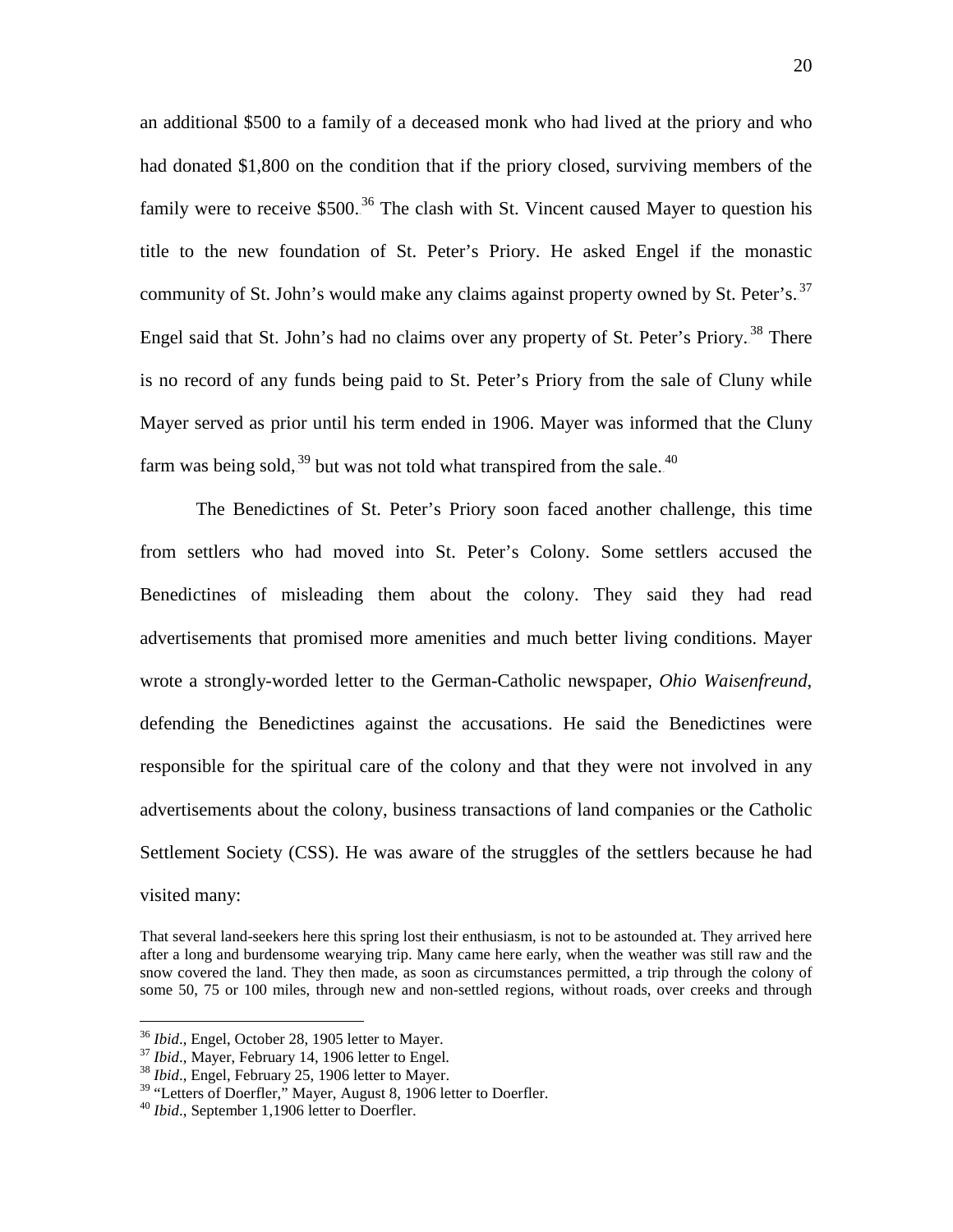sloughs. ... At times they got stuck with their wagons in creeks or sloughs. … We can speak from our own experience, since we ourselves endured a tour of 75 miles in the colony in bad weather. In a new settlement one must, however, expect such toils, labours. Whoever, therefore, has the drive, the willingness to sacrifice (make sacrifices), and the endurance, will eventually reach his goal. Some of these qualities, however, were lacking in the new arrivals, and for that reason they returned back home. Some could hardly imagine how things are in a new territory. They believed at their arrival that here everything would already be prepared, and the fried pigeons would come flying to them. 'Where then are the churches and schools, the hotels and stores, which should be already prepared for us,' one shouted out as he arrived at Rosthern? 'Where is the monastery?' As one tried to explain that this is all planned for the future, he retorted angrily (in rage), 'Everything is humbug and cheating, the CSS and the Fathers have lied to us and deceived us.' … Many homesteaders were also demanding and choosy. While they paid the puny sum of \$15 to the society for the choice of a homestead, they figured that they should get one without failures or anything  $defective.<sup>41</sup>$ 

Later that same year, though, Mayer did an about-face and praised the settlers in a letter to J.W. Gurriff, commissioner of Dominion Lands, Ottawa. He asked Gurriff to grant him a three-month extension in registering homesteaders. There was still some land that had been surveyed and not yet claimed, and Mayer wanted to register the land for German-Catholic settlers. He informed the commissioner the Benedictines were in charge of the spiritual interests of the German American Land Company. He praised the German Catholics for their work ethic and contributions they were able to make to the country. "The class of farmers we bring into Canada, I can say with truth, are unsurpassed in the northwest for their thrift and practical knowledge of farming under existing circumstances," Mayer wrote. "The great majority of them are well-fixed and a number of them bring along with them considerable wealth."<sup>42</sup> The commissioner declined the

request:

In reply I would say that the concession granted to your company last year caused a great deal of trouble and dissatisfaction, and as it is contrary to the Department to make reservations or to grant special consideration to any particular class of settlers, it is not considered advisable to depart from the usual practice of having the homestead lands available for the first applicant. We will be very glad to render any assistance in our power in securing good homesteads for your settlers, but they can only be placed on the same footing as other people. $43$ 

 <sup>41</sup> "Letters of Mayer," translation of a June 16, 1903 letter by Mayer to the *Ohio Waisenfreund*, published July 1, 1903.

<sup>&</sup>lt;sup>42</sup> *Ibid.*, Mayer, November 7, 1903 letter to J.W Gurriff, commissioner Dominion Lands, Ottawa.<br><sup>43</sup> *Ibid.*, Gurriff, November 13, 1903 letter to Mayer.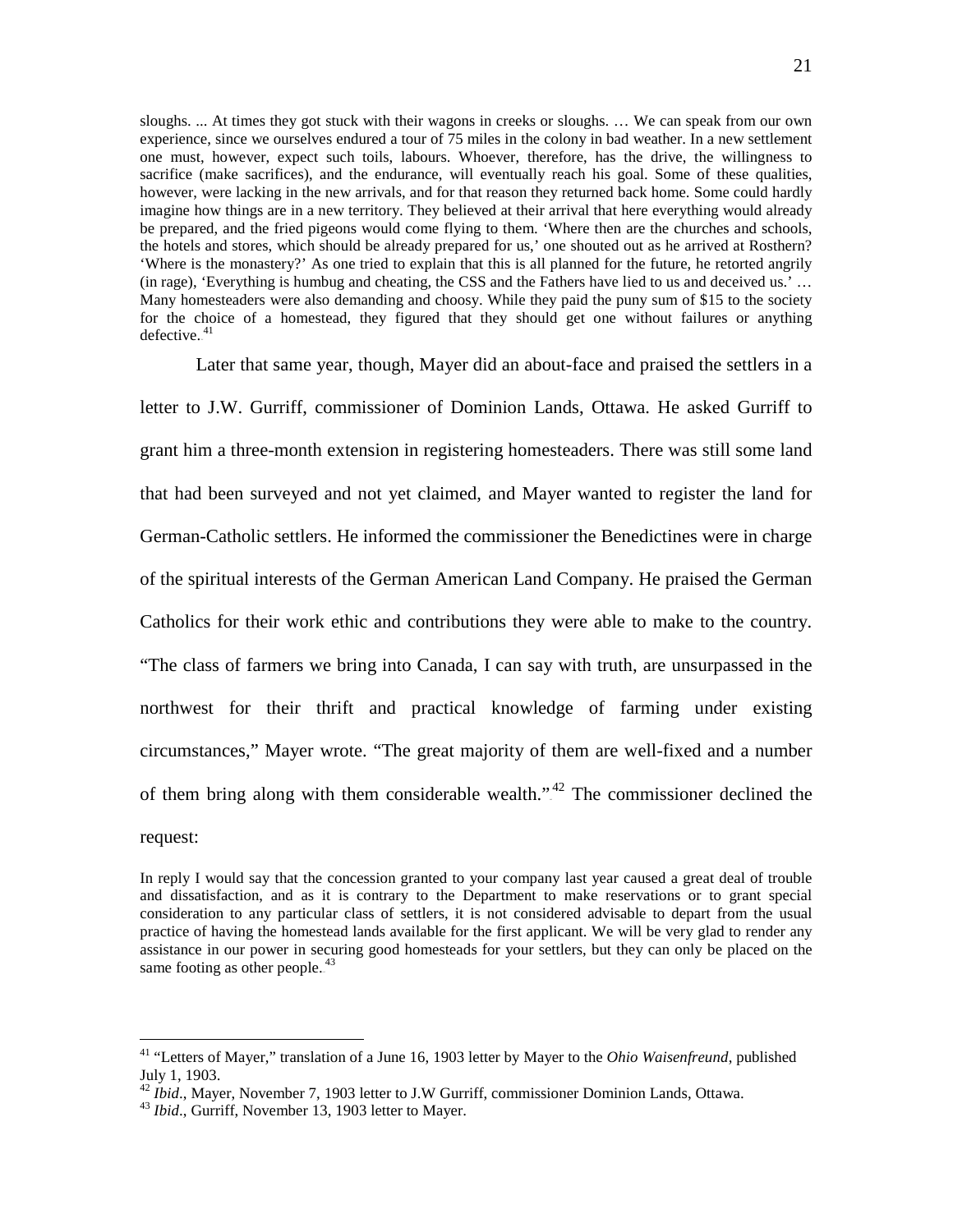The decision was a disappointment to Mayer who wanted to strengthen the colony with more German-Catholic settlers. Ironically, he already faced a shortage of priests to serve new settlers. He asked his superior, Engel, to allow Doerfler to remain in the colony later than the agreed-upon date of October. Doerfler worked well with people and could be of great help to settlers in Rosthern "who have the 'blues' when they come into this new and primitive country.".<sup>44</sup>

In spite of the hardships, Mayer was optimistic about the future. "All seems to be well satisfied with our location and our land. I think we have here a beautiful country."<sup>45</sup> He glossed over the dissatisfaction and anger of some and wrote further, "Every newcomer seems to be charmed with the country.".<sup>46</sup> The settlers informed Doerfler they wanted a German-Catholic newspaper and that encouraged the Benedictines to begin publishing a Catholic newspaper. The Benedictines were determined to help the settlers in any way possible, to meet the spiritual needs of colonists, in spite of having a shortage of priests.<sup>47</sup> They published the first copy of the newspaper, *St. Peter's Bote*, in 1904 "to enlighten and instruct the people." The monks made applications to open four post offices and selected sites for schools as the settlers had expressed an interest in having schools opened as soon as possible.<sup>48</sup>

The major obstacle to many of these developments in the colony, however, remained money. In March 1905, Mayer confided to Engel:

There is almost more and more less money (sic) amongst the people, as they gradually expend the money they have brought along and take none or very little in. … If I can dispose of our Cluny farm, I will be able to help myself, but at present I have nothing but debts. It is also difficult to borrow money here from any

<sup>&</sup>lt;sup>44</sup> *Ibid.*, Mayer, July 30, 1903 letter to Engel.<br><sup>45</sup> *Ibid.*, May 27, 1903 letter to Windschiegel.<br><sup>46</sup> *Ibid.*, November 6, 1903 letter to Engel.<br><sup>47</sup> *Ibid.*, August 31, 1903 letter to Engel.<br><sup>48</sup> *Ibid.*, August 13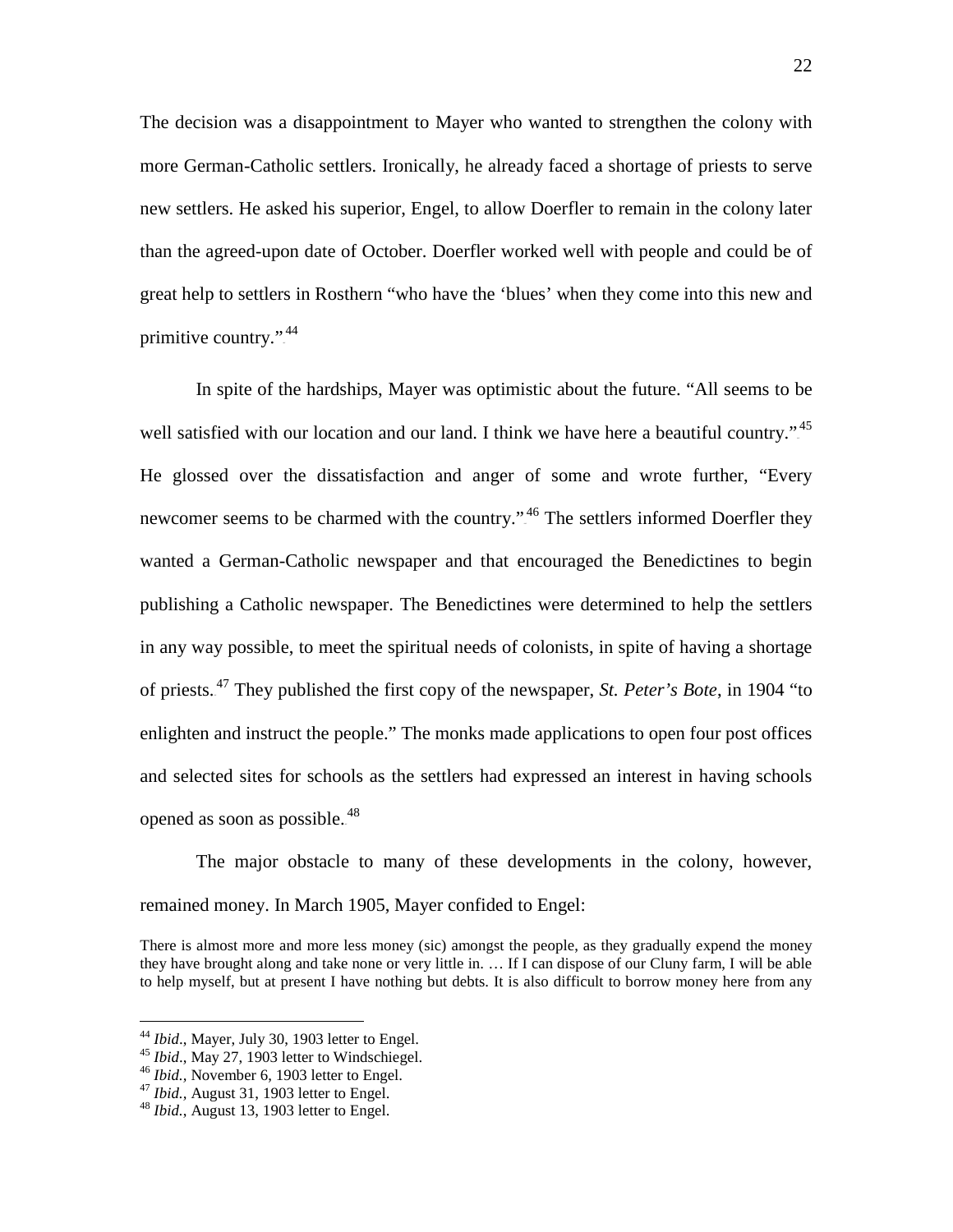banks, as only one in Rosthern loans out any money, and then only on collateral security, demanding from 20 to 30 signatures. $49$ 

The Diocese of Prince Albert was unable to help the Benedictines financially, although it gave them moral support. Bishop Pascal said he wanted the Benedictines to succeed in their work and offered to help them in any way he could.<sup>50</sup> The priory grew by one member when an application was made from a priest, Chrysostom Hoffmann, OSB, from St. Anselm Abbey in Manchester, New Hampshire, to join them. Mayer advised Hoffmann: "If you have only a good and earnest will, you could make yourself useful in Canada. A large field of labour is therein opened for us."  $\frac{51}{10}$ 

The five-year term of Mayer as prior came to an end in April 1906. An election was held by the priory to either re-elect Mayer or choose a successor. Doerfler was chosen as the new prior, but he was unable to fill his new role until it was ratified by Pope Pius X. Doerfler became increasingly impatient as he waited for ratification. He complained that all building projects were halted by Mayer who was still in charge but expending his energy preparing to leave the priory. "The impotency is giving rise to some absurd rumours," Doerfler wrote to Engel, "the most dangerous of which is that the monastery is breaking up. Some evil-minded persons in the parish are spreading these rumours with an assiduity worthy of a better cause.".<sup>52</sup> There was some disappointment, both inside and outside the monastic community, over the rejection of Mayer as prior. Fortunately for Doerfler, the monastery continued to remain intact and its membership remained constant at sixteen monks throughout his term as prior. In 1911 the priory

<sup>&</sup>lt;sup>49</sup> *Ibid.*, May 25, 1905 letter to Engel.<br><sup>50</sup> *Ibid.*, Albert Pascel of Prince Albert, November 4, 1903 letter to Mayer.<br><sup>51</sup> *Ibid.*, Mayer, March 31, 1903 letter to Hoffmann.<br><sup>52</sup> "Letters of Doerfler," Doerfler, May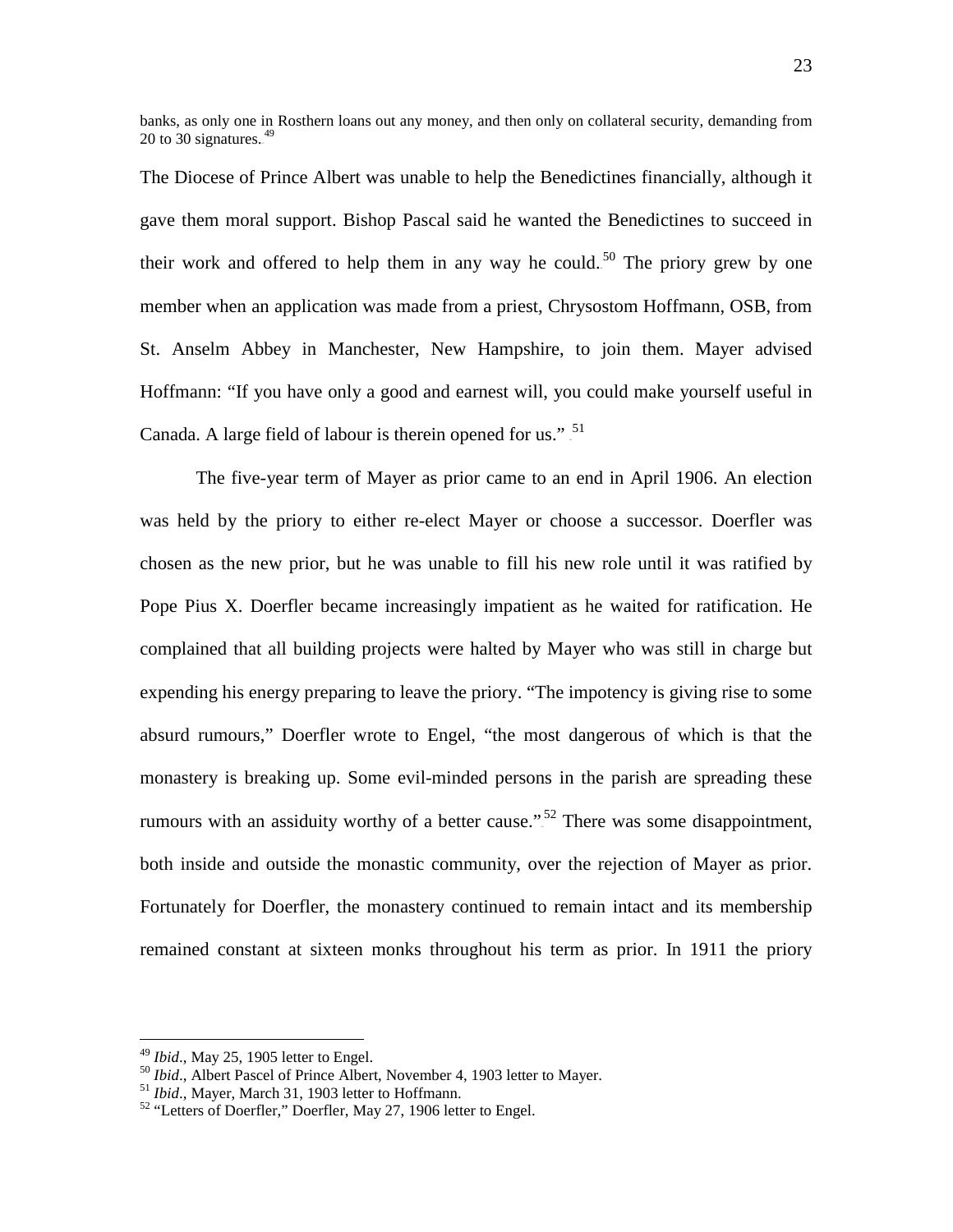became an independent abbey. Doerfler, as head of the abbey, became its first abbot. Between 1911 and 1930 the abbey grew in membership from sixteen to forty-four.<sup>53</sup>

As it had been for Mayer, the issue of finances dogged Doerfler during his term as prior and then as abbot. Money was always in short supply and there was a constant demand for it. The monks were always in need of funds for building, repairing and purchasing needed farm implements. Doerfler became an expert at borrowing and begging for money from St. John's Abbey, local banks or colonists. While serving as prior and then abbot, Doerfler, in most of his correspondence, either thanked Engel for loans of money or requested a loan. His primary concern during his leadership years was building the infrastructure of the colony and paying off debts. This goal began to come to fruition in 1911 when the Benedictines claimed ownership of 3,200 acres or twenty quarter sections of land. Each quarter section was worth close to \$3,000 at that time.<sup>54</sup>

Taking ownership of the land was a major accomplishment for the Benedictines who almost lost it to claims by other settlers. Three years after arriving in the colony, other settlers near the Benedictines began contesting the Benedictine homesteads. Confusion over the ownership of land came from a homestead inspector who told people that the Benedictines had lost title to their land. Doerfler travelled to Regina in 1906 to prove the monks had a legal right to live in the community and claim homesteads. He won his argument, though the monks later received notice to seed more land to crops or lose it, so they hired some men to help them open more land.<sup>55</sup> Rumours of the monks losing their land surfaced again and Doerfler travelled to Winnipeg this time to settle the

 <sup>53</sup> Martin Brodner, "St. Peter's Abbey," in *A Journey of Faith, St. Peter's Abbacy: 1921-1996* (Muenster, Sask., St. Peter's Press, 1996), 232-236.<br><sup>54</sup> "Letters of Doerfler," Doerfler, March 30, 1911 letter to Engel.<br><sup>55</sup> *Ibid.*, September 18, 1906 letter to Engel.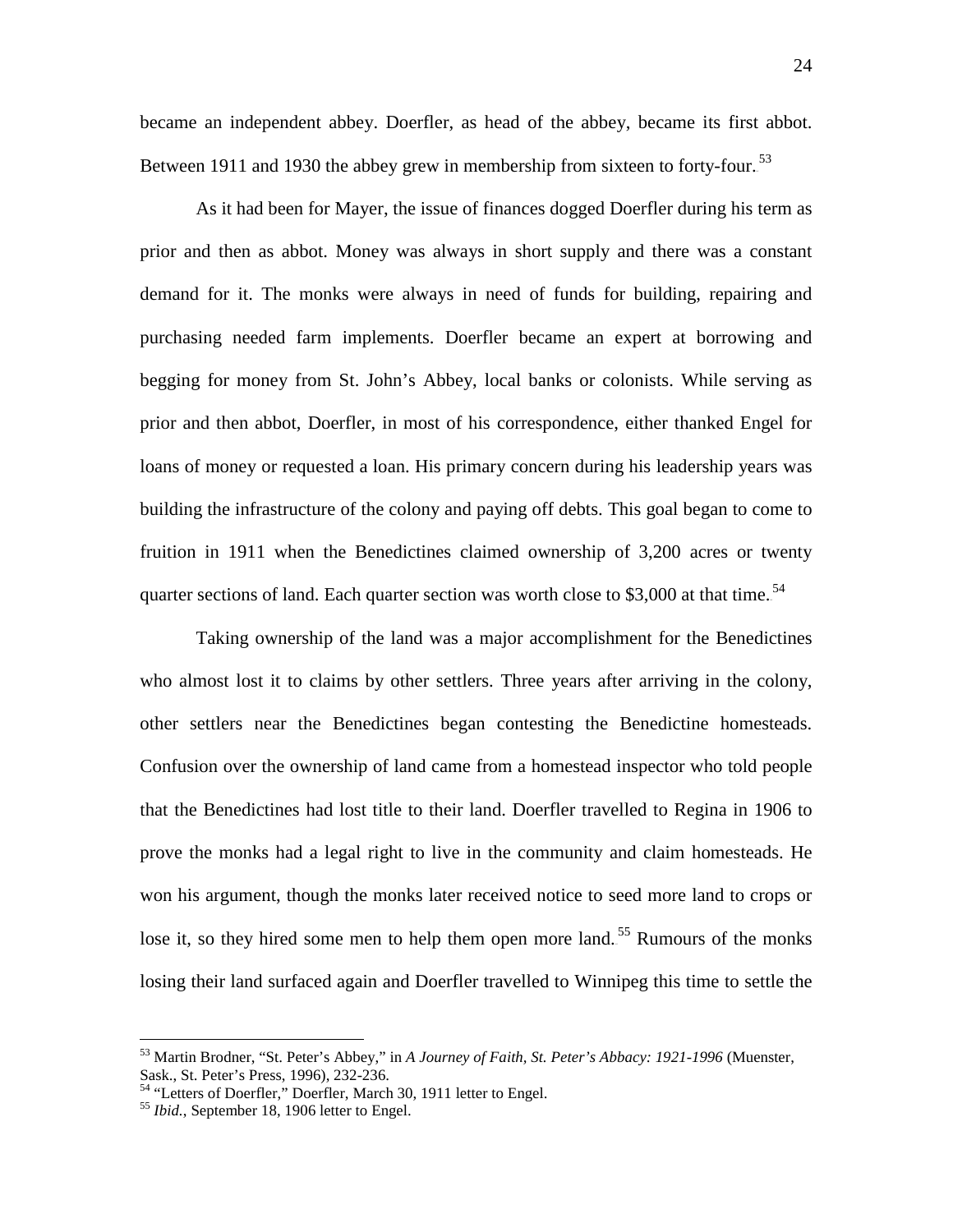matter with the federal government. The minister in charge of the land question "is no friend of priests," Doerfler wrote.<sup>56</sup> The fears did not come to fruition; the Benedictines were informed they could keep their homesteads provided more land was seeded into crops.<sup>57</sup>

Doerfler and the Benedictines played an important role in helping the colonists in their struggle to survive. Doerfler travelled to Europe and brought back Franciscan nuns to build a hospital in Humboldt. A new facility opened in 1912 to become the first hospital in the colony.<sup>58</sup> Doerfler made more trips to Germany and Austria to bring back more Franciscan nuns to work as nurses in the hospital and Ursuline nuns to teach in the colony schools.<sup>59</sup>

Priests were also directly involved in settlers' lives through their travels to visit parishes and parishioners. Doerfler wrote about their dedication and some of their personal sacrifices. One priest froze the bridge of his nose while travelling to a parish in minus 38F temperatures.<sup>60</sup> Another froze his face when he travelled nine miles to visit a dying man. He returned home the next morning at 6 a.m. so he could escort an orphan to Prince Albert the next day, then returned to the colony a day later to prepare for the funeral of the ill parishioner who had died. "During all these experiences he suffered nothing worse than a cold and frost-bitten face," Doerfler observed. "He writes that he is still good enough to go through the same hardships.".<sup>61</sup> Chrysostom Hoffmann, OSB, a missionary parish priest, spent much of his time travelling to homesteads and rural

<sup>&</sup>lt;sup>56</sup> *Ibid.*, October 20, 1906 letter to Engel.<br><sup>57</sup> *Ibid.*, February 18, 1907 letter to Engel.<br><sup>58</sup> *Ibid.*, June 28, 1912 letter to Engel.<br><sup>59</sup> *Ibid.*, March 30, 1912 letter to Engel.

<sup>&</sup>lt;sup>60</sup> *Ibid.*, January 9, 1909 letter to Engel.<br><sup>61</sup> *Ibid.*, January 20, 1909 letter to Engel.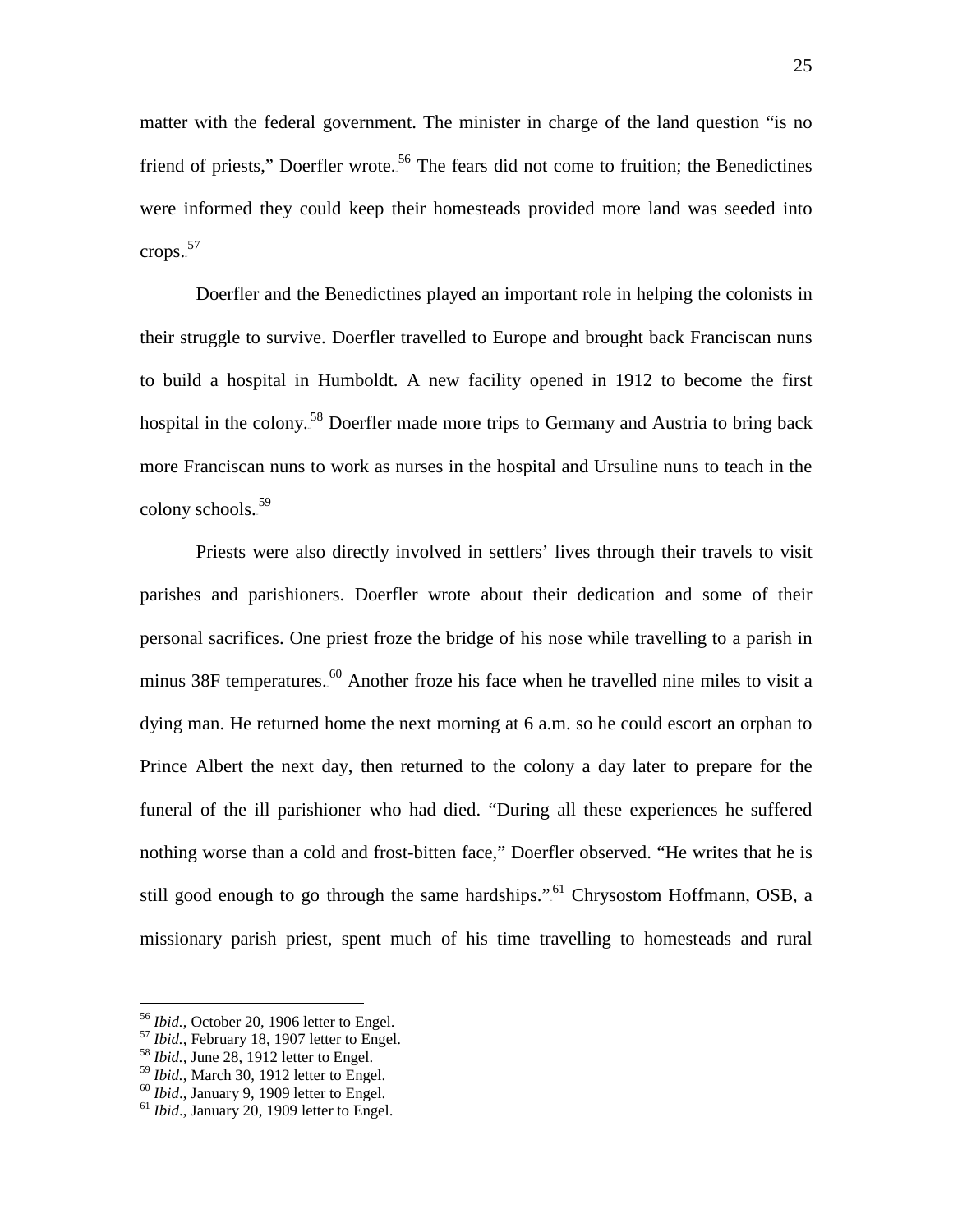parishes. He often visited the sick and celebrated Mass in homes and mission churches (without resident priests). Sometimes he became caught in freezing winds while travelling to visit families. $62$ 

Fortunately, not all the interactions between the monks and pioneers involved sacrifice. There were many festive occasions. One incident, in 1909, became too festive. Doerfler reported:

Fr. Benedict, his trustees and others got into trouble for having dispensed beer at a church picnic July 1. They were fined altogether a sum of \$431.15. While I regret the occurrence, I am glad that it gives me an occasion for enforcing absolutely what I have been trying to carry out for a year past: the banishing of beer from church picnics. The opposition was too strong so far, but now I can surely carry though my intention with ease. $53$ 

The incident brings to light the differences in opinion between Doerfler and others on the morality of public drinking. It raises the question of how obedient the monks were to the wishes of Doerfler and how much influence Doerfler had over other social issues. Doerfler's letters portray him as a man who was pastoral and concerned about the wellbeing of others. He often wrote about the weather conditions, crops, and news events.

Doerfler commented on a food shortage in Humboldt during April 1907. Four passenger trains became stranded there during a blizzard as they were blocked by banks of snow that rose from five to ten feet high. Some 1,000 to 1,500 passengers were suddenly without beds or shelter. The hotels barely had enough food to feed everyone. Doerfler reported: "Ordinary freight is not yet moving consequently and the storekeepers are in despair. Fortunately, flour, meat, wood, and seed grain is plentiful in the colony.".<sup>64</sup> The harsh winter in 1907 led to a record-low income for farmers. Doerfler explained:

Wheat is dropping daily and nobody knows where it will find the bottom. … Many of our settlers are not yet in a position to stand such a situation well, and even the better situated ones feel it. The storekeepers are

<sup>&</sup>lt;sup>62</sup> *SPAA*, Chysostom Hoffmann file, Chrysostom Hoffmann diary, May 1903 to May 19 of 1905.<br><sup>63</sup> "Letters of Doerfler," Doerfler, July 29, 1909 letter to Engel.<br><sup>64</sup> *Ibid.*, April 22, 1907 letter to Engel.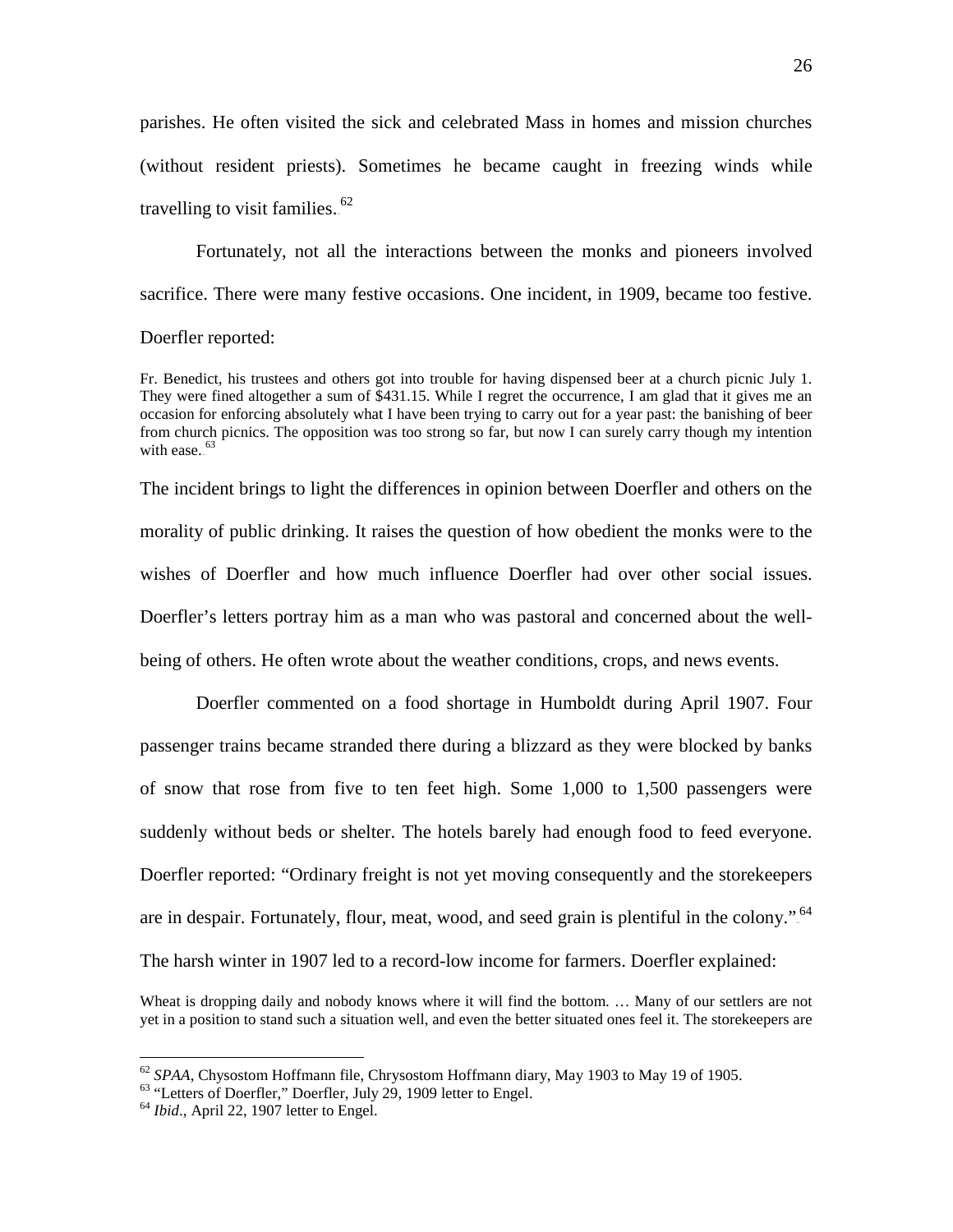going out of the credit business altogether as they are being pushed by the wholesalers who must cut down their debts to the banks. … The elevator men also are having their credit line cut down. ... Fortunately most of our settlers grew much more oats than in former years on account of the late season in spring. Oats are a good crop and bring in a good price now.<sup>65</sup>

The lack of money and credit made conditions so gruelling that Doerfler believed that grain buyers wanted "to make beggars of the settlers.".<sup>66</sup> Many of the settlers, in 1907, could not afford warm winter clothing or flour. Fortunately, most people had enough supplies to make it through the winter. Granaries were full of wheat, cellars were full of potatoes, and there was plenty of firewood.<sup>67</sup> The tenacity and hard work of the German Catholics brought greater yields of grain that, only five few years later, challenged the grain transportation system as it became overwhelmed in 1912 during a good crop year. The grain cars were able to handle only a fraction of grain production. The elevator in Muenster was forced to store about 10,000 bushels of wheat on the ground. "If the wheat yield in the Canadian West had been all number one with only half the number of bushels, the country would be much better off than now," Doerfler wrote.<sup>68</sup> The improved crop yields played an important role in helping the colonists to prosper. A parishioner was proud to inform Doerfler in 1916 that his debt of \$4,000 a year ago had been reduced to \$1,800. The parishioner was planning to build a new house. "Everyone of our people seems to have the chance of a lifetime to get out of debt this year," Doerfler wrote. $5^{\rm 69}$ 

Doerfler's desire for the German-Catholic colony to prosper was looked on with suspicion by the larger Anglo-Protestant majority which wanted immigrants to assimilate into the larger culture. "Saskatchewan was supposed to be a bastion of British values,

<sup>&</sup>lt;sup>65</sup> *Ibid.*, November 7, 1907 letter to Engel.<br><sup>67</sup> *Ibid.*, December 27, 1907 letter to Engel.<br><sup>68</sup> *Ibid.*, January 22, 1912 letter to Engel.<br><sup>69</sup> *Ibid.*, January 23, 1916 letter to Engel.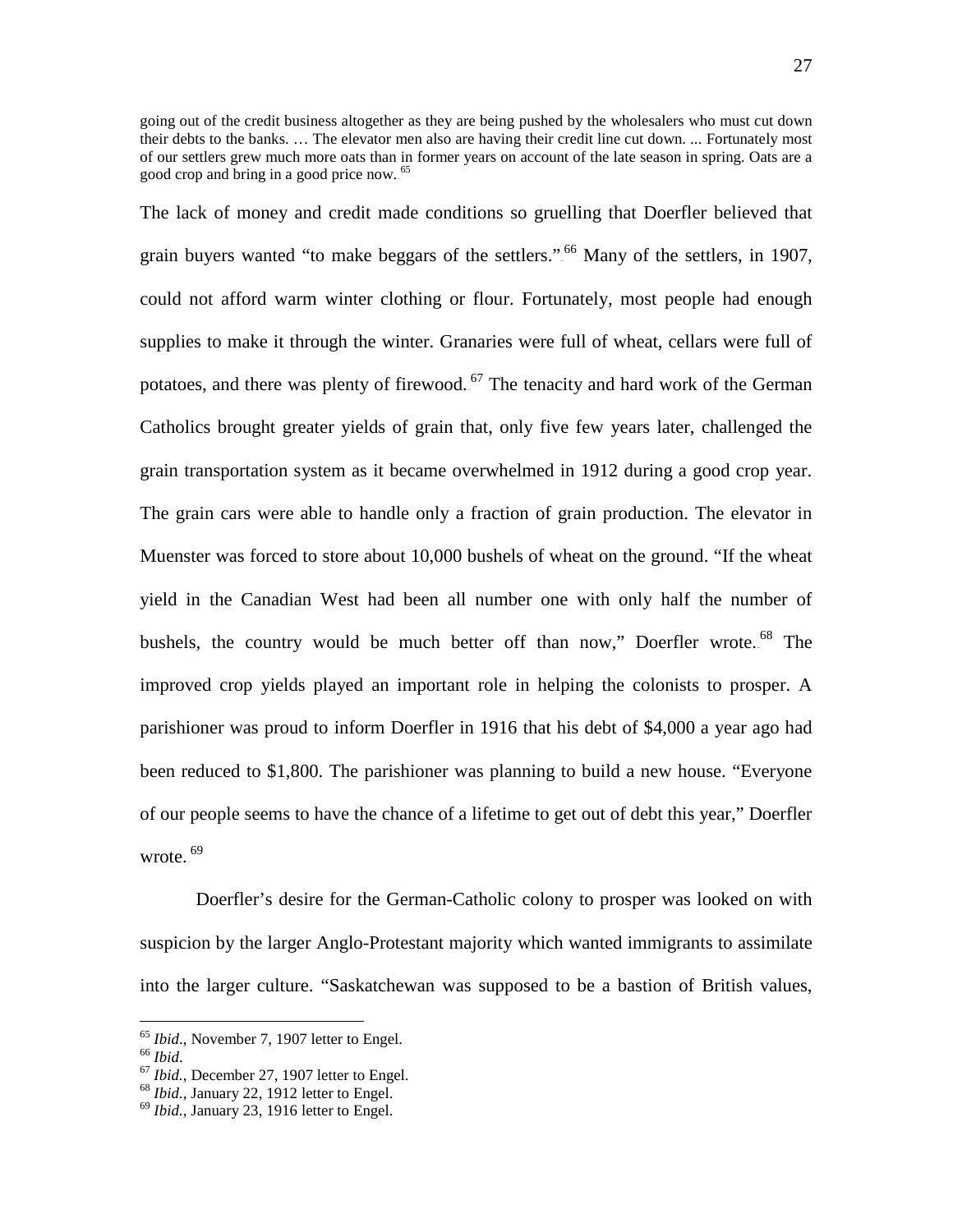traditions, and institutions, not some multicultural amalgam," writes historian Bill Waiser.<sup>70</sup> Rev. E. H. Oliver, principal of the Presbyterian Theological College in Saskatoon, and others in the Anglo-Canadian establishment would have been alarmed at the promotion of Catholic culture in St. Peter's Colony through the *Katholikentag* (Catholic Days). Rallies of the Katholikentag espousing Catholic traditions and the importance of Catholic schools were held throughout the colony almost every year since 1908 and they spread across Western Canada.<sup>71</sup> They might have appeared to an outsider as conventions stirring up German-Catholic nationalism. On a more visceral level, they were likely a reaction by a church leadership feeling besieged by a society opposed to its traditions and wanting German Catholics to remain enthusiastic for their traditions. The presence of German Catholics and other minorities ignited a debate in which immigration and schooling dominated the dispute over immigration and assimilation.

Previous to the founding of Saskatchewan both Catholics and Protestants were permitted to operate their own schools under the North-West Territories Act of 1875 which granted religious minorities the right to support their own schools. This act was formalized in 1884 when the territorial Board of Education was established. Religious control of schools was replaced in 1892 by a single, government-run Council of Public Instruction. The modifications of 1892 were encouraged by the Protestant majority who wanted all schools to be secular. Their vision of a single-school system was broadsided however, when it appeared that the 1905 autonomy bills creating the new provinces of Alberta and Saskatchewan seemed to restore separate schools.<sup>72</sup> Opponents of separate schools accused Prime Minister Wilfrid Laurier of permitting the old territorial dual

<sup>&</sup>lt;sup>70</sup> Bill Waiser, *Saskatchewan: A New History* (Calgary: Fifth House Ltd., 2006), 79.<br><sup>71</sup> Windschiegel, 39.<br><sup>72</sup> Waiser. 9-10.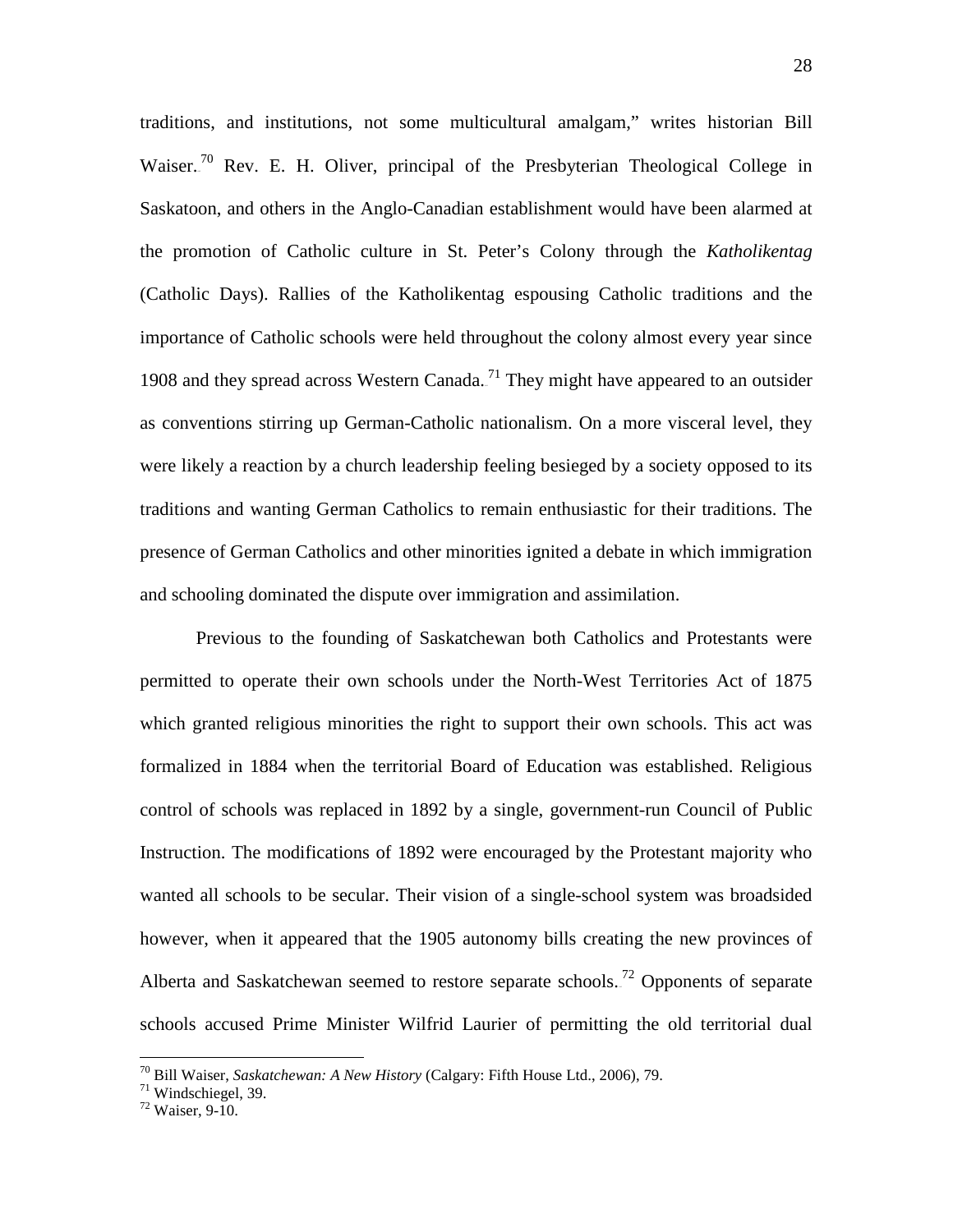school system to continue. Many in the government and opposition parties were outraged, including Clifford Sifton, Minister of the Interior and exponent of public schools, who resigned over the issue.

Smelling blood, the Conservative opposition portrayed the legislation as a blatant invasion of provincial jurisdiction. Some even hinted at a papist conspiracy. Faced with a spiralling crisis that threatened to tear apart the administration and arouse latent Ontario-Quebec animosities, Prime Minister Laurier unceremoniously backed down and allowed a redrafting of the offending clauses to bring him in line with current practice in the territories. $^{73}$ 

The debate over separate schools was the longest held in parliamentary history and took away the jubilation which should have preceded Saskatchewan's entry into confederation. Saskatchewan's inauguration as a new province was delayed five months because of the bickering. The divisive issue of language and education, a problem of eastern Canada, was now part of the political fabric of Saskatchewan. Territorial leader Frederick Haultain opposed separate schools. His stance ended his relationship with the Saskatchewan Liberals who chose Walter Scott as the province's first premier.<sup>74</sup>

The issues of race and religion became important because of the changing nature of western Canadian immigration in the closing years of the nineteenth century. The population of the North-West Territories in the 1890s was small and the majority of people came from a British background. Sifton vigorously promoted Western Canada as a new home for immigrants after becoming Minister of the Interior in 1896 and believed the prosperity of Canada would be buttressed by the development of agriculture in the North-West Territories. Advertisements were sent to Europe inviting immigrants to come and transform the prairie landscape into farmland.<sup>75</sup>

<sup>73</sup> *Ibid.*, 10. <sup>74</sup> *Ibid*., 10-11. <sup>75</sup> *Ibid*., 63.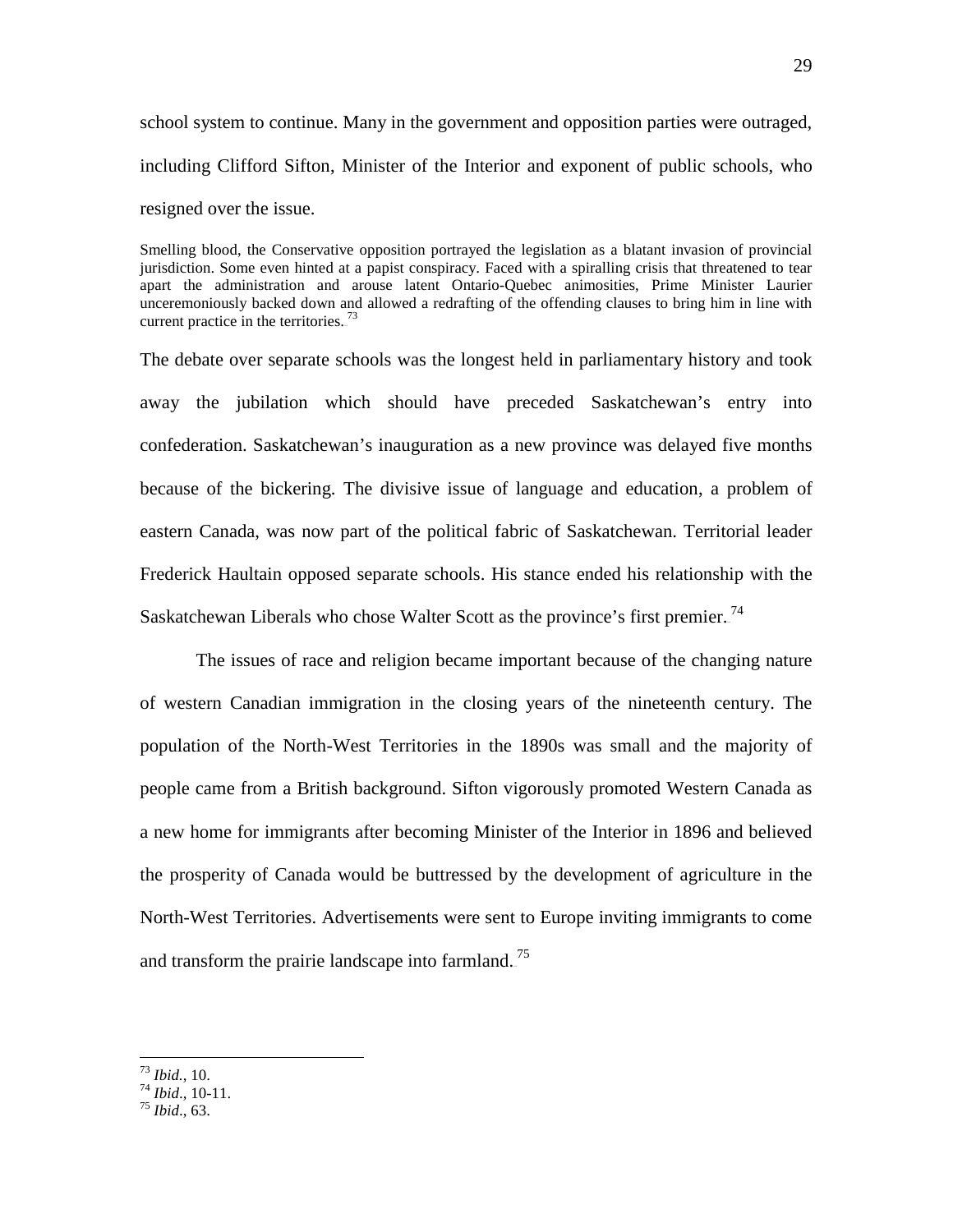The Ministry of the Interior looked in particular to Great Britain to supply the greatest number of immigrants to western Canada. The department spent more money on advertising in Great Britain than the rest of Europe. Not surprisingly, the largest number of immigrants to Canada in the early 1900s came from Great Britain. The second largest immigrant group in the early 1900s came from the United States, making up 40 percent of the population born outside Canada and Great Britain. The next two largest groups to relocate in Canada after the Americans were the Austro-Hungarians and Russians. Immigrants from Scandinavian countries and Germany, preferred immigrants, were the fourth and fifth largest groups respectively.<sup>76</sup> Some of the immigrants came from traditionally "non-preferred" countries of central Europe. These were Doukhobors, Russian-Germans, and Ukrainians, whom Sifton believed had the skills and tenacity to turn harsh prairie into productive farmland.

Not everyone, however, shared Sifton's appreciation of these non-Anglo-Saxon settlers. They may have made good farmers, but would they make good citizens with their unpronounceable last names, pauper-like appearance, strange customs and different religious beliefs? Indeed, central Europeans at the time were popularly associated with poverty, crime, ignorance, and immorality. One newspaper likened their immigrants to a "grand 'round-up' of European freaks and hoboes."<sup>77</sup>

The unusual display of tolerance by Sifton, however, did not make him multicultural or more accepting of traditions other than his own. He expected immigrants to assimilate and embrace Anglo-Canadian traditions. A more polite way of expressing this objective during Sifton's day was to encourage immigrants to become "Canadianized."<sup>78</sup> The Methodists, Presbyterians, and Baptists played a role in assimilation with their proselytizing of Canada's newest immigrants. The three denominations established schools, school residences, and medical missions where Ukrainians and east-Europeans

 <sup>76</sup> *Ibid*., 67. 77 *Ibid*., 65. 78 *Ibid*., 66.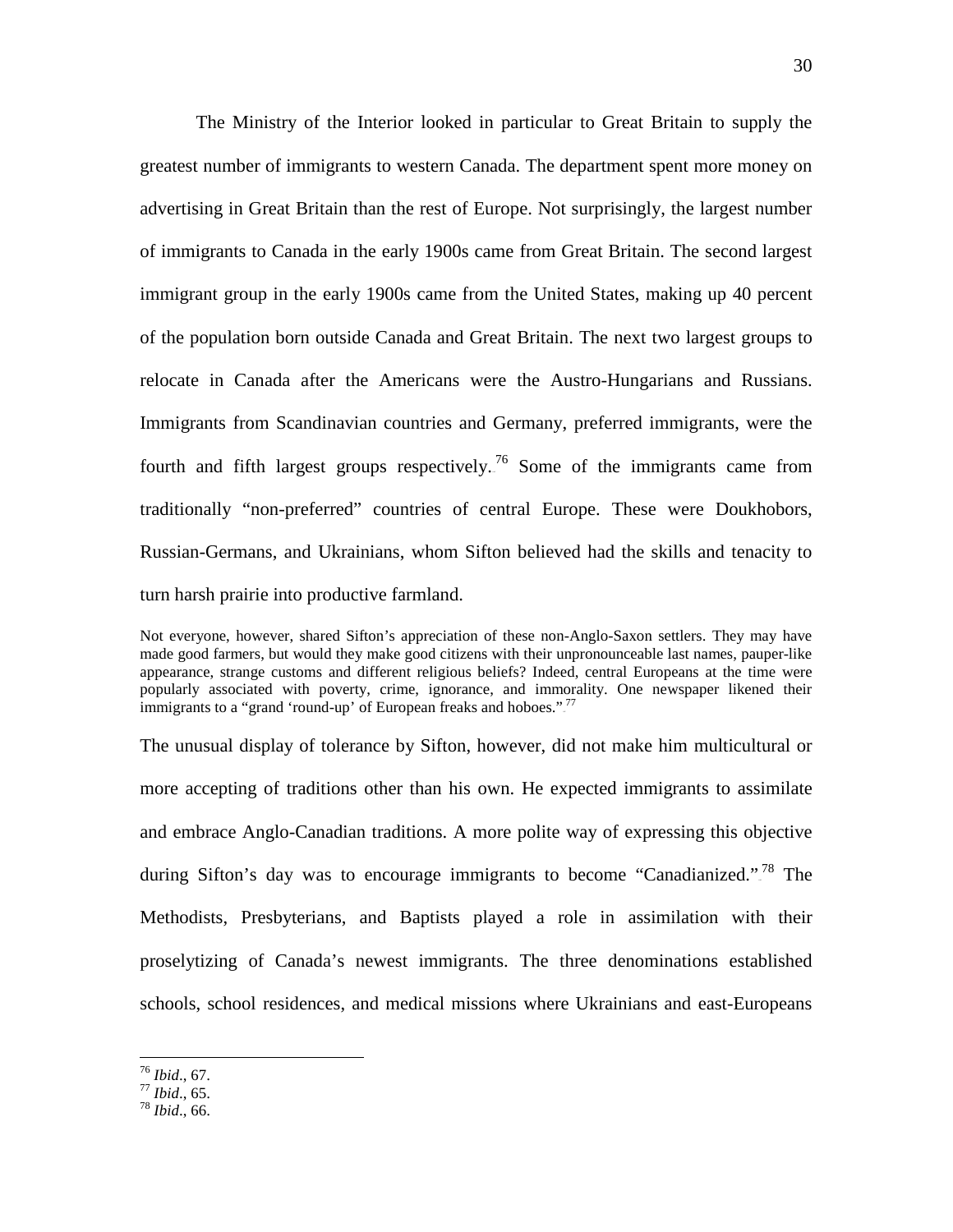settled. The Protestants believed it was their mission to end the superstitious beliefs of Greek Orthodox, Ukrainian and Roman Catholics, and change them into Englishspeaking Christian citizens.<sup>79</sup>

In spite of the huge demand for immigrants, the welcome sign by the Department of the Interior was denied to some classes of people and ethnic groups. It was believed that the rigours of farm life would be too much for the urban English, Blacks, Asians, Jews, and southern Europeans, especially Italians. These undesirables, it was assumed, would drift to cities and towns and take away jobs from other Canadian workers.<sup>80</sup> The movement to keep certain groups out of Canada did not go far enough for some in Anglo-Canadian circles who wanted immigration to be based solely on race and not experience in farming. All immigrants, they believed, should be people of British descent.<sup>81</sup> The new Minister of the Interior in 1905, Frank Oliver, shared these nativist views and looked to race as a criterion in immigration. Oliver's preferred country of origin for immigrants was Great Britain, followed by the northern Europeans and Americans. He disliked all other ethnic groups.<sup>82</sup> These concerns would be exacerbated by the Great War.

Great Britain's decision to go to war in August 1914 against Germany, Austria-Hungary, Turkey, and Bulgaria meant Canada was automatically involved in the conflict. Patriotism was strong in the province and many of its citizens who enlisted were men of British background.<sup>83</sup> Discrimination had been a problem before the war, but most of it was directed against Asians, Blacks, and Indians. Hostilities intensified against Germans,

<sup>79</sup> Gerald Friesen, *The Canadian Prairies: A History* (Toronto: University of Toronto Press, 1984), 345. <sup>80</sup> Waiser, 64. <sup>81</sup> *Ibid*., 65. <sup>82</sup> *Ibid*., 73-74. <sup>83</sup> *Ibid*., 186-87.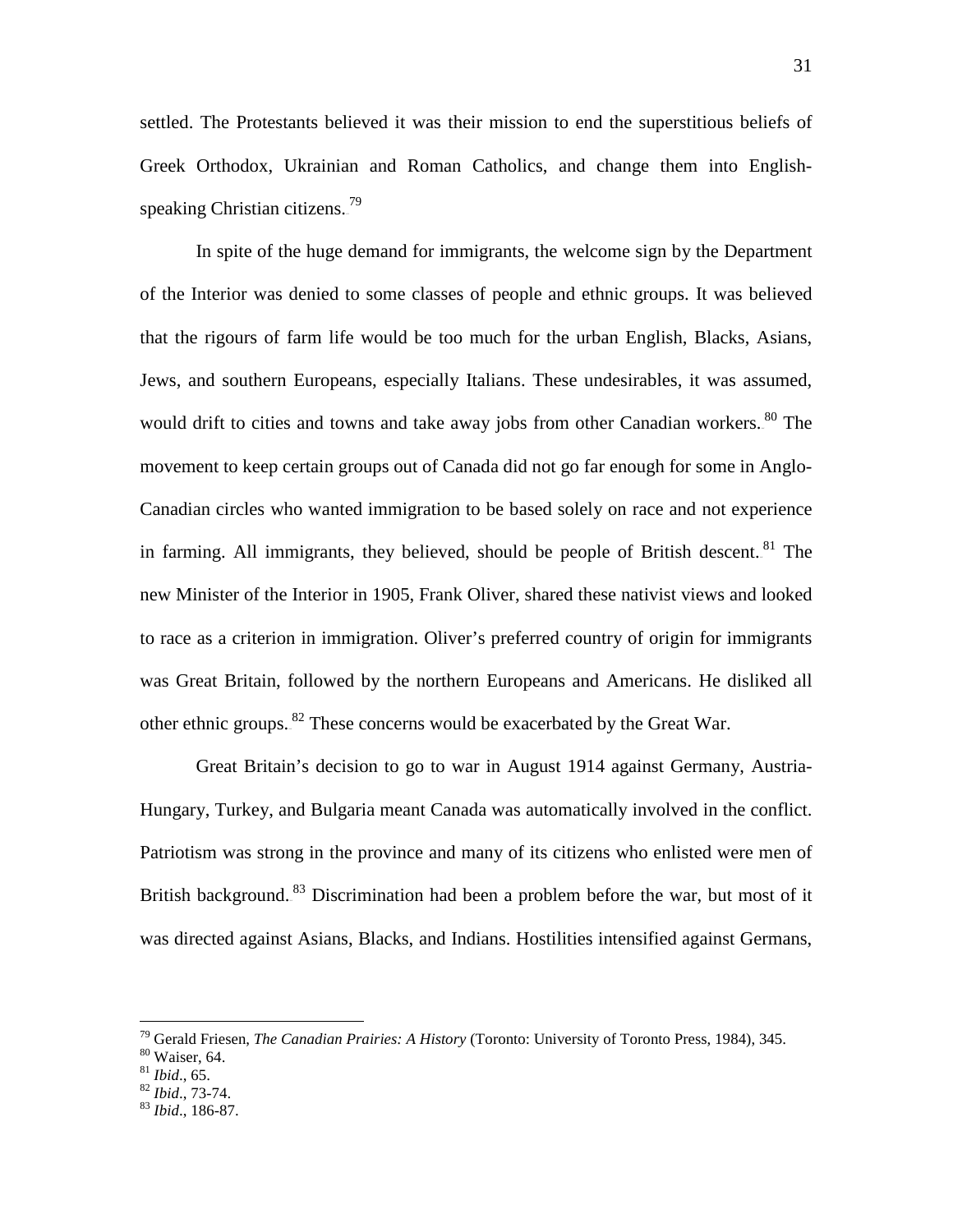once favoured citizens, and Ukrainians, who had lived under the umbrella of Austria-Hungary, and were looked on by Anglo-Canadians as unfit to become British citizens.<sup>84</sup>

The German Catholics of St. Peter's Colony did not complain about unfair treatment during the First World War. Doerfler said he was aware of only one incident during the war involving a man from St. Peter's Colony. "(He) became temporarily insane and had to be taken to the asylum at Battleford. He was so maltreated by the guards there that some of his ribs were broken and an arm had to be amputated. There is an investigation into the matter by order of the government.".<sup>85</sup> The war made it difficult for monks to travel to the United States; they were not permitted to study in the United States until after the war..<sup>86</sup>

Surveillance reports by the North-West Mounted Police found Germans and Ukrainians did not threaten the peace and security of Canada. The reports, however, failed to mollify the hostile public mood which became anxious when large numbers of immigrants in western Canada, who had worked at railway and construction projects, lost their jobs. Many were unskilled Ukrainians who drifted into cities looking for work and relief. Anglo-Canadians became alarmed over the large number of destitute men. The federal government responded to their plight by adopting an enemy alien registration and internment policy under the new War Measures Act. Germans and Ukrainians living in or near cities were required by law to register and report monthly. Immediate internment was given to those who failed to register or broke federal regulations. Germans and Ukrainians in rural areas were excluded because they were not considered part of the

<sup>&</sup>lt;sup>84</sup> *Ibid.*, 194.<br><sup>85</sup> "Letters of Doerfler," Doerfler, December 12, 1914 letter to Engel.<br><sup>86</sup> *Ibid.*, December 27, 1917 letter to Engel.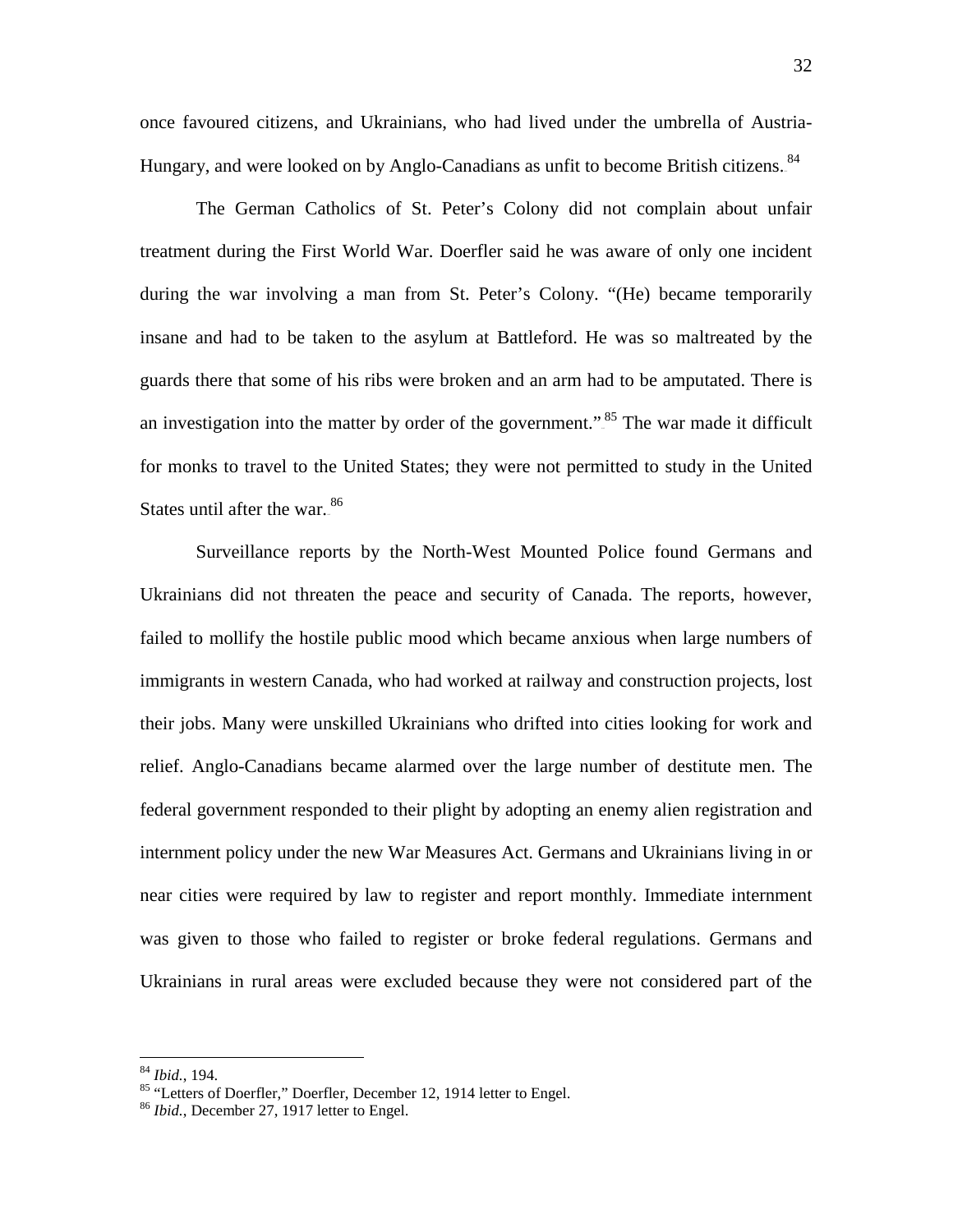security problem. $^{87}$  The status of 120,000 un-naturalized residents and immigrants in Canada, who were born in countries at war with Canada, was changed to enemy aliens.<sup>88</sup> Over the course of the war, 8,579 enemy aliens were interned in work camps across Canada. Most of these were un-naturalized resident immigrants who had been invited to homestead in Canada.<sup>89</sup> Their only crime was they were perceived to be a threat because of their country of origin. $^{90}$ 

The Anglo-Canadian establishment reacted to the changing fabric of the province by promoting assimilation to ensure Saskatchewan remain firmly entrenched in British culture.<sup>91</sup> The large presence of non-British immigrants made many Anglo-Canadians wary of losing their dominant presence, and their fears and prejudices against ethnic minorities fuelled a campaign of English-only instruction in schools. The war that was once waged against separate schools evolved into an attack on teaching languages other than English. The provincial Conservative opposition, aware of the public mood, lobbied to have all languages other than English thrown out of schools. Supporting the lobby were the Saskatchewan Grain Growers Association, the Saskatchewan Association of Rural Municipalities, and the ultra-Protestant Orange Lodge. Several of the province's newspapers urged the Liberal government to support English-only schools.<sup>92</sup> The public sentiment made it apparent that the issue of English-only schools was more than a

 $91$  Waiser, 79.

<sup>&</sup>lt;sup>87</sup> Waiser, 194-96.<br><sup>88</sup> Bohdan S. Kordan, *Enemy Aliens, Prisoners of War* (Montreal: McGill-Queen's University Press, 2002), 5.

<sup>89</sup> *Ibid.*, 36. <sup>90</sup> *Ibid*., 18-21.

<sup>92</sup> *Ibid*., 198-199.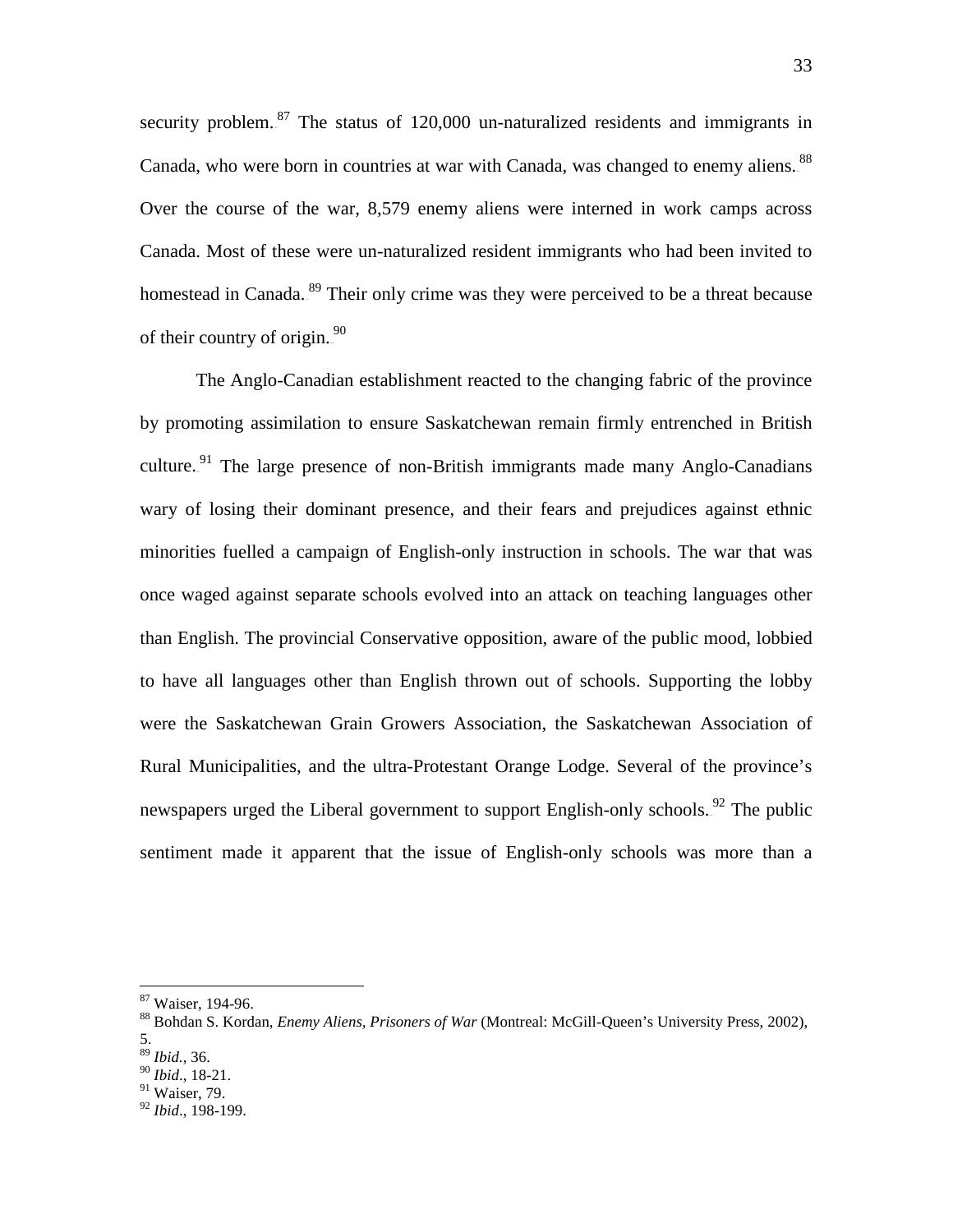concern over educational standards -- the survival of democracy and the nation were at stake.<sup>93</sup>

Professor Oliver, a prominent figure in the Better Schools Movement in Saskatchewan, led an attack on the parochial schools of St. Peter's Colony. He accused them of offering an inferior education and promoting German nationalism and Roman Catholicism.<sup>94</sup> The Orange Lodge and Sons of England lobbied to have private schools operate much like public schools which used English as the only language of instruction.<sup>95</sup> Rev. Murdoch Mackinnon of Regina's Knox Presbyterian Church urged one of his parishioners, Premier Walter Scott, to rid the province of separate schools altogether.

Mackinnon steadfastly maintained that any measure that strengthened the financial status of separate schools was inherently bad and only served to increase the nefarious influence of the Roman Catholic Church in Saskatchewan society. That influence, the preacher insisted, had to end if the province was to become a bastion of British civilization; the alternative was a backward, unprogressive people.<sup>96</sup>

The beliefs of Mackinnon and Oliver were held by other Anglo-Canadians who believed it was necessary for children to be educated in schools that promoted British traditions. Many felt it was impossible for immigrants of non-British nations to hold onto their languages and cultures and become loyal Canadian citizens.<sup>97</sup> The suspicion over separate and private schools was rampant in Saskatchewan where the Anglo-Canadians had a firm grip on the political, economic, and social life of the province.<sup>98</sup>

 <sup>93</sup> *Ibid.,* 200.

<sup>&</sup>lt;sup>94</sup> Clinton White, "The German Catholic Parochial Schools of Saskatchewan's St. Peter's Colony, 1903-1934: Their Teachers, Curriculum and Quality of Instruction," (Regina, Sask., Campion College, University of Regina, 1995), 29. More information in: Rev. E. H. Oliver, "The Country School in Non-English Speaking Communities in Saskatchewan," (Saskatoon: Daily Press and Evening Farm, 1915). <sup>95</sup> White, 31. Information taken from Saskatoon Daily Star, April 22, 1918, and from correspondence of

Doerfler to Engel, January 26, 1919.

<sup>96</sup> Waiser, 198. <sup>97</sup> *Ibid.*

<sup>98</sup> *Ibid.,* 248.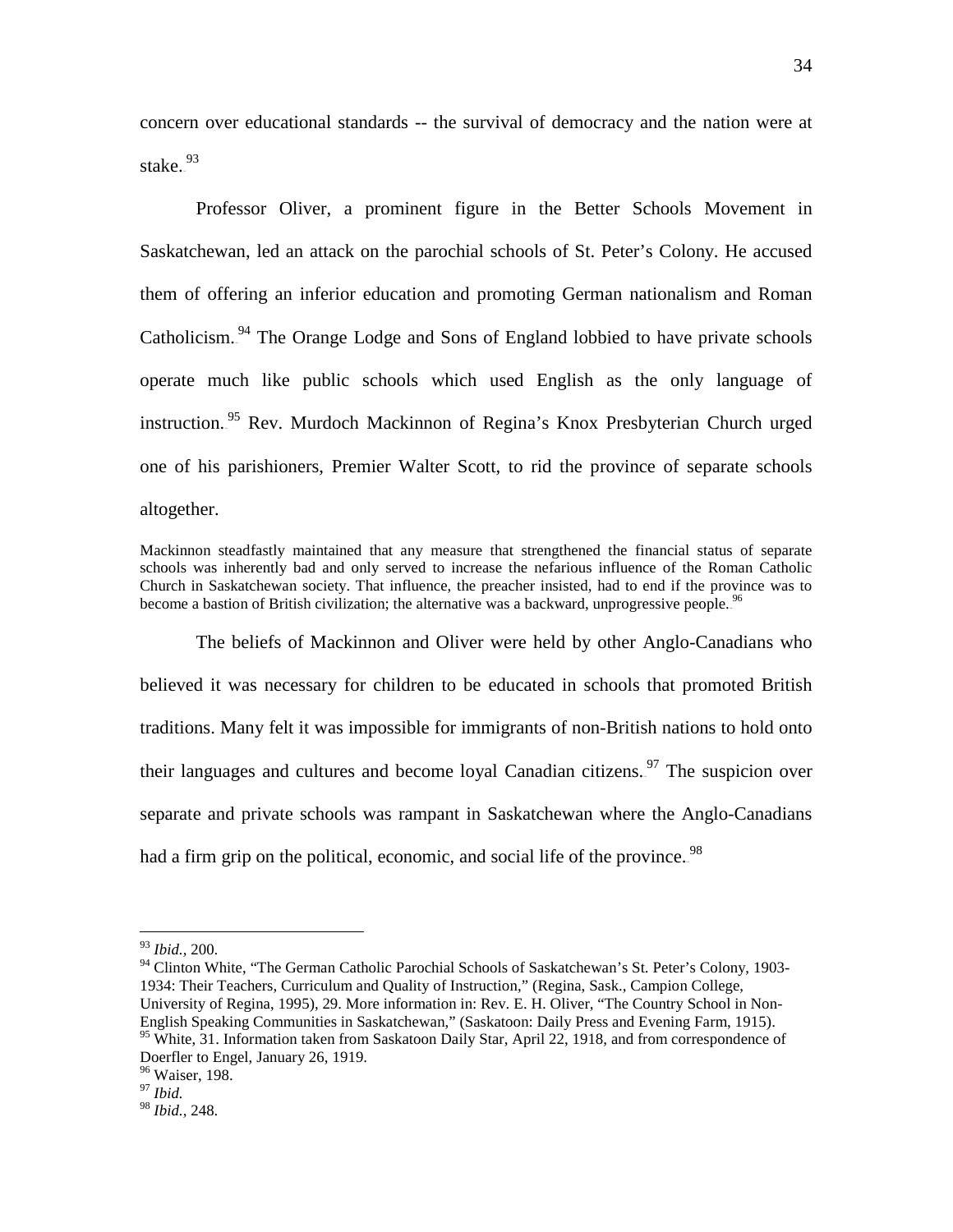Doerfler's only opposition to policies of the provincial and federal governments during the First World War concerned the sale of alcohol. The province took over the sale of liquor in 1915 through an amendment to the liquor law in Saskatchewan that made it illegal for the private sector to sell alcohol.<sup>99</sup> "It is more tyrannical than any law that ever existed in Russia or Turkey," Doerfler wrote, "that is, of course, if it is ever applied with all its rigours. … This law will make it impossible for a man to get a drink of beer, whilst it will encourage whiskey-drinking very much.".<sup>100</sup> Doerfler's stance went against public sentiment which labelled the sale of alcohol as immoral. As the war against Germany dragged on, the support for prohibition began to be looked on as support for the country.<sup>101</sup> Later Doerfler joked how the federal government had "decreed that Canada shall be bone-dry from April 1, 1918 till twelve months after the close of the war. So you see that we can show the European old fuggies a thing or two which they did not yet know, how to win wars!". $102$ 

The hostility by people like Oliver and others in the Anglo-Canadian establishment towards German Catholics did not daunt the resolve of Doerfler to defend the colony's schools and German language. Doerfler issued a circular in 1916 in which he explained that the German Catholics were loyal Canadian citizens and that the German language was a part of the heritage of St. Peter's Colony:

Thirteen years ago, a considerable number of German-speaking people immigrated from the United States into the Humboldt district of this province. Today they are considered among the best, most progressive and most loyal citizens of the West. All of them had lived in America for years. Many of them had been born under the Stars and Stripes. These people had an ideal. It was, that their children should become true Canadians without losing that precious treasure, the language of their forefathers. Their aspiration was that their children should become true bilingualists in the best sense of the word. The public schools of the then

 <sup>99</sup> Canadian Plains Research Centre, "Prohibition and Temperance," in *Encyclopedia of Saskatchewan* (Regina, Sask.: Canadian Plains Research Center, 2005), 727-728.<br><sup>100</sup> "Letters of Doerfler," Doerfler, June 17, 1915 letter to Engel.<br><sup>101</sup> Waiser, 203-204.<br><sup>102</sup> "Letters of Doerfler," Doerfler, December 27, 1917 letter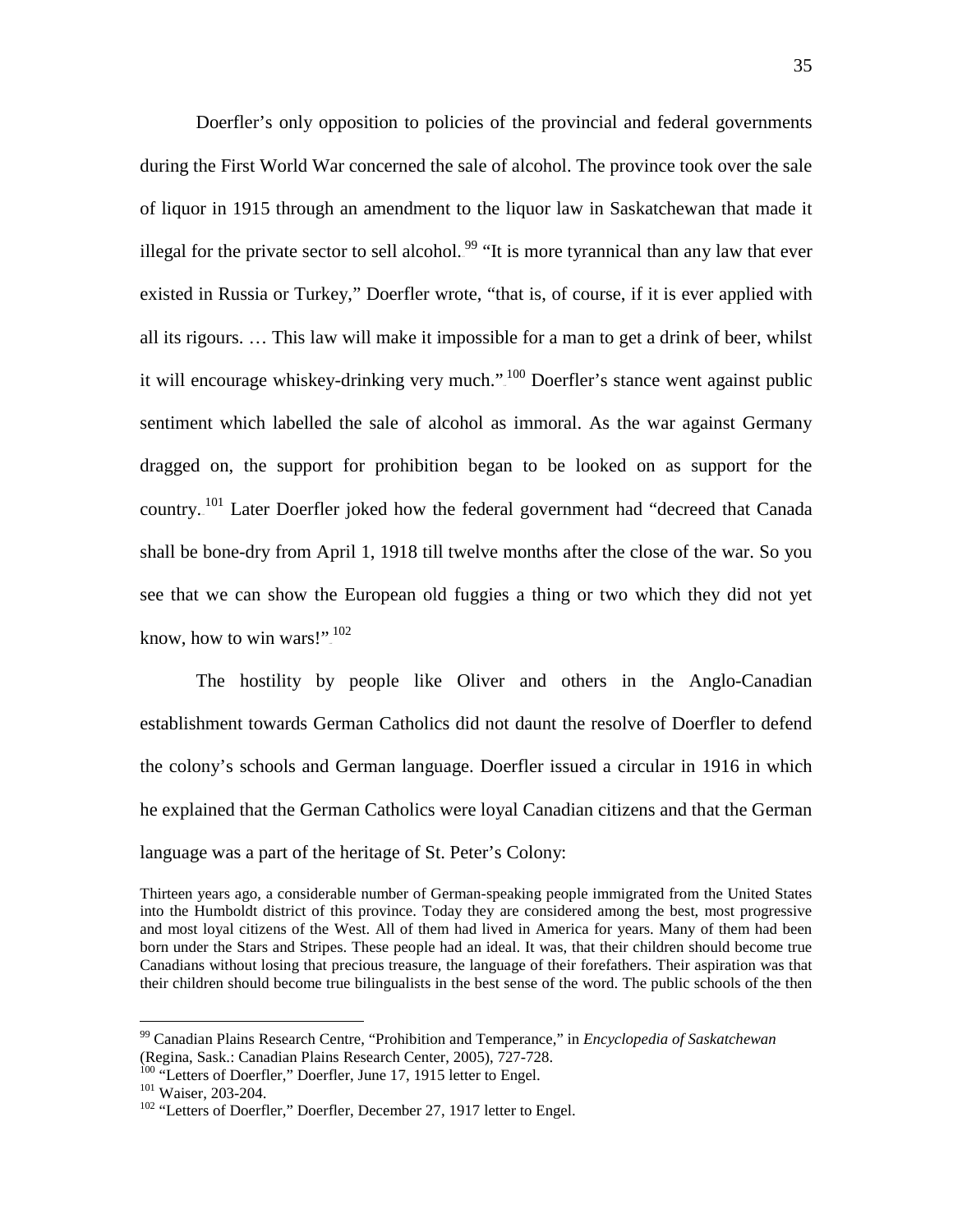Northwest Territories did not seem adapted to the purpose. Hence, they founded several private schools to apply their principals. These schools stood the test. In them everything was taught which is taught in the rural government schools. Furthermore, the pupils learnt an additional language, and that language was dear to the German-speaking people of the Humboldt district because it was the language which their mothers had first spoken to them. … All went well until last September, when Professor Oliver of Saskatoon, without any personal knowledge of the results produced by these schools, attacked them in a public discourse in Regina. He knew nothing about them, but pretended to know all about them. <sup>103</sup>

The circular contained five reproductions of letters sent to the *Saskatoon Daily Star* and *Saskatoon Phoenix* addressing the accusations of Professor Oliver against the private schools of the Humboldt district. One letter was written in response to an editorial in the *Saskatoon Daily Star* on the issue of German Schools of the Humboldt district. Doerfler answered the accusations of Oliver and presented his own facts on the issue. Oliver stated that there were forty-five private schools in the Humboldt district where German was the only language of instruction, and more than two-thirds of the schools in the colony did not use English. Doerfler countered that the actual number of private schools was less than one-third as claimed by Oliver. English was taught in the schools and German was not the only language of instruction. The schools strived to give the same quality instruction in English as offered by public schools. In fact, the proficiency of English was similar to that of neighbouring public schools. In another letter he stated, "Unwittingly, no doubt, Dr. Oliver has been the cause of the hue and cry raised against a whole class of loyal Canadian citizens in the Humboldt district."<sup>104</sup>

The feelings of Doerfler on the issue of private (parish or parochial) schools were explained in a letter to Engel. Doerfler wrote that he was determined to enlighten everyone about the real situation. There was the danger that legislation would be enacted against private schools. Copies of the circular were given to provincial government

<sup>103</sup> *Ibid*., "German Schools in the Humboldt District," January 1916 circular. <sup>104</sup> *Ibid*.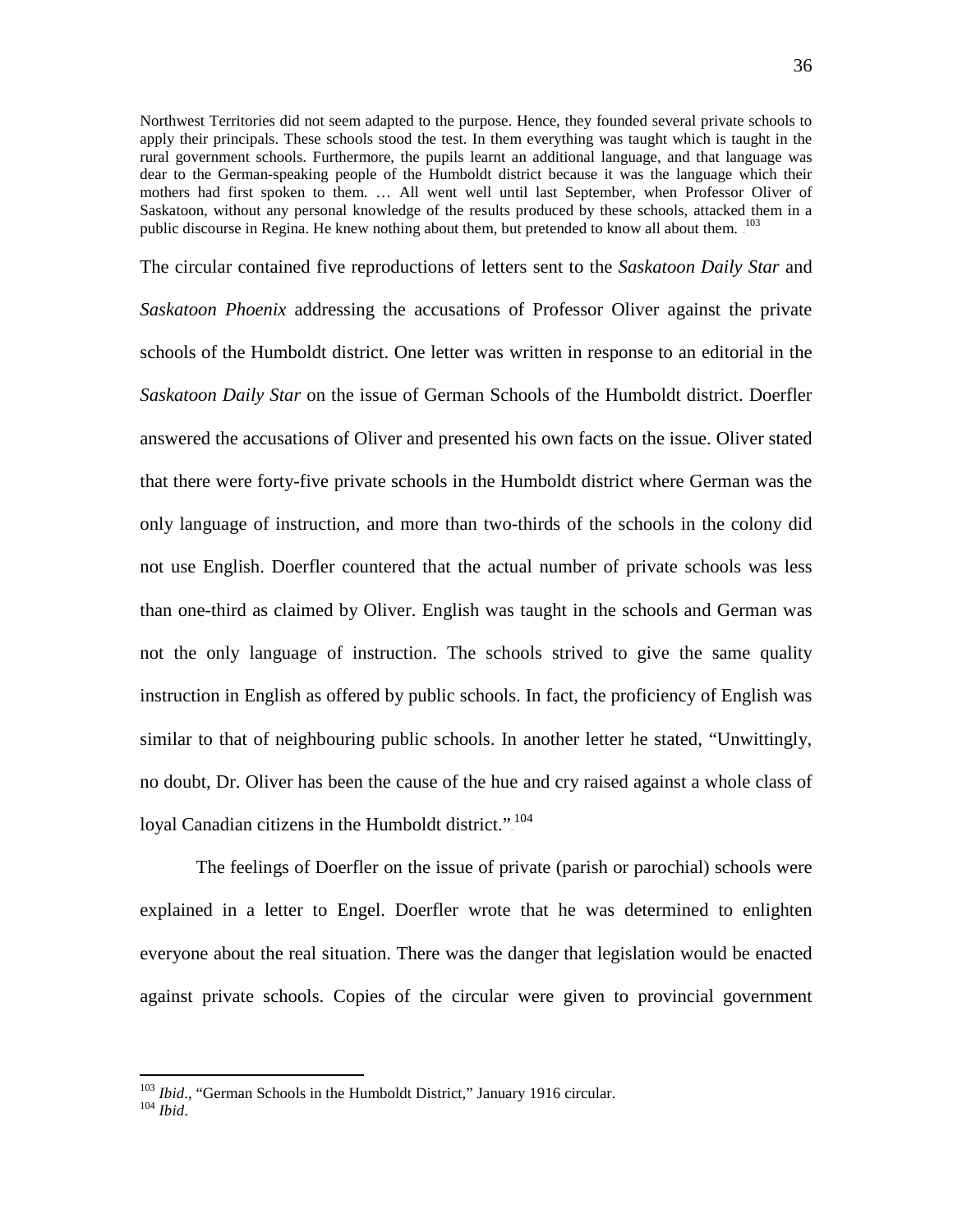representatives and priests and ministers of other Christian denominations. Doerfler was impressed with the positive feedback from Crown ministers. <sup>105</sup>

Previous to the First World War there were fifteen parochial schools in the colony; the language of instruction in one was in English only. Another school, which remained open from 1907 to 1909, offered instruction in German for only part of the first school year. The remainder of the schools varied in the amount of time allotted to teaching in either English or German. About half the daily lessons were in English until 1913 when German began to be phased out of parochial schools. $106$ 

The information on the parochial schools that was gathered by Oliver came from a forty-five-mile buggy ride through an area north of Humboldt. Oliver travelled to the colony in August 1915 and held conversations with some of the people he met. His report about the quality of education in the colony not only misrepresented the schools, but was likely based on preconceived conclusions. Oliver was emphatic about the schools' deficiencies, yet neglected to record any of the positive developments, some of which came through the reforms of the Ursuline nuns who arrived in 1913 to teach. One of the people Oliver talked to for his research was a storekeeper who owned a shop across from a school building used as a convent and school. Oliver did not walk over to the school to meet with the Ursulines, one of whom was the daughter of a British judge and another who came from Ireland. $107$ 

<sup>&</sup>lt;sup>105</sup> *Ibid.*, January 23, 1916 letter to Engel.<br><sup>106</sup> White, 6-8.<br><sup>107</sup> *Ibid.*, 29-30. The Ursuline Convent was at St. Angela School north of Humboldt where all the sisters of the colony lived. At least three Ursulines were fluent in English. More information in: Sister Benedict Plemel, "History of the Ursuline Convent, Bruno," 68; White, "Maintaining Anglo-Celtic Cultural Hegemony in Saskatchewan: Rev. E.H. Oliver, Provisional Educational Policy, and the German Catholics," *Historical Studies in Education*, VI, 2(1994).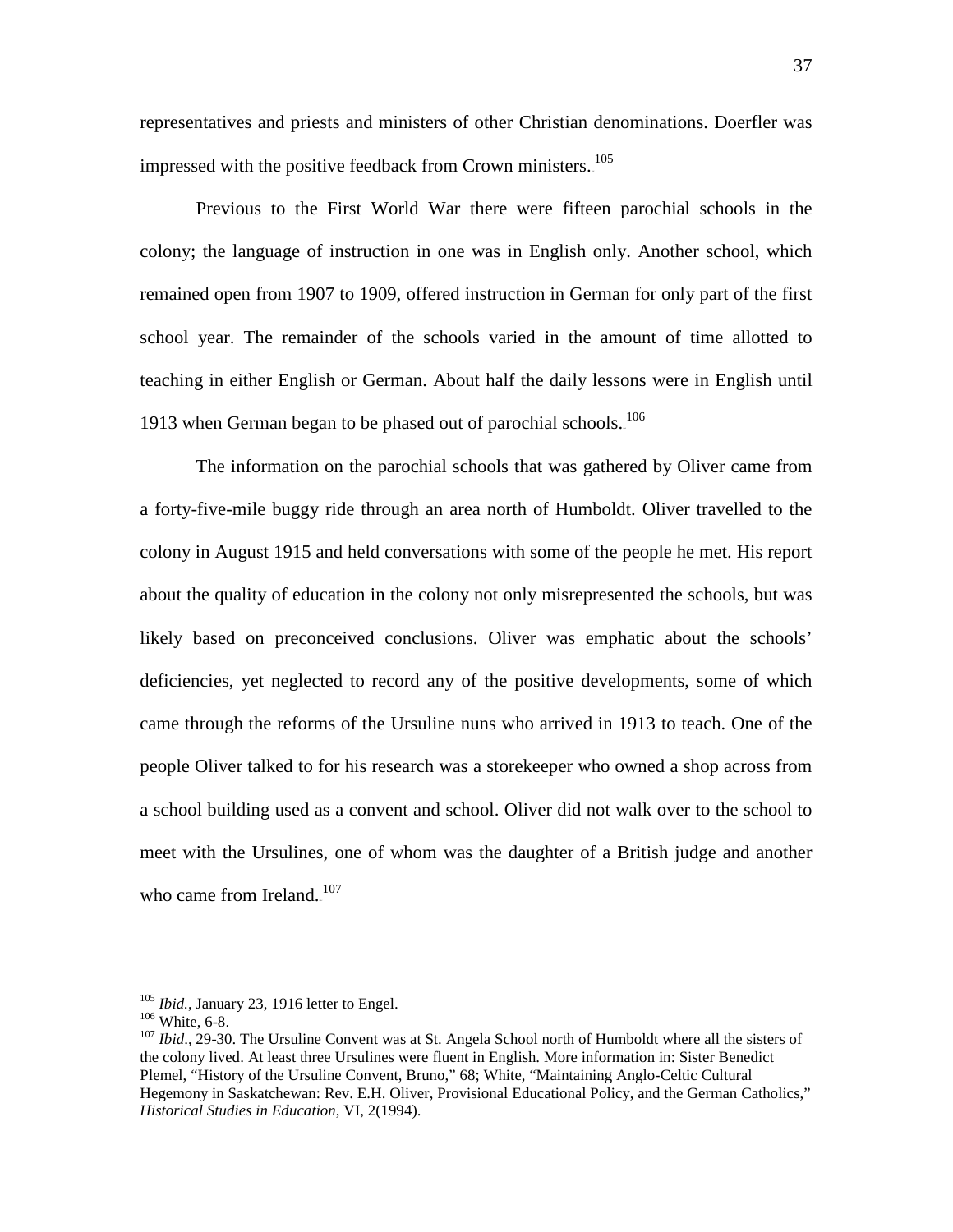Other reports were prepared by school inspectors and scholars who looked at the curriculum, teachers or quality of instruction of St. Peter's Colony schools.<sup>108</sup> Their research was not based on a uniform system of grading schools, and their statistics and other factual information sometimes conflicted with each other.<sup>109</sup> A more comprehensive study of the teachers, quality of instruction and curriculum was carried out by historian Clinton White. He researched both the curriculum of the parochial schools and background of the 104 teachers employed there from 1903 to 1934. White amassed information on eighty-one teachers and found some information on twentythree. There is no information on the Ursulines who taught, nor the three laymen and five clerics who were temporary substitute teachers.

 <sup>108</sup> *Ibid.*, 1. Research on the schools was carried out by: Rev. E.H. Oliver, *The Country School in Non-English Speaking Communities in Saskatchewan* (Saskatoon: Daily Press and Evening Farm, 1915); Rev. Bruno Doerfler, *German Schools in the Humboldt District* (Muenster, Sask.: n.p., 1916); Harold W. Foght, *A Survey of Education in the Province of Saskatchewan, Canada* (Regina: King's Printer, 1918); Albert Moellmann, "The Germans in Canada: Occupational and Social Adjustment of German Immigrants in Canada," (M.A. thesis, McGill University, 1934); C.A. Dawson, *Group Settlement, Ethnic Communities in Western Canada* (Toronto: MacMillan, 1936); Leonard Bercuson, "Education in the Bloc Settlements of Western Canada," (M.A. thesis, McGill University, 1941); Rev. Peter Windschiegel, *Fifty Golden Years: 1903-1953* (Muenster, Sask.: St. Peter's Press, 1954); Keith A. McLeod, "Education and Assimilation of the New Canadians in the North-West Territories and Saskatchewan, 1885-1934," (Ph.D. thesis, University of Toronto, 1975); Kurt Tischler, "The German Canadians in Saskatchewan with Particular Reference to the Language Problem, 1900-1930," (M.A. thesis, University of Saskatchewan, 1978); Alan B. Anderson, "German Settlements in Saskatchewan," in *Roots and Realities Among Eastern and Central Europeans*, Martin L. Kovacs, ed., (Edmonton: Central and Eastern European Studies Assoc., 1983); and Heinz Lehmann, *Das Deutschtum im Westkanada* (Berlin, 1939) in translation to English by Gerhard P. Bassler as *The German Canadians 1750-1937* (St. John's: Jesperson Press, 1986).

<sup>&</sup>lt;sup>109</sup> *Ibid.*, 1. There is disagreement on who the teachers were. Moellmann, 104-6, Dawson, 321-2, Bercuson, 74, and Tischler, 37-9, say the original teachers were priests. Windschiegel, 21, 39, 57, 185, 210, says most of the teachers were laity. All five state that nuns and lay people taught in later years. There are differences on where teachers came from. Tischler, 38-9, says the teachers trained in Saskatchewan; Windschiegel, 55, 139, 150, 200, says nuns came from Germany and some lay teachers came from the United States; Oliver, 11, notes that two teachers were transients who lived in the United States when not teaching. Regarding teacher qualifications, Windschiegel, 39, says first-class teachers were difficult to find; Oliver, 11, says few who taught before or during 1915 were qualified, and Anderson, 185, refers to teachers in the western part of the colony in 1916 as unqualified. Tischler, 38-9, and Foght, 154, believe the teachers were qualified. Regarding the curriculum and quality of instruction, Oliver, 11, states the curriculum promotes the German language and German nationalism; Doerfler, 1, said the curriculum was the same as rural public schools; Anderson, 185, Tischler, 38, and Windschiegel, 39, said the teachers should be more thoroughly trained. Conversely, Fought said the quality of education was the same as public schools.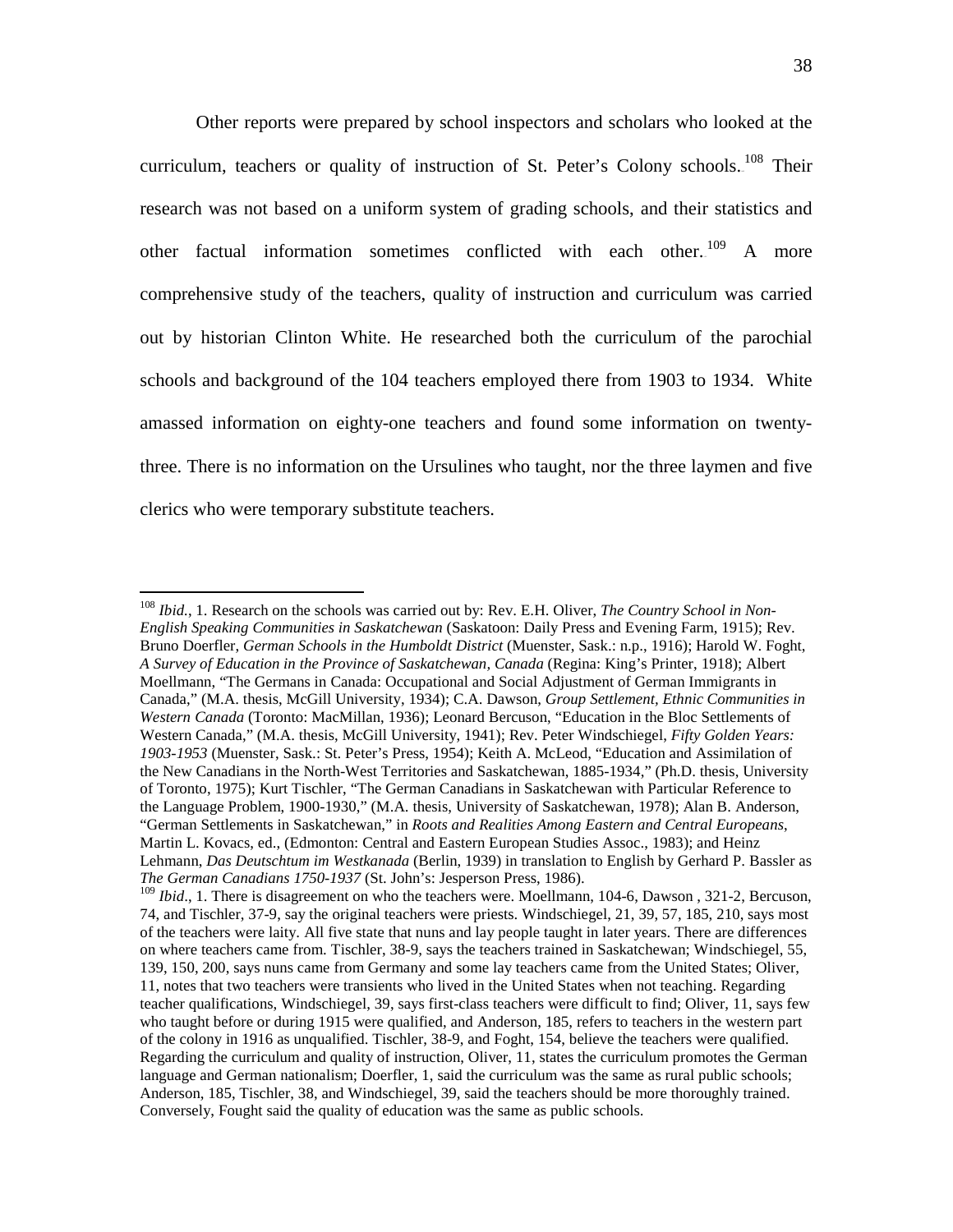When Oliver visited the colony in 1915 there were thirty-six public schools there, three times the number of parochial schools. The majority of teachers in the public schools were Anglo-Celtic Canadians who, with the exception of only a few, were not fluent in German.<sup>110</sup> The parochial schools enrolled about twenty percent of all the students in the colony between 1903 and 1934. The teachers were largely American which made them unique not only in Saskatchewan but possibly in Canada. The majority of the 104 teachers, ninety-six, who taught in parochial schools, had a German background. Most of the teachers, seventy-two, were women. Only one teacher was a priest. Ninety-six teachers came to Saskatchewan from the United States and the majority of these, seventy percent, were born in the United States. Others originated from Germany, Luxembourg, Switzerland, Ontario and the colony.

Close to half of the teachers, thirty-five women and twelve men, taught in parochial schools for only one year. About one-third of the teachers, twenty-six women and eleven men, taught in two or more schools. A large number of teachers returned to the United States after teaching in the colony, or spent their holidays in the United States. Close to thirty percent of teachers taught in a public or separate school before or after teaching in a parochial school.

The parochial schools were often stepping-stones to other careers. Teachers who received a Saskatchewan teaching certificate after being employed in a parochial school usually sought employment in a public or separate school where salaries were higher. Men usually abandoned teaching to farm or enter a business. Most of the women left teaching after getting married. Women taught longer than men and were more likely than

<sup>&</sup>lt;sup>110</sup> White, "A 1905 German American Catholic Plan for Primary Education in the North-West Territories," (Regina, Sask.: Campion College, University of Regina, June of 1990), 33. More information in: White, "Education Among German Catholic Settlers in Saskatchewan, 1903-1918: a Reinterpretation."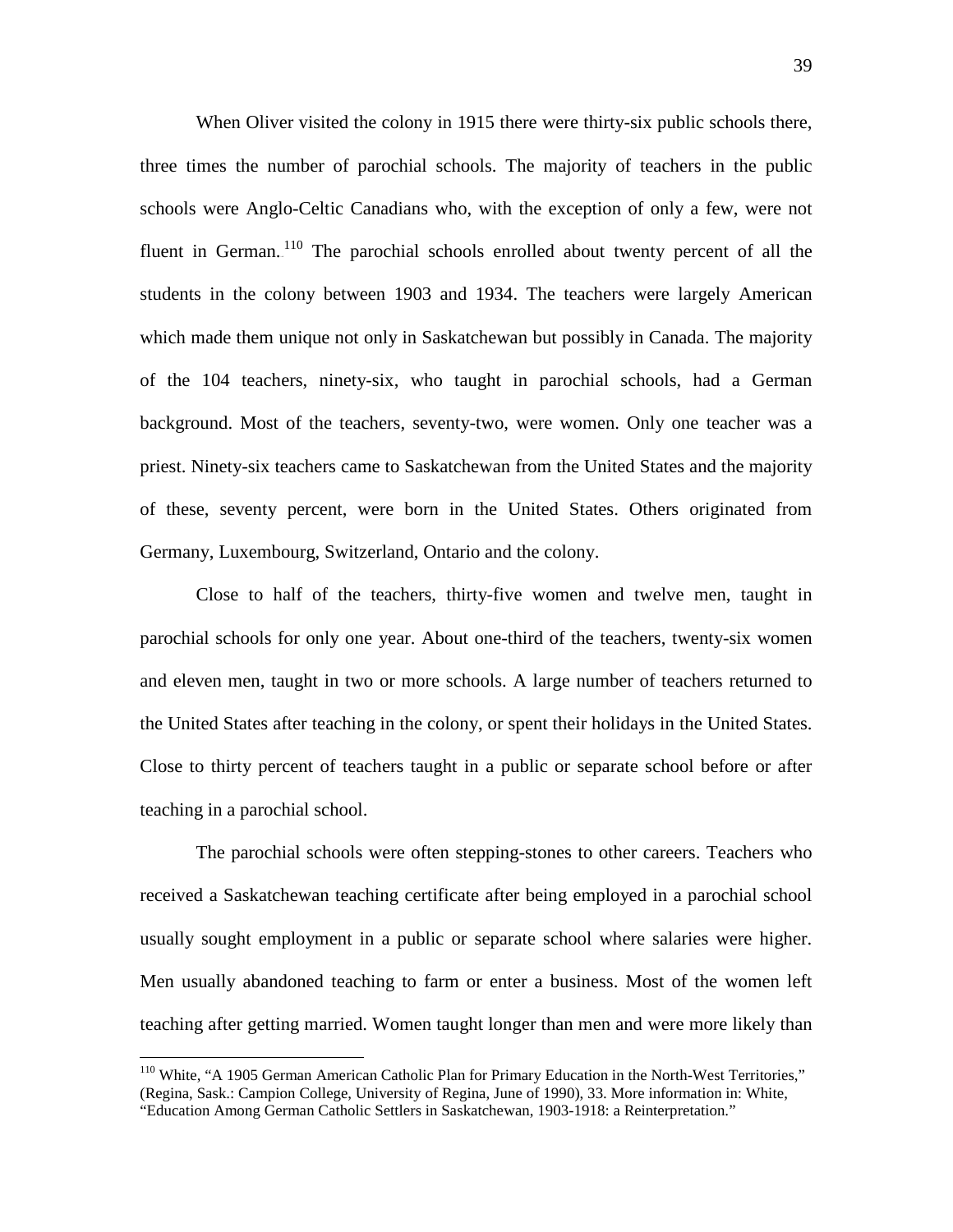men to consider their work in the classroom as a career choice. The differences in career choices led to women dominating the teaching profession by the late 1920s. Many of the career women were Canadian-born and varied in qualifications and experience.

A primary difference between teachers in public and private schools was in their qualifications; teachers in private schools did not need the same qualifications as those teaching in public or separate schools. It was necessary to have permission from the Department of Education to teach in a public or separate school after obtaining either a first-, second- or third-class teaching certificate. The differences in standards were evident in St. Peter's Colony where only twelve teachers in private schools had provincial certification, seven of whom were not hired until 1922 or afterwards. Between the years of 1906 and 1917, there were sixteen teachers who had completed only Grade 8 in American or Canadian schools. These statistics must be viewed in a broader context that incorporates the evolution of education in St. Peter's Colony parochial schools and the circumstances in which teachers were hired.

The parochial schools, prior to 1918, employed fifty-eight teachers, excluding Ursuline Sisters. The first five teachers were not qualified to teach in a public Saskatchewan school. They had teaching experience in the United States or Europe and three had attended an American normal school. One teacher trained in Switzerland and two had American certification. One was given provisional status to teach after opening a public school. The remaining forty-two teachers had some teaching experience. Six had taught in Saskatchewan public or separate schools. Eight earned teaching certificates in the United States; one earned a certificate in Germany and another in Ontario. Two taught in the United States and may have held teaching certificates. Four had been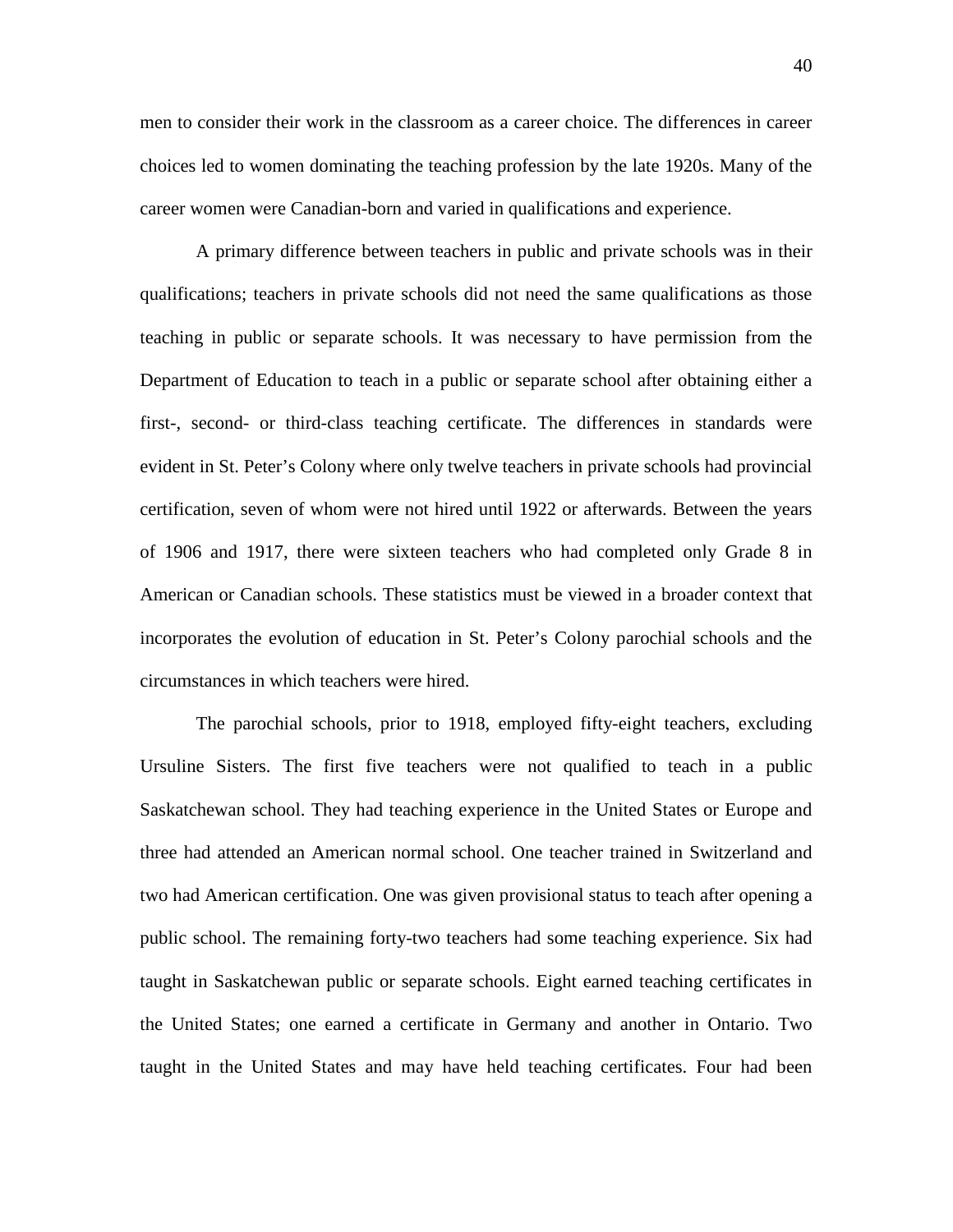educated beyond the elementary school level in the United States and Europe and four had completed one or two years of high school in Saskatchewan.<sup>111</sup>

The qualifications of the teachers were at their worst level previous to 1910, largely because of a shortage of teachers and poor living accommodations. It was difficult to find teachers willing to live in isolated areas in log cabins or with other pioneer families. The Benedictines recognized the lack of qualifications of some teachers and they believed that it was better to have someone teach who was only partially qualified than to have no school at all.<sup>112</sup> This compromise was not unique to St. Peter's Colony. It was made by other school divisions in the province.<sup>113</sup>

Eleven of the sixteen teachers who had Grade 8 or less prior to 1916 taught in the colony. Seven of these individuals taught between 1906 and 1909. The remaining five taught between 1916 and 1917. Only one of the four teachers employed between 1910 and 1915 taught for more than one year. The other three taught only for a brief period, lasting six months between them. Two of these three completed about two years of high school and taught for a second time. Both would have obtained third-class certification, had it not been for the death of the mother of one of them.

The employment of teachers in 1916 and 1917 with only an elementary education lasted for only one term or less. Two of five teachers continued to teach at later dates after obtaining temporary certification as public school teachers. Another continued as a teacher's aide while furthering her education in an Ursuline-run school. The hiring of

<sup>&</sup>lt;sup>111</sup> White, "The German Catholic Parochial Schools of Saskatchewan's St. Peter's Colony, 1903-1934: Their Teachers, Curriculum and Quality of Instruction," 1-4. More information in *St. Peter's Bote* (Muenster, Sask.: St. Peter's Press), February 14, 1905.<br><sup>112</sup> Ibid.. 5.

<sup>&</sup>lt;sup>113</sup> Dale Eisler, *False Expectations: Politics and the Pursuit of the Saskatchewan Myth* (Regina, Sask.: Canadian Plains Research Centre, 2006), 55.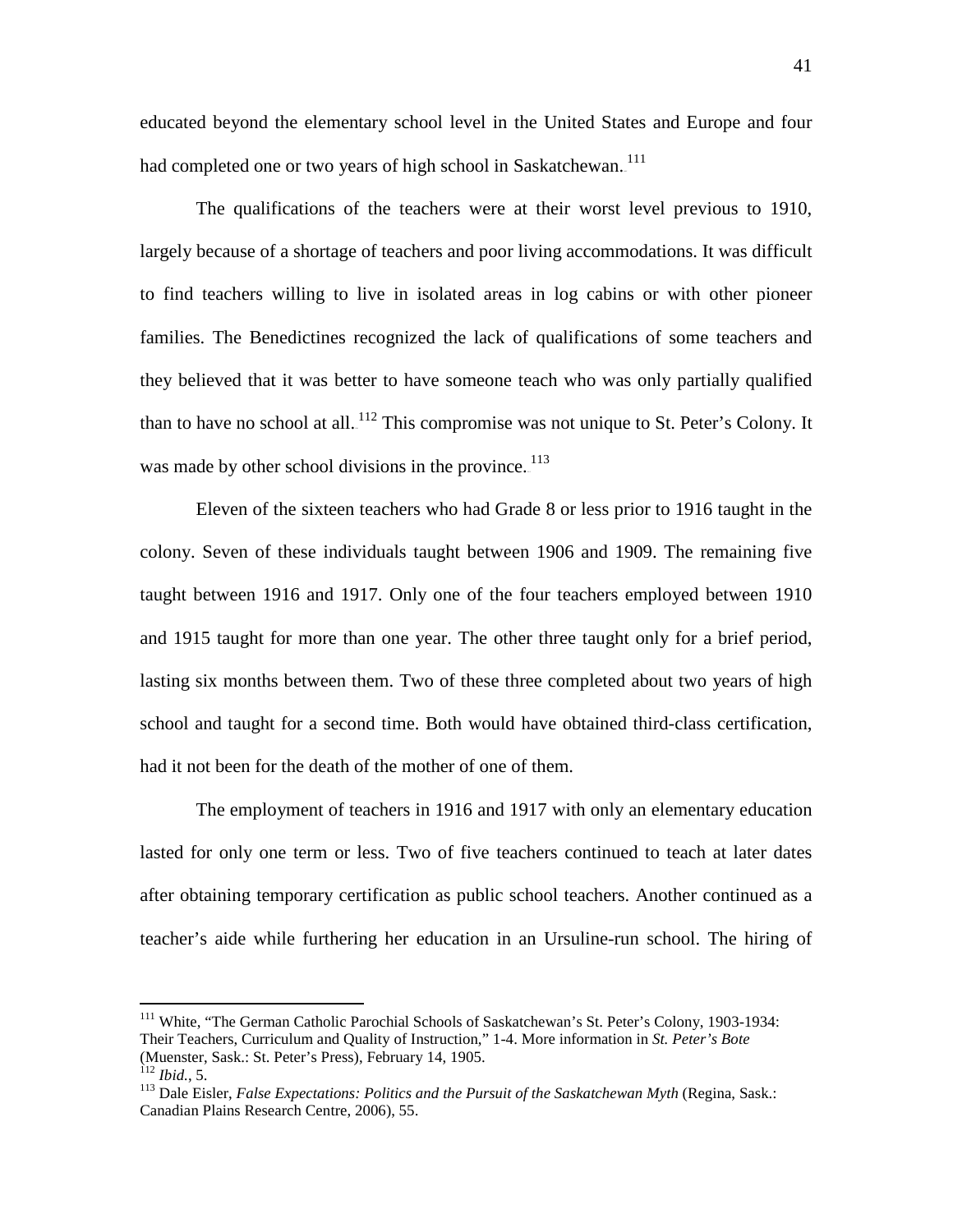these teachers may have been carried out in part because their salaries were lower than certified teachers and they were able to speak German.

The hiring of teachers during the First World War was difficult throughout the province due to the lack of certified teachers. The public school districts in the colony coped with the shortage of teachers during the war by hiring teachers without certification. In 1916 and 1917 there were more than eighty school districts lying either completely or partially within St. Peter's Colony. In 1916 they employed nineteen teachers without provincial teaching certificates. The following year in 1917, twenty teachers were hired without provincial teaching certificates. Public school districts in the colony, prior to the end of the First World War, often hired teachers with only Grade 8. The qualifications of parochial school teachers improved after 1917 and began to improve significantly following 1921 when a greater proportion earned Saskatchewan certification. This accomplishment was part of the terms of an agreement in 1918 between Doerfler and Premier Martin who held the Ministry of Education.

There is little information on the subjects taught in parochial schools, other than they offered German, English, and religion. Sources of information come from directives of the Benedictine clergy, a letter written by a public school trustee, and an outline of the weekly course by a priest in charge of a parochial school. The ratepayers played a role in the decisions of whether to teach German or give instruction in German.

The Benedictines, by 1916, promoted instruction in English-only.<sup>114</sup> The prominence held to English may have been influenced by the Ursulines who preferred to teach in English and had a good working relationship with the Benedictines. The Ursulines placed a high value on a quality education and sought to meet the standards in

114 White, 6-8.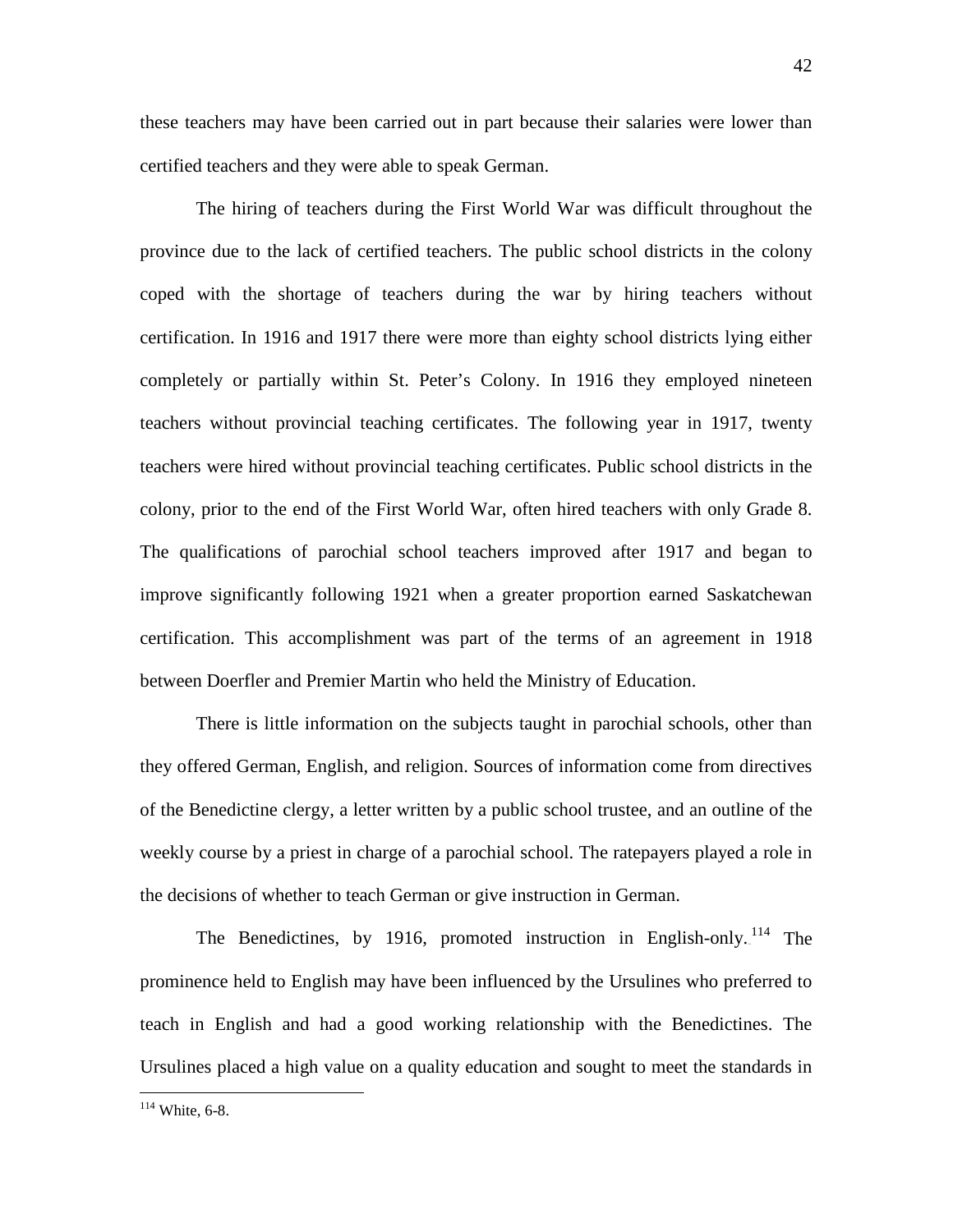teaching set out by the Department of Education. They were interested in becoming certified teachers and had to learn English to obtain their teacher certificates. <sup>115</sup> Both religious orders, furthermore, had goals of opening their own schools and their ability to meet the provincial curriculum in parochial schools furthered that goal. The Ursulines planned to open a high school academy for girls and the Benedictines wanted to open a high school for boys and a college. $116$  Instruction in English helped precipitate the decline of German which, by 1920, was no longer spoken in most schools and was not offered as a class in three schools. Only five schools provided lessons in German from a half hour to an hour each day. By 1929 German was restricted to certain grades and by 1930 the teaching of German as a subject had ceased. Only two parochial schools remained open.<sup>117</sup>

The most reliable report on parochial schools in the colony was written in 1911 by L. L. Kramer, principal of St. Mary's Catholic Separate School in Regina. He visited eight parochial schools after being commissioned by the Department of Education to do a report on them. Kramer gave all the schools passing grades and noted that they taught German and religion for most of the morning. All the schools offered reading, writing, spelling, English, literature, and arithmetic. Kramer was critical of the quality of instruction in geography, history, and grammar, and was surprised to find that the children in only one school sang "God Save the King." Five of the schools used textbooks approved for separate schools in Saskatchewan. One used a text common to Catholic schools in Quebec. Different varieties of texts were used for teaching writing in

<sup>115</sup> Fitzgerald,120. <sup>116</sup> White,12. <sup>117</sup> *Ibid.,* 8.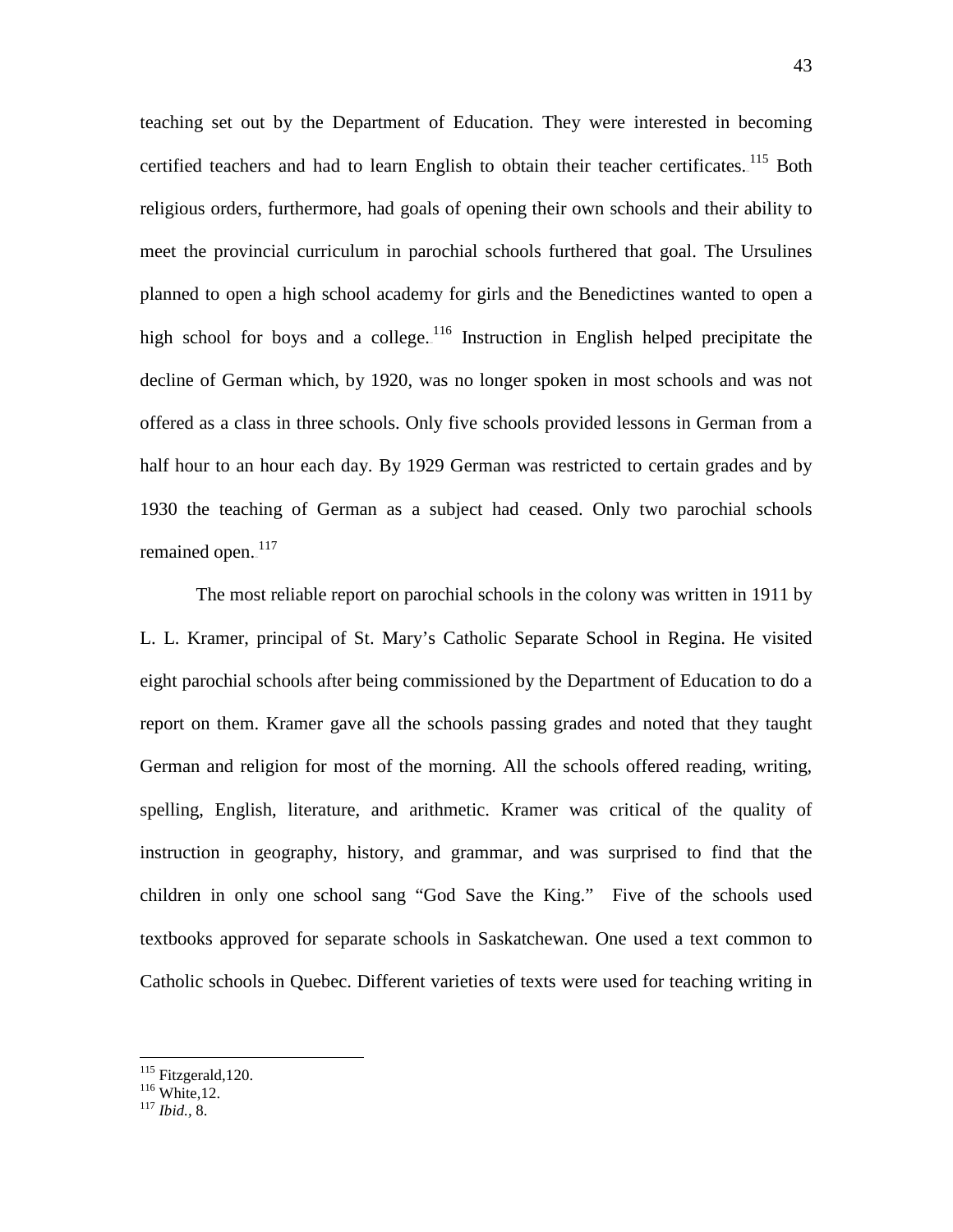four schools. Only two schools had a grammar or arithmetic text and none of the schools had any books on history or geography. Most of the classrooms had maps of Canada.

The quality of the curriculum in the parochial schools slowly improved and by 1916 the classes were comparable to other public and separate schools in Saskatchewan. The curriculum for one of the schools, St. Bernard's, shows that the time allotted to religious instruction and German dropped from two hours and twenty-five minutes to one hour and thirty-five minutes per day. Instruction time for history, geography, and spelling increased. Parochial schools were using textbooks on Canadian and British history, and geography, as prescribed by the Department of Education.

There is little information on curriculums from other parochial schools beginning in 1916, though it is believed that classes offered at St. Bernard's were similar to other public schools. The Ursuline nuns took charge of four parochial schools between 1913 and 1915 and taught all eight grades. They prepared students for the same departmental exams written at public schools. The students of the Ursulines began taking Grade 8 exams as early as 1917. The Benedictines opened a high school for boys in 1921 and students began graduating from it in the mid-1920s. $118$ 

Other reports by school inspectors previous to 1917 were very critical of the parochial schools and must be read with caution. "Their personal biases or the positions they occupied may have caused them to describe situations other than as they actually were," noted historian Clinton White. $119$  The standards they used to rate the parochial schools were not based on a consensus of what constituted a good education. Roman Catholics believed that a good education included religion, while many non-Catholics

 <sup>118</sup> *Ibid*., 10-12.

<sup>119</sup> *Ibid*., 12.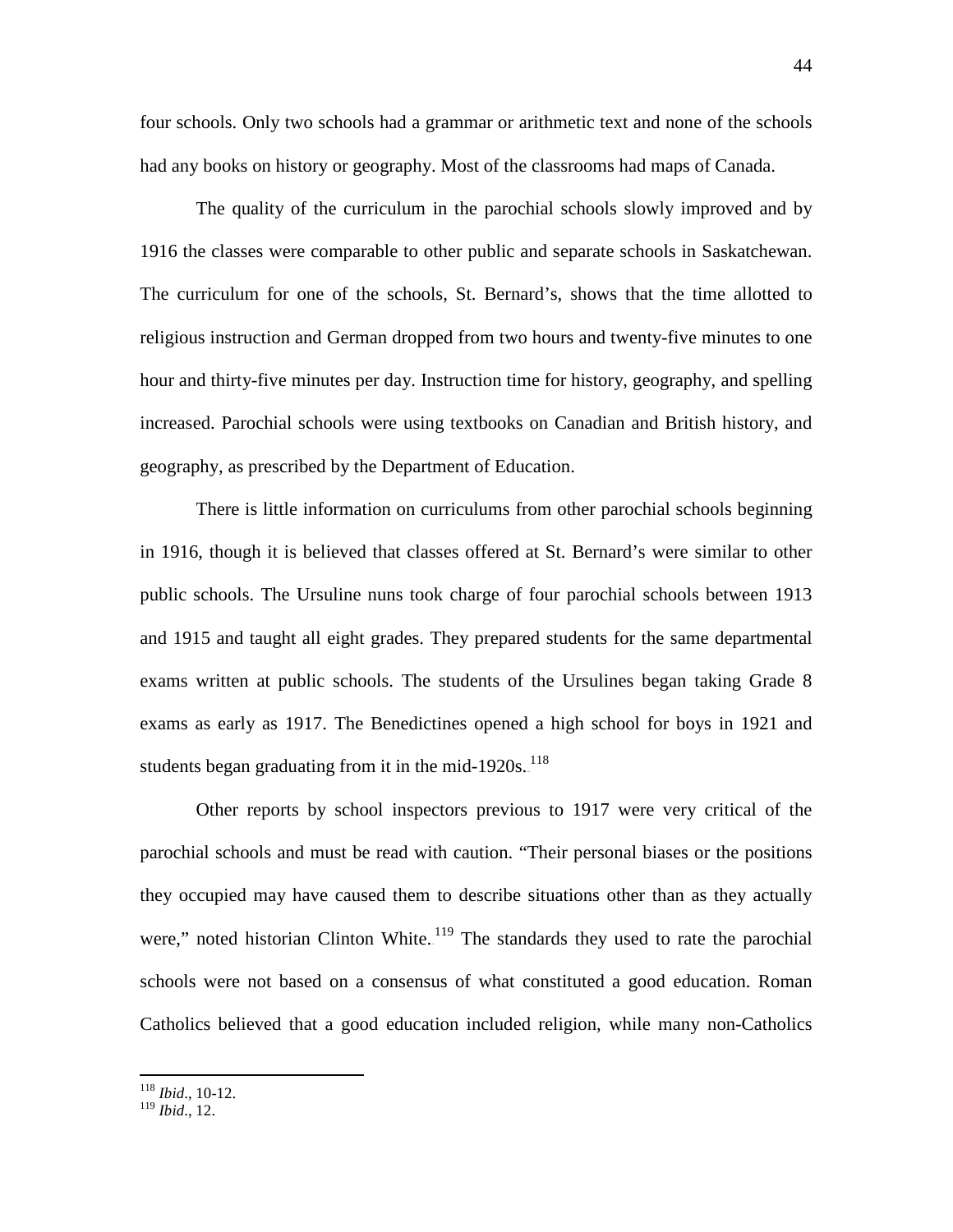wanted religion out of schools. There is no evidence to back arguments that a bilingual education was superior or that students advanced more quickly in the early grades when taught only in English, White said.

One of the inspectors, P.R. McDonald, in a report at the end of 1918, compared a parochial school in the community of Bruno to a nearby public school. The children were refusing to attend the parochial school, he wrote, because too much time was allotted to teaching German and religion, and very little attention was given to other subjects. McDonald's report must be treated with scepticism because he went to Bruno to promote the opening of a public school, and an attack on the parochial supported that goal. There is also evidence he did not like people with a German background. Other reports of attendance at the Bruno school also do not support his allegations. The pastor in charge of the parochial school, Chrysostom Hoffman, OSB, used his considerable influence to enforce attendance at school.<sup>120</sup>

The provincial government and the Liberal premier were more tolerant of the school system in St. Peter's Colony. The most prominent person to inspect the schools, Premier Walter Scott, gave a favourable report of the schools in 1916. Scott, also the Minister of Education, informed an Orange Lodge delegation that there were no problems with the parochial schools. The following year William Martin, the new premier and Minister of Education, visited five parochial schools in St. Peter's Colony. There is no information on why Martin or Scott visited the colony; however, they may have been

<sup>&</sup>lt;sup>120</sup> *Ibid.*, 13. A newspaper article quoted McDonald as referring to Germans as "ignorant foreigners." See DE, PSF, 2189, Hoffman Public School, formerly near Bruno. The colony newspaper, *The Bote*, in 1907, recorded forty-three students had attended school regularly at Bruno. See July 11, August 29 and December 12, 1907 issues.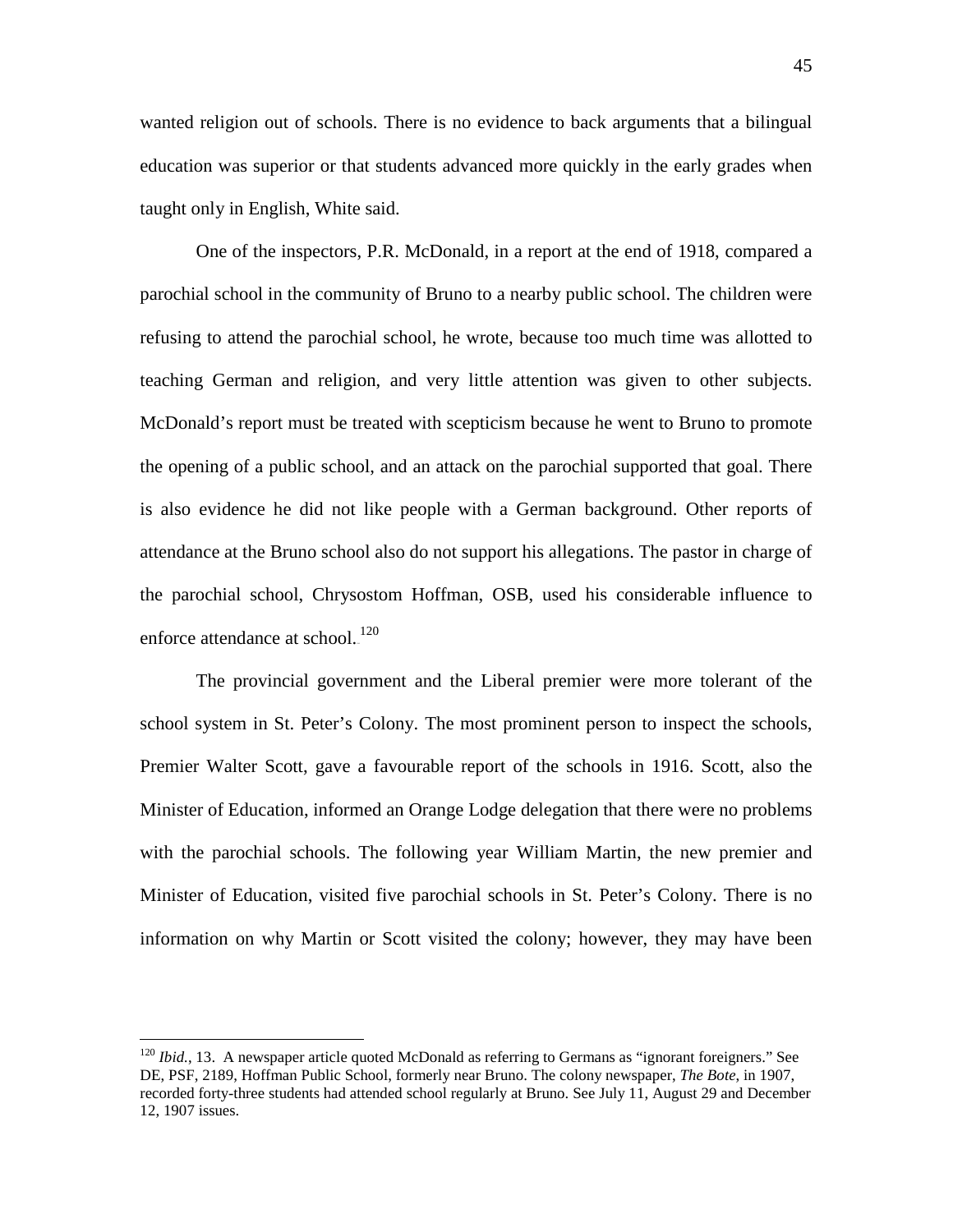invited by Doerfler who wanted to build a good relationship with the provincial government.

Attorney General W.F.A. Turgeon informed Doerfler that Martin was satisfied with the parochial schools. The support from the premier should have made both supporters and critics of parochial schools rest much easier. There is reason to believe, however, that politics may have played a role in the favourable ratings. The issue of using languages other than English in the classroom was politically sensitive and the premier did not want to give opponents of parochial schools ammunition to embarrass the government. <sup>121</sup>

A report by inspector James O'Brien in 1917 made it apparent that there was entrenched opposition to parochial schools. O'Brien completed a review of Veronika Public School, which was located near two parochial schools and a separate school. O'Brien criticized the teacher in Veronica School, whom he described as being of Ruthenian descent, and lamented that the quality of instruction in a public school was below that of nearby parochial and separate schools. He was fearful that if the situation did not change, students of the public school would transfer to either separate or parochial schools.

The following year in 1918 Premier Martin informed Doerfler that he was "favourably impressed with the parochial schools which he had visited." $1^{22}$  Referring to his inspection the previous fall, Martin said his only concern was that the schools' readers were printed in the United States. He preferred that they be printed in Canada. Doerfler replied the readers had been updated and were authorized for English Catholic Schools of

<sup>121</sup> *Ibid.*, 14-15. <sup>122</sup> *Ibid*., 18.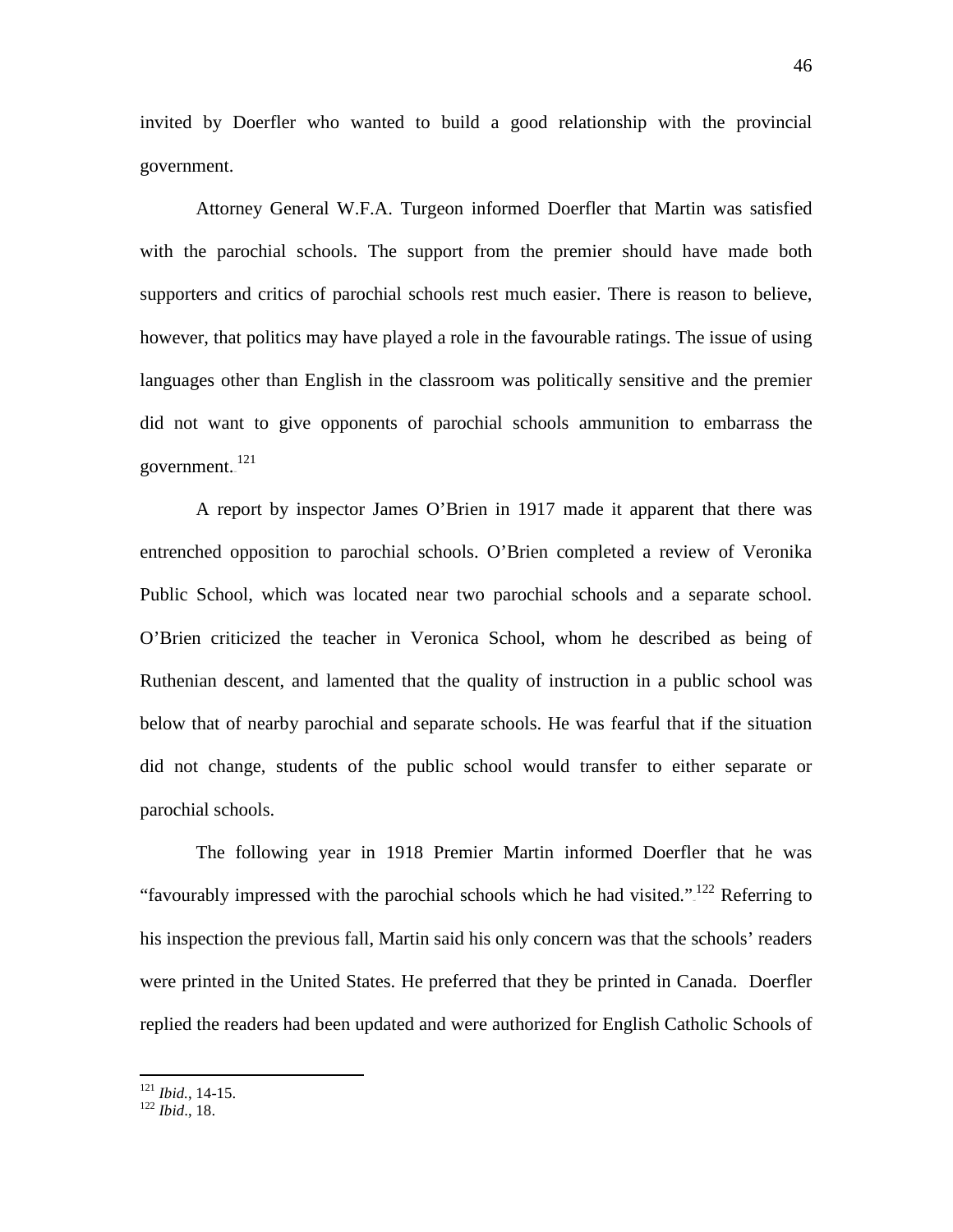Quebec. The readers were believed to be of good quality and better than other Catholic English readers in Canada. Doerfler said he would change the readers if the department insisted. The other books used were authorized by the department. $123$ 

The province's schools were the subject of a report in 1918 by Harold W. Foght, an educational expert from Washington, D.C. The province commissioned Foght to determine whether the expanding school system was providing adequate education for the students.<sup>124</sup> Foght conducted the most comprehensive study yet to be undertaken in Saskatchewan. He concluded that the schools in the Humboldt district were staffed by qualified teachers who presumably taught as much English as teachers in schools that spoke only English.<sup>125</sup>

The report fell on deaf ears to organizations like the Orange Lodge and Sons of England who insisted that all schools in the province become "English only." The Orangemen wanted parochial schools to operate like English schools which employed teachers who were British subjects and held Saskatchewan teaching certificates. "Certified teachers for all parochial schools could have been obtained only by raiding the public school system. The result might well have been strengthening the former at the expense of the latter, an action which people like inspector O'Brien would have vehemently protested," White remarked.<sup>126</sup> The provincial Conservative opposition, aware of the public mood, lobbied to have all languages other than English thrown out of schools. Supporting the lobby were the Saskatchewan Grain Growers Association, the Saskatchewan Association of Rural Municipalities, and several of the province's

<sup>123</sup> *Ibid.* <sup>124</sup> Ken Horsman, "Education," in *Encyclopedia of Saskatchewan,* 280. <sup>125</sup> White, 30. <sup>126</sup> *Ibid.*, 31.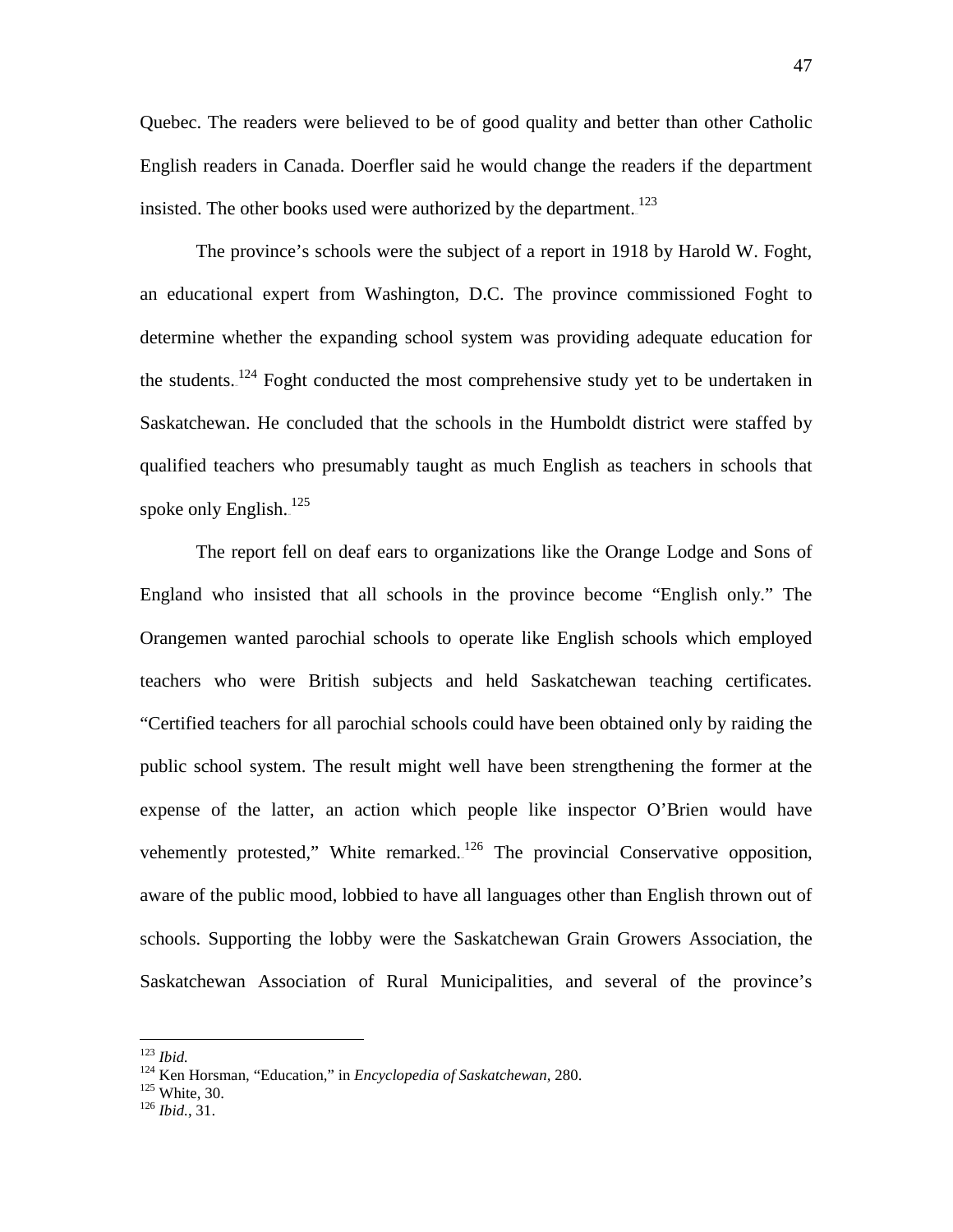newspapers which urged the Liberal government to support English-only schools.<sup>127</sup> The Saskatchewan School Trustees Association passed a resolution in 1917 calling for school instruction to be in English only.<sup>128</sup>

The Martin government, fearing a drop in support from the Anglo-Saxon majority, gave in to the demands and amended the School Act in 1919 which declared English the sole language of instruction in all public elementary schools. Some concessions were given for French instruction. Other legislation enforced attendance at parochial schools more stringently.<sup>129</sup>

Doerfler was alarmed at the campaign to allow only English in classrooms. He credited the campaign, in a letter to Engel, to the intolerance of the Orangemen:

The Orangemen have been working hard, and they succeeded in getting this legislation passed. They have been controlling the annual trustee's convention to pass a resolution to the effect that French should be banned entirely also, and all private schools forced to comply exactly with the regulations for the public schools in every respect (text books, subjects, teacher's qualifications, etc. etc.), but without getting any government grant like the public schools. After the government has given in to them once, we must fear that it will not have backbone enough to withstand their plans, of course, the attacks of the Orangemen are directed only ostensibly against the languages. The real object of the attack is the Catholic Church. They consider French and Catholic as identical. The foreign languages had to fall first, so as to open the way for the expulsion of French, and the attack on the private schools is made so that Catholics may not be able to get a Catholic education after the separate schools are abolished, which they hope to accomplish sooner or  $\rm later.$ <sup>130</sup>

In spite of the hostility to German Catholics and private schools, Doerfler did not lash out against Anglo-Canadians, either publicly or privately, who were suspicious of German Catholics. Rather than dismiss the establishment as an enemy, he struggled to be accepted as an equal among the Canadian establishment. In the public sphere he defended his beliefs, while privately he expressed a fear that the politicians would bow to the wishes of the Orangemen who had a history of anti-Catholicism. Doerfler reached out to the larger

<sup>&</sup>lt;sup>127</sup> Waiser, 198-199.<br><sup>128</sup> Horsman, "Education," 283-84.<br><sup>129</sup> White, 31-32, and Waiser, 200.

<sup>&</sup>lt;sup>130</sup> "Letters of Doerfler," Doerfler, January 26, 1919 letter to Engel.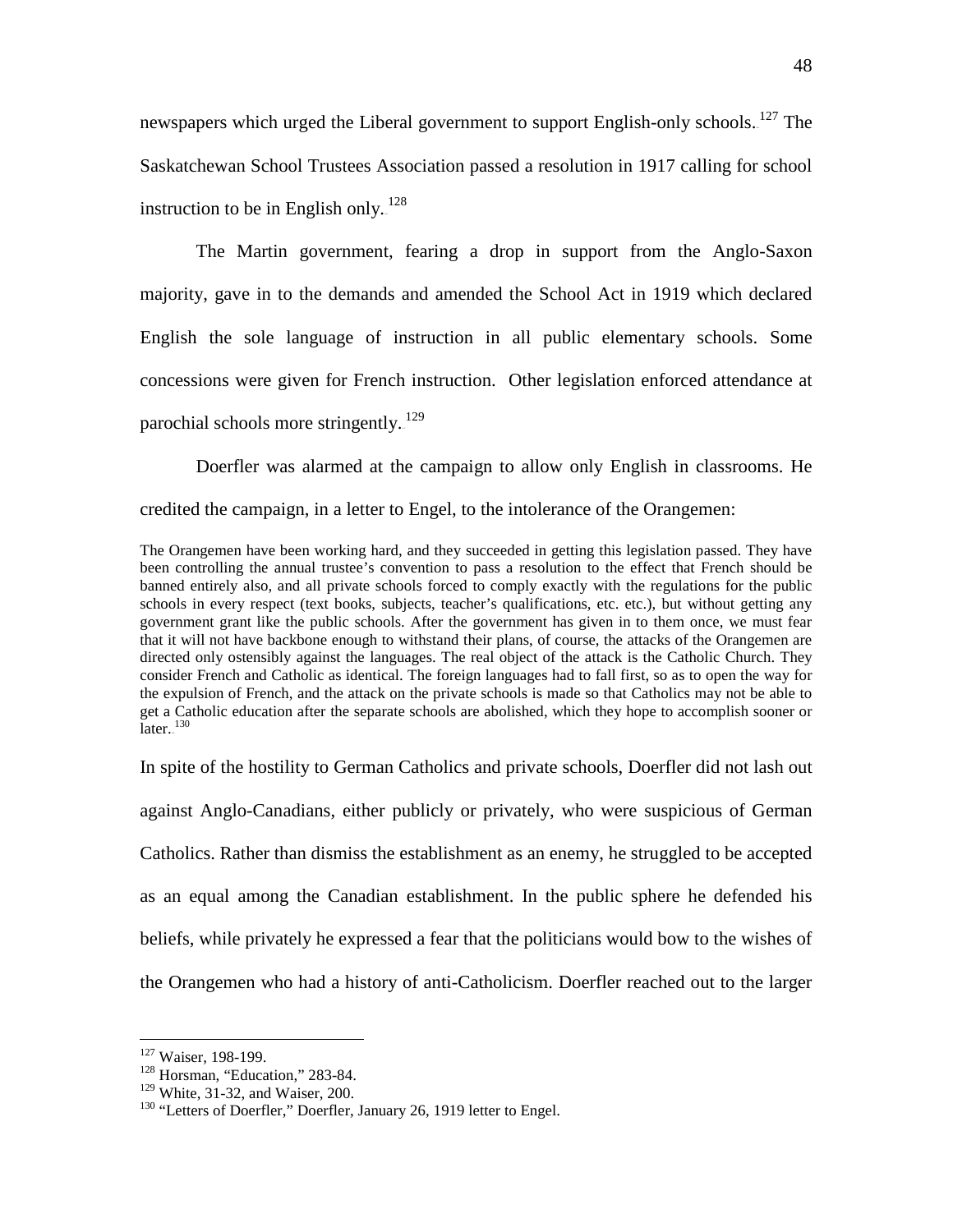Anglo-Canadian community in a conciliatory way by explaining his point of view in letters to government representatives and Protestant church leaders. His support for private and separate schools made it evident that he saw education as a means of preserving the German-Catholic identity, as opposed to promoting isolationism and disloyalty to Canada. Language, religion and education were an inherent part of German-Catholic values that were complementary to living as loyal Canadians. Doerfler's conciliatory response in a hostile atmosphere was characteristic of someone who wanted to live in peace and harmony with his neighbours, as opposed to someone who was contemptuous of his country.

The issues of education and the German language give the impression that they were an obsession of the Benedictine leadership. They were obviously a concern, though not the sole preoccupation of the Benedictines. Only a small number of letters written by Doerfler to Engel between 1902 and 1919 addressed education. Doerfler wrote 127 letters over seventeen years to Engel and only four spoke of conflicts in education. Most were concerned with the daily administration of the Benedictines and the majority of the issues addressed by Doerfler concerned the monastic community and colony. The Benedictines were actually preoccupied with building a German-Catholic community within the larger community of Canada.

The successor to Doerfler, Michael Ott, OSB, was professor of theology, languages, and philosophy at St. John's Abbey. He was also a staunch supporter of Catholic education and promoted Catholic education in his first public address in 1919. His first sermon spoke of the need for a local college. The influence of Ott became apparent just one year later when construction began on a new college that rose to be a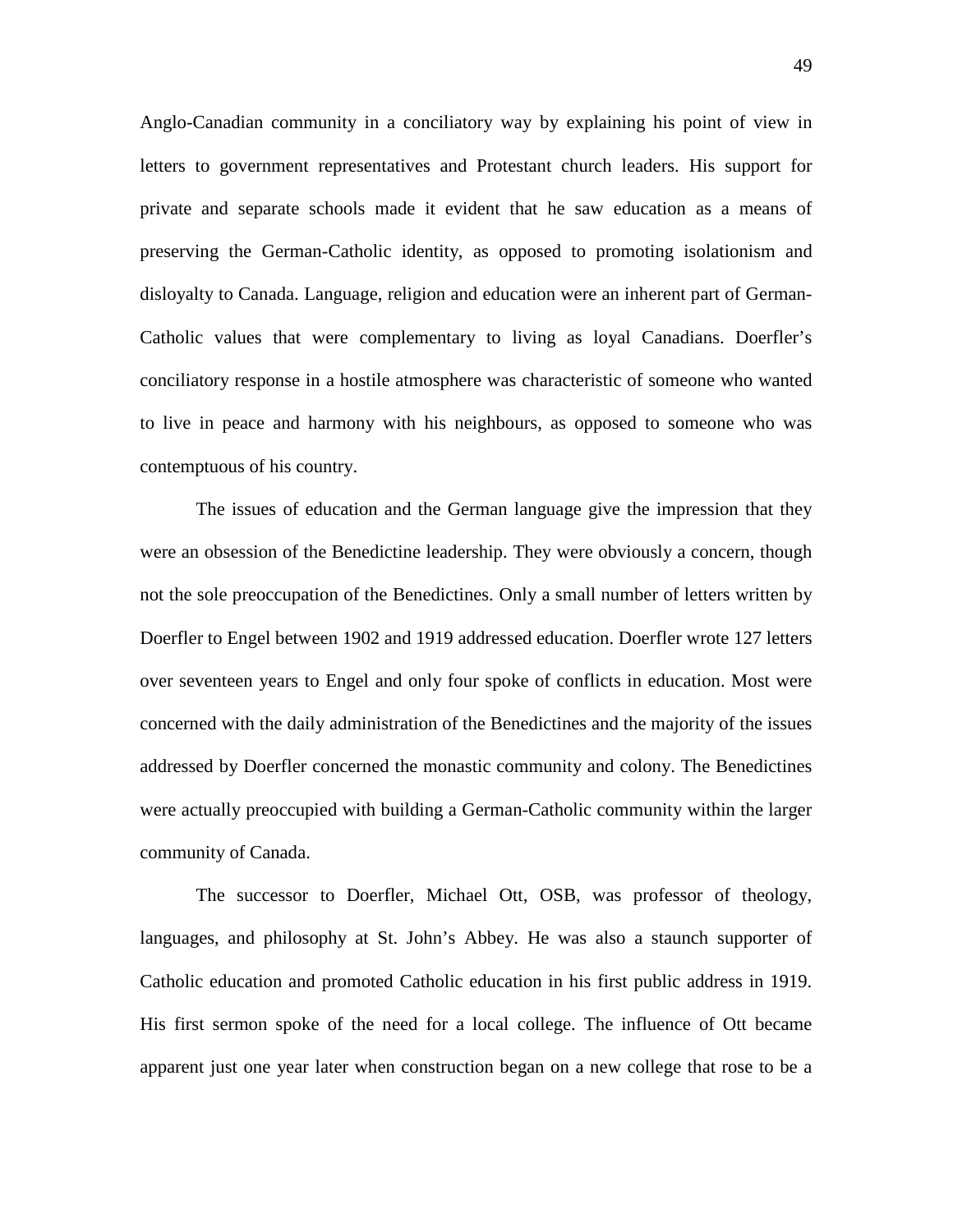four-story structure that housed both a residential high school and a monastery. Thirty-six students registered the first year in  $1921$ .<sup>131</sup>

The zeal of Ott for Catholic education was explained in a circular issued in 1921. He urged parents to have their children taught in parochial schools and he suggested that every parish with the financial means open a parochial school. Most school districts, he said, had a majority of Catholics. "It is your sacred duty not to send them (children) to schools from which God and the Christian religion are banished." $132$  The determination of Ott to raise funds for education was shown again in 1922 when he issued a second circular to the people and organizations who promised to donate money to the new college building. "It may be a great sacrifice to you to meet your obligation now, but no sacrifice should be too great if made for God. You know that we have built the college for no other purpose than the glory of God and the welfare of St. Peter's Colony."<sup>133</sup>

The credibility of the Benedictines was given a boost in 1924 when the Department of Education investigated St. Peter's Parochial School in Muenster. The investigation was in response to an allegation by a Muenster resident who urged that the parochial school be replaced by a public school. An inspector did a report of the school and St. Peter's College, in which he wrote "a very good class of education was provided and that there was yet no demand for public school facilities.".<sup>134</sup> He said the school in Muenster was following the department's curriculum and had all the necessary educational tools used by other schools. Seventy-five students at St. Peter's College passed Grade 8 exams and another seventeen students were being taught Grades 11 and

<sup>&</sup>lt;sup>131</sup> Fitzgerald, 58.<br><sup>132</sup> *SPAA*, Abbot Michael Ott file, "Letters of Ott," Circular Letter of the abbot-ordinary of St. Peter's Abbey to the clergy and laity of St. Peter's Colony, published on October 21, 1921.

 $133$  "Letters of Ott," Ott, February 1, 1922 circular.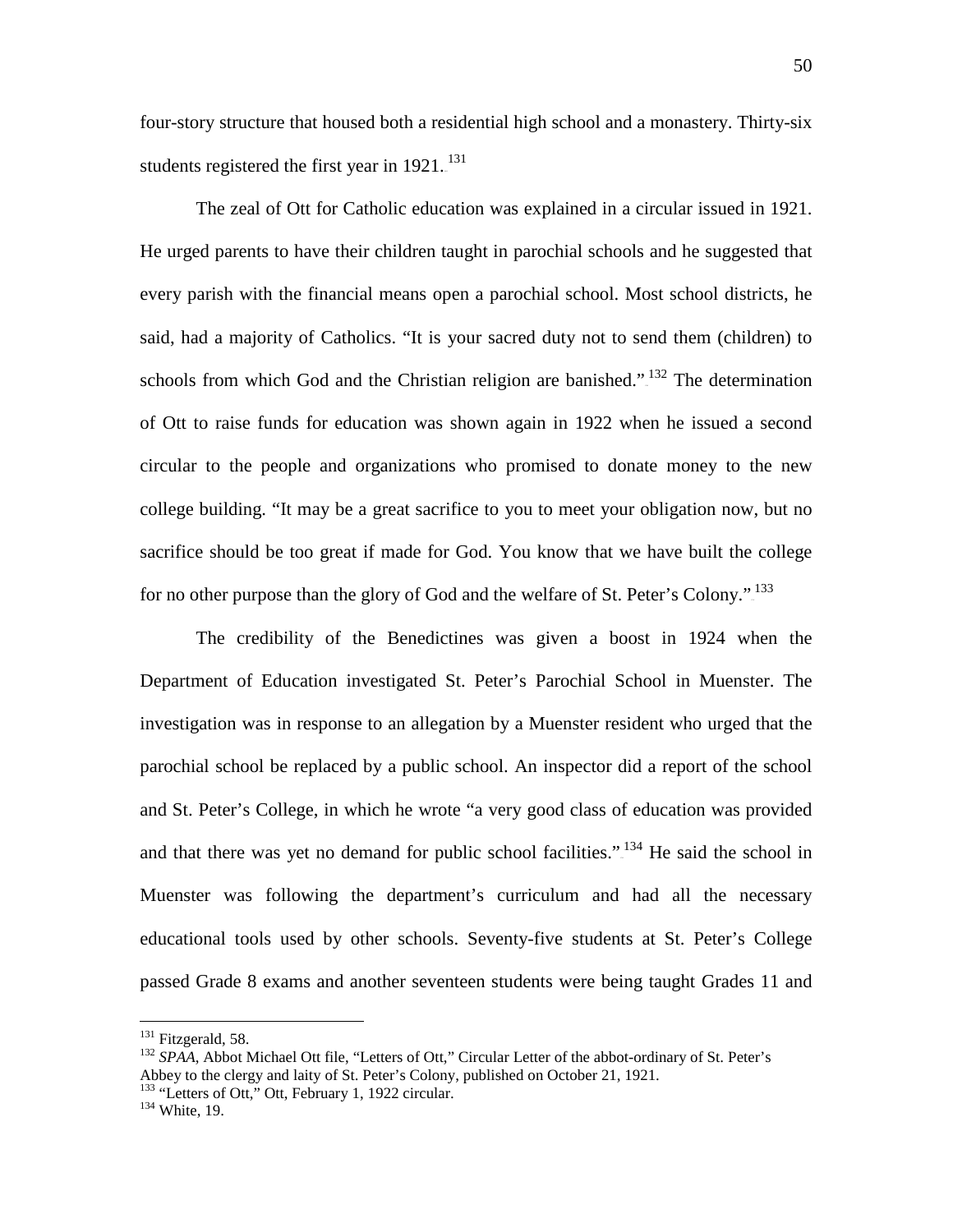12 by young priests. $135$  Nevertheless, Ott was unable to reverse the trend towards the closing of parochial schools and increased use of public schools. There were thirteen parochial schools operating when Ott became abbot in 1919. When he resigned in 1926, there were only twelve parochial schools open.<sup>136</sup>

Ott's successor was Severin Gertken, OSB, a priest and professor of chemistry at St. John's Abbey. He came to St. Peter's Abbey in early 1927 after finishing teaching for a semester at St. John's Abbey.<sup>137</sup> Gertken placed a different stress on education than Ott who looked on religion as an essential component of education. Gertken, in the first college yearbook, stressed the importance of education as a source of good formation and scholarship. A yearbook for 1927-28 speaks of Benedictine education as a means for "complete living." St. Peter's College, the yearbook said, offered religion in addition to secular courses to help form the whole person.

The yearbook emphasized the modernity of the college classrooms and the discipline of the school. The school offered a second or third year commercial diploma; high school Grade 11 diploma that prepared students for junior matriculation at the University of Saskatchewan; Grade 12 diploma; and second year arts. There were classes in music and religion. Clubs in the college were varied, ranging from religion and drama to music, public speaking, and sports. A schedule was given of the daily routine of the students. Each day began and ended with prayer. Time was allotted for classes, studies, recreation, and meals. There was a list of special lectures that were offered to the students: Bernard Schaeffler, OSB, on his travels to Europe; Gertken did three lectures on

<sup>&</sup>lt;sup>135</sup> *Ibid.*, 19.<br><sup>136</sup> White, "Pre-World War I Saskatchewan German Thought Concerning the Perpetuation of Their Language and Religion," (Regina, Sask., Campion College, University of Regina, 1994), 4. Refer to Table: Roman Catholic Parochial Schools of St. Peter's Colony.

<sup>137</sup> Brodner, "St. Peter's Abbey," taken from *A Journey of Faith*, 237.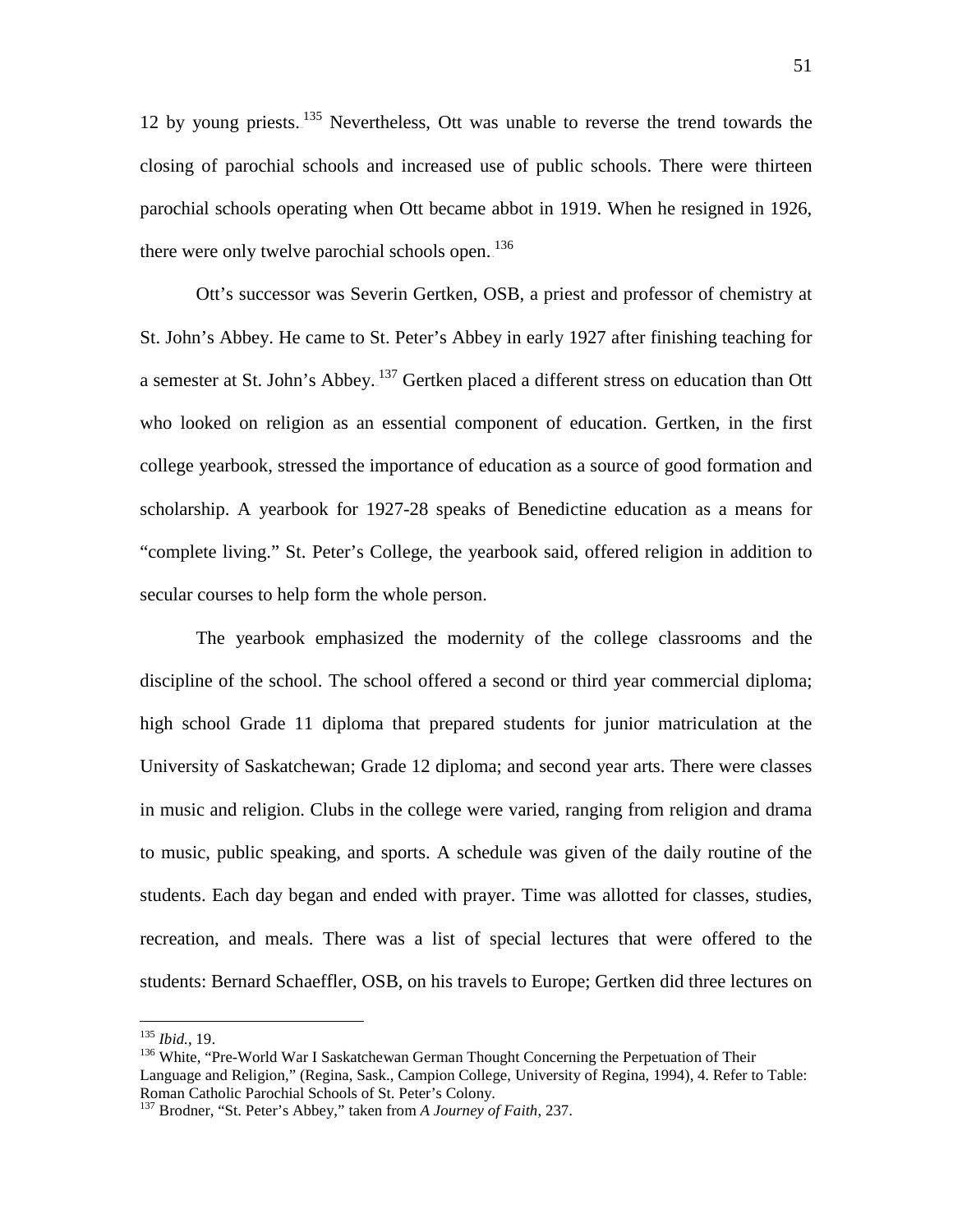astronomy and St. Thomas Aquinas, patron of Catholic colleges; and other guest speakers covering such topics as the Hudson Bay Railroad and the history of music. $138$ 

The success of education at St. Peter's High School and College did little to stop the trend of closing parochial schools and converting them into public schools. Eight parochial schools closed between 1926 and 1930 and another two schools closed between 1932 and 1934.<sup>139</sup> "The burden of paying both taxes and school dues was more than most could undertake, and the last school was closed in 1934," said historian Colleen Fitzgerald.<sup>140</sup> In spite of this, the credibility of the Benedictines and Ursulines was given a shot in the arm when the parochial schools closed. The students of the former parochial schools were questioned by a school inspector and given passing grades for their performance. Every school, with the exception of one, was replaced by a public school. The replacement schools, with the exception of one, were promptly visited by inspector O'Brien who questioned both students and teachers and graded the performances of the students. Five of the nine schools that had converted to public schools had been taught by Ursulines. The remainder had been taught by lay people. The schools that received the highest ratings had Ursulines as teachers. O'Brien visited twenty-eight public schools within or near the colony, twelve of which he gave good reviews. Twelve schools received average to good reviews; four were rated as below average. There is a good possibility that students in parochial schools in the post-war years had a better education than their counterparts in public schools. At least two-thirds of the students in parochial

 <sup>138</sup> *SPAA*, St. Peter's College file, St. Peter's College yearbook: 1927-28 (Muenster, Sask.: St. Peter's Abbey, 1927).

<sup>&</sup>lt;sup>139</sup> White, "The German Catholic Parochial Schools of Saskatchewan's St. Peter's Colony, 1903-1934: Their Teachers, Curriculum and Quality of Instruction," 20.

<sup>&</sup>lt;sup>140</sup> Fitzgerald, 119.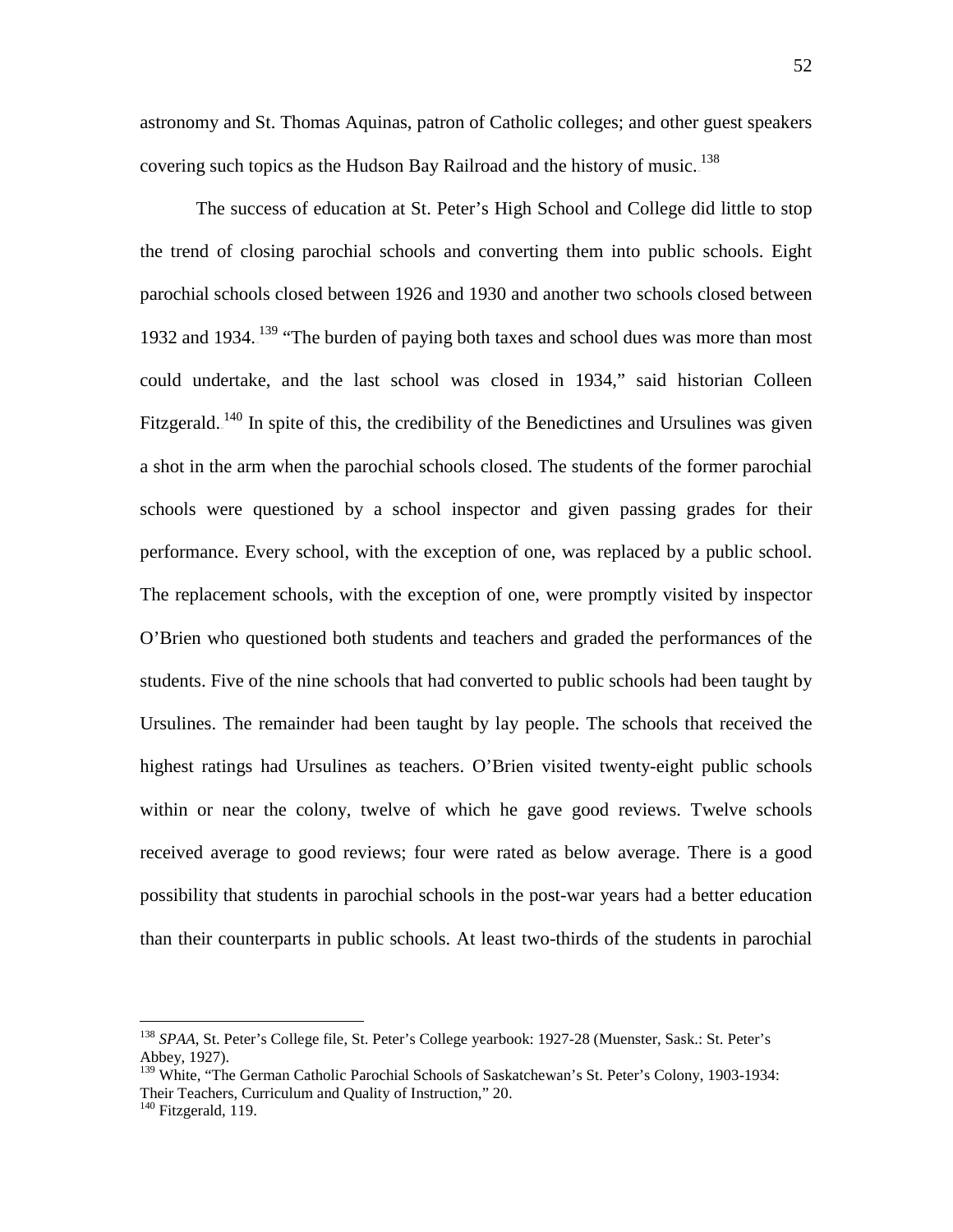schools were taught by Ursulines after 1922; they had a reputation for being good teachers. $141$ 

The clergy and laity of St. Peter's Colony were informed of Gertken's primary concerns in a pastoral letter issued in December 1929. The letter was read at every parish Mass and spoke of the "five great plagues" that afflicted the world. These included: disrespect for authority, hatred among brethren, thirst for pleasure, disgust for work, and forgetfulness of the supernatural objects of life. One of the plagues, thirst for pleasure, was highlighted by Gertken. According to him, this plague had led to barn dances becoming a problem in the colony and occasions of drunkenness and immodesty. Gertken forbade Catholics to take part in or to organize such dances. He emphasized that dancing was not immoral in itself if barn dances were held where behaviour was proper. It was better, however, to ban all barn dances to prevent further occasions of immoral behaviour.<sup>142</sup>

The tone of the pastoral letter of Gertken was almost as harsh as the circular issued by Mayer against the first colonists who lodged complaints against the Benedictines. The issues addressed by Gertken in 1929 were a far cry from the dispute between Mayer and St. Vincent Archabbey, though. The primary concern of Mayer during his leadership was disbanding Cluny and moving to Canada. His major opposition was with St. Vincent Archabbey which, he believed, made an unreasonable claim on the Cluny property. The primary concern of Doerfler for much of his term as a leader was building St. Peter's monastery and colony. He spent much of the time either borrowing or begging for money. The primary foes of Doerfler were those opposed to Catholic

<sup>&</sup>lt;sup>141</sup> White, 20-21.<br><sup>142</sup> *SPAA*, Abbot Severin Gertken file, "Letters of Gertken," August 15, 1929 pastoral letter to the clergy and laity of St. Peter's Colony.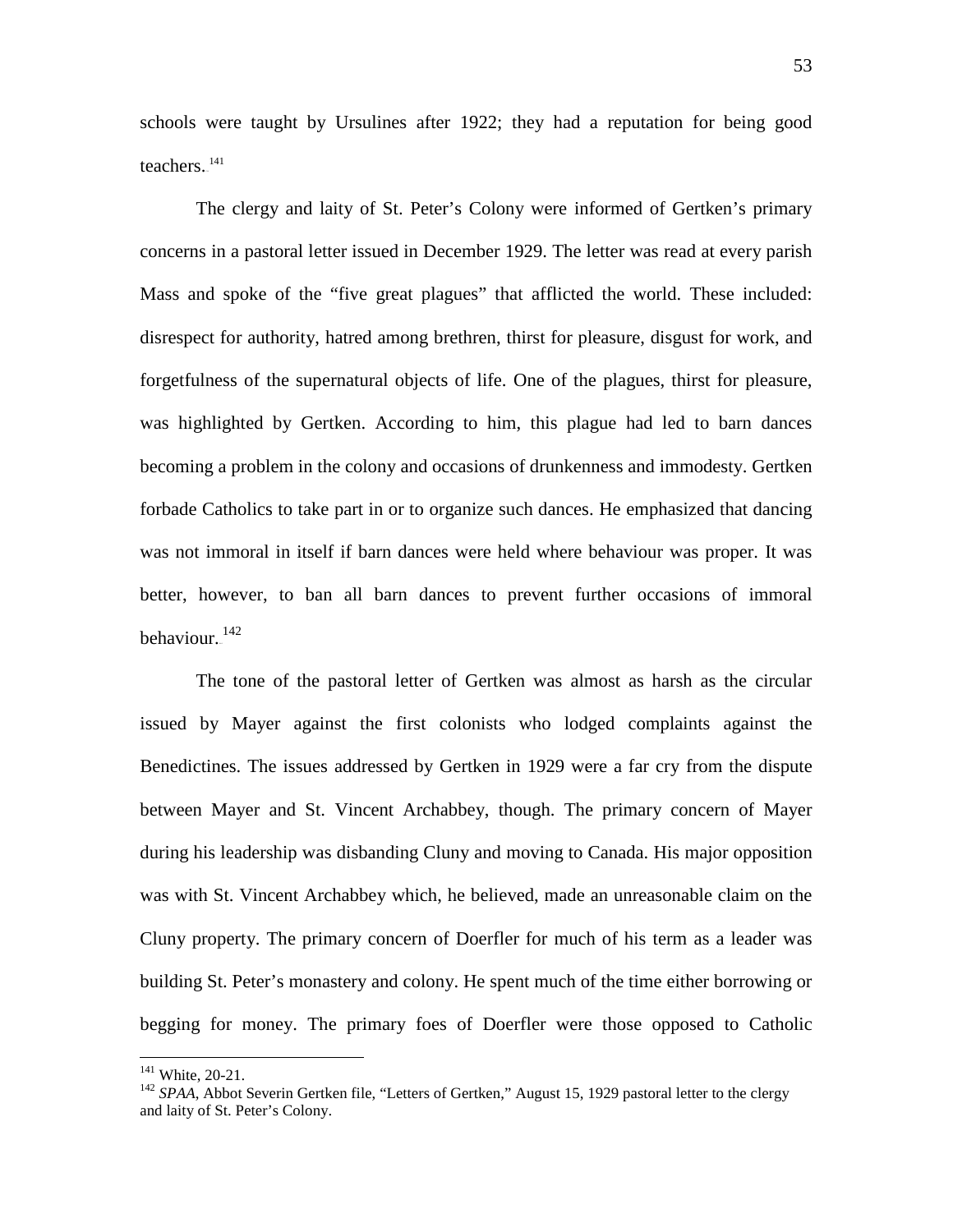schools. His successors, Ott and Gertken, continued to promote Catholic education and scholarship as an essential part of the German-Catholic traditions. Ott believed a good education included the teaching of religion, while Gertken looked on education as essential in the formation of a person.

The Benedictine leadership was influential, but it had its limitations. Doerfler was unable to stamp out public drinking. He was forced to defend the priory against claims on land by settlers. Ott insisted that parents send their children to parochial schools, but the number of parochial schools dropped under his leadership. Gertken dealt with the immorality of barn dances and drinking, and had to contend with the last of the parochial schools closing under his term.

The Benedictines had a good working relationship with other non-Germanspeaking priests in Saskatchewan. They provided assistance to Irish priests and Irish settlers who were given permission by them to settle in the southeast corner of St. Peter's Colony. They became known as the Irish Colony.<sup>143</sup> The sense of solidarity Doerfler had with others outside the colony came to fruition in a good working relationship with the French bishop of the Diocese of Prince Albert. Bishop Albert Pascal, OMI, appointed Doerfler vicar general of the diocese when he was a prior. Doerfler was installed as administrator of the diocese when he was elevated to the position of abbot. $144$ 

The Benedictines exemplified their loyalty to the country by going through legal avenues to become a registered community. Whenever they came across a proposed law they felt unjust, they challenged it through legal channels. They also addressed their concerns to public officials and government members. During the First World War,

5.

 <sup>143</sup>Jack Coughlin, *The Irish Colony of Saskatchewan* (Scarborough, Ontario: Lochleven Publishers, 1995),

<sup>&</sup>lt;sup>144</sup> Windschiegel, "Prior Bruno, Second Prior, First Abbot," 36-37.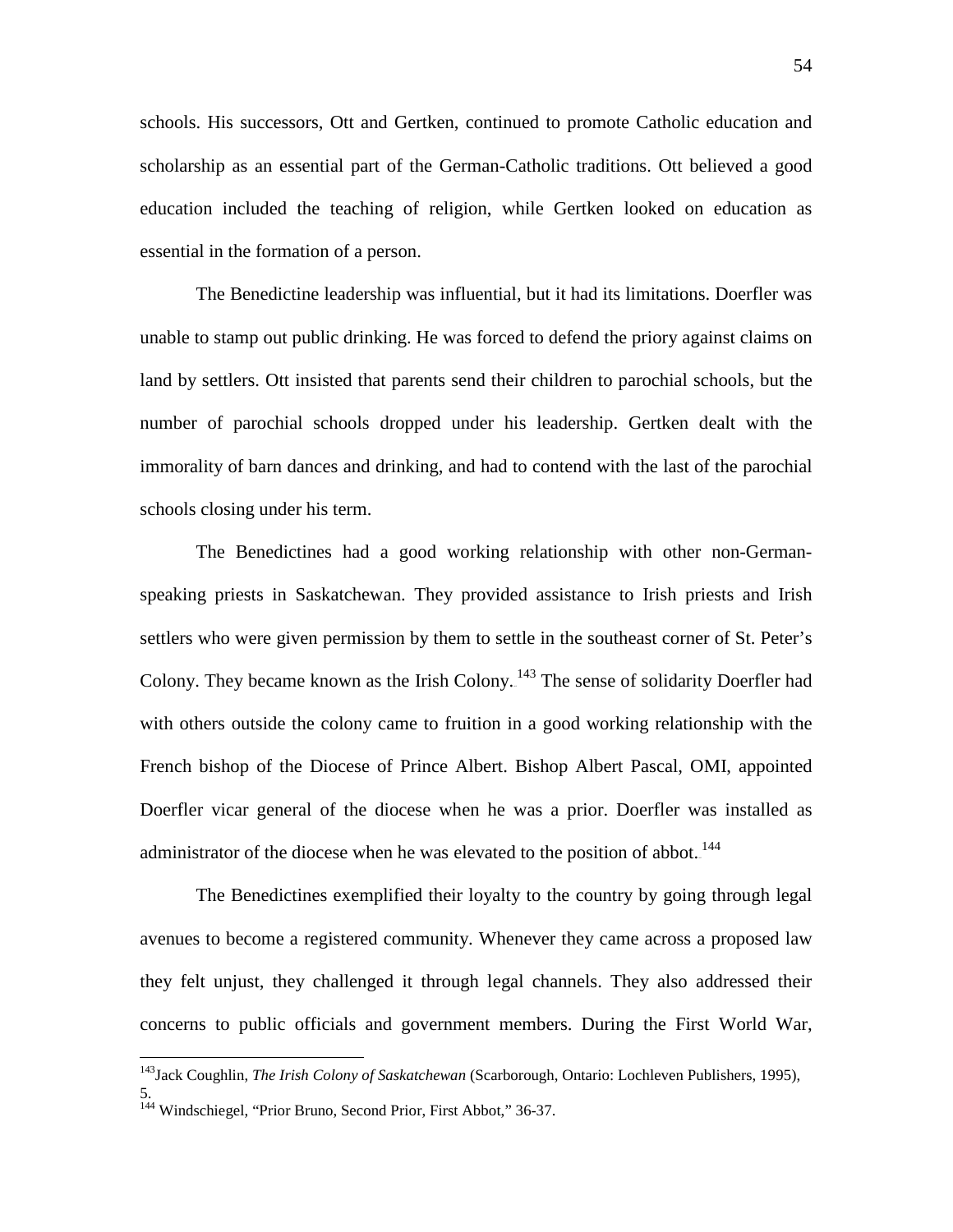Doerfler wrote how he wanted the war to end. His only opposition to government policy during the war was changes to liquor laws that restricted the sale and consumption of alcohol.<sup>145</sup> The disagreement over the law illustrated how attached the Benedictines were to traditions, even when they involved drinking.

Obeying the law was understood as being synonymous with being good and loyal citizens. Hoffmann illustrated the Benedictine understanding of citizenship in a farewell letter to his parishioners of St. Peter's parish, just after the First World War. In the letter he thanked everyone for their support of the parochial school. He wrote that he was hopeful the students of St. Peter's parish would grow to become "useful citizens and exemplary Catholics." The lessons of the nuns should make the students "good citizens of the commonwealth and after this life, citizens of the heavenly Jerusalem." Hoffmann was grateful to the people for supporting the war effort, for assisting the destitute in Europe following the war, and for their ongoing support of the orphanage in Prince Albert.<sup>146</sup> Adherence to the law was encouraged, as well, by the bishops. When a provincial law was passed banning the presence of crucifixes and religious habits in public schools, the bishops in Saskatchewan told the Catholic faithful to obey the law. The bishops preferred to work within the legal system to change the  $law$ .  $147$ 

The Benedictines did not express hostility to the larger Anglo-Canadian establishment, though the prejudice of the larger culture may have strengthened their resolve to preserve their German-Catholic traditions. The Benedictines of St. Peter's Colony followed the North American tradition of serving German Catholics with parishes

<sup>&</sup>lt;sup>145</sup> "Letters of Doerfler," Doerfler, June 17, 1915 letter to Engel.<br><sup>146</sup> Chrysostom Hoffmann file, "Letters to Parishioners."<br><sup>147</sup> "Letters of Gertken," Archbishop James McGuigan, June 9, 1930 letter to Abbot Severin G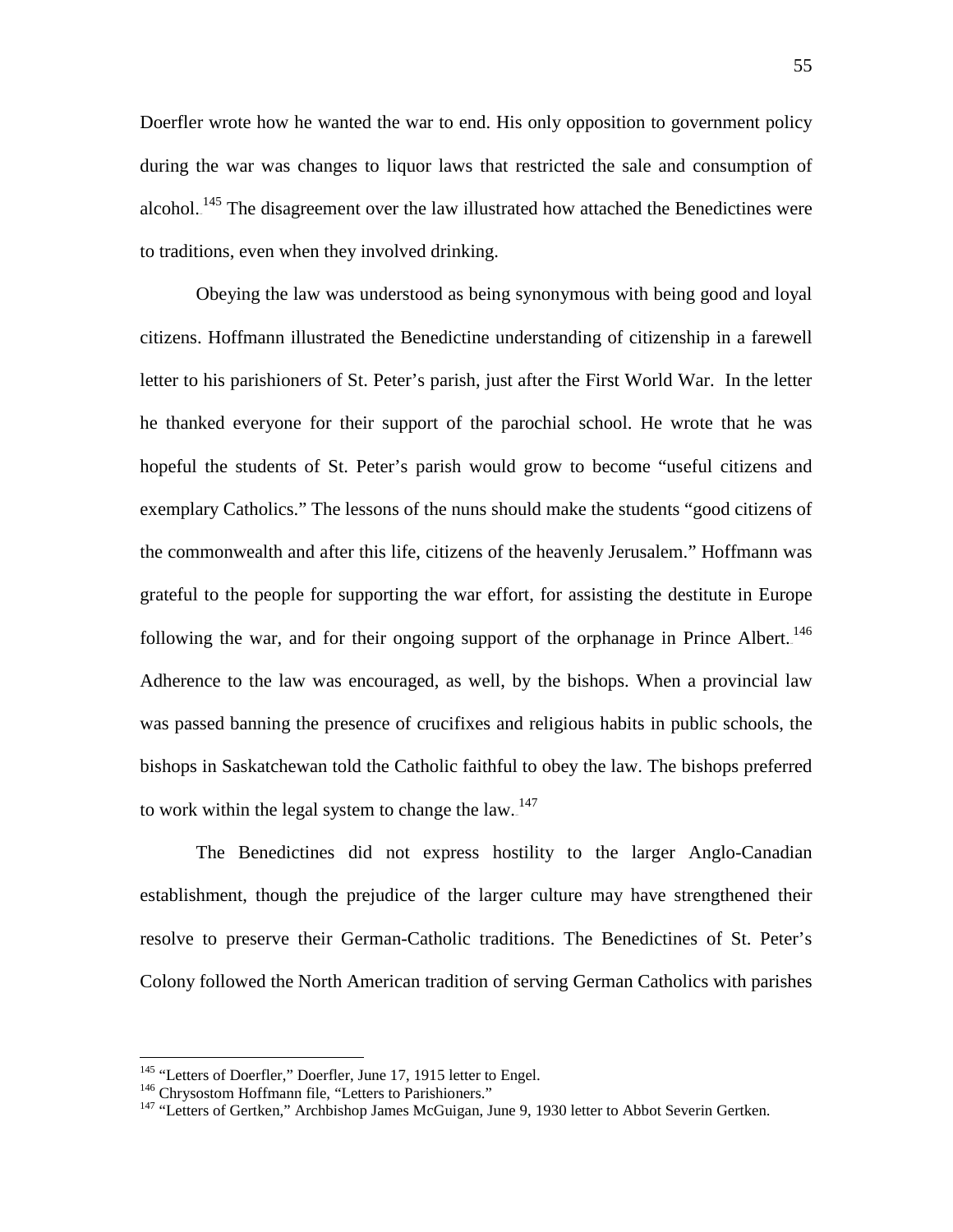and schools. Their German-Catholic values encompassed their religious faith, sense of sacrifice, strong work ethic, and working with the government and larger culture.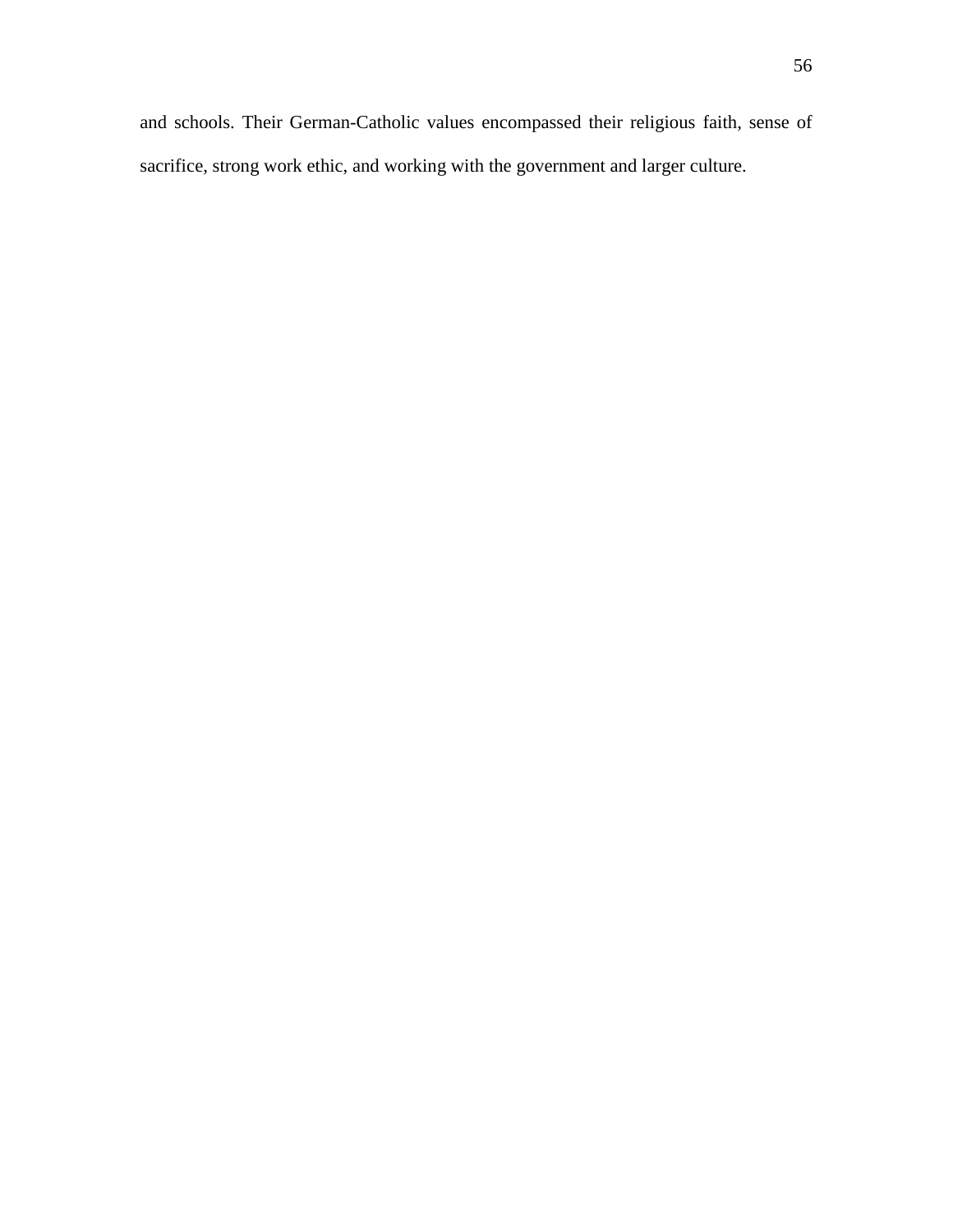## **Chapter Two Building Community and Country**

An early map of St. Peter's Colony pinpoints the location of the Benedictine abbey and college close to the centre of the colony. The abbey appears as a hub from which the communities and churches of the colony branch out (see Appendix). The churches are represented by thirty-two crosses located in twenty-three communities; the remaining crosses are in rural areas.<sup>1</sup> The line marking the border of St. Peter's Colony designates it as a unique part of Saskatchewan, incorporating communities united by a common German language and Catholic faith. The map gives the impression that the colony is a close-knit entity, cut off from the remainder of the province. The colony is, in fact, a jurisdiction of the Roman Catholic Church and not a political unit. It is similar to a Roman Catholic Diocese with the exception that the spiritual leader of the colony is a prior or abbot and not a bishop. Official histories of the colony, published by the Benedictines, speak of the colony and Benedictines having an important role in the lives of the people in the colony.<sup>2</sup> The early map of St. Peter's Colony seems to confirm the Benedictine histories: the abbey and college appear to be central to the colony, providing life-giving support for the faith and educational institutions of the colonists.

The impression left by the map and Benedictine histories quickly fades away after reading the histories of communities in the former colony. The history books largely ignore the presence of the colony and give it little prominence in community life. Some

<sup>&</sup>lt;sup>1</sup> Saint Peter's Abbey Archives (SPAA), map of St. Peter's Abbey, "St. Peter's Kolonie Abbatia Nullius." <sup>2</sup> Jerome Weber, "St. Peter's Colony," in *A Journey of Faith: St. Peter's Abbacy: 1921-1996* (Muenster,

Sask.: St. Peter's Press, 1996), 8; Peter Windschiegel, OSB, *Fifty Golden Years: 1903-1953* (Muenster, Sask.: St. Peter's Press, 1953), 29-34.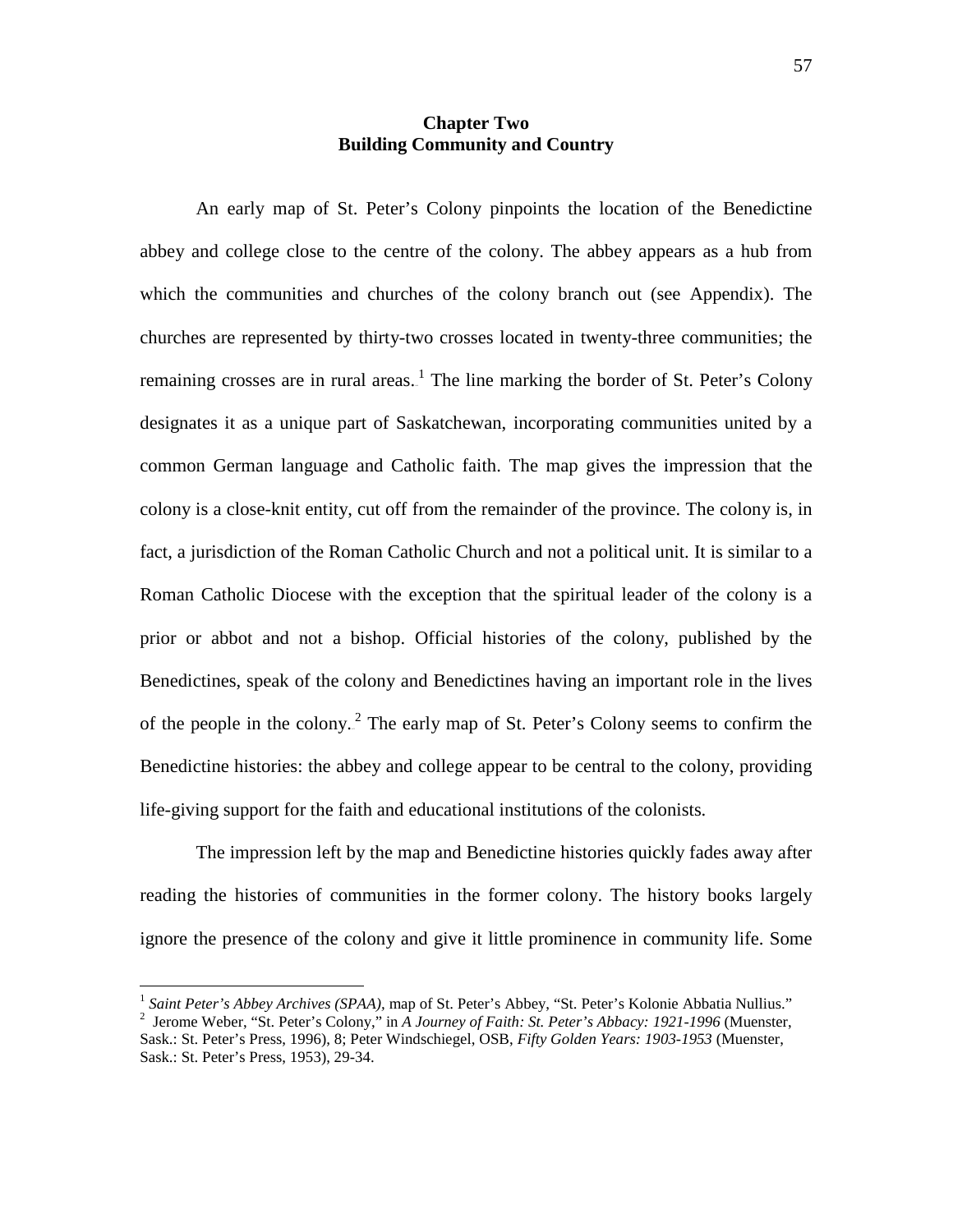histories fail to even mention the colony, and those that do recognize it are divided on the relevance of the colony to their heritage. Some incorporate the colony as a part of their history, while others mention it in passing, implying that the colony had little influence on their past. All of the histories identify the presence of the church, whether Protestant or Catholic. The Benedictines are given credit, in a few instances, for the naming of communities or building of churches, though they are perceived as having little or no role in community life.

The stories of communities are an important means of clarifying how the communities perceived themselves as belonging to the former colony and the larger communities of the province and country. The community histories will give clarity to the role the Benedictines and colony played in governing community life. The community histories, apart from the records of local church officials, offer another view of colony life and its place in Saskatchewan. The community histories present a broader portrait of colony history, incorporating stories and memories from many facets of community life that encompass a more far-reaching understanding of the past.

Sixteen communities of the former St. Peter's Colony have recorded their stories in fifteen community history books that celebrate their heritage. The histories reveal that the colony was largely German Catholic, though there were other ethnic groups and denominations as well. German Catholics were a minority in some communities that were largely Anglo-Protestant and a minority in other communities that were comprised of many ethnic groups. The communities were shaped by their unique experiences and developed their own understandings of their heritage.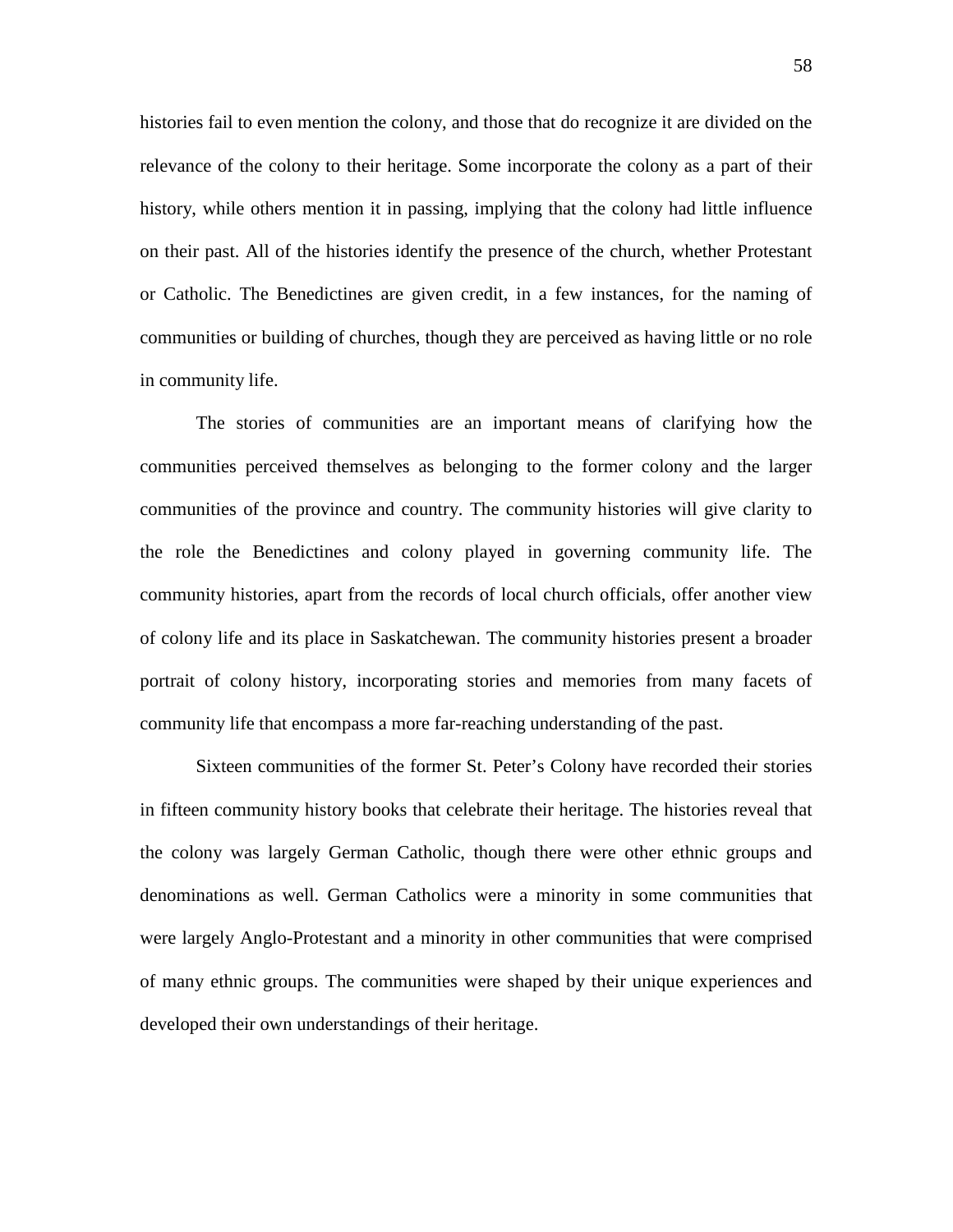Most of the community histories were written about small towns or hamlets; only one is a city. All of the volumes incorporate the histories of surrounding rural municipalities and villages as well. Committees of local individuals in each community, comprised of usually eight or more people, compiled the histories and drew information from other members of their communities who wrote on specialized topics ranging from agriculture and recreation to health care and education. The committees all displayed creativity in their work, evidenced by the unique design and content of each history volume. Some have simple headings; others have banners with poetic titles that celebrate an aspect of local history or capture a sense of the past. The layout of each volume varies from community to community.

The history committees of each town worked independently of each other. The committees gathered information from local personalities and events to produce narratives that make each community unique, telling a story that sets it apart from other communities and gives each setting a unique character. Likewise, the communities have common characteristics which emerge in narratives about struggling, suffering, sharing, building, and cooperating. The uniqueness of the community histories is demonstrated in their diverse understandings of history.

The German-Catholic culture and Benedictines are credited with having a role in founding and shaping the future of some of these communities, but there are differences in the understanding of the meaning of this role. For example, the first three history books produced in the colony between 1950 and 1971 ignore the presence of the colony. The first history book, from a community that is largely Anglo-Protestant, fails to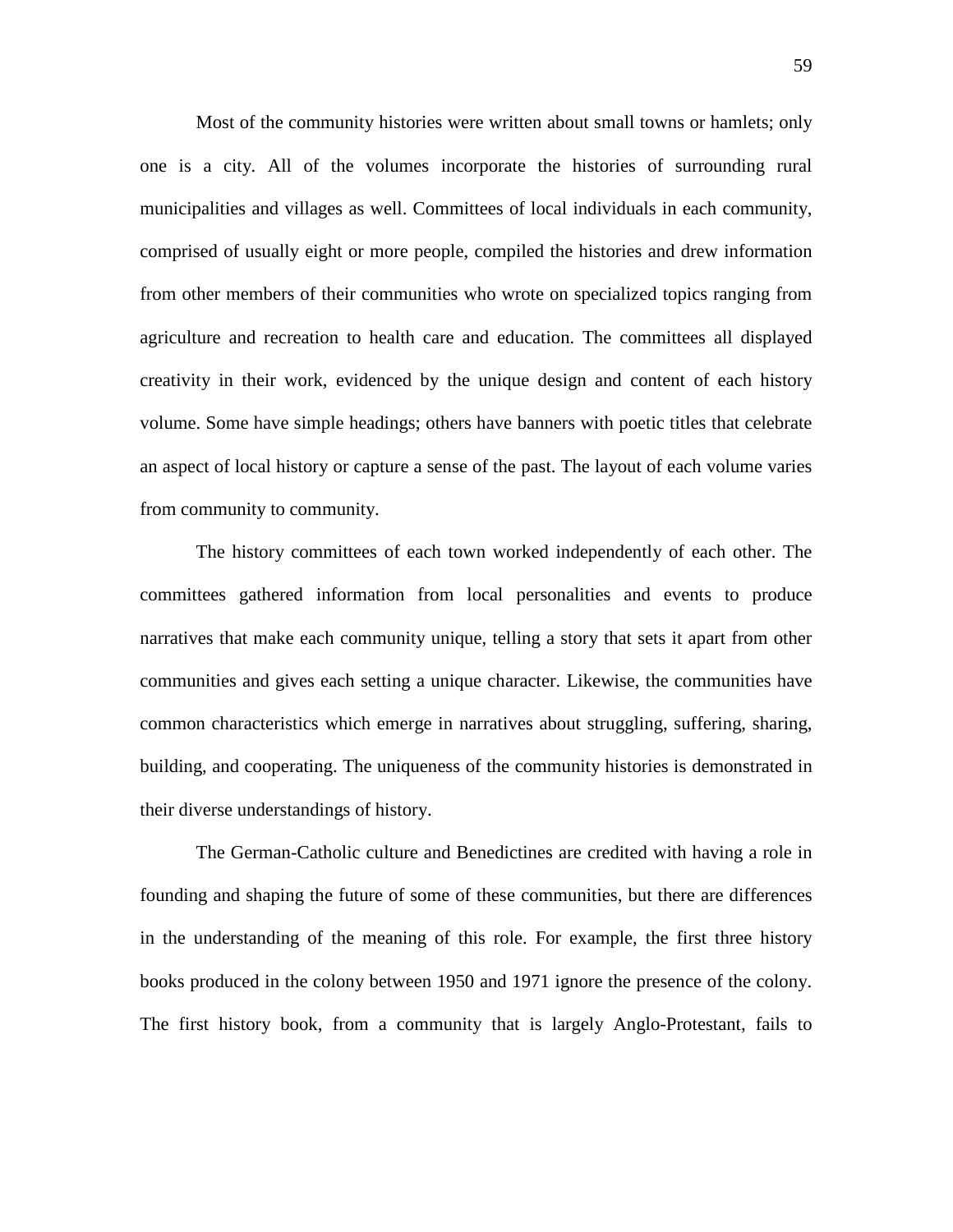mention both the colony and the Benedictines.<sup>3</sup> The other two history books are written in communities that are German Catholic and acknowledge the presence of the Benedictines.<sup>4</sup> The fourth community history book, published in 1973 in a German-Catholic community, situates itself in the colony and gives the Benedictines credit for having a role in its local history.<sup>5</sup>

All four communities produced subsequent history books in the following decades. The focus of one history changed to exclude the presence of the Benedictines and their college.<sup>6</sup> The focus of the other three histories remained the same.<sup>7</sup> Most of the remaining history books of the former St. Peter's Colony were written in the 1980s. One was written in the 1990s. Three communities produced updated versions of histories after the year 2000. The volumes disclose that most of the German Catholics settled in the central areas of the colony and are represented in the community histories of Humboldt, Bruno, Muenster, St. Gregor, Englefeld, Annaheim, Lake Lenore, Marysburg, and Pilger. There are two history books from Humboldt. One was published in 1982 and the second

<sup>&</sup>lt;sup>3</sup> Watson Board of Trade History Committee, "Introduction," 6-8, and "The Sacred Heart Church of Watson," 97-100, in *Watson: Fifty Years of Progress, 1900-1950* (Muenster, Sask.: St. Peter's Press, 1950). <sup>4</sup> See: Robert Grant, *The Humboldt Story: 1903-1953* (Humboldt, Sask.: Humboldt Board of Trade, 1954),

<sup>1-9;</sup> St. Gregor Homecoming Committee, "General History," 1-11, and "St. Gregory Roman Catholic Church," 22-25, in *Homesteading to Homecoming: 1903-1971, A History of St. Gregor and District* (Muenster, Sask.: St. Peter's Press, 1971).

<sup>5</sup> Muenster History Book Committee, "The German Catholic Settlers," by Fr.Werner Renneberg, OSB, 8- 12, "St. Peter's Parish," by Anne Daeger, 14-23, "St. Peter's Abbey and College," 29, and "St. Peter's *Bote*," 34, in *Memories of Muenster's 70 Progressive Years: 1903-1973* (Muenster, Sask.: St. Peter's Press, 1973).

<sup>6</sup> Humboldt and District History Book Committee, "Pre Humboldt and Area History," 3-8, and "History of Humboldt and Area," 9-20, in *The Best of Humboldt Centennial Edition, including Burr, Carmel, Fulda* 

<sup>&</sup>lt;sup>7</sup> See: Watson History Book Committee, "Our Early History," 1-5, and "Early History of Watson," by Greg Putnam and Michael Becker, 6-9, in *A Century of Progress, Watson and District, Volume 1* (Altona, Manitoba: Friesens Corporation, 2003); Muenster and District Centenary History Book Committee, "The German Catholic Settlers," by Werner Renneberg, 4-7, "Report on Free Homesteads," by F.I. Lange, 14- 16, "St. Peter's Abbey," by Martin Brodner, 34-38, and "Sisters of St. Elizabeth and The Ursuline Sisters," 117-124, in *Muenster and District Centenary History: 1903-2003, As the Creek Flows On* (Muenster, Sask.: St. Peter's Press, 2003); and St. Gregor History Book Committee, "General History," 2-7, and "Parish of St. Gregory," 42-45 in *Homesteading to Homecoming: 1903-1996* (Muenster, Sask.: St. Peter's Press, 1996).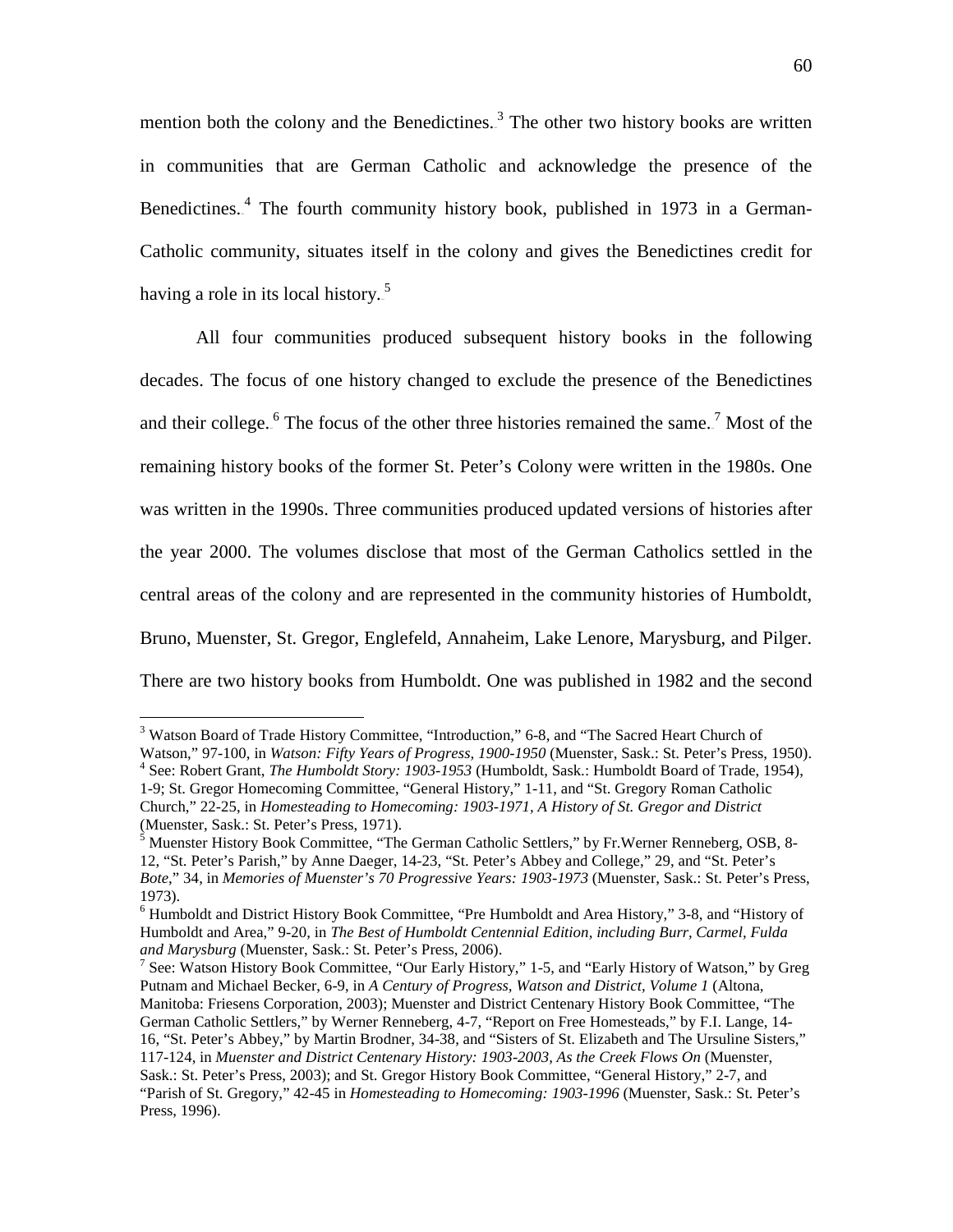in 2006. The newest version incorporates brief histories of three smaller German-Catholic settlements: Burr, Carmel, and Fulda. The Lake Lenore history includes the small community of Verndale whose settlers were largely Anglo-Saxon Protestant. The community of Middle Lake, in the north-central district, was dominated by German Lutherans. The second largest group there was German Catholic.

Anglo-Saxon Protestants formed the majority of citizens in the eastern area of the colony and are represented in the histories of Watson, Spalding, Naicam, and LeRoy. A small French-Catholic community, Lac Vert, was situated in the northeast near Naicam; its history is incorporated in the history of Naicam. The smaller settlements of Daphne and Romance are included in the histories of Naicam and Spalding. German Catholics were a minority in these communities. Another community of Irish-Catholic background, Sinnett, was carved out in the southeast. Sinnett, founded by Roman Catholic priest John Sinnett, SJ, is included in the history of LeRoy. The south-western portion of the colony had the most diverse ethnic makeup. It was comprised of French, Belgian, Hungarian, Ukrainian, Polish, English, and German immigrants and they are represented in the history book for the communities of Peterson and Dana. One common factor among the citizens of Peterson and Dana was that there was no dominant ethnic group, though the majority were Catholic.

All of the history books situate their communities in Saskatchewan and/or Canada. There is no suggestion that any community is an inherent part of St. Peter's Colony. Only seven community histories even mention that they were part of a German-Catholic colony and all of these histories are from communities where German Catholics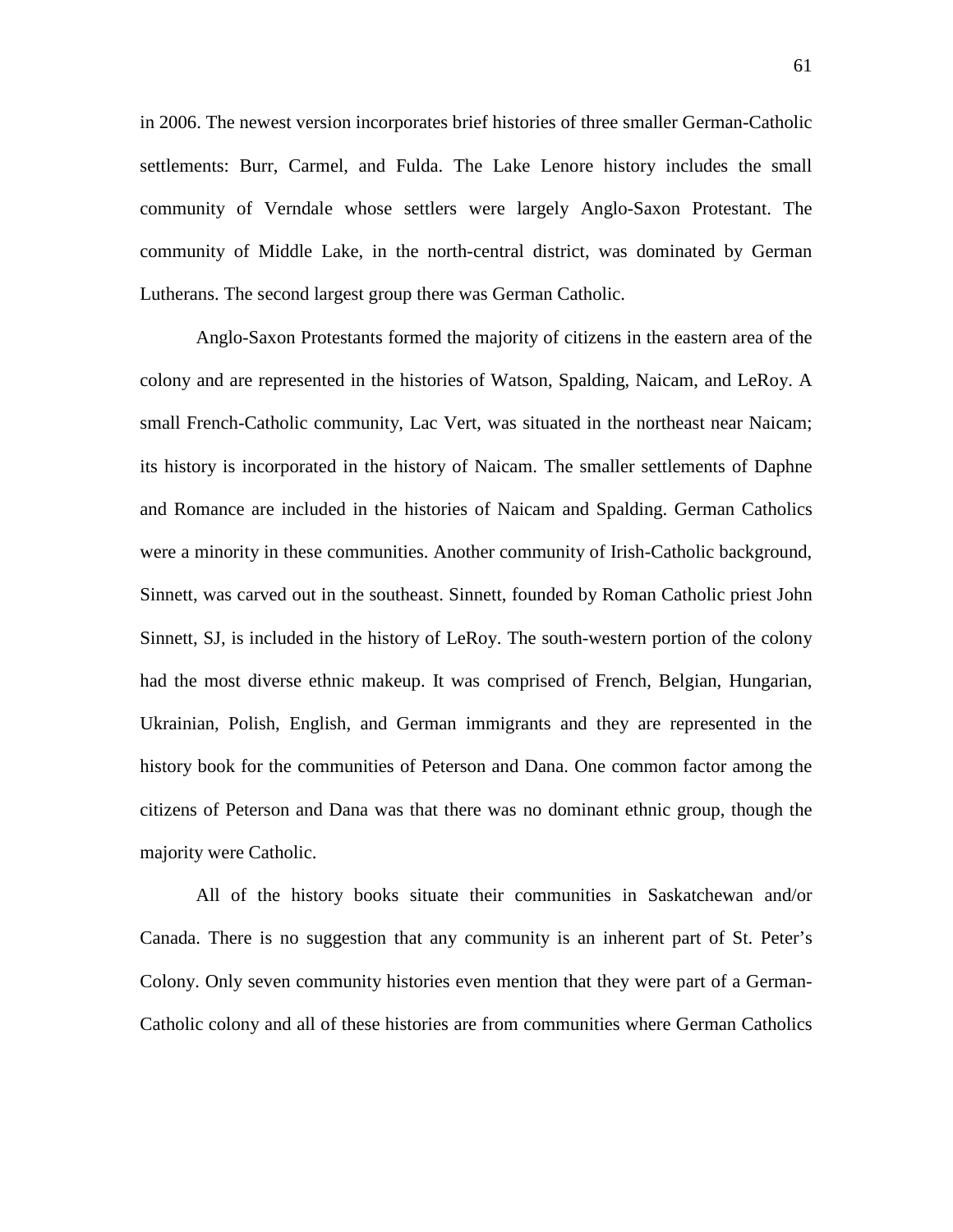formed the majority of citizens.<sup>8</sup> There is some acknowledgement of the colony in two communities where German Catholics formed the majority. Reference is made to the colony by one of these communities in the section dedicated to churches. The other community refers to the colony in a special article commemorating its centennial.<sup>9</sup> Both communities recognize the colony from the vantage point of church life and not community life.

The German-Catholic histories have one common denominator in their understanding of local history in that they all attach importance to the availability of cheap land as a reason for local settlement. Six communities trace their beginnings to the idea of both a German-Catholic colony and cheap land.<sup>10</sup> Two histories link their beginnings to the cheap land and settlers, though they recognize the presence of the Indians before the arrival of settlers.<sup>11</sup> One community states that its history began before the settlers; it maps its history to the glaciers that formed the landscape, and is proud of

<sup>&</sup>lt;sup>8</sup> The seven German-Catholic communities acknowledging the German-Catholic colony included: Annaheim, Bruno, Englefeld, Lake Lenore, Marysburg, Muenster and Pilger.

<sup>&</sup>lt;sup>9</sup> The history book of St. Gregor refers to the colony in the section dedicated to churches. See: St. Gregor History Book Committee, "Parish of St. Gregory," 42-45 in *Homesteading to Homecoming: 1903-1996*. The updated history book of Humboldt, printed in 2006, refers to the colony in an article on its centennial. See: Humboldt and District History Book Committee, "Humboldt's Centennial Celebrations," by Jennifer Hoesgen, curator, Humboldt and District Museum and Gallery, 840. The Benedictines are mentioned in both histories.

<sup>10</sup> See: Pilger History Book Committee, "The Immigrants," 9-11, in *Pilger Memories: 1903-1980* (Muenster, Sask.: St. Peter's Press, 1980); Muenster and District Centenary History Book Committee, "The German Catholic Settlers," by Werner Renneberg, 4-7, "Report on Free Homesteads," by F.I. Lange, 14- 16, "St. Peter's Abbey," by Martin Brodner, 34-38, and "Sisters of St. Elizabeth and The Ursuline Sisters," 117-124; Annaheim and District History Committee, "Introduction: Chapter 1," 9-13, in *A Cross in the Clearing: A History:1903-1980* (Melfort, Sask.: Phillips Publishers Ltd.,1980); Bruno History Book Committee, "Early Beginnings,"1, and "Town of Bruno," 9, in *Up to Now* (North Battleford, Sask.: Turner-Warwick Printers, Inc., 1984); Marysburg History Book Committee, "Pioneer Memories," 1-7, "Marysburg and District," 195-198, and "Church," 209-215, in *Beyond Our Dreams, Marysburg and Area* (Muenster, Sask.: St. Peter's Press, 1987); Lake Lenore History Book Committee, "Chapter 1, Our Heritage," 1-2, and "St. Anthony's Parish," 67-74, in *Sharing Our Heritage, Lake Lenore and Area* (Muenster, Sask.: St. Peter's Press, 1986).

 $11$  See: St. Gregor History Book Committee, "General History," 2-7, and "Parish of St. Gregory," 42-45 in *Homesteading to Homecoming: 1903-1996*; Englefeld Historical Society, "Dedication," by Del Koenig, vi, and "History of Englefeld," by Aline Schulte, 3, in *Fields of Prosperity, A History of Englefeld: 1903-1987* (Muenster, Sask.: St. Peter's Press, 1988).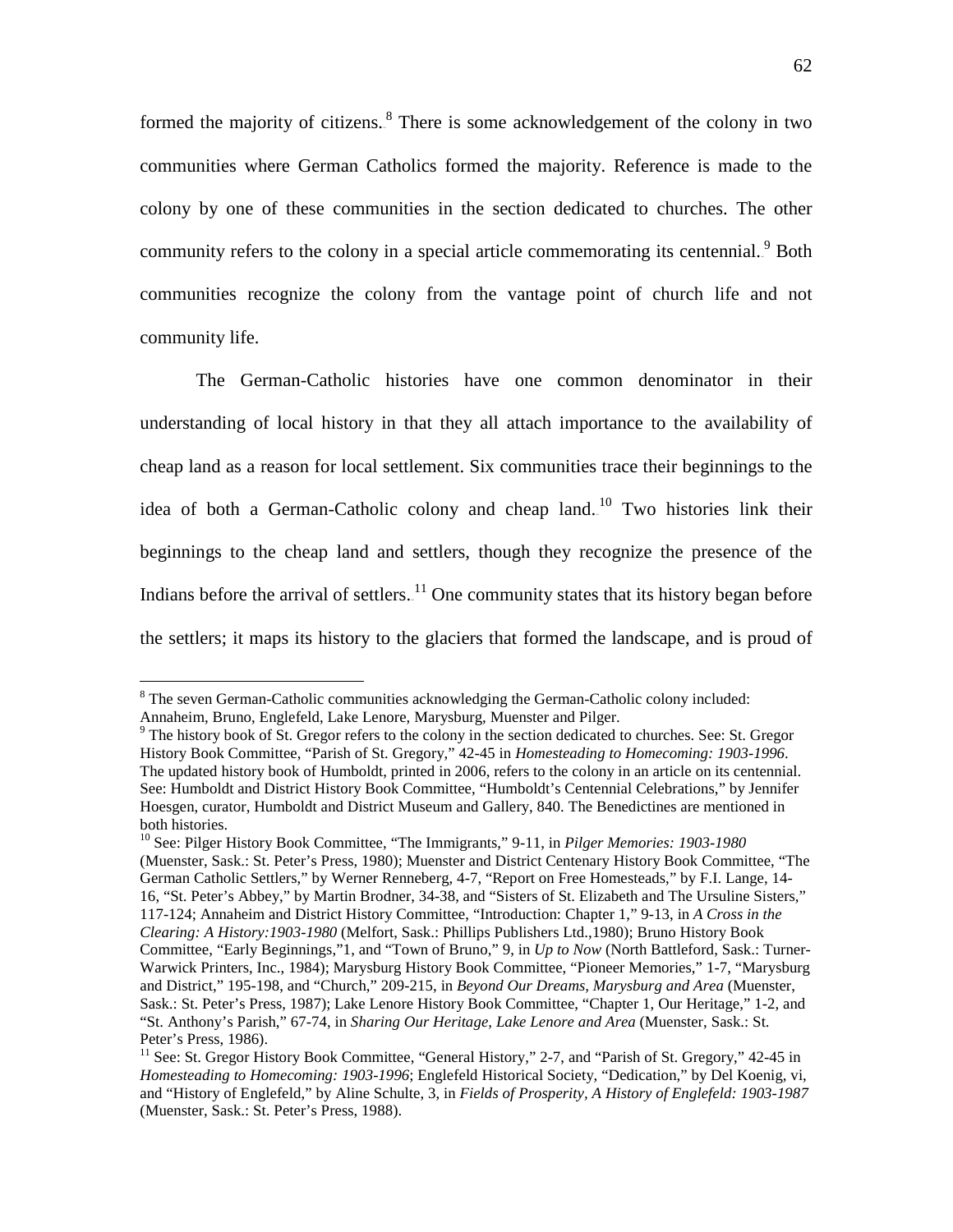the fact that it is linked to a former famous trail, the Carlton Trail, and to a major historical event in Saskatchewan, the Riel Rebellion of 1885.<sup>12</sup> There is no reference to the colony having a role in the history of the remaining six community histories where German Catholics were a minority. Three of these communities connect their beginnings to the settlers.<sup>13</sup> Another three trace their past to the presence of Indians and the fur trade. $^{14}$ 

All of the history books agree on the importance of pioneers who are praised for their sacrifice and hard work. Some volumes have poems dedicated to pioneers and others have included stories of pioneers as a part of their community histories. Some books point out the remarkable faith, work ethic, and culture of the pioneers. There are sections in all the books dedicated to, among other things, schools, churches and the priests and pastors who served them.

The high esteem of settlers for religion and education became apparent soon after arriving in the colony when they insisted that churches and schools be built, in spite of struggling to build homes and plant crops and gardens. Many of the settlers had taken their children out of public and parochial schools in the United States to come to Canada and wanted their children to continue their education. The colonists wanted schools built

 <sup>12</sup> The Humboldt Journal, "Humboldt, 1875-1907," 1-22 in *The Best of Humboldt* (Humboldt, Sask.: The Humboldt Journal, 1982); and Humboldt and District History Book Committee, "Pre Humboldt and Area History," 3-8.<br><sup>13</sup> See: Spalding and District Historical Society, "Old Spalding," vi., and "Spalding Literary Society," 18-

<sup>19,</sup> in *Spalding Roots and Branches* (Altoona, Manitoba: Friesen Printers, 1981); Middle Lake Celebrate Saskatchewan History Book Committee, "Introduction," 4, in *Middle Lake: The Vintage Years* (Winnipeg: Inter-Collegiate Press, 1982); Dana-Peterson History Book Committee, "Dana's Early Settlers," by P.R. Pantella, 1, and "Peterson Community," 10-11, in *Down Memory Lane* (Humboldt, Sask.: Humboldt Publishing Limited, 1980).

<sup>&</sup>lt;sup>14</sup> See: Watson History Book Committee, "Our Early History," 1-5, and "Early History of Watson," by Greg Putnam and Michael Becker, 6-9, in *A Century of Progress, Watson and District, Volume 1*; Naicam Heritage Book Committee, "Earliest Pioneers," 89-90, and "Lac Vert," 86, in *Gleanings Along the Way: A History of Naicam, Lac Vert and Surrounding Districts* (Winnipeg: Inter-Collegiate Press, 1980); LeRoy and RM Heritage Book Committee, "Introduction," vi., and "RM of LeRoy," by Delwyn J. Jansen, 1-6, in *As the Furrows Turn: 1900-1985, LeRoy and District* (Altoona, Manitoba: Friesen Printers, 1986).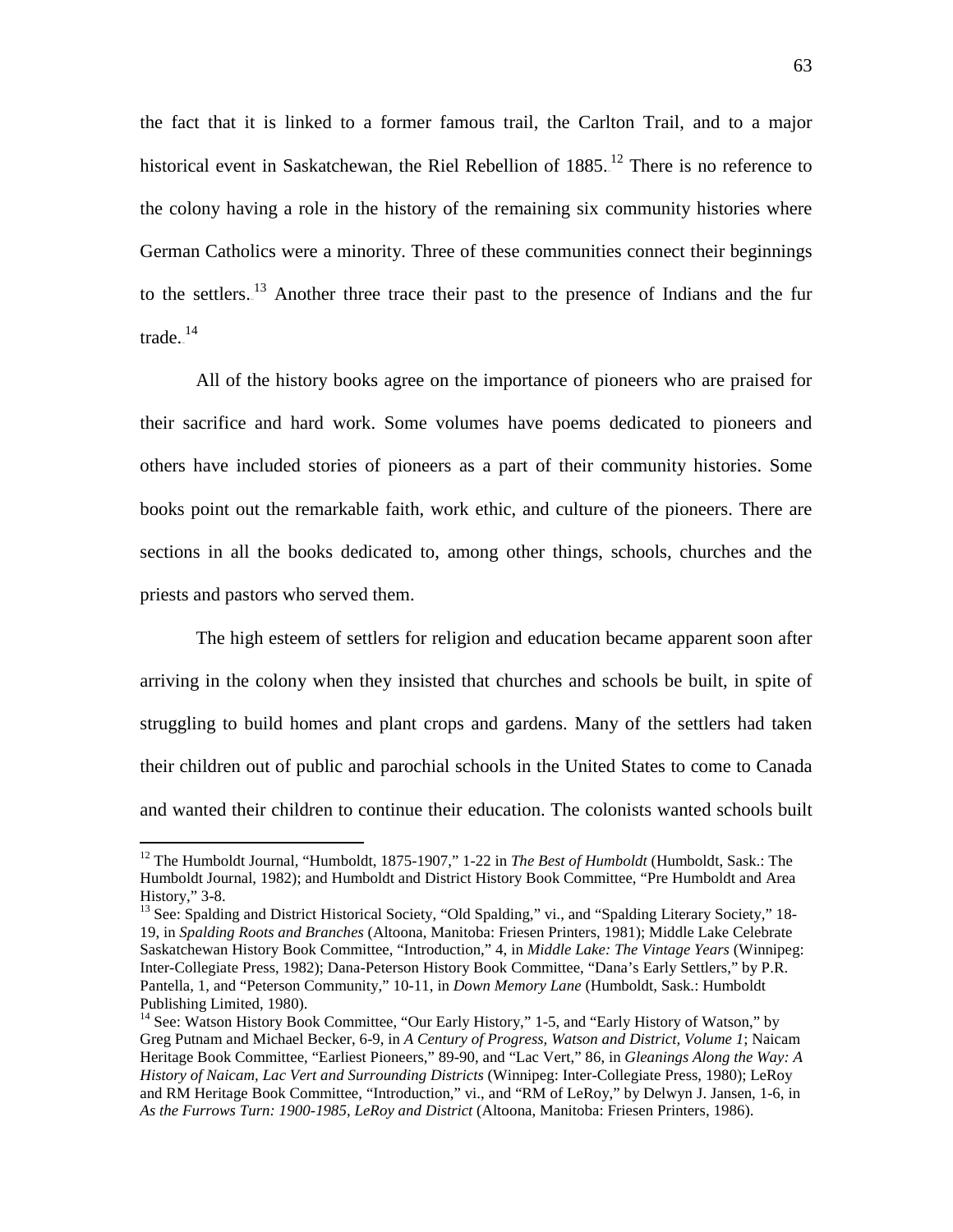as quickly as possible and preferred public schools because they were supported financially by the province.

The first settlers gave the impression that the colony was a place to preserve their traditions, while living harmoniously with other Canadians, as opposed to isolating themselves from the remainder of the country. The settlers cooperated with education officials to meet provincial educational standards. They built parochial schools only after realizing they needed at least a dozen qualified teachers to staff all the schools and only six teachers were available. There were another six teachers in the colony that lacked Canadian teaching certificates. "They (colonists) consequently concluded that unless they took action other than simply establishing public schools, a significant portion of their children might be denied an education," wrote historian Clinton White.<sup>15</sup> The settlers launched a three-year drive to build parochial schools staffed either by teachers from the colony or those brought in from the United States. Sixteen parochial schools were operating by 1908 and eleven were still open by the beginning of the First World War. The decision to open a school was often made at a meeting following a church service or in someone's home. Some individuals even organized schools on their own initiative because they wanted to prevent a delay in the education of children in their districts. The eagerness to open schools as quickly as possible superseded even knowing whether sufficient funds were available to operate them. "In view of such considerations and the undeveloped state of St. Peter's when most parochial schools were organized," historian

<sup>&</sup>lt;sup>15</sup> Clinton White, "German Catholic Schools in St. Peter's Colony: Their Buildings, Equipment and Finances," (Regina, Sask., Campion College, University of Regina, 1995), 17. More information in White, "Pre-World War I Elementary Educational Developments," 176-190.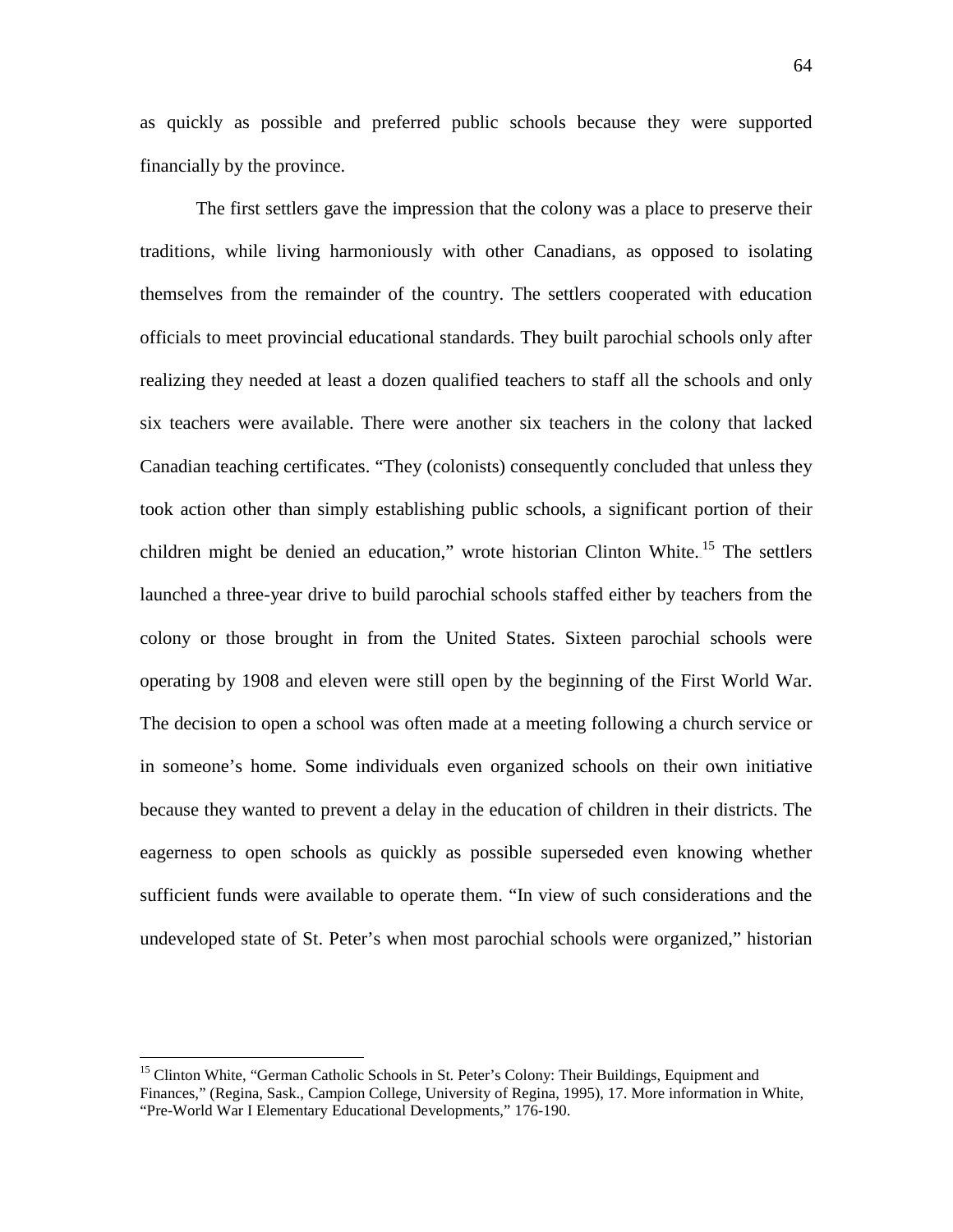Clinton White observed, "it is not surprising that facilities were primitive and desirable educational apparatus often lacking during the early years in which they functioned."<sup>16</sup>

The majority of German Catholics, meanwhile, were either working together to organize public schools or cooperating with other ethnic groups to open public schools.<sup>17</sup> A committee of parents was required to make an application to the province to form a school district; the rural municipality was included in this process. The choosing of the name of a school was usually carried out after a number of names were submitted at a meeting of ratepayers and then voted upon. The names had to be approved by the Department of Education.<sup>18</sup>

German Catholics felt some pressure to give the schools names of German-Catholic saints. The Benedictines insisted that colonists choose names that reflected their German-Catholic heritage. An article from *St. Peter's Bote* of February 1904 urged Roman Catholics to listen to the priests concerning religious education in schools. The priests, the article stated, wanted the people to send their children to schools with religious convictions. The school districts should have German religious names.<sup>19</sup> The priests had little influence, however, as most of their parishioners chose to send their children to public schools. A minority of the schools were parish schools with religious names and another two were separate schools.<sup>20</sup> The names that were chosen were

 <sup>16</sup> *Ibid.*, 18. This situation applies to St. Bruno School, opened by Chrysostom Hoffmann, OSB. See *SPAA*: correspondence of Hoffmann to his sister Bertha, October 9, 1909. This applies to August Klein who founded Sacred Heart. There is more information on the creation of parochial schools in White, "Pre-World War I Saskatchewan German Catholic Thought."<br><sup>17</sup> Ibid.. 20

<sup>&</sup>lt;sup>18</sup> Watson History Book Committee, "Organizing a School District," by Leora Callele, 141; and LeRoy Historical Society, "School Districts: Organizing a New School District," 87-89.

 $<sup>19</sup>$  Muenster and District Centenary History Book Committee, "Formation of School Districts (copied from</sup> *St. Peter's Bote*, February 1904),"174-175.<sup>20</sup> Tony Saretsky, "Education in St. Peter's Abbey," 348-350, in *A Journey of Faith, St. Peter's Abbacy:* 

*<sup>1921-1996</sup>* (Muenster, Sask., St. Peter's Press, 1996).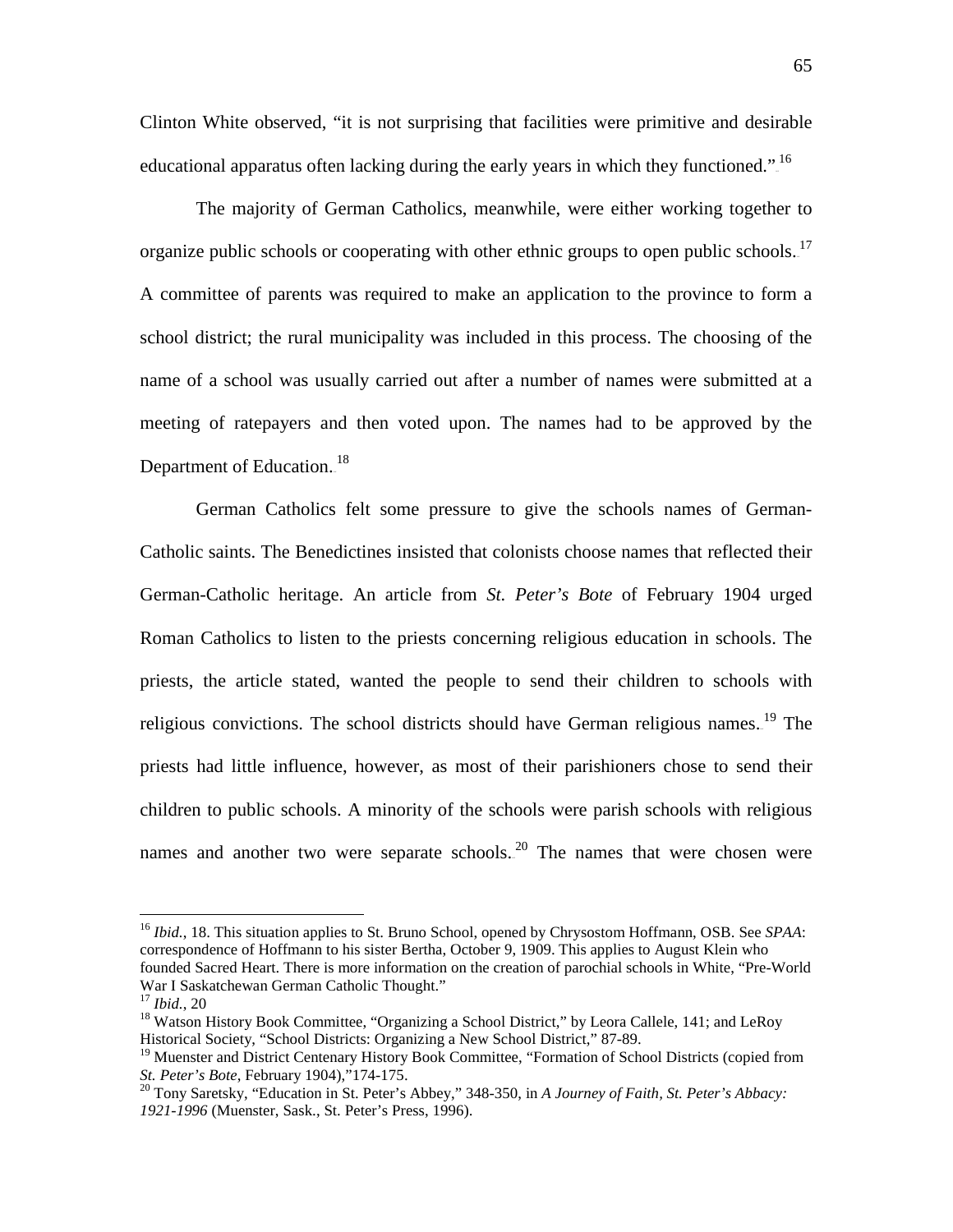usually reflective of the local experiences of pioneers, and most of the names of schools were secular and did not promote a religious or ethnic ideology. Schools were usually named after local families, war veterans, trees or plants, terrain, or places where immigrants had once lived. A small percentage of schools were named after saints.<sup>21</sup> The Bruno area is illustrative of this pattern where Hoffman School was named after Peter Hoffman, a pioneer who donated an acre of land for the school. Ironside School was named after E.K. Ironside, an early settler of the area. Kildrum School was named in honour of Kildrum Country, Ireland, the former home of a local family. Other schools were called St. Quentin, Sunlight, and Pleasant Grove. $^{22}$ 

The quality of education in the colony schools improved within the next ten years as settlers began to prosper. By 1911 many colonists had replaced their log cabins with larger frame dwellings and many felt they were emerging from their pioneer stages. Some were even able to purchase luxury automobiles.<sup>23</sup> Many settlers were optimistic that the future was bright and believed more money should be spent on education. This optimism was generated in part by the opening of St. Elizabeth Hospital in Humboldt in 1911 by Franciscan (Sisters of St. Elizabeth) nuns from Klagenfurt, Austria. It was heightened even more by Abbot Bruno Doerfler bringing Ursulines in 1913 and 1914 to teach:

<sup>21</sup> See: Englefeld Historical Society, "School," 39-67; St. Gregor History Book Committee, "St. Gregor and Area Schools," 51-52; Annaheim and District History Committee, "Education at the Edge of the Forest," 137-158*;* Pilger History Book Committee, "The St. Bernard Schools," 31, and "Colorado-Pilger-School," 33; Marysburg History Book Committee, "Education," 229-245*;* Lake Lenore History Book Committee, "Education," 90-110; Muenster and District Centenary History Book Committee, "Education," 174-204; LeRoy Historical Society*,* "School Districts," 87-136; Watson History Book Committee, "Schools," 141- 177; Dana-Peterson History Book Committee, "RM of Bayne No. 371," 425, "Kildrum School," 46; Middle Lake Celebrate Saskatchewan History Book Committee, "Schools," 25-49; Naicam Heritage Book, "Schools," 42-63; Spalding and District Historical Society, "Schools," 47-83*.* <sup>22</sup> Bruno History Book Committee, "Schools in Our District," 74-111. <sup>23</sup> White,18.

 $\overline{a}$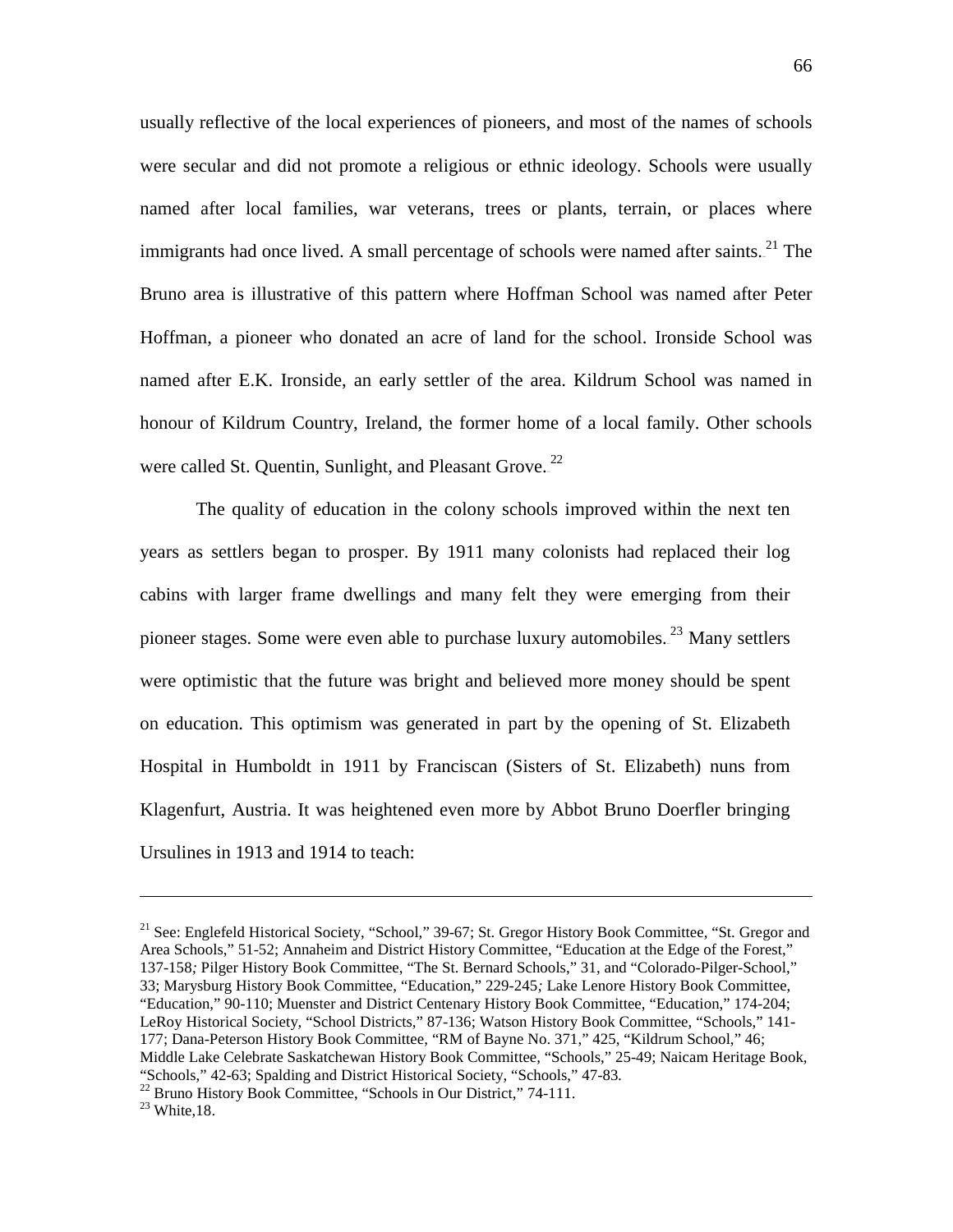News that teachers of a religious order were being sought or were on their way spread rapidly throughout the colony and produced a flurry of requests for the services of more sisters than were available. As might be expected, this situation produced some competition among Catholics, success in which would determine not only which parishes obtained Ursulines but also where their convent would be located. Thus, within a short space of time, over half of all parochial school boards arranged for the erection of new buildings, including the four large boarding schools which the sisters initially took over.<sup>24</sup>

The Ursulines immediately began working to improve education in parochial and public schools by increasing the school year to 200 or more days, and arranging to teach all eight grades. Schools in Humboldt improved access to education by offering high school classes. The Saskatchewan government, meanwhile, launched the Better Schools Movement to improve the level of education for students by improving school buildings and facilities, keeping students in school for a full year rather than just part of the year, and improving teacher qualifications.<sup>25</sup> The enthusiasm for education, coupled with prosperity from the war, led to improvements to parochial schools.<sup>26</sup>

German Catholics were both interested in educating their children and having their children learn English, according to Werner Renneberg, OSB, as most of their children understood very little English when starting school. Both German and English were taught in schools, especially parochial schools. The children in the Muenster school liked to speak English on the playground. A teacher told the students to speak German, but they refused. There was no uniform standard for language on school grounds. Some of the children preferred to speak English while others spoke German. The students in the German-Catholic areas began to speak less German and more English as the years progressed until eventually, German ceased to be taught at the primary level. People born after 1930 did not have the fluent German skills of their parents. German sermons, once

<sup>&</sup>lt;sup>24</sup> *Ibid.*, 19.<br><sup>25</sup> *Ibid.* More discussion of this issue can be found in Duane Mombourquette, "The Saskatchewan Public Education League and Its Activities" (Honours Paper, History Department, University of Regina, 1986.) <sup>26</sup> *Ibid*.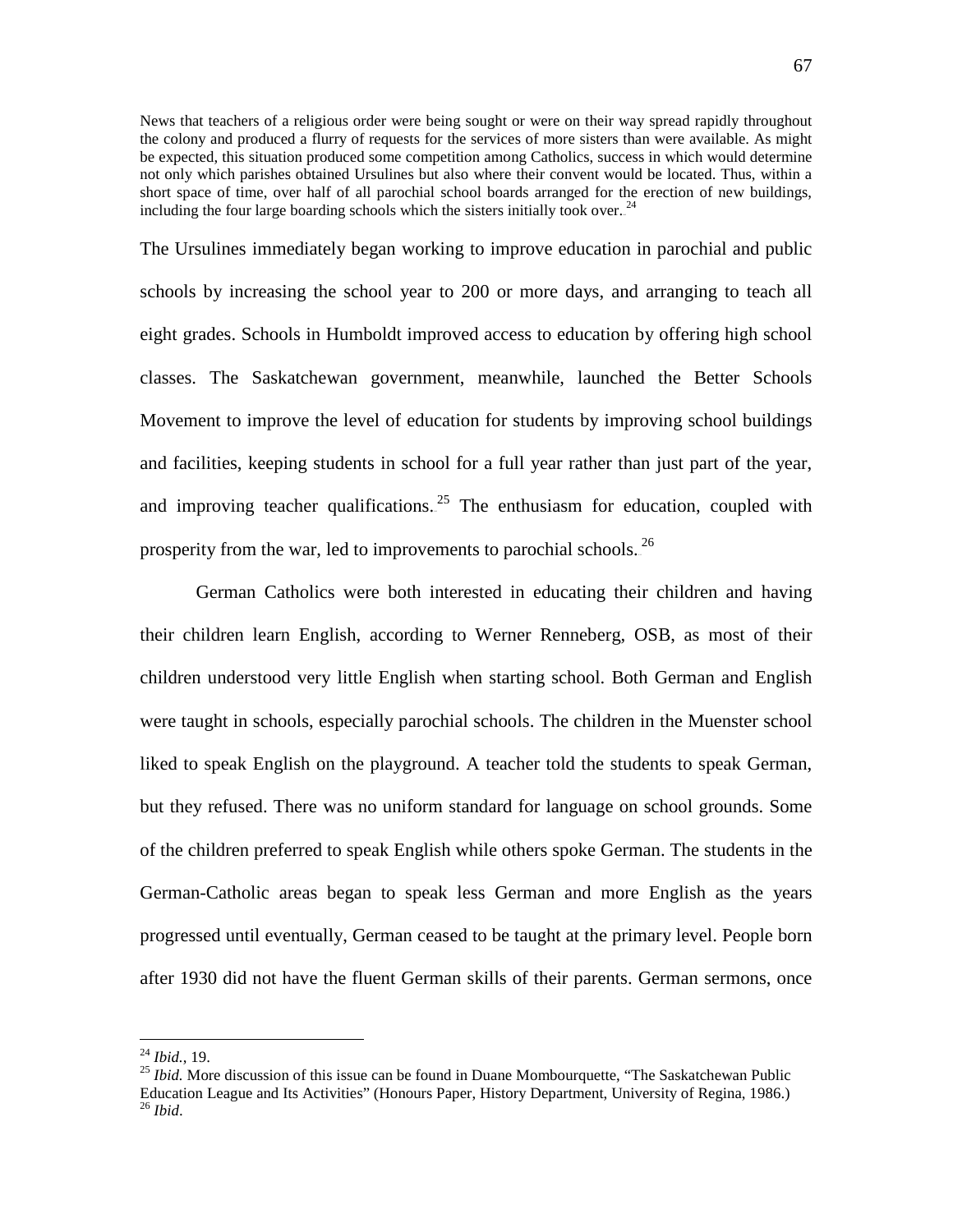common in parishes, began to be replaced by English in the 1930s, and even when German was spoken, sentences would be intermixed with English words. $^{27}$ 

The community history books record only one debate over the issue of language in schools. Parents to the north of Peterson did not want to become part of a local school district. They were French-speaking and sent their children outside of the colony boundaries to the school at Prud'homme to learn French. Their actions caused a delay in organizing the local Red Willow School District because many of the ratepayers were French speaking.<sup>28</sup> The only written evidence of tension between Protestants and Catholics was expressed in the Humboldt history book and it concerned education. A Catholic layman and two priests spoke to Catholic parishes about tensions with Protestants. They told the parishes that Catholics could not send their children to a public school, so a separate school was established in Humboldt in 1906.<sup>29</sup>

The most common problem recorded regarding schools was truancy and some school districts tried to solve the problem by appointing truant officers.<sup>30</sup> Others gave allowances or awards for best attendance to encourage students to attend school.<sup>31</sup>

The hiring of teachers was a concern of school trustees who sometimes were confronted with a shortage of teachers and teachers leaving after only one year in an

<sup>&</sup>lt;sup>27</sup> Muenster History Book Committee, "The German Catholic Settlers," by Werner Renneberg, 8.<br><sup>28</sup> Dana-Peterson History Book Committee, "A Summary of the History of Red Willow," by Peter Dutchak, 32.<br><sup>29</sup> The Humboldt Journal, "Humboldt Schools," 48.

<sup>&</sup>lt;sup>30</sup> See: Naicam Heritage Book Committee, "Naicam School No. 1999," by Annie Hall, 63; Lake Lenore History Book Committee, "Selmond School District," by Evelyn Lung, 93-94; Dana-Peterson History Book Committee, "Kildrum School," 44

<sup>&</sup>lt;sup>31</sup> See: Lake Lenore History Book Committee, "Lenore Valley School," by Kay Silzer, 91-92; Englefeld Historical Society, "Korbel School District," by Marie Seier, 52, and "Chelton School," 50*.*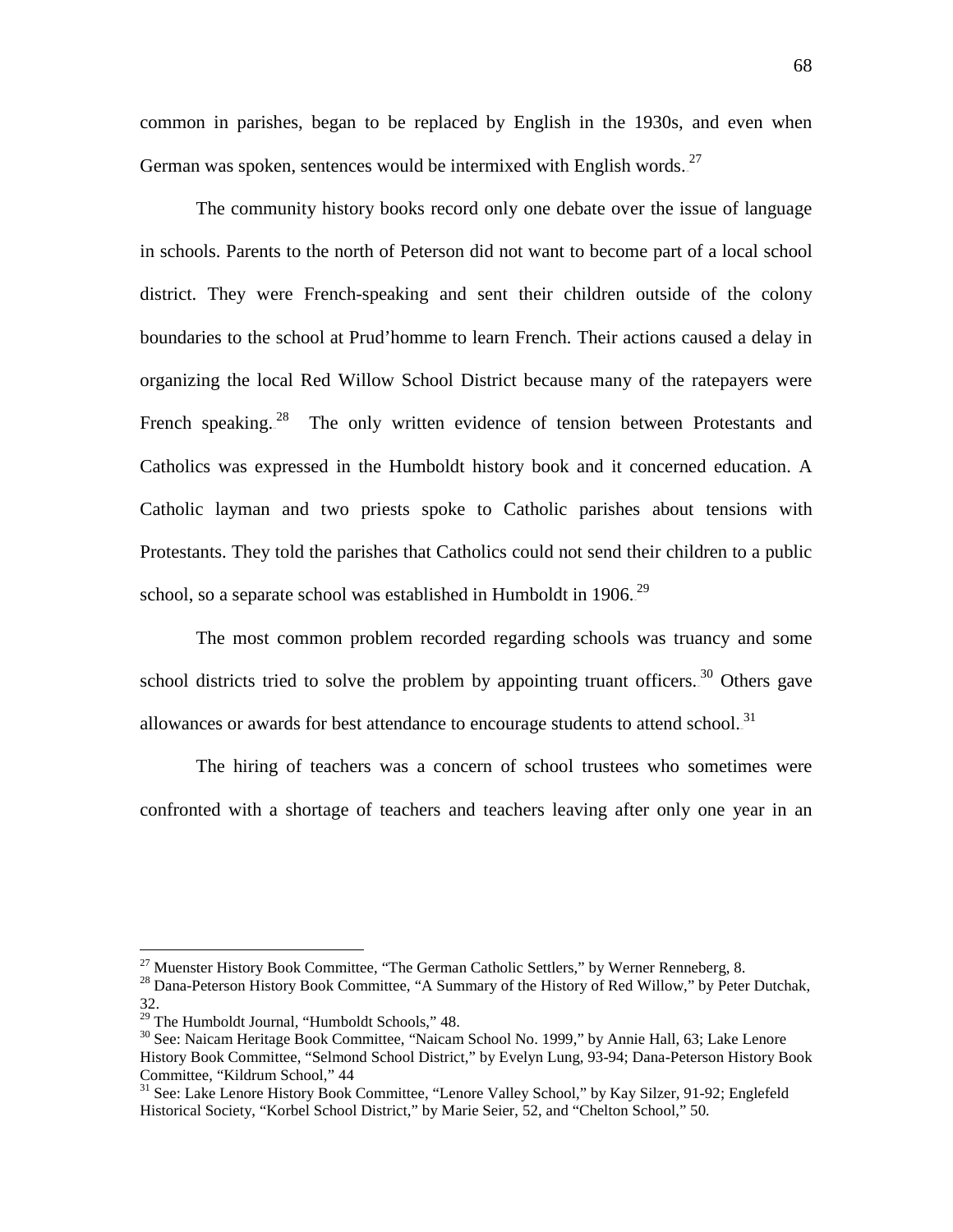assignment.<sup>32</sup> A report of Leavenworth School from the Annaheim district mentions the first teachers "all came from Eastern Canada and stayed for only short periods of time.".<sup>33</sup> The secretary of Taylor School near Lake Lenore corresponded with principals at teaching schools in Saskatoon, Moose Jaw, Estevan, and Prince Albert, and with the Teachers Agency at Wolseley..<sup>34</sup>

Disagreement over where to locate schools was recorded in one division. Ratepayers in the Englefeld area solved the issue there by moving the school to a more central location.<sup>35</sup>

There is sparse information from community history books on subjects taught in local schools. Students were taught Grades 1 to 8 at Lenore Valley School and some students took correspondence for Grades 9 or  $10.^{36}$  The students at Leavenworth School near Annaheim were supplied with Ontario, Alexander, and Canadian readers: "The three-R's were the main subjects as well as a little bit of geography," remembers former teacher Erna Hoffman.<sup>37</sup> Betty Schwartz, a former student of Greenside School near Englefeld, remembers the breaks "from the monotony of school work." The students would sing or play sports, or the teacher would read a storybook.<sup>38</sup> The school histories usually list the dates when schools were built, the cost of building and operating them, teacher and janitor salaries, names of teachers, and the years they taught.

<sup>&</sup>lt;sup>32</sup> White, "The German Catholic Parochial Schools of Saskatchewan's St. Peter's Colony, 1903-1934: Their Teachers, Curriculum and Quality of Instruction," (Regina, Sask., Campion College, University of Regina, 1995), 2-3. 33 Annaheim and District History Committee, "Leavenworth SD No. 1521," 147*.* <sup>34</sup> Lake Lenore History Book Committee, "Taylor and Lake Lenore District No. 1473," by Jean Peterson,

<sup>&</sup>lt;sup>35</sup> Englefeld Historical Society, "Korbel School District," by Marie Seier, 52.

<sup>&</sup>lt;sup>36</sup> Lake Lenore History Book Committee, "Lenore Valley School," by Kay Silzer, 92.<br><sup>37</sup> Annaheim and District History Committee, "Leavenworth SD No. 1521," by Erna Hoffman, 147.<br><sup>38</sup> Englefeld Historical Society, "Greens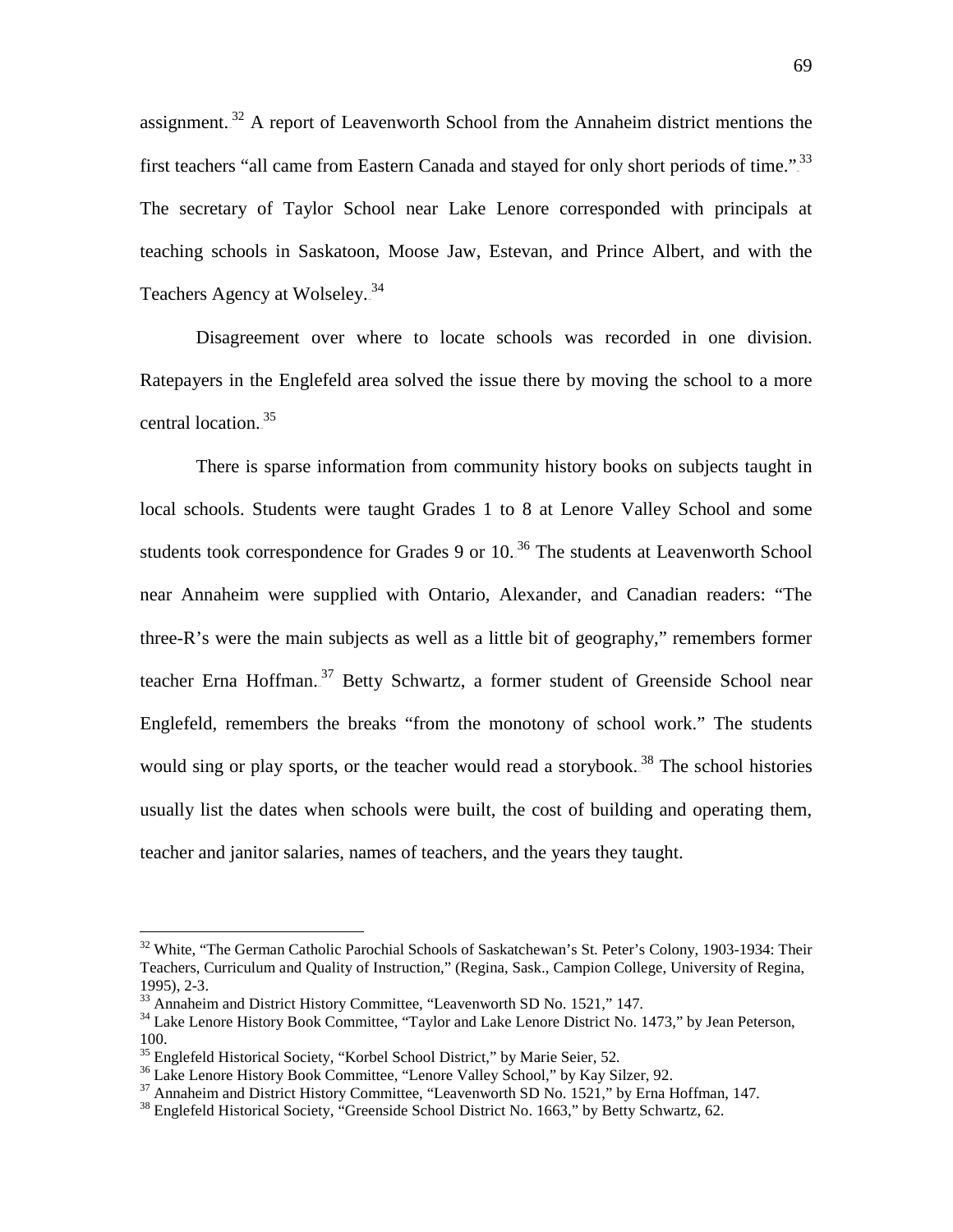One of the more vivid descriptions of school life is from Korbel School near Englefeld. Students and teachers, in 1907, had slates and a few books at their disposal. Two students shared a desk and the teacher's desk was a table. There were few windows in the classroom at first, making for poor lighting, but later more windows were added. The building was cold in winter, its only source of heat coming from a jacket-furnace located in one corner of the classroom. Students liked to sit near the furnace to keep warm in the cold months. Classes were in session from April to mid-December. Holidays were taken in the winter because of cold weather and poor roads. When harvesting took place, the older children skipped classes to help on the farm.<sup>39</sup>

Parochial schools had the greatest difficulty raising money to maintain schools during their thirty years of existence, in spite of the fact that most ratepayers were German Catholics who valued education and their clergy encouraged them to support parish schools.<sup>40</sup> The common reason cited in the community histories for closing parochial schools was a lack of funds. The parish school in Bruno closed when parishioners complained the school was a financial drain on them.<sup>41</sup> The ratepayers of St. Gregor petitioned the Department of Education in 1913 to establish a public school there. The parochial school had been financed through assessments of \$10 for each homesteader, and after four years it became clear to the school trustees that the levy was not bringing in enough money to operate the school. They were hesitant to increase the assessment, believing the ratepayers could not afford to pay higher fees. $42$  The attitude of German Catholics in the Pilger district towards the provincial government was expressed

<sup>&</sup>lt;sup>39</sup> Englefeld Historical Society, "Korbel School District No. 1415," by Marie Seier, 53.<br><sup>40</sup> Saretsky, "Education in St. Peter's Abbacy," 348-350, in *A Journey of Faith, St. Peter's Abbacy: 1921*-

<sup>&</sup>lt;sup>41</sup> Bruno History Book Committee, "A History of a Parish: St. Bruno," 115.<br><sup>42</sup> St. Gregor Homecoming Committee, "St. Gregor and Area Schools," 51-52.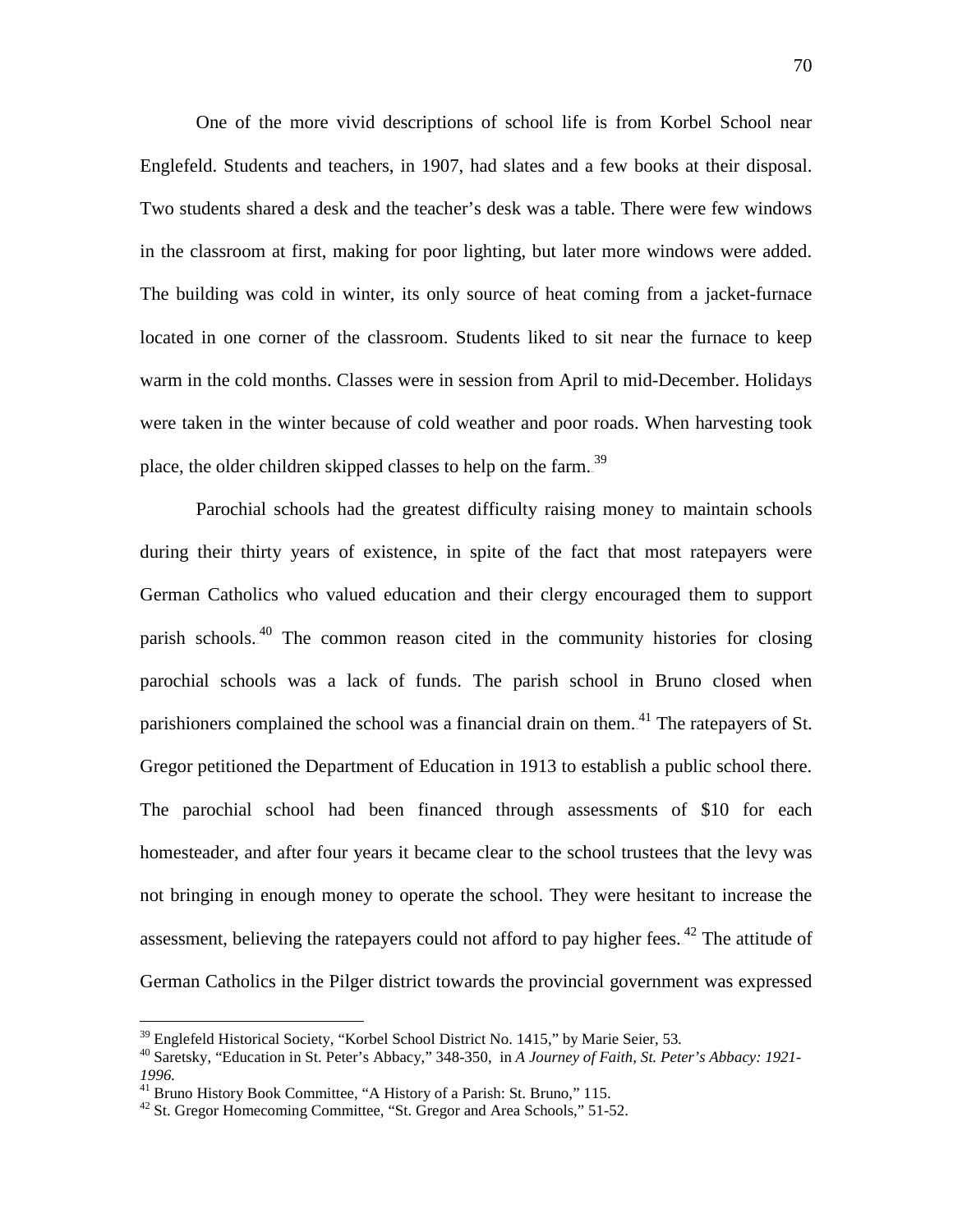at a meeting to decide the future of the local parochial school. The meeting agreed that the cost of operating St. Bernard's Parochial School was prohibitive, and the greater freedom of classroom instruction in parochial schools was not enough of an incentive to keep the school open: "Economics forced the people to re-think their situation. The governments generally were quite friendly to Catholics. The district was nearly solidly Catholic, and many felt that a public school would, for all practical purposes, be a Catholic School. And of course it would cost much less to operate with government grants available," records the Pilger history book. $43$  The parish school in Pilger went public in  $1927.<sup>44</sup>$ 

By late 1921, all of the land in the colony had been organized into 114 public school districts lying either completely within or partially within the borders of the colony. There were ninety-six public schools operating during this period and when another eighteen public school districts became operational everyone was now faced with the prospect of having to support two schools. They had to decide: whether to leave their children in a parochial school and pay the assessments of both schools; transfer their children to the public school and continue to contribute toward the upkeep of the parochial school; or enrol their children in the public school and refuse to pay parochial school assessments. Ratepayers who chose the first two options were forced to pay more towards education than some of their neighbours. The first two options, as early as 1908, were considered to be unjust.<sup>45</sup> Catholics who selected the third option faced criticism of the clergy for non-payment of assessments and from neighbours who continued to use the parochial school and had to increase their contributions. To make matters worse, non-

<sup>&</sup>lt;sup>43</sup> Pilger History Book Committee, "The St. Bernard Schools," 31.<br><sup>44</sup> *Ibid.* 45 White, 20-21. See file of St. Bruno School, Publications, May 17, 1908.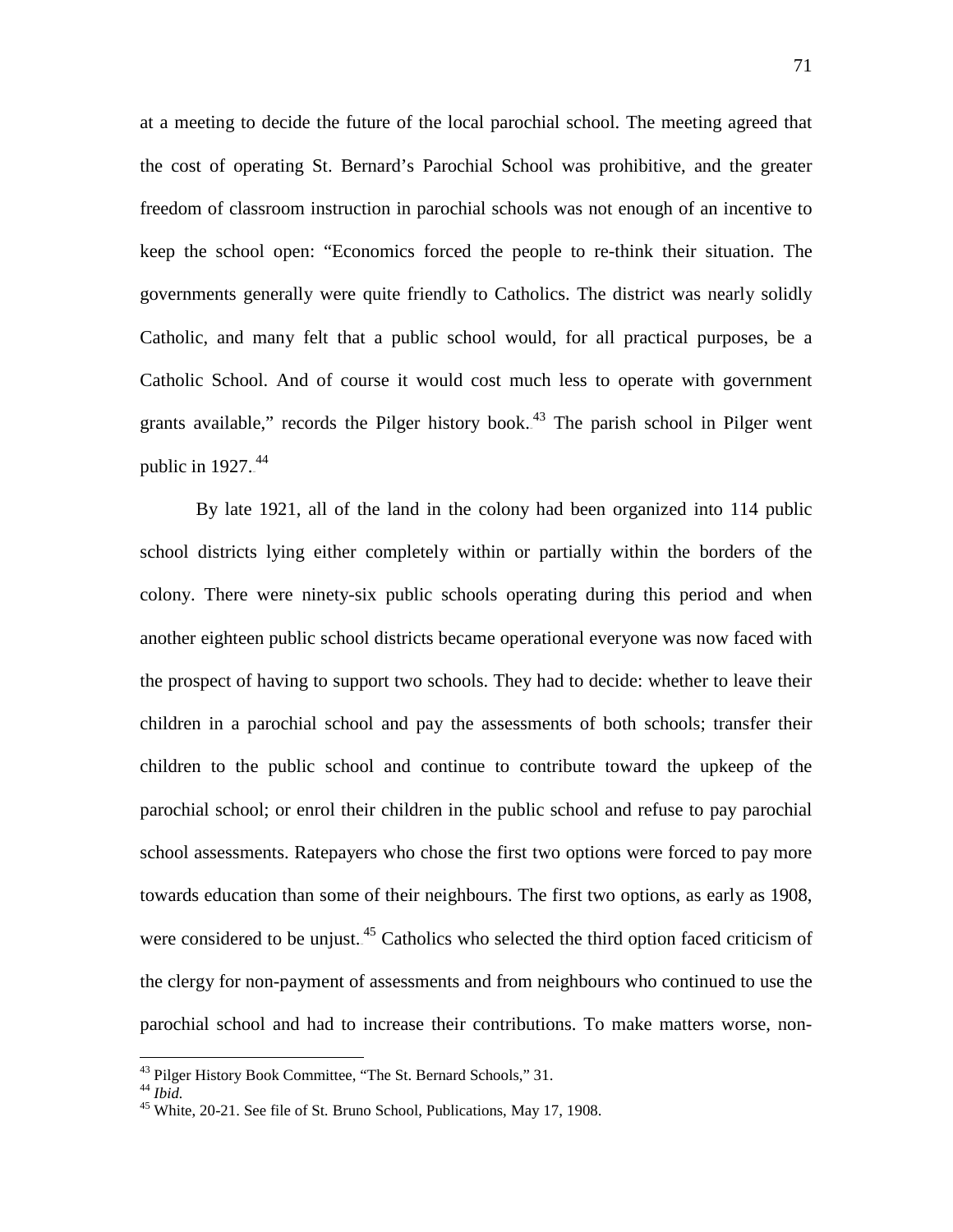payment could also create ill will among members of a congregation toward their priest. The hierarchy viewed the pastor of a parish containing a parochial school as the person in charge of the school, and it was therefore his responsibility to urge parishioners to meet their obligations. One pastor denied communion to a man who took his children out of a parochial school. Other parishioners did not agree with the pastor's actions because the man was poor.<sup>46</sup>

Raising funds for parochial schools was always a difficult task and increasingly became a source of grievance and ill feelings among Catholics as public school districts increased in number. Closing parochial schools became the solution for preventing double taxation and delinquency in the payment of parochial school assessments. In spite of the funding problems, seven of St. Peter's parochial schools operated between twentythree to twenty-nine years and another five from twelve to nineteen years. By 1922, six of the schools boasted facilities that were superior to the majority of public schools in Saskatchewan, and five of the remainder were equal to most other schools. Two-thirds of the buildings became the public schools in their districts when parochial schools ceased to operate in the late  $1920s$  and early  $1930s.<sup>47</sup>$ 

As colonists debated the merits of parochial schools, they had to come to terms with their minority status in Canada during the First World War. Renneberg, OSB writes in the Muenster history that the Anglo-Canadian establishment became suspicious of the loyalty of German Canadians who faced injustices by the federal government. Many lost their vote in the federal election of 1917, yet their sons were drafted into the army. Some German newspapers were suspended. Others were forced to publish in the English

<sup>46</sup> *Ibid.*, 21. This information was given in casual conversations about the St. Joseph parish. <sup>47</sup> *Ibid.,* 19-20.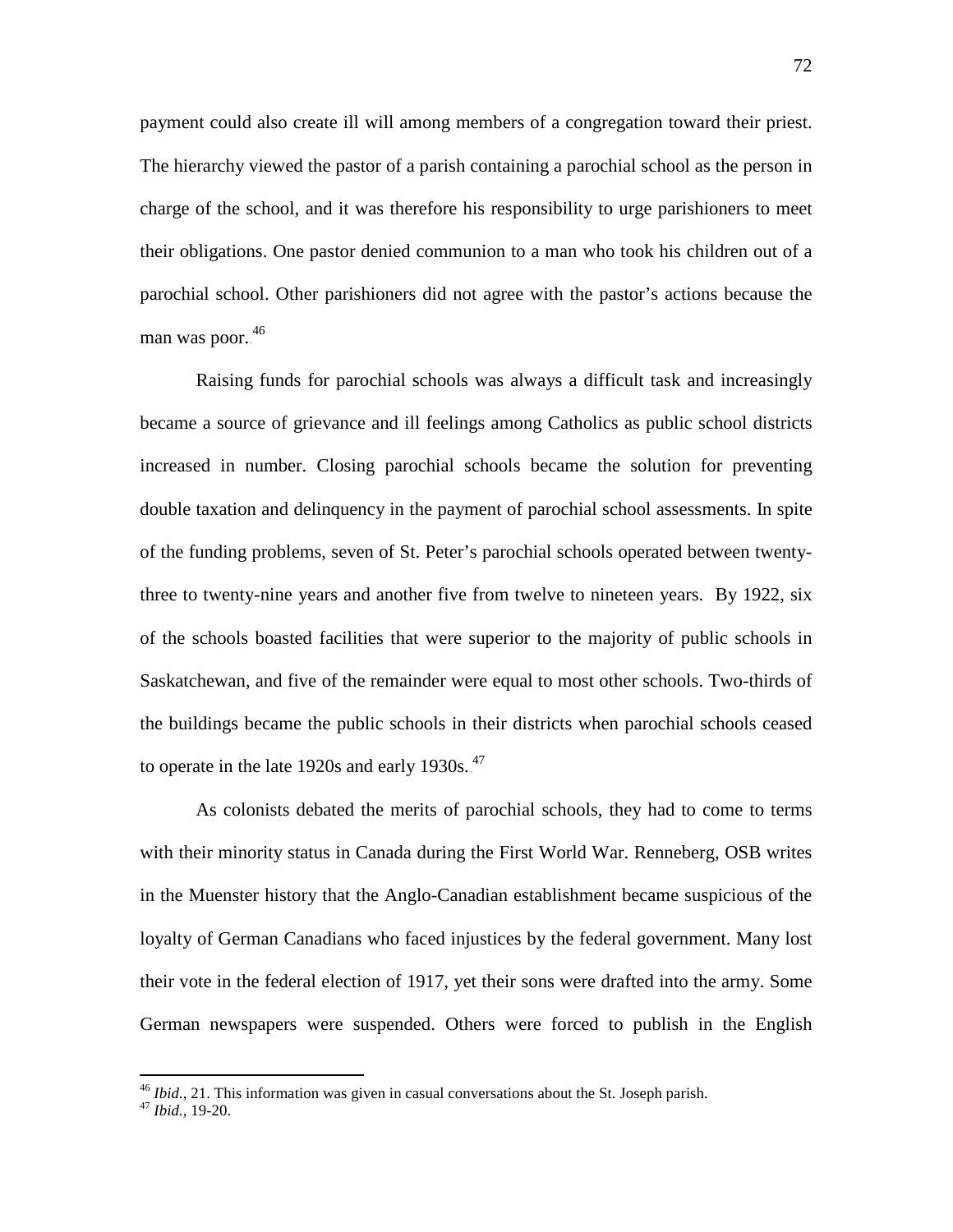language. Renneberg wrote that the Canadians with a German background did not rebel against any of these injustices and were willing to accept the laws and customs of their country. In many instances German Canadians were reluctant to speak up for their rights. Germans were suspected by authorities if they spoke German in public. During the 1920s, the Ku Klux Klan came to Saskatchewan and held anti-Catholic rallies. News of the rallies filtered to St. Peter's Colony and caused apprehension among some people, Renneberg commented. In the First World War and Second World War, the German-Canadians felt the need to prove they were as patriotic as any other ethnic group.  $48$ 

Loyalty to Canada is expressed in all the history books in the former St. Peter's Colony in the sections dedicated to veterans. The communities with an Anglo-Saxon Protestant majority, with the exception of Humboldt, are the only ones with sections dedicated to both First World War and Second World War veterans. The histories of the German-Catholic communities have sections dedicated only to Second World War veterans. It is difficult to designate between First and Second World War veterans in the community of Middle Lake.

The communities with the most obvious signs of loyalty are those where Anglo-Saxon Protestants were the majority. The town of LeRoy was named after a soldier who was killed in the First World War. Interestingly, this fact is not stated in the history of the community, but it is listed in the history of the LeRoy family.<sup>49</sup> The community of Spalding held a Coronation Day picnic at Round Lake in  $1911$ .<sup>50</sup> In 1915, the Rural Municipality (RM) of Spalding exempted all ratepayers "enlisted in His Majesty's

 <sup>48</sup> Muenster and District Centenary History Book Committee, "The German Catholic Settlers," by Renneberg, 4.

<sup>49</sup> LeRoy and RM Heritage Book Committee, "Town of LeRoy," by Elsie Wiens, 51, and "The LeRoy Story," by Myrtle Schroeder, 541.

<sup>&</sup>lt;sup>50</sup> Spalding and District Historical Society, "Spalding: A Sporting Town," by Jack Felsing, 89.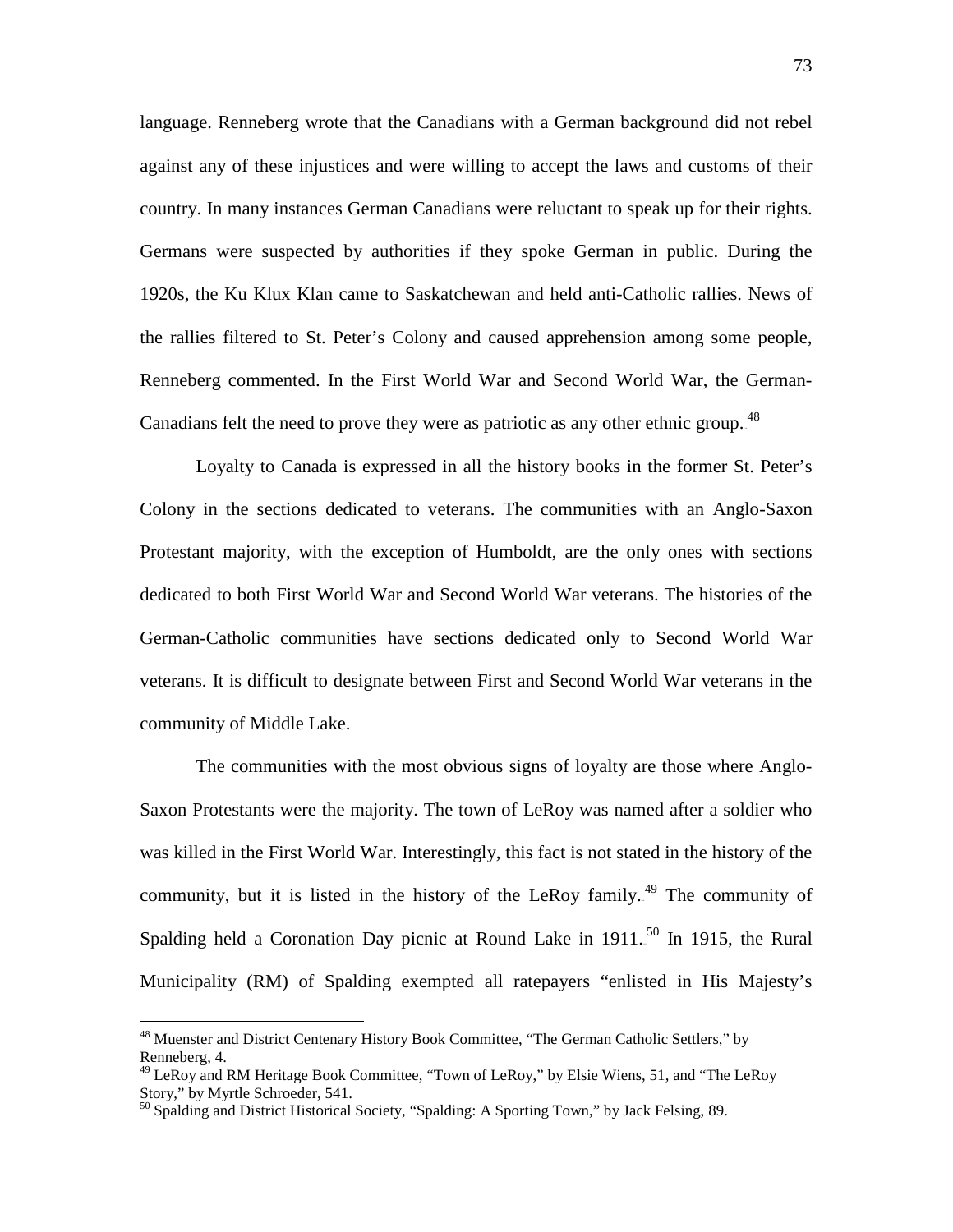forces" from taxes, and in 1916, the RM of Spalding cancelled the patriotic tax on land belonging to enlisted men.<sup>51</sup>

One of the prized hotels in Watson was named in honour of the former head of state, Queen Victoria; it was called Victoria. It was later named the King George Hotel. The hotel was the social centre of the town. The Bank of Commerce in Watson held fivefranc notes of the Bank of France for sale for 95 cents each so they could be sent with letters to soldiers in France. The notes could be used by soldiers for buying cigarettes and other necessities.<sup>52</sup> A post office south of Watson was named after Robert Lampard, a local soldier who was killed in the First World War.<sup>53</sup> The Great War Veterans Association was formed in Naicam in 1920 and its members included residents of outlying villages as well. A cenotaph was erected at Naicam "in remembrance of those gallant comrades who lost their lives in war."<sup>54</sup>

The RM of Three Lakes in 1920 cancelled taxes on land belonging to soldiers. The RM, which is near Middle Lake, gave a grant of \$500 to the town of Humboldt towards a memorial in honour of soldiers who fell in the First World War. The Lake Ignace School in the Middle Lake area opened in 1914. Among the other names suggested for the school were King George and Queen Mary.<sup>55</sup>

In 1914, Humboldt became a recruiting station for volunteers to the army. The next year the citizens sent flour to Belgium to help the hungry and initiated a patriotic

<sup>&</sup>lt;sup>51</sup> Watson History Book Committee, "RM of Spalding," by John Callele, 22.<br><sup>52</sup> *Ibid.*, "Watson Hotels and Motels," by Merv Warner, 56, and "Looking Back at our Changing Way of Life," by Leora Callele, 285.<br><sup>53</sup> *Ibid.*, "Lampard," by Leora Callele, 25.

<sup>&</sup>lt;sup>54</sup> Naicam Heritage Book Committee, "Bying School," 43, and "Canadian Legion, Naicam Branch," by Skuli Ketilson and Reg Starks,199.<br><sup>55</sup> Middle Lake History Book Committee, "The Rural Municipality of Three Lakes," 16, and "Lake Ignace"

School," 38.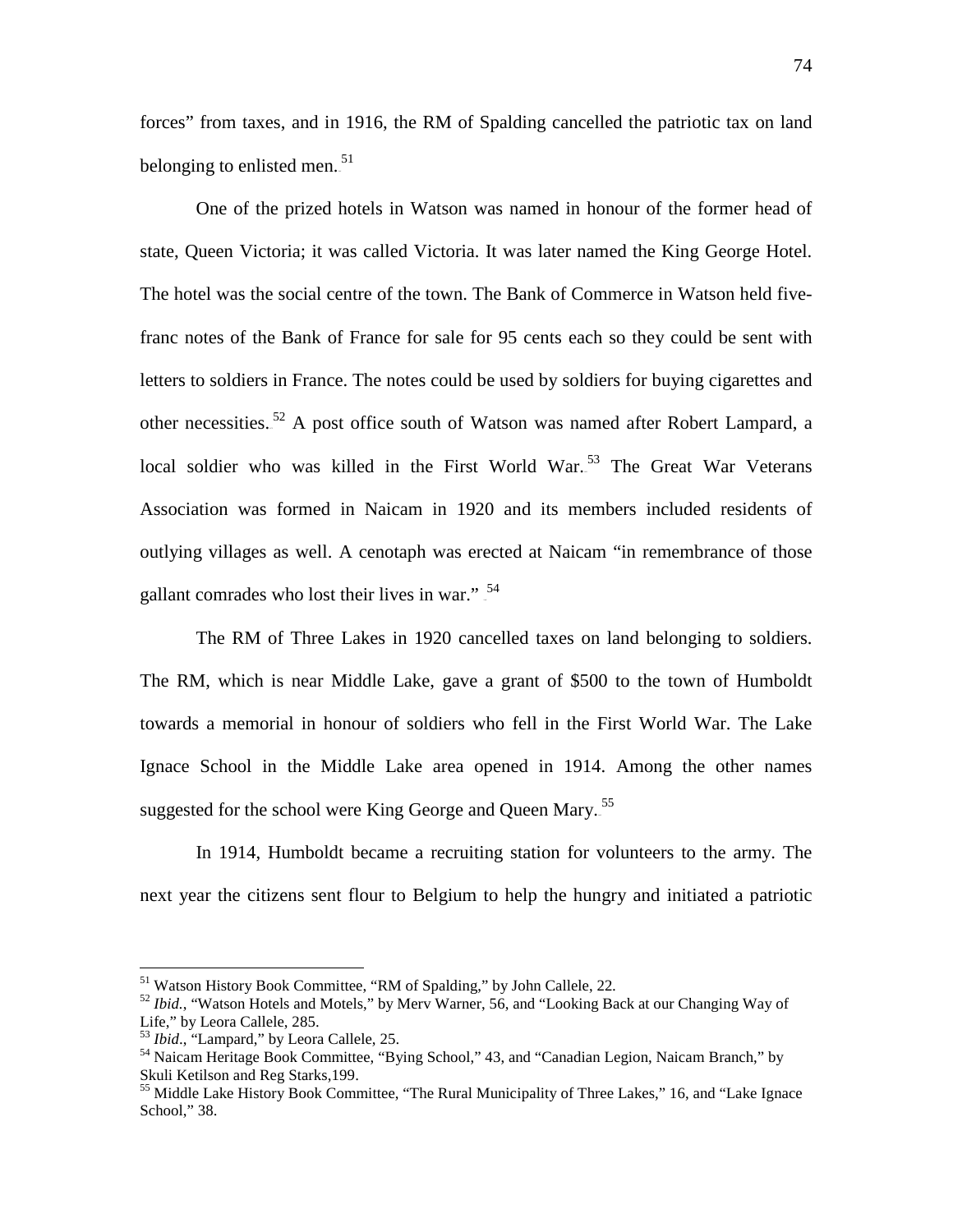fund to support the war effort.<sup>56</sup> The Great War Veterans Association began in 1918 with the mandate to assist returning veterans in adjusting to civilian life. The name changed in 1925 to The Canadian Legion of the British Empire Service League. A ladies auxiliary to the Great War Veterans Association was formed in Humboldt during 1919 and raised money to help veterans and their families. In 1926 the name changed to Ladies Auxiliary, Canadian Legion of the British Empire Service League.<sup>57</sup> The veterans of the First World War were honoured in 1921 when a cenotaph was dedicated on the courthouse grounds. Patriotism was expressed in addresses during 1928 at the special  $21<sup>st</sup>$  anniversary celebrations of the founding of Humboldt. The entertainment for the celebration included "patriotic selections" of music and "choruses of O Canada.".<sup>58</sup>

The Ursulines in the colony strengthened their ties to Canada during the First World War. The Ursulines first came to Canada in 1911 because they were afraid that the German government would seize their property. They experienced the loss of property in 1873 during the *Kulturkampf* under Bismarck, and the Ursulines believed a foundation in Canada would be a good refuge for them. During the war, all communication was cut off from their motherhouse and, as a result, the Ursulines in St. Peter's Colony decided to become independent from their German motherhouse in 1916. The Canadian sisters believed they could better serve the colony as an independent community. Benedictine Abbot Bruno Doerfler advised them to adapt to the customs of Canadians who expected

<sup>&</sup>lt;sup>56</sup> Humboldt and District History Book Committee, "Part 2: History of Humboldt and Area," 14-17.<br><sup>57</sup> The Humboldt Journal, "Royal Canadian Legion," by Rev. I. Fraser, 138-139, and "Royal Canadian Legion Ladies Auxiliary

<sup>&</sup>lt;sup>58</sup> Humboldt and District History Book Committee, "Part 2: History of Humboldt and Area," 17-19.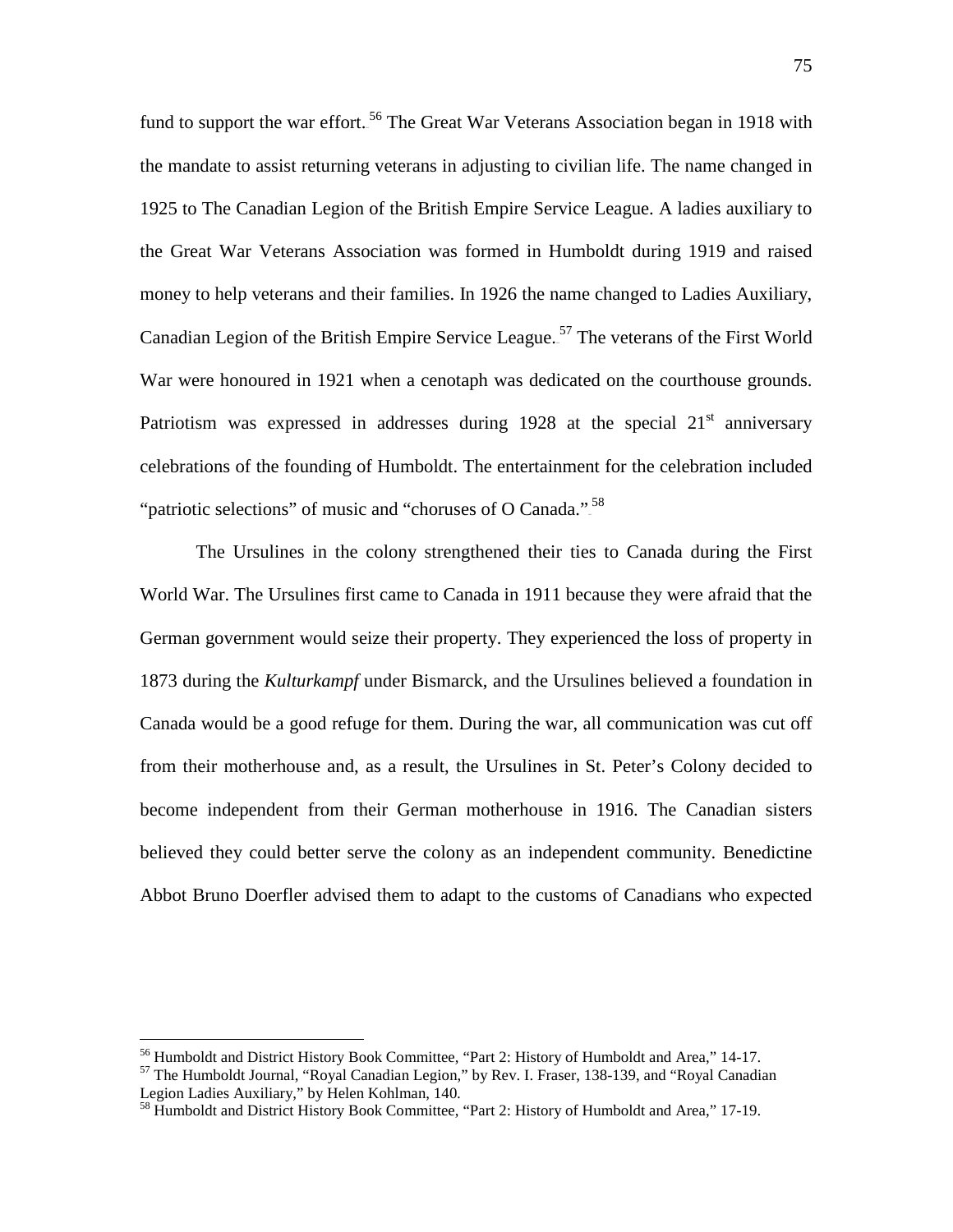them to have more contact with the larger community than they did with people in Germany.<sup>59</sup>

Most of the communities of St. Peter's Colony would not have fit into the mould of the average Saskatchewan town which was dominated by Anglo-Canadians and wanted the province to stay that way.<sup>60</sup> These pro-British sentiments were held in towns throughout the Canadian prairies, writes historian Gerald Friesen. "The typical town existed as an outpost of British-Canadian civilization. It was patriotic. … It upheld the virtues of order and respectability. … It accepted the dictates of the national and international economy. … It was a bastion of empire, in economic and cultural terms," Friesen said.<sup>61</sup> Putting their religion and nationality aside, the German-Catholic communities of St. Peter's Colony embraced these same values of loyalty held by the Anglo-Canadian majority. The German Catholics promoted their local economies, interlinked them with the larger Canadian economy, and worked together with their Anglo-Canadian neighbours to build communities both within and without the colony.

The first communities of St. Peter's Colony came into being before the arrival of the railroad while others grew around local stations. The railroad came through the colony on five separate occasions between 1904 and 1930. Four villages, disappointed the rail lines bypassed them, relocated to the nearest station situated from a half mile to a few miles away. These included the communities of Pilger, Lake Lenore, Spalding, and Middle Lake.<sup>62</sup> Celebrations were held in Naicam when the Canadian Pacific Railway

<sup>&</sup>lt;sup>59</sup> Muenster and District Centenary History Book Committee, "The Ursuline Sisters," 122-124.<br><sup>60</sup> Bill Waiser, *Saskatchewan: A New History* (Calgary: Fifth House Ltd., 2006), 250-251.<br><sup>61</sup> Gerald Friesen, *The Canadian* 

Community," 47-48; Lake Lenore History Book Committee, "History of Lake Lenore Village," 3; Spalding

and District Historical Society, "Old Spalding," vi; Middle Lake History Book Committee, "Middle Lake," 84-85.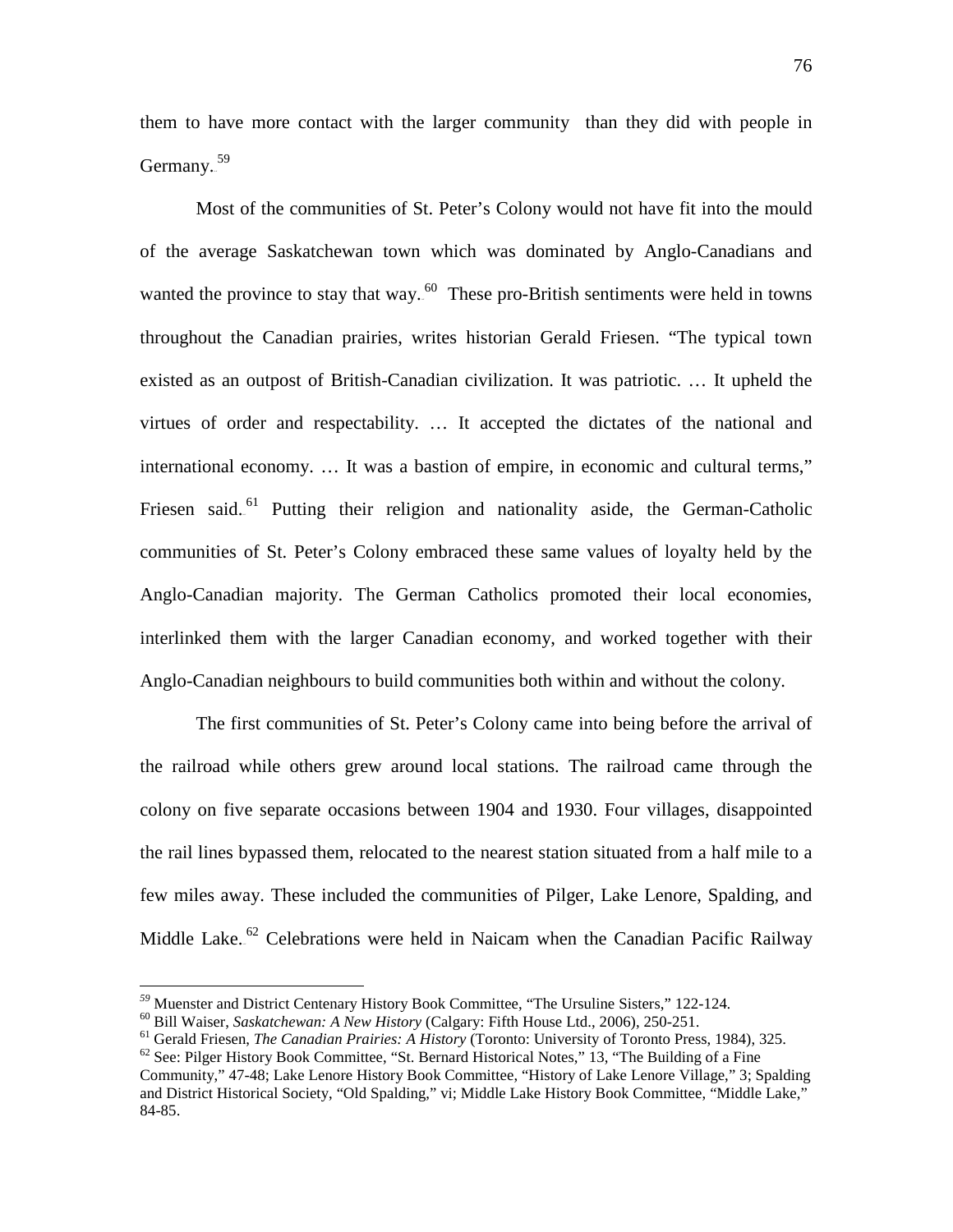passed through.<sup>63</sup> and Lake Lenore when the Canadian National Railway reached the community.<sup>64</sup> The business community in Dana credited its prosperity to the Canadian Northern which hauled freight and passenger cars through each day..<sup>65</sup>

The importance of transportation to the livelihood of communities brought some to lobby for improved road conditions. The village of Middle Lake, in 1927, asked the province to add it and other neighbouring communities to the provincial highway system. Organizations were formed throughout the colony to promote business and trade. The Middle Lake Board of Trade was established to encourage prosperity, <sup>66</sup> and a board of trade in Watson had the mandate "to see and recognize the needs of the community, and the will to do something about it.".<sup>67</sup> Residents of communities formed clubs that promoted telephone companies, the building of community halls, and curling rinks. Some individuals built power companies. Others cooperated to improve local safety and services by establishing fire brigades. Some villages had bylaws for keeping the streets  $clean.<sup>68</sup>$ 

The improved living conditions led to lumber replacing logs in the construction of buildings and businesses became established to supply a new market for motor vehicles and farm machinery. One pioneer in Muenster realized how the community, between

<sup>&</sup>lt;sup>63</sup> Naicam Heritage Book Committee, "The CPR-The Iron Horse," 91.<br><sup>64</sup> Lake Lenore History Book Committee, "History of Lake Lenore Village," 3.<br><sup>65</sup> Dana-Peterson History Book Committee, "Dana Village," by M. Pantella, 2 400," 16, and "Middle Lake Board of Trade," 100.

 $67$  Watson History Book Committee, "Watson and District Chamber of Commerce," by Cathy Coleman and Ardelle Painter, 14.

 $^{68}$  The community of Humboldt boasted electricity, a waterworks and sewage system, telephone company and college by 1930. See Humboldt and District History Book Committee, "History of Humboldt and Area," 14-19*.* The community of Bruno had a clay works plant and electricity for homeowners and businesses. It enforced bylaws to keep the streets clean. See Bruno History Book Committee, "Town of Bruno," 9-11, and "The Bruno Clayworks," by W.F. Hargarten, 51-56*.* Companies in Englefeld supplied telephone service and electricity in Englefeld. See Englefeld Historical Society, "History of Englefeld," by Aline Schulte, 12*.*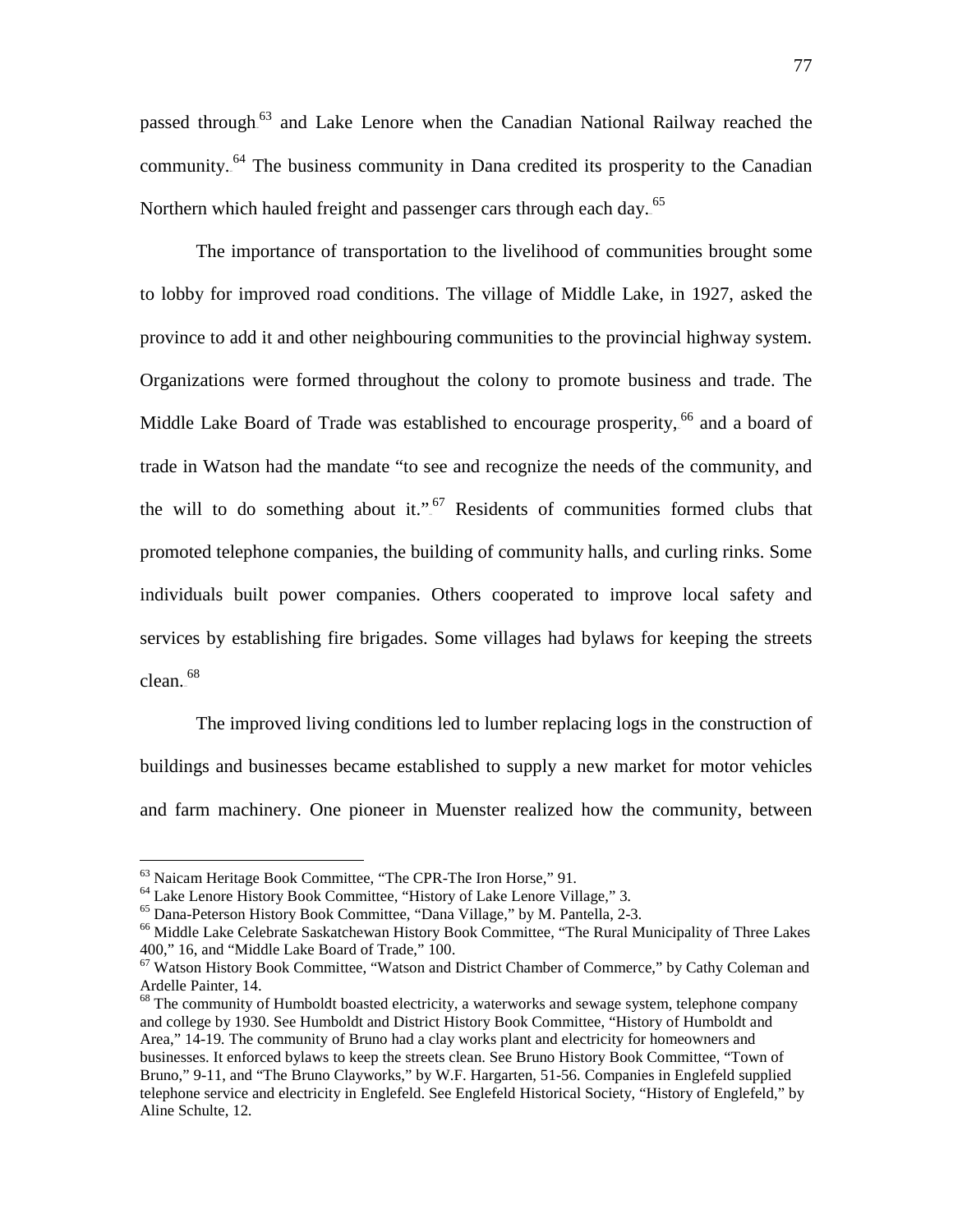1920 and 1930, was becoming more modern. Many houses, barns, granaries, and sheds that had been built of logs were replaced by structures of lumber. More cars began to be driven as the roads improved. $5^{69}$ 

The farmers in Watson, between 1906 and 1913, became involved in forming their own grain handling and transportation companies. Their cooperation was prompted by the failure of grain companies to handle the increase in grain production.<sup>70</sup> A cheese factory opened in 1925 near LeRoy through the cooperation of local merchants and a milk producers association. Dairy farmers sold milk to the cheese factory and were paid in coupons; the coupons were redeemable at the local grocery stores. The factory closed in 1927 when it became more profitable for dairy producers to sell milk to creameries, and the cost for making cheese increased.<sup>71</sup>

Another trademark of the people of Saskatchewan was their love of entertainment, particularly sports, the most popular of which were baseball, curling, and hockey. "Every school and community had a ball team, and towns would vie with one another to put on one of the best money tournaments," according to historian Bill Waiser.<sup>72</sup> The majority of the communities of St. Peter's Colony fit into this prairie mould; most communities had sports teams, whether baseball, curling, or hockey, and they often competed against each other at local and district levels. The only tension recorded between communities was through rivalries concerning baseball and hockey.<sup>73</sup>

<sup>&</sup>lt;sup>69</sup> Muenster and District Centenary History Book Committee, "Agriculture," by Ray Hoffman, 292-293.<br><sup>70</sup> Watson History Book Committee, "Elevators and Grain Companies in Watson," by Frank Weber and<br>Dan Schmitz, 78-79.

<sup>&</sup>lt;sup>71</sup> LeRoy and RM Heritage Book Committee, "Cheese Factory Serves Needs of LeRoy Community," by Vi Smith and Bernie Weisgerber, 175.<br><sup>72</sup> Waiser, 275.

 $^{73}$  A baseball league disbanded over a dispute over age limit rules. See Dana-Peterson History Book Committee, "Dana School District No. 1714," by P.R. Pantella, 63. Spalding and Watson were rival hockey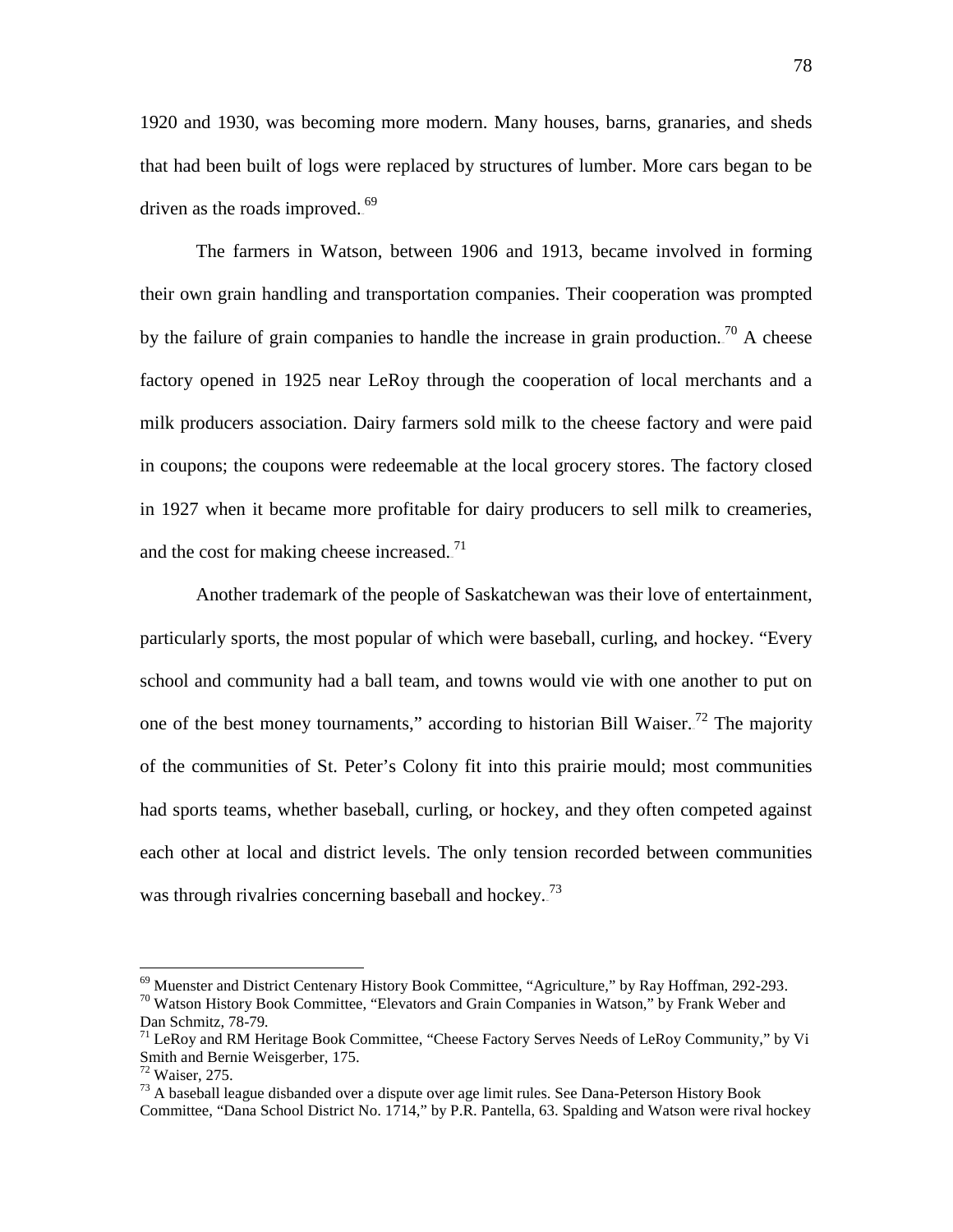Other forms of popular entertainment in Saskatchewan were movies, educational lectures, plays, and musical performances.<sup>74</sup> These pastimes were enjoyed by the communities of St. Peter's Colony as well. Many communities in the colony had musicians who formed bands and played for dances and festive occasions. Two of the communities, Spalding and Marysburg, had active drama and literary societies. The literary society in Spalding staged musical selections, vocal solos and duets, and readings on the lives and works of poets. Debates were held on the issues of the day. Among these were: whether tobacco was more harmful than liquor; whether Canada should separate from the mother country; protectionism vs. free trade; stock farming vs. grain farming; city life vs. country life.<sup>75</sup>

A notebook from the Marysburg Drama Society in 1923-24 records activities of the organization. The society sponsored dances, picnics, and socials to raise money for the community hall. There was entertainment as well at the meetings where jokes were told, debates were held, essays were read on the stars, sun, and moon, and German songs were sung. A reading on Hunting the Wild Pole Cat was well received. A meeting in December of 1923 learned of the difficult conditions in Germany and it was decided to raise money for the destitute there. Debates at the April meetings of 1924 were on: Single vs. Married Life, and Horse vs. Motor Power. The most controversial issue discussed by the dramatic society was in August of 1924 in which there had been a misunderstanding with the pastor, who had accused the literary society of interfering with the annual parish

 $\overline{a}$ 

communities and fights sometimes broke out between players. See Watson History Book Committee, "Hockey in the Beginning," by Ed Weber and Dave Schmid, 243.  $\frac{74}{14}$  Waiser, 275.

<sup>&</sup>lt;sup>75</sup> Spalding and District Historical Society, "Spalding Literary Society," 19.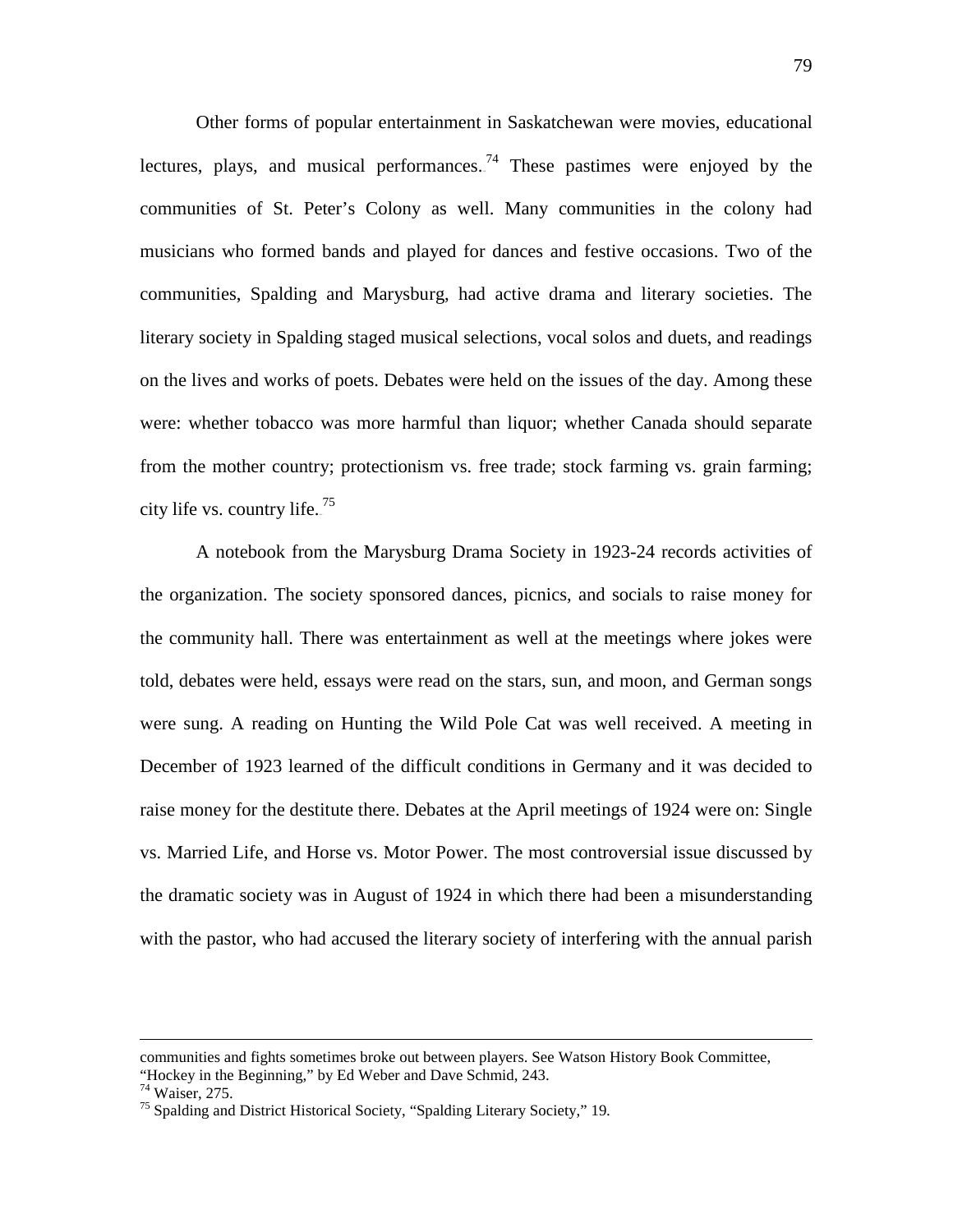picnic. The society agreed to work with the pastor.<sup>76</sup> The Leofeld German Canadian Folk Group recorded activities of the organization, as well. The folk group was part of an international German Folk Group that promoted the German Culture in Canada and in countries throughout Europe. The Leofeld branch agreed, at its June 1923 meeting, to work with the Canadian government in helping Germans to immigrate to Canada. The folk group was informed that many Canadians of German background found it difficult to sponsor relatives who wanted to immigrate to Canada. The Leofeld folk group members believed Canada needed more settlers and it could assist German relatives of Canadians who wanted to move to Canada. An ongoing concern of the organization was fundraising and raising money to build a new community hall.<sup>77</sup>

Many community histories, as well, recorded stories that were unique to the local community, signifying the influence of local events and personalities in shaping the life of each community. The Muenster history book recalled a humorous story on the livery stable and how it was a popular hangout for visiting and drinking.<sup>78</sup> The difficulties of being a justice of the peace in a small community were remembered in the history of Lake Lenore.<sup>79</sup> A dramatic story was written in the Annaheim history about the hardships of building a log cabin and travelling 100 miles for supplies.<sup>80</sup> There was a poignant story in the LeRoy history book on early health care and how families coped with sickness and death. A humorous story, as well, was written about the telephone system

 <sup>76</sup> *SPAA*, Organizations of St. Peter's Colony file, Marysburg Dramatic and Literary Society Mintues, 1923- 1924.

<sup>&</sup>lt;sup>77</sup> *Ibid.*, Leofeld German Canadian Folk Group (translated by Elly Saxinger and Dorothy and Oscar Renneberg from the original minute book of 1909 to 1930).

 $^{78}$  Muenster and District Centenary History Book Committee, "The Livery Stable," by Leo Weber, 142-145.<br><sup>79</sup> Lake Lenore History Book Committee, "Justice of the Peace," by Ben Gerwing, 35-36.

<sup>&</sup>lt;sup>80</sup> Annaheim and District History Committee, "Historical Background," by Rud and Ray Litkenhaus, 111-115*.*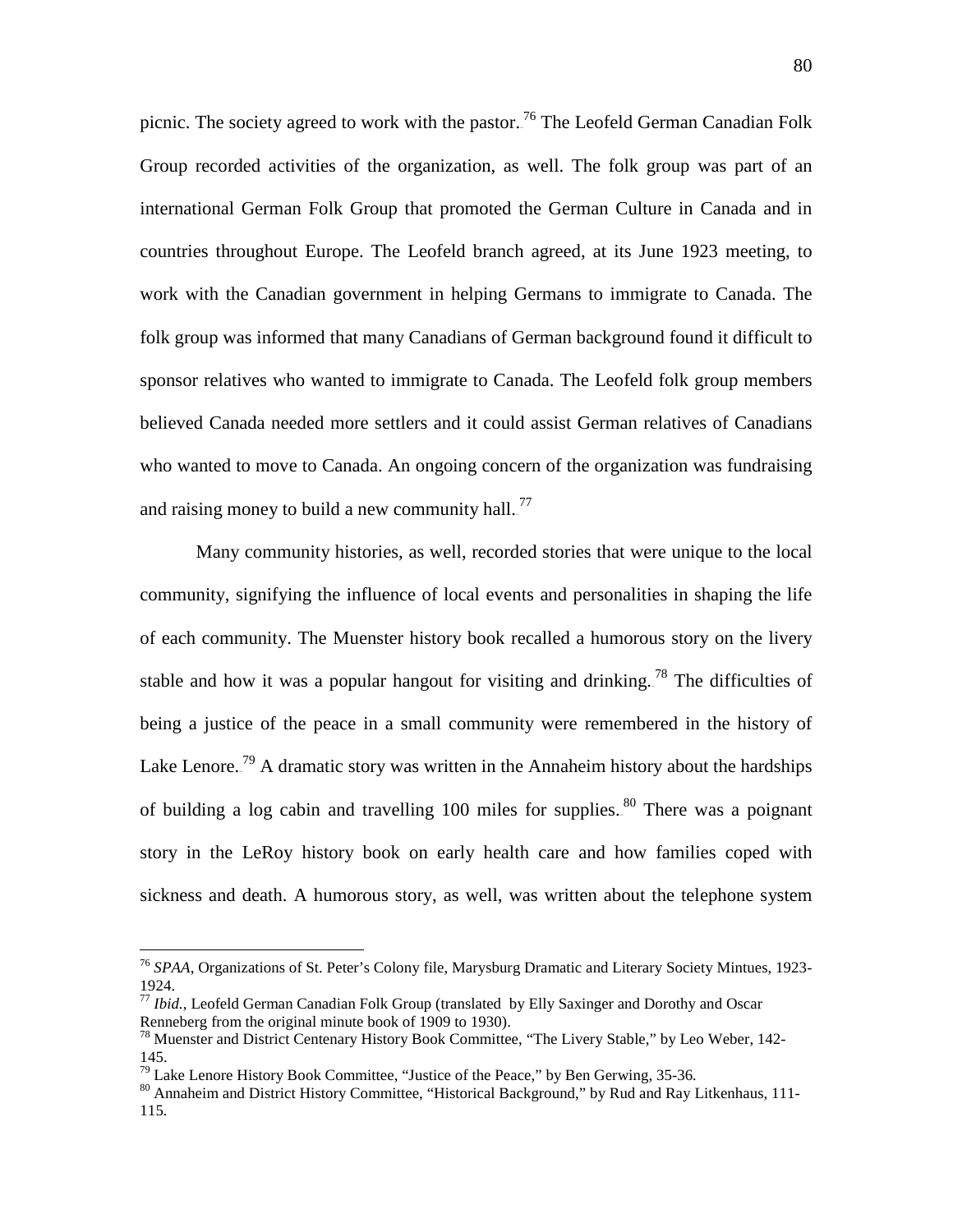and how everyone listened in on telephone calls.<sup>81</sup> The communities of Dana and Peterson celebrated their multiculturalism.<sup>82</sup>

These stories that set each community apart from each other exemplify even further the similarities between the communities of the former colony and the communities of Saskatchewan. The community histories of the former colony, like other Saskatchewan history volumes, record unique experiences inherent in each community.<sup>83</sup> The history volumes in the former colony cover similar topics as the histories of the communities across Saskatchewan.<sup>84</sup> The histories point to communities across the province sharing similar goals of becoming a part of Canada in spite of being separated by distance or culture. The culture that formed communities and set them apart through their unique characteristics served as a bond to unite them in their common goals of becoming part of the mosaic of Canada.

The paucity of information on St. Peter's Colony in the communities that once filled the former colony raises the question of why the colony has been largely ignored or forgotten. The members of the history committees should have been aware of the existence of the former colony as most committee members are descendants of pioneers of the colony, and newcomers should have learned about the former colony. The committee members may have believed that the colony and its religious orders belonged in sections dedicated to churches and not histories of communities. There may have been

 $81$  LeRoy Historical Society, "Health Care," 153, and "The Nealdale Rural Telephone Company," by Anne Hamilton, 61.

<sup>&</sup>lt;sup>82</sup> Dana-Peterson History Book Committee, "Dana Village," by M. Pantella, 2, and "St. Agnes Parish, Peterson," 20.<br><sup>83</sup> Merle Massie, "Scribes of Stories, Tellers of Tales: The Phenomenon of Community History in

Saskatchewan," (MA thesis, University of Saskatchewan, 1997), 40.

<sup>&</sup>lt;sup>84</sup> Massie found that Saskatchewan history books had pages dedicated to churches, schools, businesses and families, 95; health care, recreation and sports, 126; railroad, agriculture, rural electrification, 110; hospitals, doctors, transportation, local clubs and organizations, poetry and sports, 109. These topics were covered in the history books of the former colony.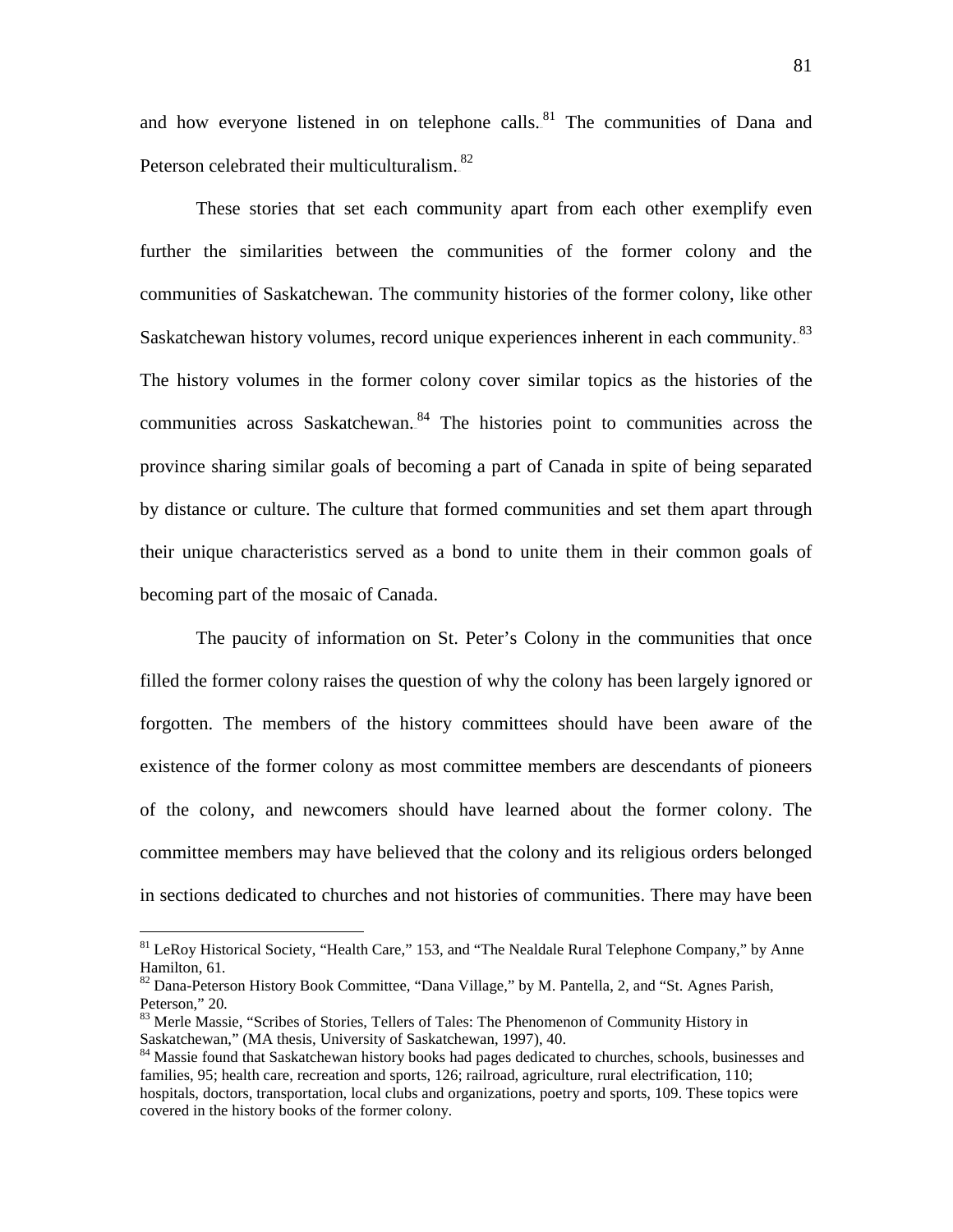an insufficient amount of time to give towards researching the colony. The absence of personal stories that speak to the influence of the colony on the pioneers from the perspective of the pioneers has left a gap in the history of St. Peter's. The story of what it was like living in a community within a German-Catholic colony is missing in the community histories, as is the effect the colony had on the religious, moral and social lives of the colonists. These different impressions of the importance of the colony are likely much different between pioneers and descendants of pioneers. Pioneers likely looked upon the colony as an important component in their lives while their descendants viewed the colony as only a part of their history. The pioneers may have told stories about the colony, but never wrote them down, leaving their descendants with the task of recording information that is largely factual and told from the perspective of an outsider.

There is a pattern in the amount of space given to the former colony and the religious orders. The colony is ignored in communities where Catholics were a minority; there is also no mention of religious orders and Catholic schools. The Protestant majority likely did not consider itself to be part of the colony since it was a legal entity developed by the Roman Catholic Church. The colony and religious orders are given the most coverage in communities where German Catholics were a majority and the Benedictines and/or Ursulines had a presence. These communities would have found it easy to associate themselves with Benedictines and Ursulines, because they had a tangible presence there, and it was natural for them to link the presence of religious orders with the colony. The lack of information on the colony in the other German-Catholic communities may have been an outcome of apathy, not having enough time to do adequate research, or simply taking a part of history for granted they did not consider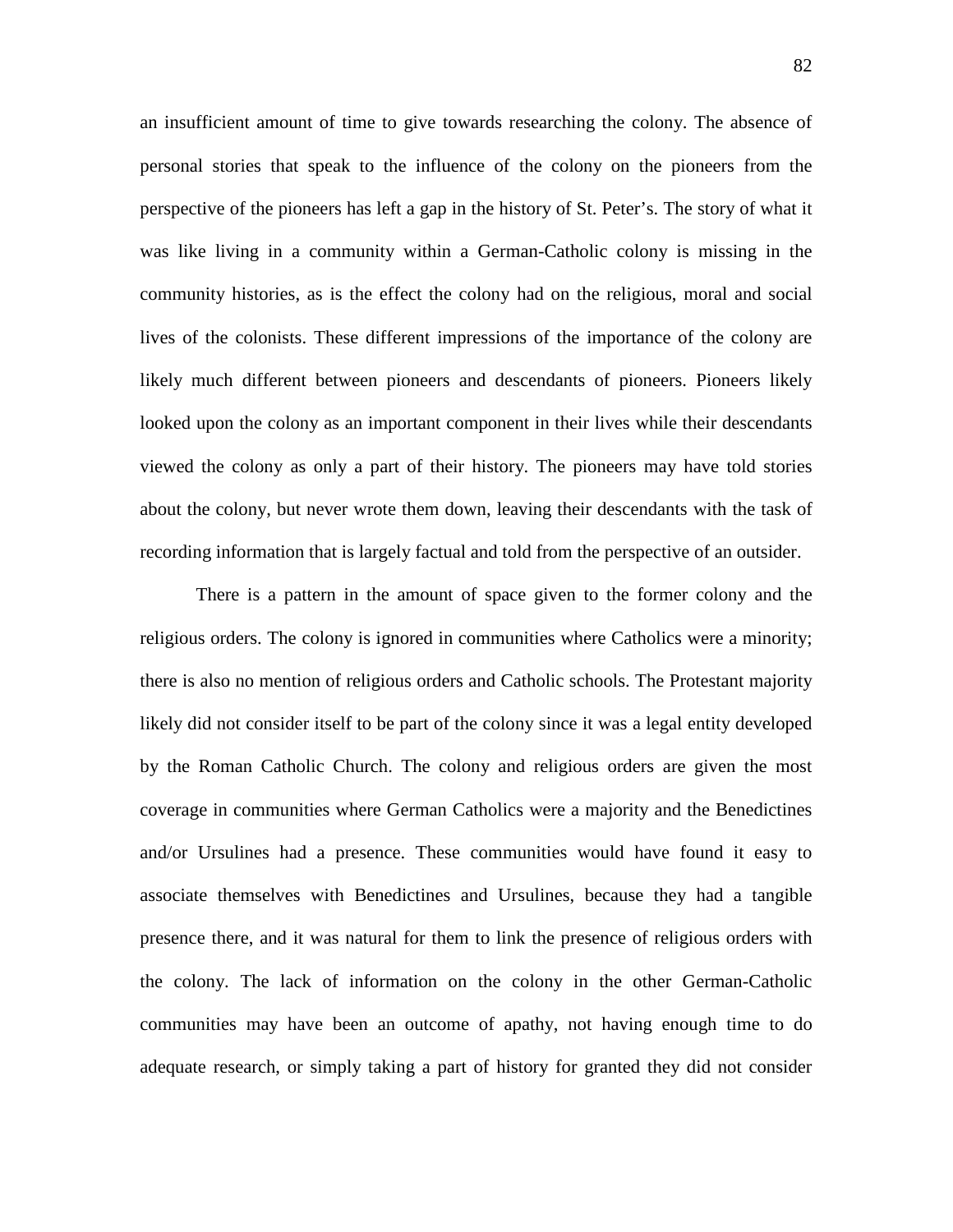necessary to write down. Interestingly, a Benedictine priest prepared the introduction in one history book in a German-Catholic community that ignored the colony.<sup>85</sup> A Benedictine priest and historian was one of the contributors to a history book in another German-Catholic community that said very little about the colony and Benedictines.<sup>86</sup> They may have either taken the former presence of the colony for granted, or found it unnecessary to expand on the history of the colony that was already recorded in history volumes of the Benedictines..<sup>87</sup>

A noticeable omission in the community histories of the former colony is the challenges the communities faced in a country with an establishment that was suspicious of German Catholics. Renneberg, OSB, a Benedictine historian, is the only contributor who discusses the tensions between the German Canadians and the British establishment, especially during the First and Second World Wars. The refusal to acknowledge that legacy suggests local historians preferred to focus on information that was positive and not sensitive in nature. They may also have not been able to find written information on the tensions over language and schooling between the colonists of St. Peter's Colony and the larger Anglo-Protestant establishment. The negative experiences of the past may have been left to oral history which the pioneers did not write down or record in books. Omitting or downplaying negative stories about the past is a common feature of community histories across the province. They tend to overlook events that stirred negative memories and emphasize incidents that built communities.<sup>88</sup> Community

<sup>&</sup>lt;sup>85</sup> St. Gregor Homecoming Committee, "Foreword," by Rudolph Novecosky, vi.<br><sup>86</sup> Pilger History Book Committee, "Cornerstone," by Renneberg, 6-7.<br><sup>87</sup> A history of the colony is recorded in *Fifty Golden Years*, produced *Journey of Faith*, produced by the Benedictines in 1996.<br><sup>88</sup> Massie, 141.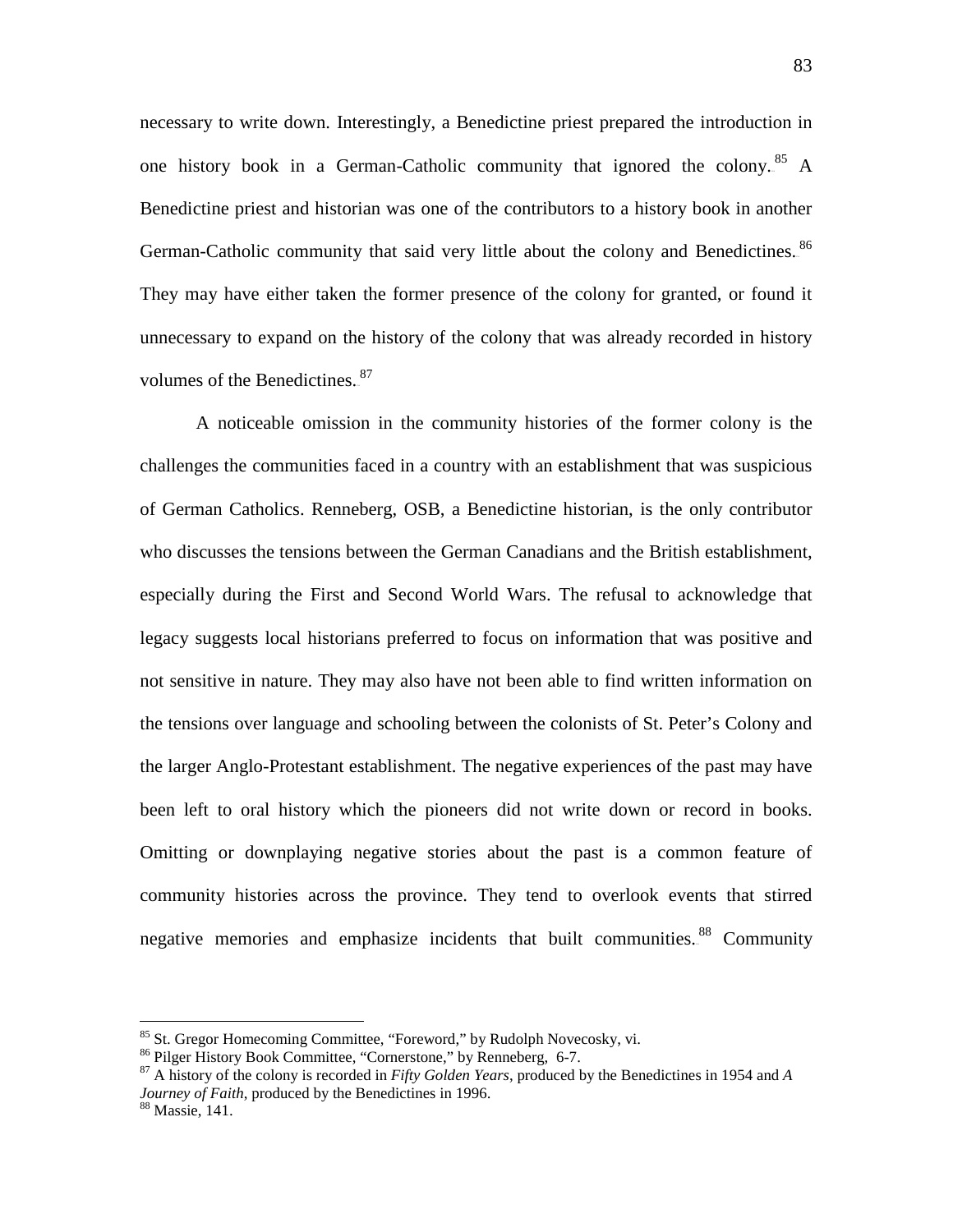histories across Saskatchewan tend to give pioneer history a celebratory nature.<sup>89</sup> Community historians prefer to use these anniversary books as a means of fostering unity and belonging.  $90$ 

Although inspired by the concepts, ideals, and subject matter of classic history, community history has more to do with identifying and celebrating community than with reporting history. Issues of community pride, self-esteem, sentiment, inclusion, and identity are reflected through the creation of the books and the dissemination of the information contained within. Through community history, communities define themselves, and create or re-create a unifying community image.<sup>91</sup>

Since 1978 some 1,000 communities have produced their own histories,  $92$  all of which exhibit a sense of pride in each community.<sup>93</sup> This same pride is prevalent in the histories of the communities of the former St. Peter's Colony. Their introductions dedicate the books to the pioneers and praise them for their contributions. The books, the introductions state, were published to tell local history for the community. The celebratory nature of the history volumes is exemplified by editors and committees of three books who speak of their origins stemming from a provincial or local anniversary celebration.<sup>94</sup> Two history volumes were printed to celebrate the centennials of their communities,  $95$  and a third was written in celebration of the centennial of both Saskatchewan and their community.<sup>96</sup>

The history committees of the former colony, in telling their stories, revealed how their sense of citizenship and belonging was as paramount to them as any other

 <sup>89</sup> *Ibid.*, 103.

<sup>90</sup> *Ibid.*, 115. <sup>91</sup> *Ibid*., 145.

<sup>92</sup> *Ibid.*, 38.

<sup>93</sup> *Ibid.*, 26.

<sup>&</sup>lt;sup>94</sup> See: LeRoy Historical Society, "Introduction," vi; Dana-Peterson History Book Committee, "Forward," vi; St. Gregor History Book Committee, "Forward," by Rudolph Novecosky, vi.

<sup>&</sup>lt;sup>95</sup> Muenster and District Centenary History Book Committee, "A Message from the Chairman," by Ray Hofmann, x; Watson History Book Committee, "Introduction," v.

<sup>&</sup>lt;sup>96</sup> Humboldt and District History Book Committee, "Preface," by Don Telfer, iv.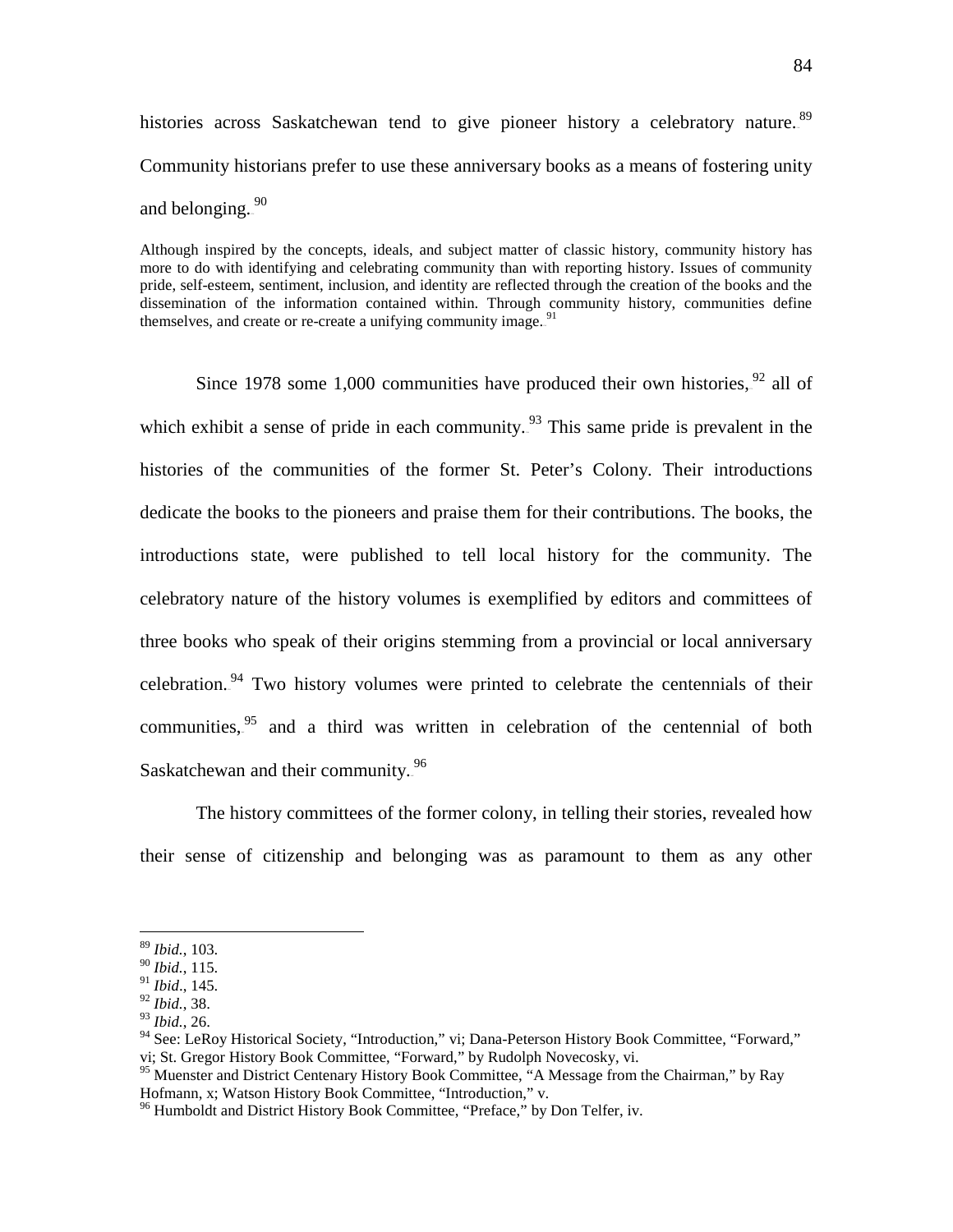community in the province. The same ideals were shared by the pioneers who expressed them differently through their own cultures.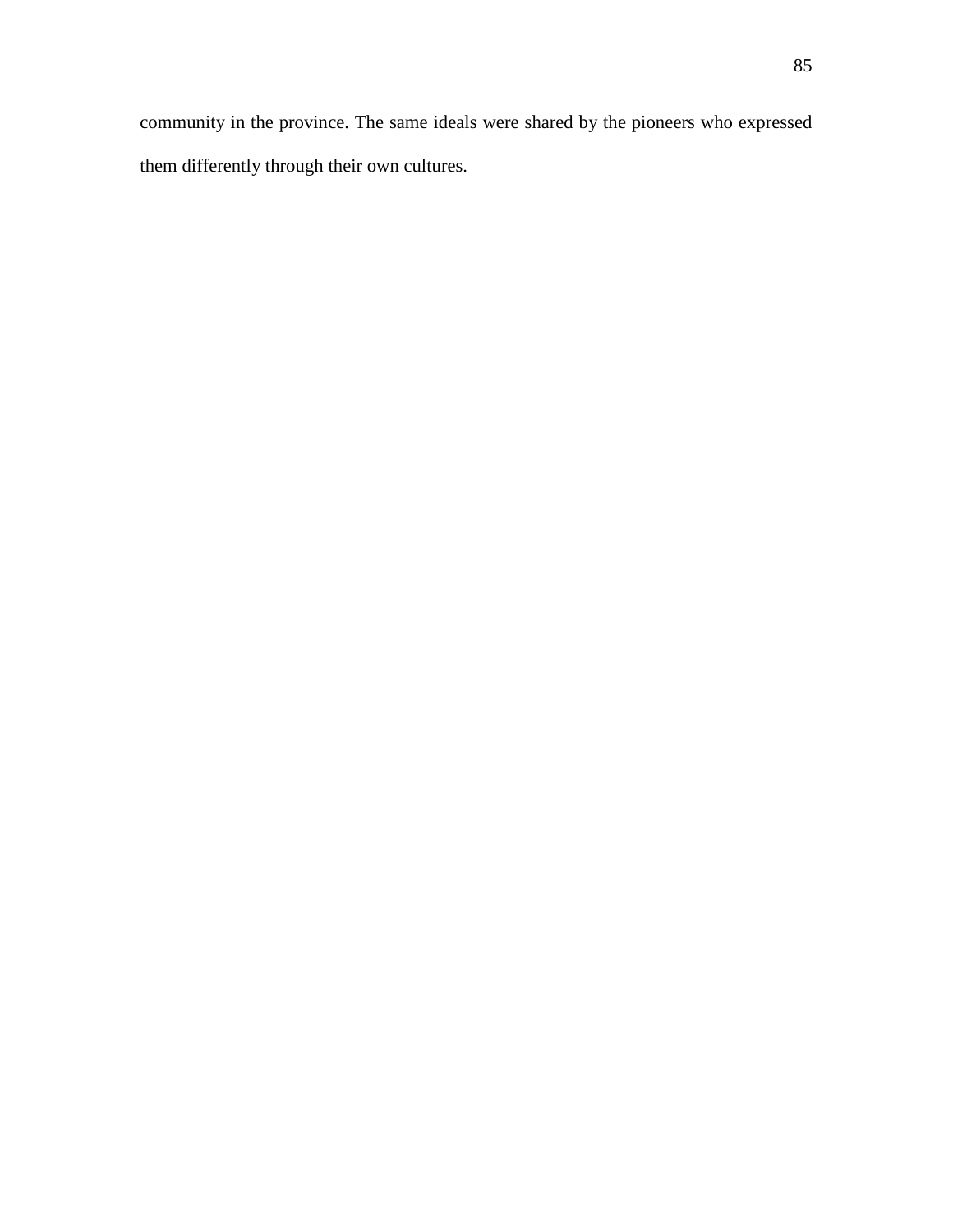## **Chapter Three Loyalty: A Natural Aspiration of Pioneers**

Chapters 1 and 2 have researched the personal letters of the Benedictines, and the community histories of the former colony to determine what they had to say about nativism, with a particular reference to education, language and the First World War. An examination was made of their understanding of colony and church life and their sense of belonging to the province and country. The following chapter will explore these issues further in the family histories of the community history volumes, and fourteen family histories complied by families. The stories of the families are essential for opening another window into the world of the colonists to give yet another perspective into their attitudes toward education, religion, community and country. An analysis will be made of the memories of families to uncover their common values, as well as their struggles, goals, and aspirations. It is essential to read about the experiences of the colonists as they remember them in order to get a portrait of colony life from their perspective. Reading the history of the past through the lens of those who experienced it first-hand will offer their viewpoint of their past, and uncover their common values, aspirations and sense of loyalty. The insight from the family histories will serve as a counterpoint to the views and attitudes of outsiders.

The amount of space dedicated to family histories makes it apparent that families were an essential component of community life. The history volumes have sections dedicated to family histories that comprise approximately sixty percent of the history books. The family histories are centred solely on the families, and document events that had special meaning to them. These events usually draw attention to the themes of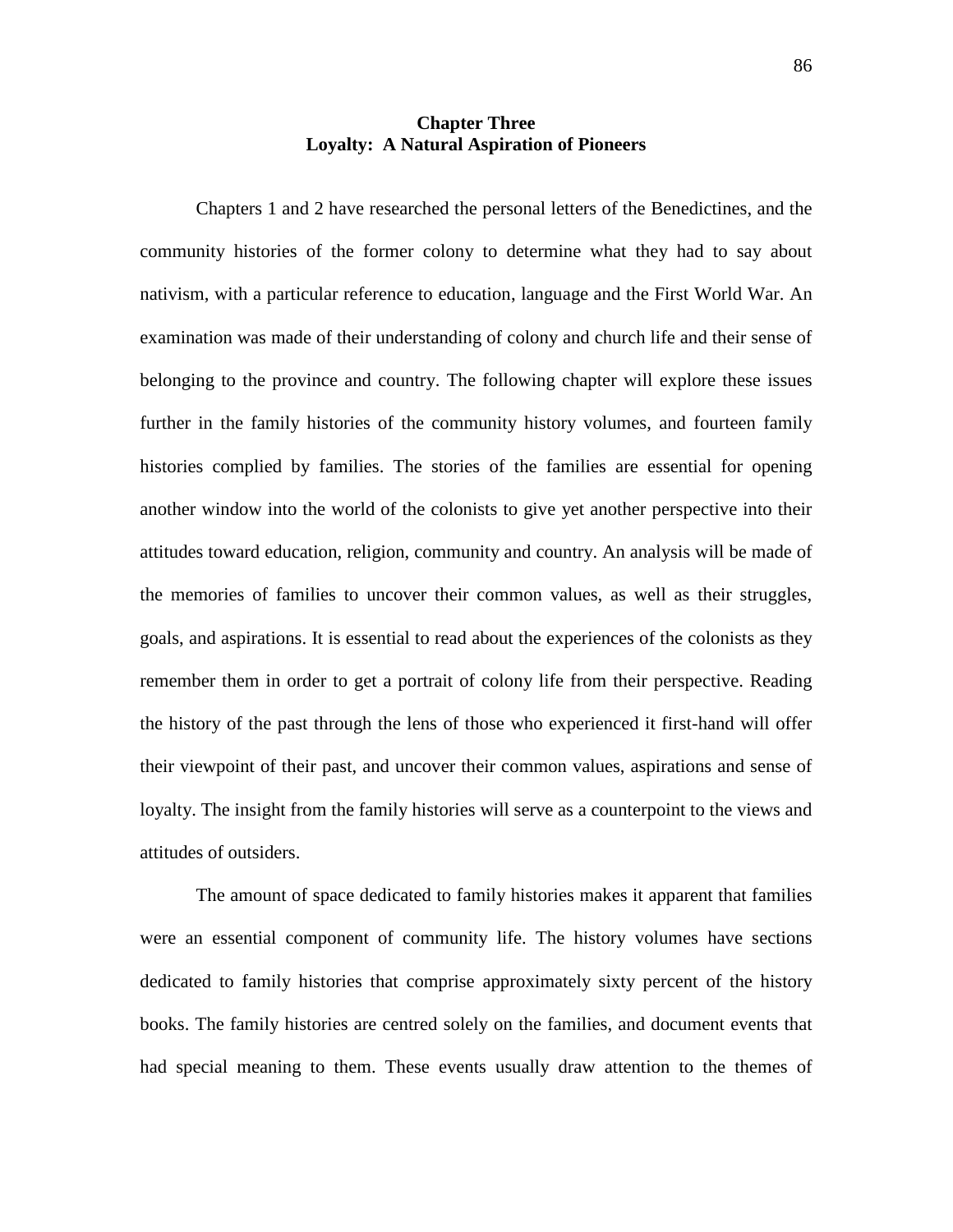struggle, achievement, neighbourliness, and celebration. The histories give further importance to families by also implying that decisions made by colonists were done so in relation to how they benefitted or affected families. The research on family histories has been carried out with the awareness that they were condensed to allow as many families as possible to submit entries to community history books. The majority of histories fill less than a page of each history book, while the remainder cover more than one or more pages. The method of submitting histories was not consistent with every family. Some of the families recorded abridged histories under one family name, while others recorded more-detailed histories in separate family entries.

The family histories, similar to the community histories of the former St. Peter's Colony, disclosed that the majority of the colonists between 1903 and 1930 had a German-Catholic background. Approximately sixty percent of the families who submitted histories in the fifteen community history books resided in communities where German Catholics were the majority. Roughly 3,000 individuals who lived in the colony between 1903 and 1930 recalled the past from the vantage point of either children or adults.

A large percentage of German Catholics were second-generation German Catholics from the United States. The largest group emigrated from the state of Minnesota, and large numbers came from North Dakota, South Dakota, and Wisconsin, as well. There were also some German Catholics who came from Germany and German settlements in Russia. The remaining settlers had diverse religious and ethnic backgrounds and came from the United States, Canada, and Europe. A large number of Scandinavians, particularly Norwegians, settled in the eastern section of the colony. The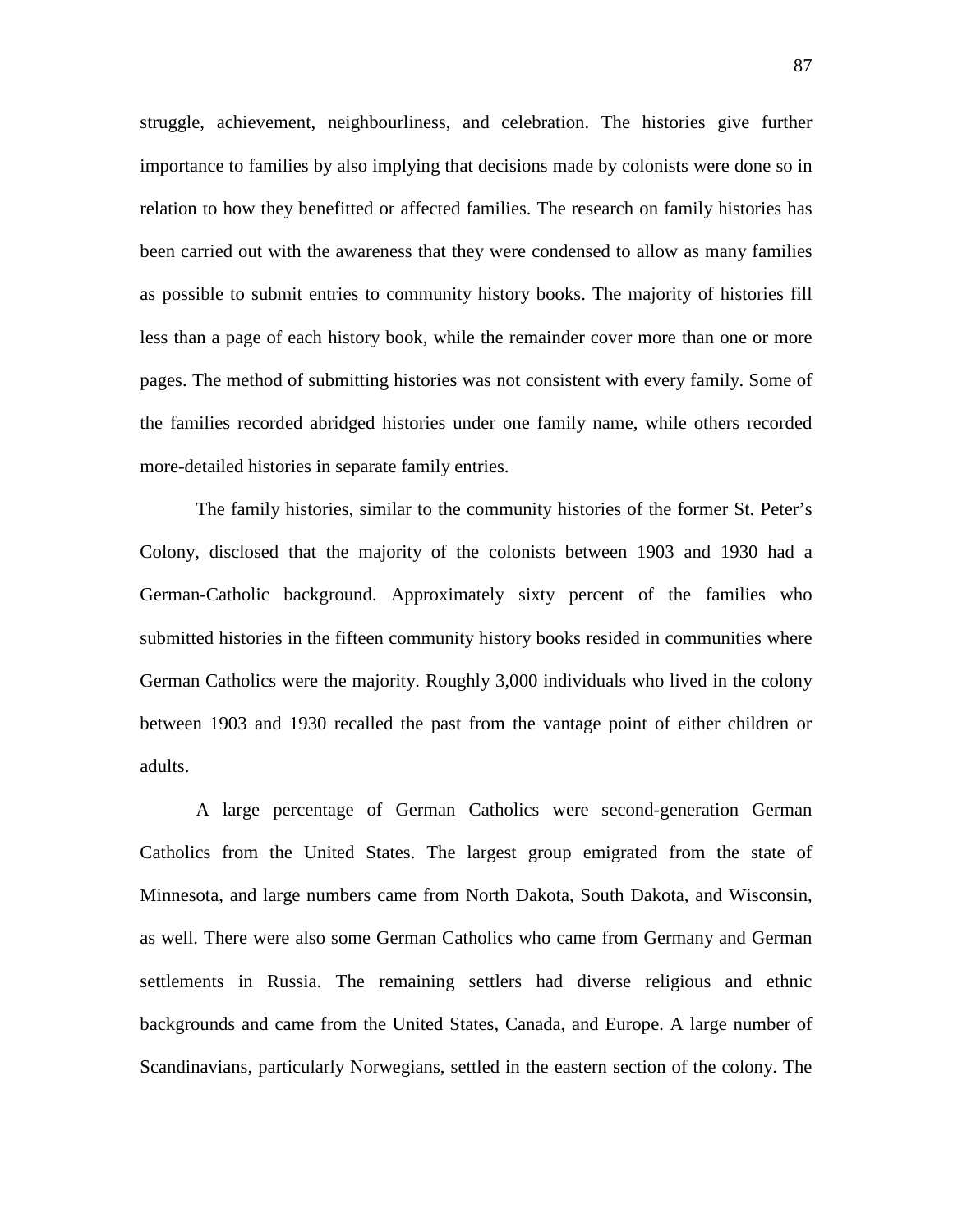second largest Scandinavian group to settle there came from Sweden. Many from the Ukraine settled in the south-western corner of the colony; settlers from England, Scotland, Russia, Austria and France were also represented.

The majority of people in the fourteen family history books share similar backgrounds as those in the community history volumes. Thirteen of the histories are from families of a German-Catholic background and one family is of an Austrian-Catholic background. Twelve families came from the United States and two emigrated from Europe. Committees of family members compiled seven of the histories and individual family members wrote the remaining seven family histories. A Marysburg scrapbook is the source of five family histories of a German-Catholic background. The students of the Marysburg school prepared the scrapbook in 1955. The pioneers they interviewed came from the United States.

The fourteen family histories are all longer than the family histories in the community history books, though there is a parallel in the topics covered. The family histories in both the community and family history books contain personal information on birth dates, marriages, and occupations. The histories record events that were significant to families such as hardships, struggles, and celebrations. Socializing with neighbours and other community members was important. Many expressed an interest in education and prospering, and had an appreciation for their community and country. One difference between the stories in the community history books and the personal family histories is the reference to the colony or religious faith. The majority of family histories in the community history volumes make no reference to their religious faith, St. Peter's Colony, or the Benedictines. The majority of personal family history books make a reference to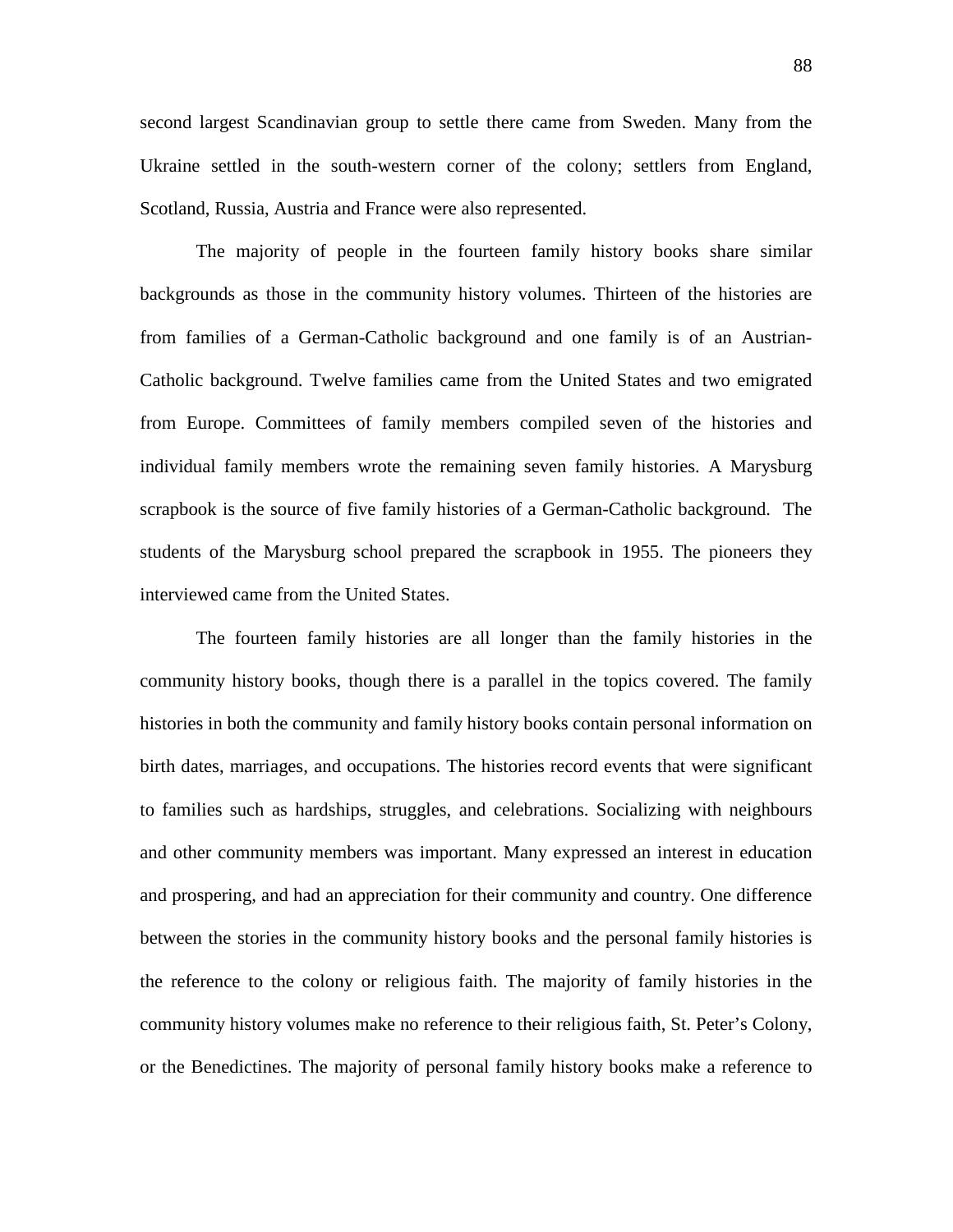their religious faith and the colony. None of the histories speak of tensions between German Catholics and the larger Anglo-Canadian establishment, though a few in the community history volumes lament the treatment of Germans during the First World War. One German-Catholic speaks of attending a Ku Klux Klan rally outside of the colony out of curiosity. The only histories that recall tension with governments are those that tell of difficult or unjust living conditions in countries that they left.

If the pioneers were asked why they chose to move to Canada or St. Peter's Colony, the majority would likely have said they had no say in the matter. Most pioneers were either born in the colony or came with their parents, which meant that the decision to locate in the colony was made by a parent or both parents. Most families had between six and eight children. A small percentage of families had fewer than six children, or between twelve and sixteen children.

If the pioneers who made the decision to move to the colony were asked why they chose to locate there, the majority would have said they wanted an opportunity for a better life. Likewise, their children who were born in the colony or came with their parents, held the same desire to prosper. Pioneers valued the notion of living in a German-Catholic colony; however, the opportunity for a better, more prosperous life was equally important.<sup>1</sup>

In actuality, only a small percentage of pioneers stated why they moved to St. Peter's Colony. Only five percent of family histories in the community history books listed a reason and an even smaller percentage, about four percent, mentioned the name St. Peter's Colony. The majority who stated why they chose to move to their new home cited a better life or the prospect of owning land. Those who mentioned St. Peter's

 $<sup>1</sup>$  These findings are the same for community histories and the personal family histories.</sup>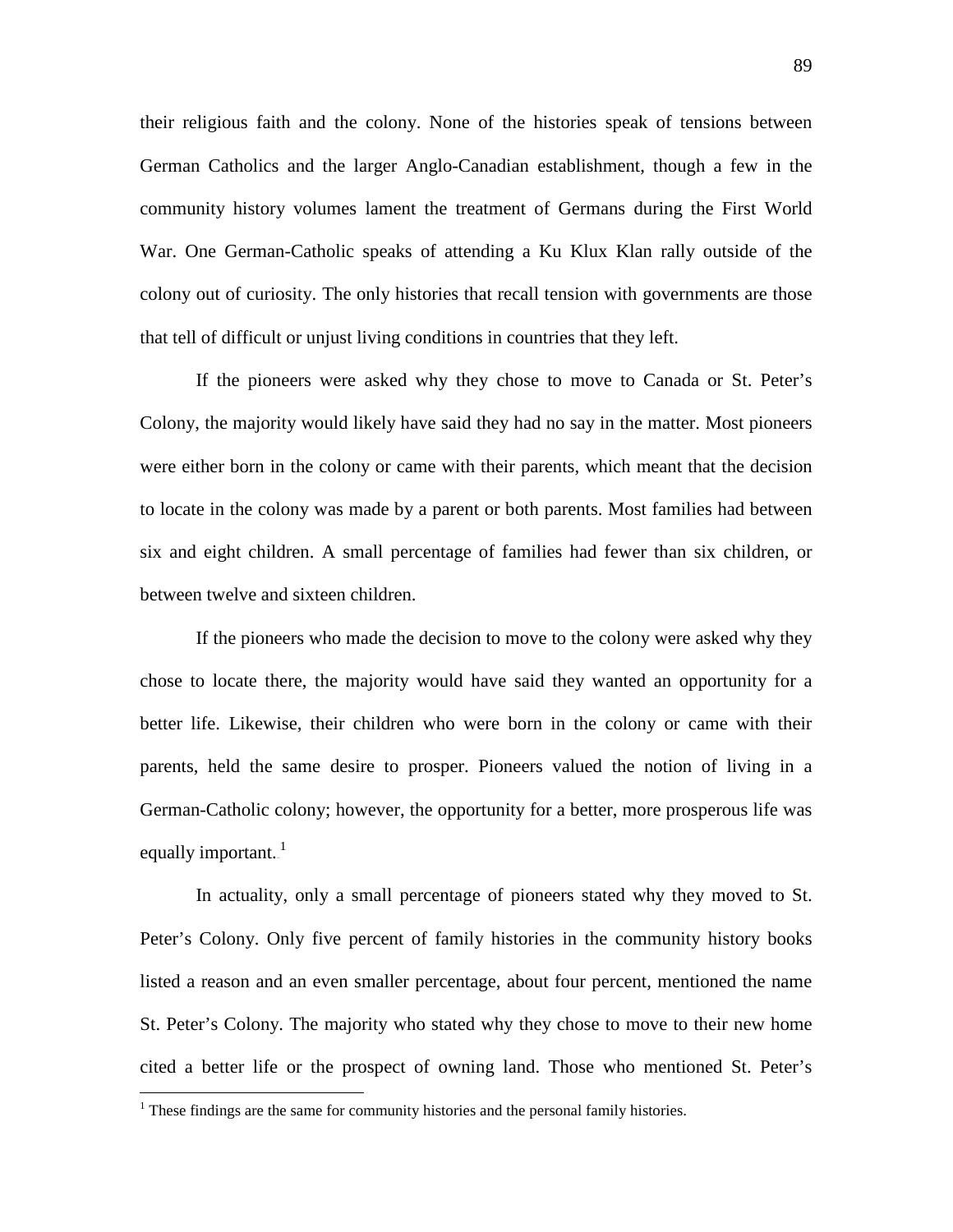Colony usually spoke of land they could purchase in the colony. Less than one percent of the histories of non-German Catholics mentioned the colony's name. These include both Protestants and Catholics of other ethnic backgrounds. The personal family histories, in contrast, stated the reasons for moving to St. Peter's Colony and gave more prominence to the church and colony. All the histories cited the opportunity to purchase cheap land or have a better life as reasons for moving to the colony. All the histories made references to the Roman Catholic Church. The majority mentioned the presence of the colony and Benedictines. Only two personal family volumes omitted the colony, but recorded the presence of the abbey. Only one personal family history failed to mention the existence of the colony, abbey or Benedictines.

One German Catholic pioneer, Peter Baurauel of Bruno, echoed the feelings of others when he related how the move for his parents from the United States offered "land to start life in a new country.".<sup>2</sup> The Lummerding family of Bruno spoke of the colony as offering land for Roman Catholic settlers. There was not enough farmland in Wisconsin to support a family, so they were eager to move to the colony where they could purchase 160 acres for only  $$10<sup>3</sup>$ . The Korte family of Muenster wrote in the Muenster history book that the colony was an opportunity "to live in a better place where there were better chances of enlarging farming operations." $4$  The Kuemper family of Muenster was pleased the Catholic colony would have German Catholic schools, although the availability of Catholic schools was not the sole reason for moving to the colony. The

 <sup>2</sup> Bruno History Book Committee, "Baurauel, Peter and Susan," 212, in *Up to Now* (North Battleford, Sask.:Turner-Warwick Printers, Inc., 1984).<br>
<sup>3</sup> *Ibid.*, "Lummerding, Theodore," by Margaret Lummerding Schlosser Schwark, 457.<br>
<sup>4</sup> Muenster History Book Committee, "Mr. and Mrs. Bernard Korte," 193, in *Memories of Muen* 

*Progressive Years: 1903-1973* (Muenster, Sask.: St. Peter's Press, 1973).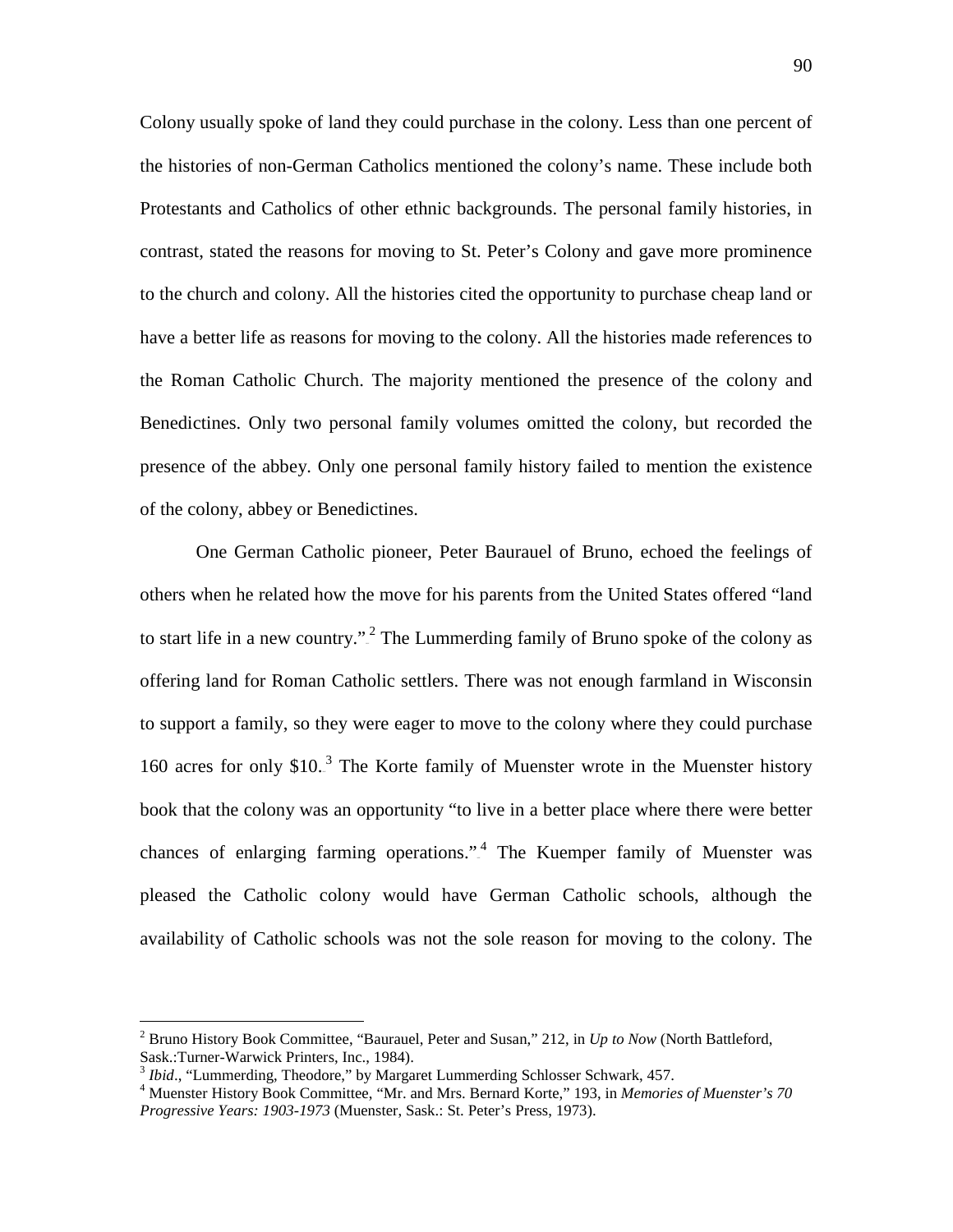colony offered affordable land. Farm land had become too expensive in Iowa.<sup>5</sup> Arnold Dauk, a pioneer near Annaheim, remembered in the Annaheim history book that he "found the opportunities, the promises, and the challenges inherent in this newly founded German-Catholic farming community irresistible.".<sup>6</sup> He opened a store which sold everything from groceries to hardware.<sup>7</sup> Corresponding to these values are the stories shared by the families in the personal family history books. $88$ 

Another factor pointing to the desire for prosperity was the large number of pioneers who did not choose the colony as the first place to settle. About twenty-five percent of the family histories reported that families tried to make a living elsewhere in Canada before moving to a farm or community in the colony. They settled in the colony because of the opportunities to purchase farmland or find work. Most did not state why they left their previous communities. Less than one percent even mentioned St. Peter's Colony in their histories. They wrote of moving to a new home, a farm or named the district in which they settled. $9$ 

<sup>5</sup> *Ibid.*, "Mr. and Mrs. Gerhard Kuemper," 201-202. <sup>6</sup> Annaheim and District History Committee, "Arnold Dauk Sr. Family," by Caroline Dauk, 31, in *A Cross in the Clearing: A History: 1903-1980* (Melfort, Sask.: Phillips Publishers Ltd., 1980). *<sup>7</sup> Ibid.* 

<sup>&</sup>lt;sup>8</sup> See the family histories of: Charles Alois Schmeiser, *The Story of My Life* (Saskatoon: The Little Print Shop, 2002), 1-5; Edward Novecosky, *Jacob and Helen Novecosky* (Muenster, Sask.: St. Peter's Press, 1987), 18; Saint Peter's Abbey Archives (*SPAA)*, Pioneers of St. Peter's Colony file, John Gerwing, *A Chronicle of the John Gerwing Family:1908-1978*; The Hoffman family, *My People, the Hoffmans:1665- 1990* (Humboldt, Sask.: Image Printers, 1991), 30; Zimmerman family, *Faith Endurance Test: The Zimmermans in Canada* (Muenster, Sask.: St. Peter's Press, 2005), 1; Rosemarie Hutchins, *From One Room to Another* (Lasqueti Island, B.C.: Willow Mountain Publications, 1992), 2; Frank Dauk family, *My People: The Frank Dauks: 1700-1990* (Humboldt, Sask: Image Printers, 1991), 14; Del Lummerding, "Lummerding, Theodore," 24, in *Theodore and Karolina Lummerding Family History* (Muenster, Sask.: St. Peter's Press, 1994).

 $9$  See: Spalding and District Historical Society, "Bengston, George," 137, "As I Remember-and Have Been Told," by H. Brenna, 148, "Kidd," 321, "Jack and Zella Fairman," by Verma Illeen Fairman, 210, *Spalding Roots and Branches* (Altoona, Manitoba: Friesen Printers, 1981); Naicam Heritage Book Committee, "Nels and Jorgina Voldeng," by Bernice Wielenga, 592, "Clifford Murray Thompson," by C.M. Thompson, 582, in *Gleanings Along the Way: A History of Naicam, Lac Vert and Surrounding Districts* (Winnipeg: Inter-Collegiate Press, 1980); Marysburg History Book Committee, "Michael Bauer, Sr.," by Viola Uebner and Beryl Bauer, 14, in *Beyond Our Dreams, Marysburg and Area* (Muenster, Sask.: St.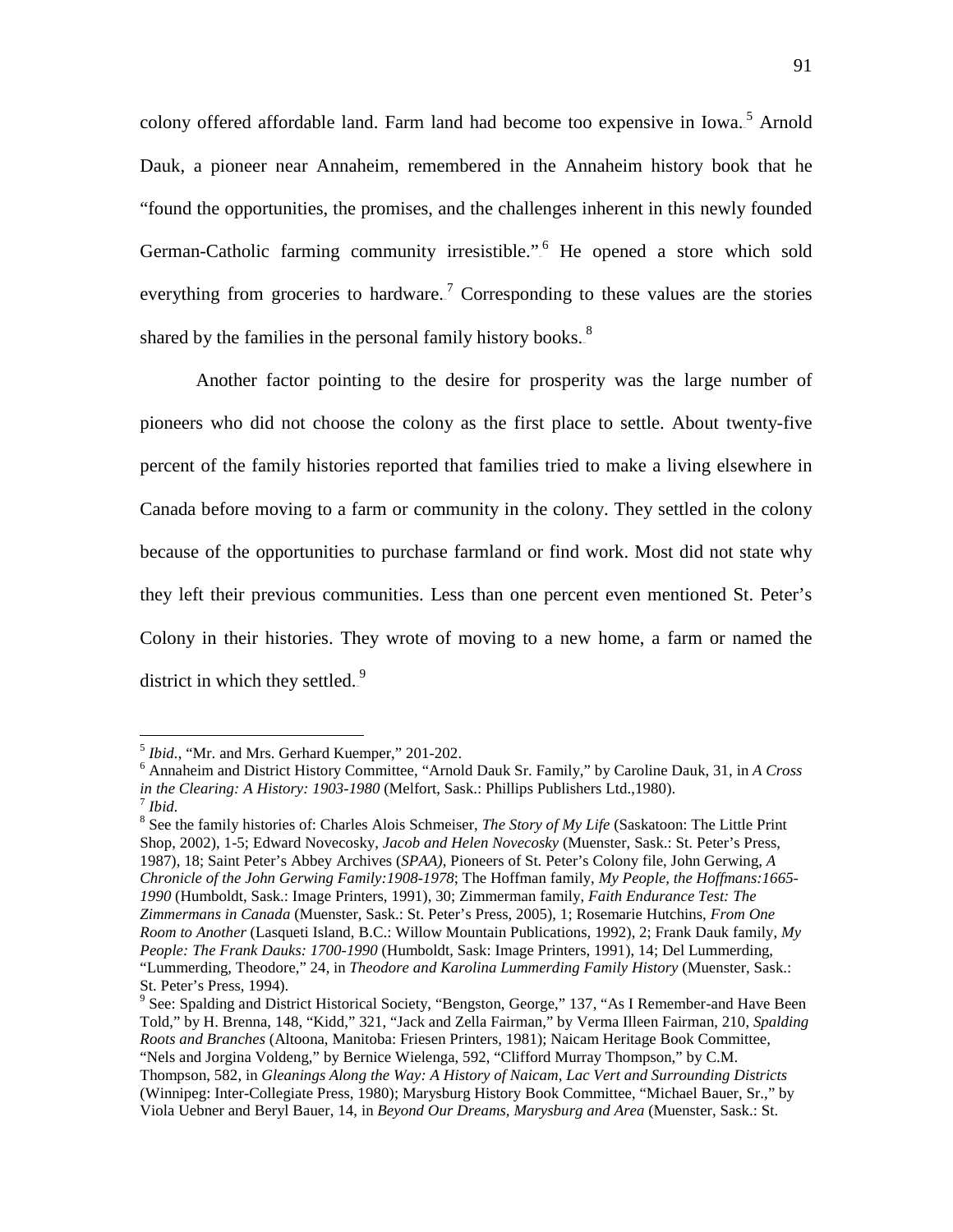The importance attached to a making a good living, as opposed to living in a German-Catholic colony, is made evident in the settlers' discontentment over their difficult living conditions. A pioneer, Otto Lutz, remembered the reactions of many immigrants after they first arrived in Canada:

During our stay at Rosthern there were many men who lost their courage when they heard that their land was one hundred and more miles from the nearest railroad point. They fled south again, because they had not the stuff in them for pioneering. … On the other hand, there were many others who would have done likewise, if they could have commanded the necessary money, with which to buy their return passage. $^{\rm 10}$ 

John Sterner of Annaheim remembered in the Annaheim history book how he "was bitterly disappointed in what he found and would have gone back (to Bavaria) if he would have had the money."<sup>11</sup> Herman and Katie Vanderlinde of Annaheim almost went back to the United States when homesickness overcame Katie.<sup>12</sup> Nick and Elizabeth Hofbauer of Bruno were devastated when their home was destroyed by a tornado. "If money had been available, the entire family would have packed up and returned to the U.S.A," they wrote in the Bruno history book.<sup>13</sup> Mary Hoeber remembered her mother crying over missing her home in Germany. "She cried and shed many tears, wanting to go back to her nice little farm in Germany, where they had cattle, chickens and fruit trees," Hoeber wrote in the Middle Lake history book.<sup>14</sup> Some homesteaders sold their land when they acquired title to it. They used the money to return to their previous homeland. Others just got tired of their struggles and moved away, remembered pioneer

 $\overline{a}$ 

Peter's Press, 1987); Bruno History Book Committee, "Gustave, Karl Paul and Knauer, Amelia," 307; Lake Lenore History Book Committee, "Pete Worms Sr.," 619- 620, in *Sharing Our Heritage, Lake Lenore and* 

<sup>&</sup>lt;sup>10</sup> Otto Lutz, *A Mother Braving a Wilderness*, ed., Thomas Gerwing, OSB (Muenster, Sask.: St. Peter's Press, 1977), 14.<br><sup>11</sup> Annaheim and District History Committee, "John Sterner," 103.

<sup>&</sup>lt;sup>12</sup> *Ibid.*, "Vanderlinde Family," 104.<br><sup>13</sup> Bruno History Book Committee, "Hofbauer, Nick and Elizabeth," 348.<br><sup>14</sup> Middle Lake Celebrate Saskatchewan History Book Committee, "Math Aschenbrenner Sr. Family," by Mary Hoeber, 129, in *Middle Lake: The Vintage Years* (Winnipeg: Inter-Collegiate Press, 1982).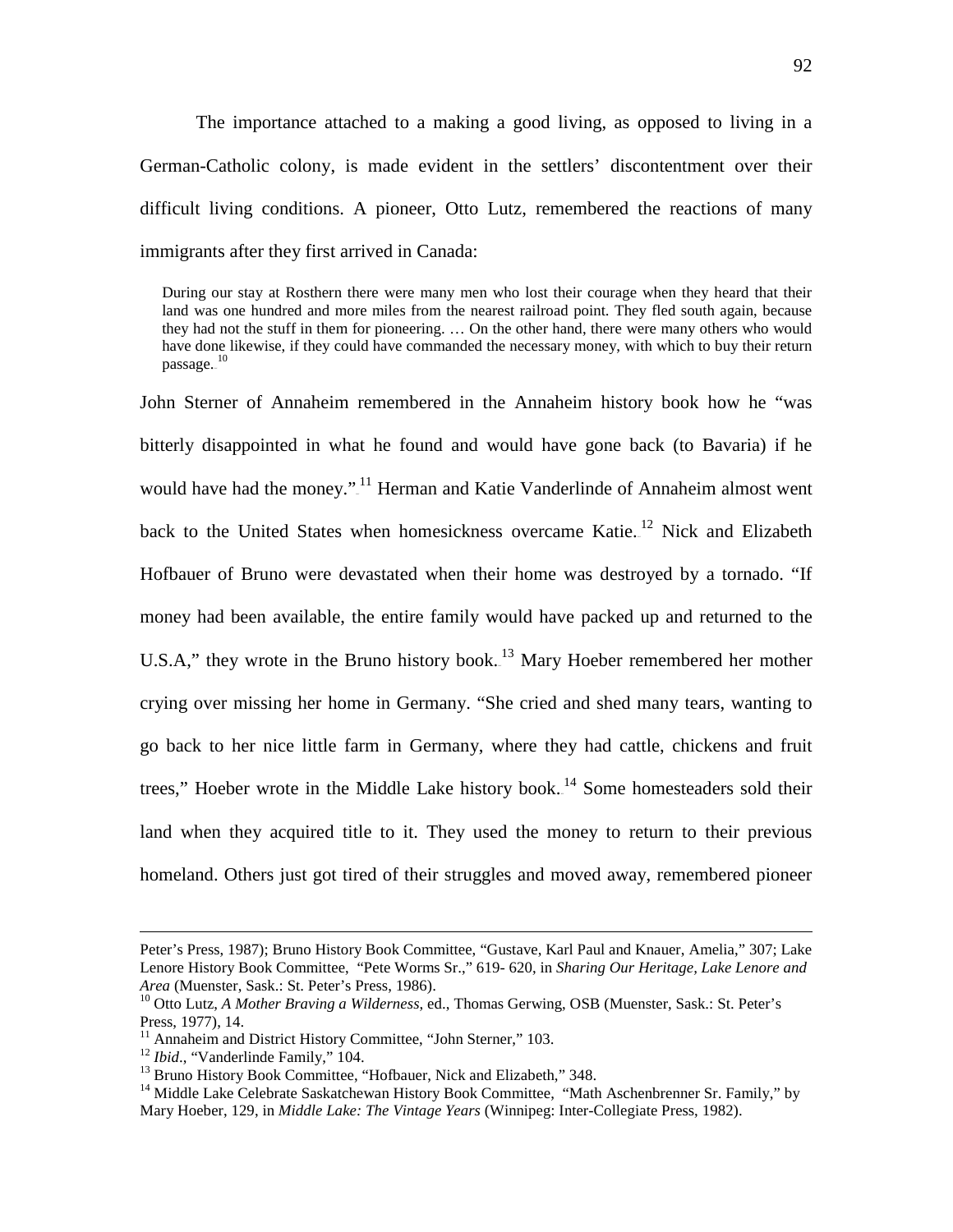Dominic Thera.<sup>15</sup> "In the period between 1908 and 1920, many of our neighbours moved away and much land changed hands," he wrote in Thera family history book.<sup>16</sup>

Overall, the desire to prosper was the most important goal of the German Catholics, non-German Catholics, and Anglo-Saxon Protestants. They expressed this yearning in their stories from the past. Many pioneers remembered when they built their first homes. They recalled some of the characteristics of their first home, and their living conditions. Some pointed out the comforts of newer, improved homes.<sup>17</sup> Many pioneers in German-Catholic and Protestant communities placed a high value on new farm machinery and automobiles. A father and two sons near Lake Lenore were excited to purchase their first tractor in 1922 and another one four years later. "Dad, Math and I were very proud," wrote Max Forster in the Lake Lenore history book.<sup>18</sup> Ernest Selin, a farmer near Spalding, became the centre of attention in 1928 when he purchased the first combine and swather in the district. "People came from miles around to see how this type of harvesting machinery worked," he recalled in the Spalding history book.<sup>19</sup> Aloysius Schmitz, in his family history book, wrote, "There was great enthusiasm because of the

 <sup>15</sup> Dominic Thera*, The Thera Story, Volume 1: One Hundred Years, 1850-1950* (Regina: National Print-it Centres, 1991), 5.<br><sup>16</sup> *Ibid.*, 14.

<sup>&</sup>lt;sup>17</sup> An example is a family in Muenster recalling its first home costing \$30 and the second home worth \$100.75. See Muenster History Book Committee, "Mr. and Mrs. Caspar Daeger," 137. Similar examples can be found in history books throughout the former colony. See: Annaheim and District History Committee, "Adam Specht," 101; Lake Lenore History Book Committee, "Anton Revering," 486; Spalding and District Historical Society, "Carl Oscar Knutson," 332; Naicam Heritage Book Committee, "Tilda Olson, John Jr. and Olesa Guttormson," by Olesa Guttormson, 346, and "Marie Knutson and Family," by Clara (Knutson) Selin, 412; LeRoy and RM Heritage Book Committee, "The Johnstons of LeRoy," by Keith Johnston, 483, in *As the Furrows Turn: 1900-1985, LeRoy and District* (Altoona, Manitoba: Friesen Printers, 1986); Watson History Book Committee, "Mierke, William and Genevieve," by Leo Mierke, 709- 710, in *A Century of Progress, Watson and District, Volume 1* (Altona, Manitoba: Friesens Corporation, 2003).

<sup>&</sup>lt;sup>18</sup> Lake Lenore History Book Committee, "Max and Agnes Forster," 238.

<sup>&</sup>lt;sup>19</sup> Spalding and District Historical Society, "Mrs. Hulda Selin and family," by Ernest Selin, 457.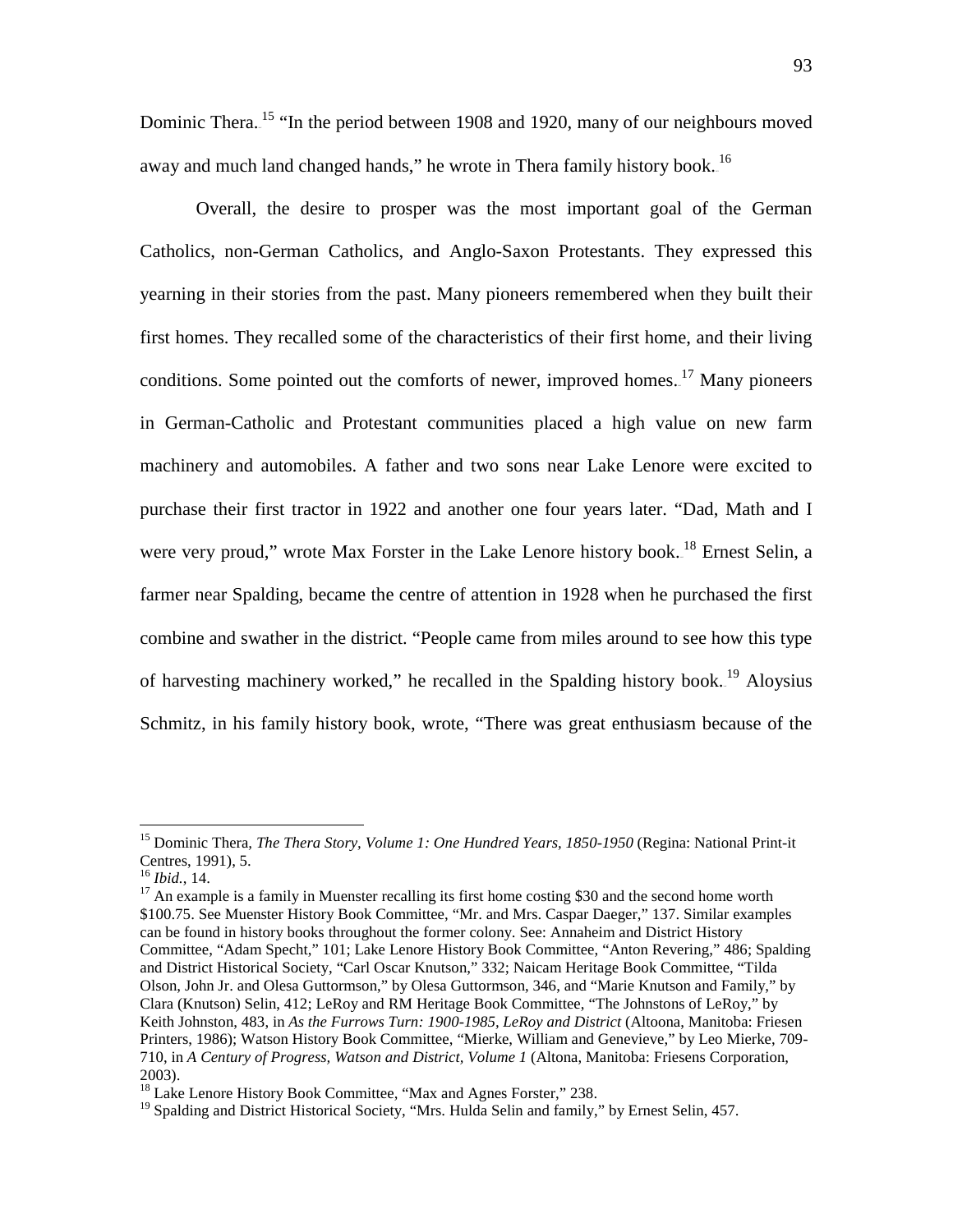prospect of 'getting ahead."<sup>20</sup> His family was excited about the "new and large farm machinery" they purchased. They were amazed with what these machines could do.<sup>21</sup>

In early 1915, approximately twelve years after the formation of St. Peter's Colony, tensions began to rise between Canadians of Anglo-Saxon Protestant backgrounds and Canadians of German descent. Ursuline sisters in the colony recalled Canadian soldiers in Winnipeg blaming immigrants for unemployment and the poor economic situation in Canada. The soldiers had returned to Winnipeg from the war in Europe. The Ursulines taught in schools in Winnipeg at the beginning of the war before moving to St. Peter's Colony. $2^2$ 

The attitude of the soldiers was the opposite of the findings of Dr. Fleming, a member of Parliament who represented the colony. He is remembered by a former justice of the peace from Muenster as having said, "'I am proud to be in a district among the German population. They are progressive and work for a future home, with no hostility."<sup>23</sup> The loyalty of the Germans manifested itself in a German immigrant who came to Canada in 1905. He guarded the railway bridge in Muenster during the First World War. $^{24}$ 

The anti-German feelings in Canada during the First World War caused some people of German descent to move to St. Peter's Colony where they felt accepted. One family came to the Englefeld area from Saskatoon to escape anti-German prejudice. They had a German-sounding name, but were not German; they immigrated to Canada in 1907

 <sup>20</sup> *Saint Peter's Abbey Archives (SPAA),* Pioneers of St. Peter's Colony file, Aloysius Schmitz, *The Jacob and Anna Schmitz Family*, 35. 21 *Ibid.* <sup>22</sup> Maureen Maier, OSU, *Women of Service for the Glory of God* (Muenster, Sask.: St. Peter's Press, 2010),

<sup>44.</sup>

<sup>&</sup>lt;sup>23</sup> Muenster History Book Committee, "Mr. and Mrs. Edward Bruning," 123.<br><sup>24</sup> *Ibid.*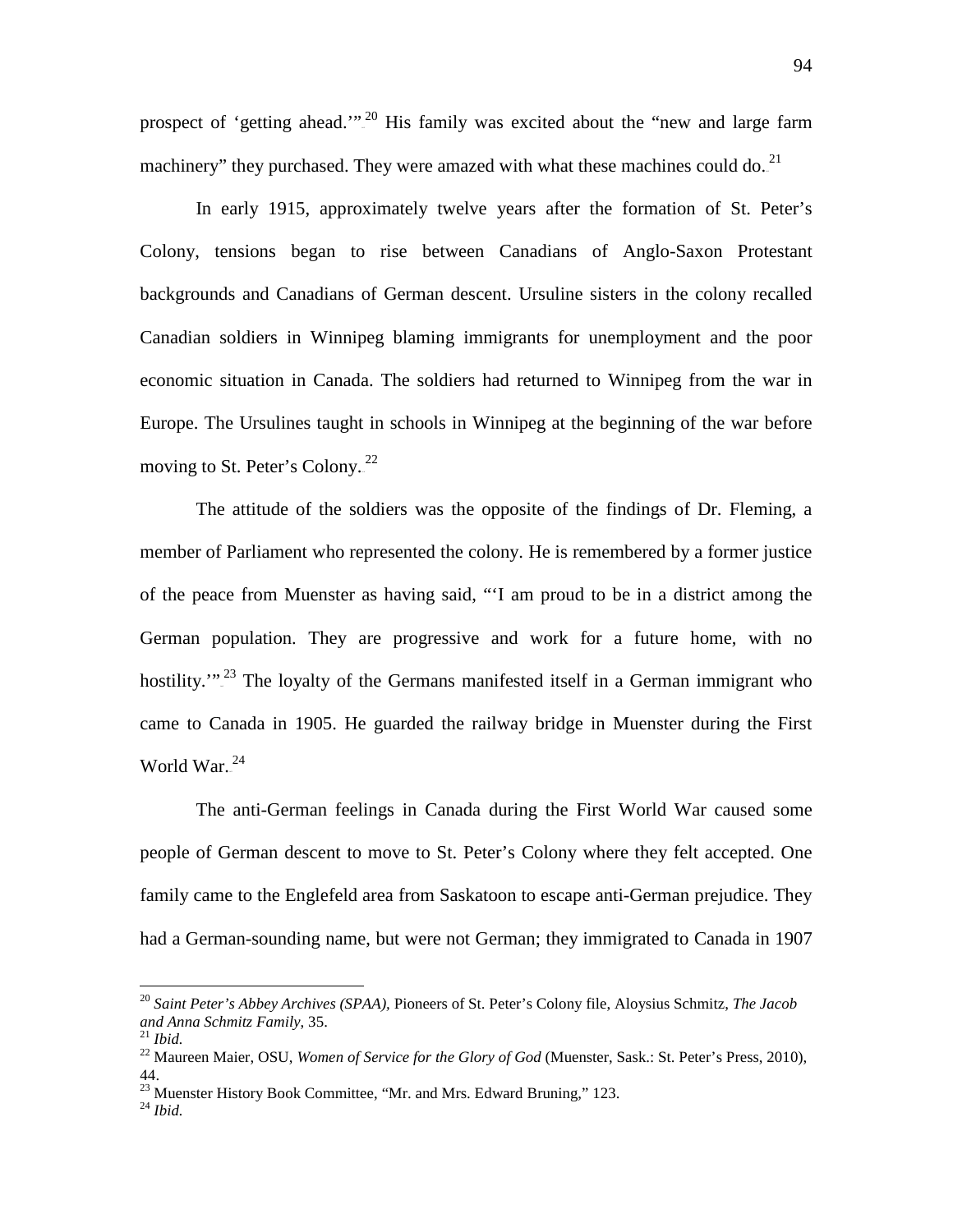from Switzerland.<sup>25</sup> A German-Catholic family moved to Bruno in 1920, because it was a friendly German-Catholic community. The father of the family had lived in Saskatoon during the war years when working conditions were difficult, especially for the Germans.<sup>26</sup> A man of German background, near St. Gregor, felt German-Canadians were treated poorly by the Canadian government during the First World War. He did not like how German Canadians were considered "enemy aliens.".<sup>27</sup>

Frank Warick of the Dana area expressed sorrow over not being treated like a Canadian citizen during the First World War. He had once lived in the Austro-Hungarian Empire. The Canadian government did not trust immigrants from the Austro-Hungarian Empire during the First World War, he wrote in the Dana-Peterson history book. The immigrants "were treated as enemies," Warick said.<sup>28</sup> The Wartime Elections Act of 1917 denied Canadian "citizens of enemy origin naturalized after 1902" the right to vote.<sup>29</sup> Warick may have been expressing his dislike for Russia in his history. He lamented how the Canadian government looked on the Polish and Ukrainian immigrants from Russia as good friends of Canada. Ironically, the Polish and Ukrainians did not trust the Russians and the German Canadians were not enamoured with the Kaiser, he wrote. In spite of the tensions from the Wartime Elections Act, many Canadians who were treated as second-class citizens enlisted in the war effort, he said. "The great majority of our neighbours were rather fiercely pro-Canadian and all of them rejoiced when, finally,

<sup>&</sup>lt;sup>25</sup> Englefeld Historical Society, "Stadelman, Anton and Mary," 358 in *Fields of Prosperity, A History of Englefeld: 1903-1987* (Muenster, Sask.: St. Peter's Press, 1988).

<sup>&</sup>lt;sup>26</sup> Bruno History Book Committee, "Gantefoer, John and Mary," 286.<br><sup>27</sup> St. Gregor Homecoming Committee, "Niekamp, Clemens and Maria," 155, in *Homesteading to*<br>*Homecoming: 1903-1971, A History of St. Gregor and Distric* 

<sup>&</sup>lt;sup>28</sup> Dana-Peterson History Book Committee, "Warick, Frank," 356-357, in *Down Memory Lane* (Humboldt, Sask.: Humboldt Publishing Limited, 1980).

<sup>29</sup> Alvin Finkel and Margaret Conrad, *History of the Canadian Peoples, Volume 2: 1867 to the Present* (Toronto, Pearson Education), 170.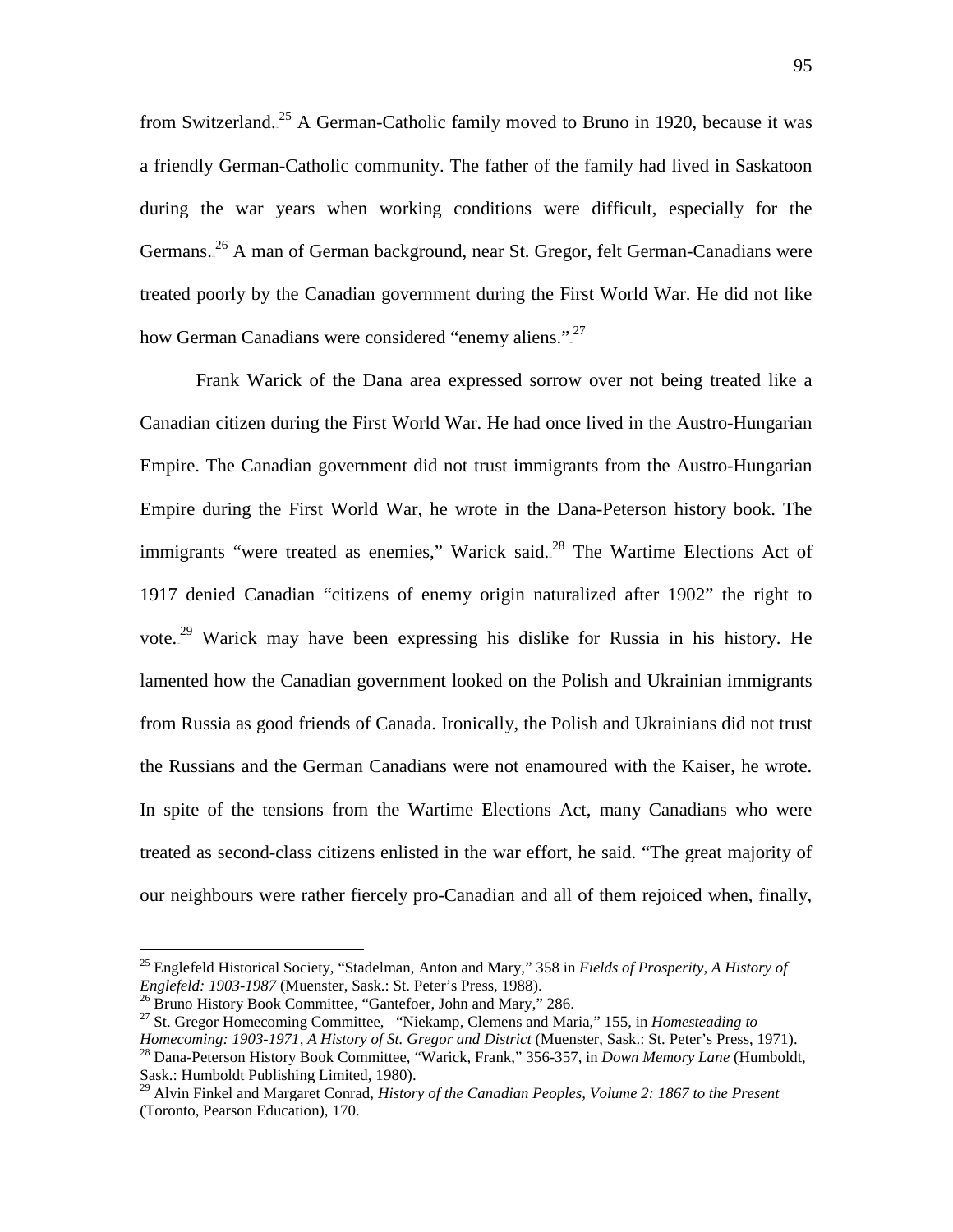not only Germany, but Russia as well, tasted total defeat," he commented.<sup>30</sup> Warick was likely referring to the Bolshevik Revolution in 1917 since Russia fought with the Allies during the First World War. Warick's sensitivity to ethnic clashes is described in friction in the Dana area and it was not related to patriotism. There was enmity between rural and urban students, he wrote. Antagonism between urban and rural students caused students of German and French backgrounds to unite against students of Russian and Ukrainian heritage.<sup>31</sup>

Hostility to Germans and other minorities continued after the First World War. Herman Schmidtz, a musician from Lake Lenore, wrote in the Lake Lenore history book that he changed his German name to Vern Smith when playing for dances in communities where Germans were a minority. In 1928, he and a cousin attended a Ku Klux Klan rally near Melfort. Schmidtz recalled nonchalantly how he saw the burning of three crosses of heavy timber that stood about twenty feet high. There were possibly thousands at the rally.<sup>32</sup>

In spite of anti-German sentiments, German Catholics from the colony joined Anglo-Saxon Protestants in the Canadian war effort. Many soldiers from St. Peter's Colony were killed or wounded while fighting in Europe, although the majority of families who spoke of relatives serving during the First World War had an Anglo-Saxon Protestant background. Their recollections of the war could suggest that German Catholics were less patriotic than Anglo-Saxon Protestants. There is one example to support this conjecture. Some young men from Marysburg hid from authorities when they were conscripted. "My dad was pulled out of bed by the Mounties and taken into

<sup>&</sup>lt;sup>30</sup> Dana-Peterson History Book Committee, "Warick Frank," 357.<br><sup>31</sup> *Ibid.* 32 Lake Lenore History Book Committee, "Herman and Rosina Schmidtz," 522.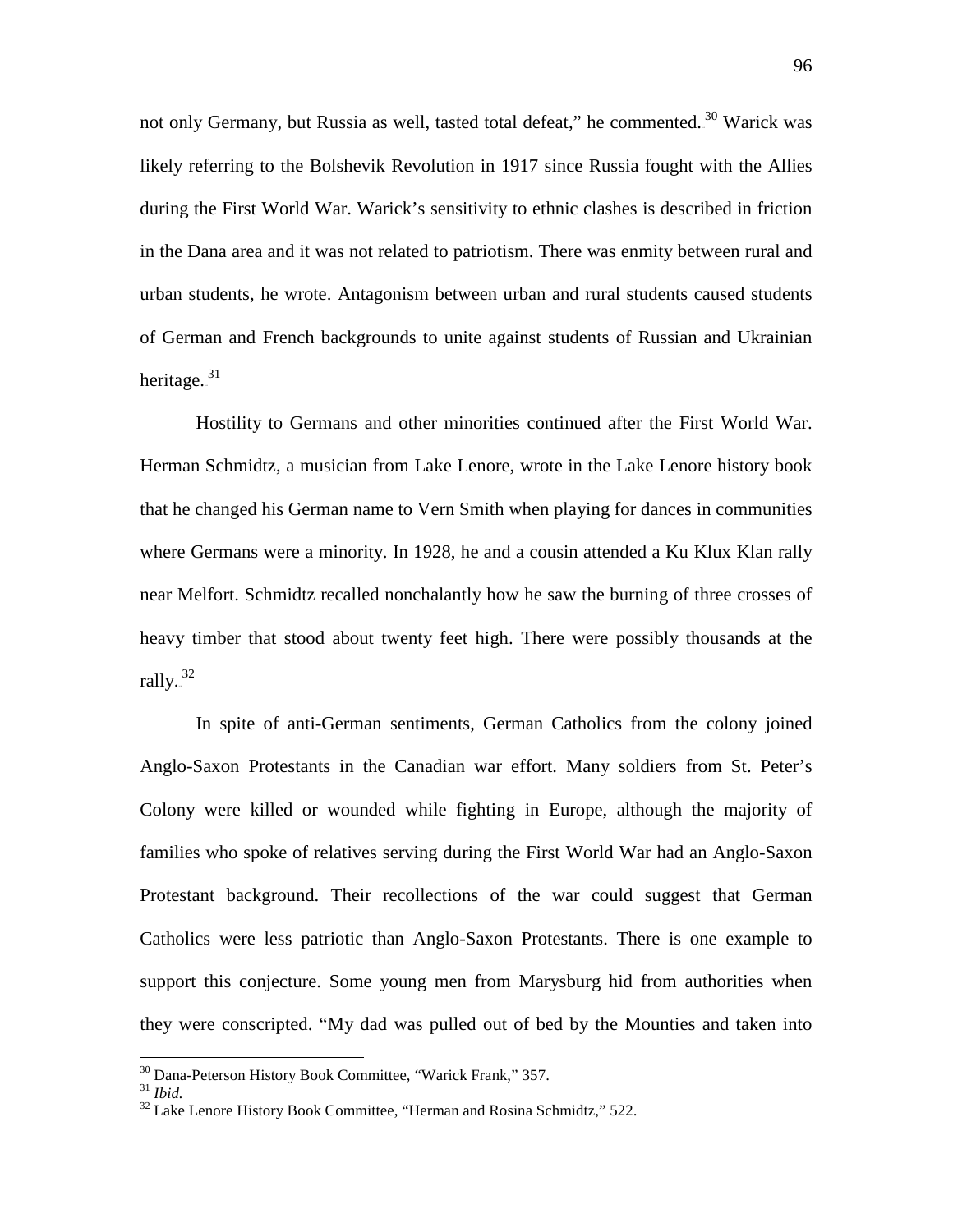custody. They thought he was feeding the boys and knew where they were hiding," remembered Viola Harasym in the Marysburg history book.<sup>33</sup> The recollection of the incident confirms that German-Catholic youth from the colony were conscripted into the Canadian army. The incident is the only one of that nature that was recorded in all the family histories, suggesting that there was no widespread opposition in the colony to the war effort in Canada.

There is no evidence in any of the history books that the Catholic Church or German Catholics discouraged patriotism during the First World War. Examples are given of both German Catholic and other ethnic groups who served in the First World War. Even men who understood little English served in the army. The Middle Lake history book recorded how a young man who immigrated from Hungary and "knew no English when he came to Canada" served during the final months of the war in  $1918.^{34}$ Henri Basset, in the Dana-Peterson history book, implied that it was taken for granted that people of all ethnic groups would serve Canada in the war effort. A man of French-Catholic background from Dana was "called to service like everyone else of his age" during the war of 1914-1918, Basset wrote. $35$ 

The only opposition to the war was voiced by expatriates who disagreed with militarism in their former countries. They expressed no disloyalty to Canada, only a lack of loyalty to their former homelands. One pioneer came from Germany in 1906 because he refused to serve in the German military.<sup>36</sup> One German citizen served in the German

 $33$  Marysburg History Book Committee, "Carl Lindberg," by Viola Harasym, 85.<br><sup>34</sup> Middle Lake Celebrate Saskatchewan History Book Committee, "The Krenn Family," by Lawrence Krenn, 265.<br><sup>35</sup> Dana-Peterson History Book Committee, "Basset, Henri Sr.," 103.

<sup>&</sup>lt;sup>36</sup> St. Gregor History Book Committee, "Taphorn, Englebert and Wilhelmina," 193, in *Homesteading to Homecoming: 1903-1996* (Muenster, Sask.: St. Peter's Press, 1996).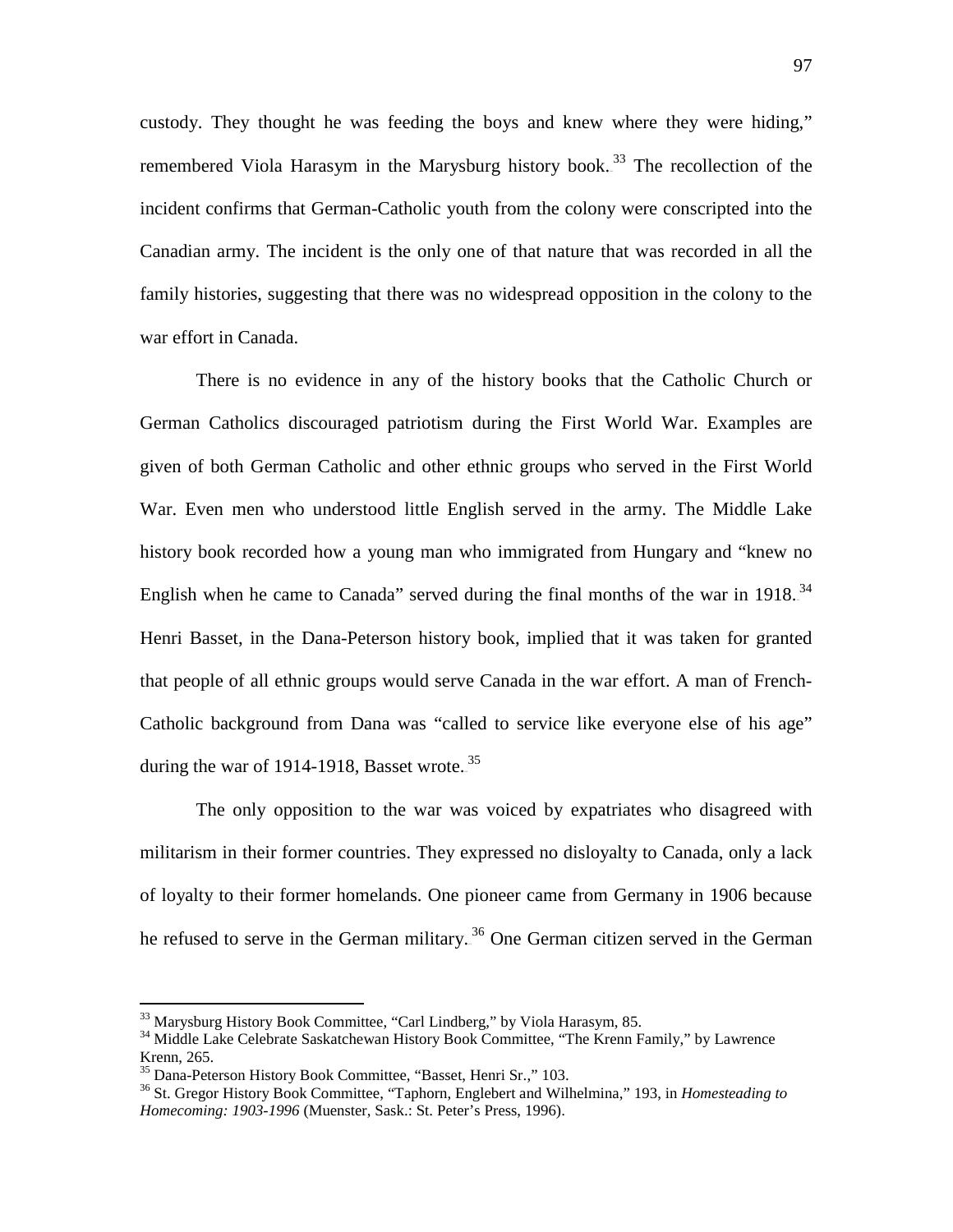military in 1910 and felt a war was on the horizon. He emigrated to Marysburg after deciding he did not want to get involved in a "senseless war.".<sup>37</sup> Another German man came to Lake Lenore after feeling disgruntled with political and economic conditions in Germany, but found farming very difficult and returned to Germany in 1912. He remained in Germany for only a few months after finding German militarism too much to withstand and so returned to Canada.<sup>38</sup> Another German was afraid another war would begin in Europe. He came to Annaheim with his family in 1927.<sup>39</sup>

According to accounts in the community histories, immigrants seeking to avoid war or fleeing unjust living conditions came to Canada from Austria, Ukraine, and Russia. The expatriates, feeling let down by the governments of their former countries, had no desire to return to their homelands. The Dana-Peterson history book recalled how a couple fled unjust political conditions in the Ukraine and settled in Dana.<sup>40</sup> The history book has a story of a man who settled in Dana after fleeing the Ukraine to avoid military service.<sup>41</sup> There is another story of an Austrian who fled Austria to avoid military service.<sup>42</sup> The Watson history book reported that a Russian couple settled in Watson after fleeing difficult living and political conditions in Russia.<sup>43</sup> Stefan and Ersebet Will recalled in the Middle Lake history book how they left Hungary and moved to the United States because of the "threat of war." They became disillusioned with city life and later

<sup>&</sup>lt;sup>37</sup> Marysburg History Book Committee, "Gustav Frerichs," by Anne Strueby, 51.<br><sup>38</sup> Lake Lenore History Book Committee, "Ferdinand and Frances Hoenmans," 326.<br><sup>39</sup> Annaheim and District History Committee, "The Joseph Nien

<sup>&</sup>lt;sup>40</sup> Dana-Peterson History Book Committee, "Polischuk, Philip and Anna," 309.<br><sup>41</sup> *Ibid.*, "Perdinka, Mike and Family," by Mary Skarra, 295-296.<br><sup>42</sup> *Ibid.*, "Gedir, Angus and Katherine," 164.<br><sup>43</sup> Watson History Book C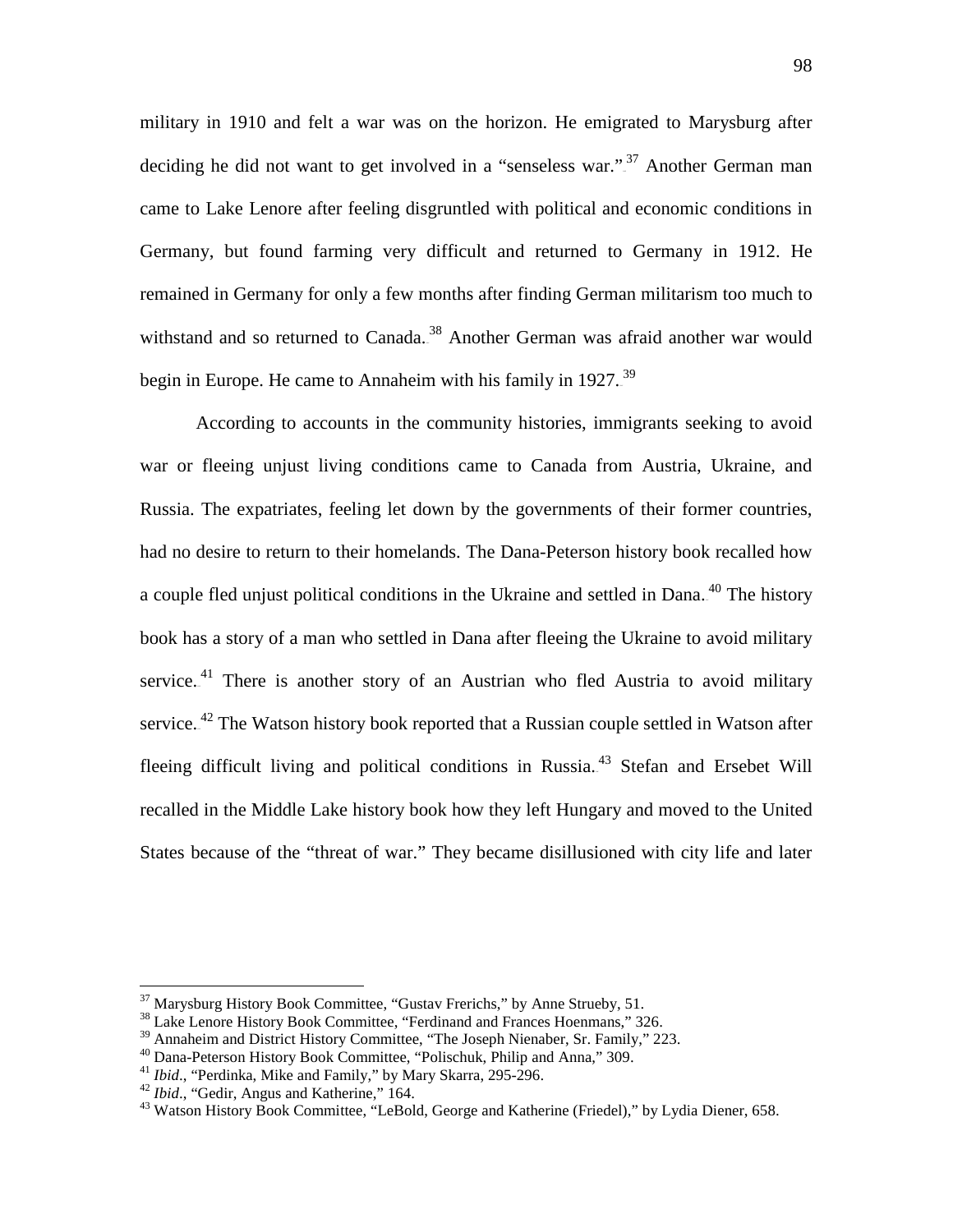came to Middle Lake where they could farm and be around others with a similar ethnic background.<sup>44</sup>

Patriotism and loyalty were expressed indirectly by the colonists through their fondness for the monarchy. Students in Humboldt were excited over the visit of the wife of the governor general. Two students were chosen to present a bouquet of flowers to the lady.<sup>45</sup> A couple from Marysburg was proud of the fact that they were married on the same day that Queen Elizabeth II was born.<sup>46</sup> A NWMP sergeant in Humboldt attended the coronation of King George V in England in 1911. He was of Scottish-Protestant background, though he married a German Roman Catholic. His son became a Benedictine monk and priest..<sup>47</sup>

Patriotism towards Canada was expressed in Lake Lenore when the community learned the First World War had ended. "All the men ran out onto Main Street, shouting and yelling," Rob Hopfner wrote in the Lake Lenore history book.<sup>48</sup> A community celebration was held.<sup>49</sup> Another celebration was held in Humboldt, remembered Charles Schmeiser in his family history book:

In the afternoon of November 11, 1918 we cranked our shiny new Model T Ford and left for Humboldt. As we came into town, we thought everyone had gone mad. People were shouting, singing and dancing in the streets. At the main intersection, there was a blazing bonfire, burning the effigy of 'Kaiser Bill.' Radio was still unknown so we had been unaware that Armistice had been declared.<sup>50</sup>

The community of Annaheim received a second wave of immigrants in the 1920s who were disgruntled with militarism and living conditions in Germany. The new

<sup>&</sup>lt;sup>44</sup> Middle Lake History Book Committee, "Stefan Will and Ersebet Will," 360.<br><sup>45</sup> The Humboldt Journal, "Mills, Ed," by Le Ella (Mills) Metcalfe, 397, in *The Best of Humboldt* (Humboldt, Sask.: The Humboldt Journal, 1982).<br><sup>46</sup> Marysburg History Book Committee, "Fred Strueby," 161.

<sup>&</sup>lt;sup>47</sup> The Humboldt Journal, "Gray, Sgt. William James," 312-314.<br><sup>48</sup> Lake Lenore History Book Committee, "Rob and Leona Hopfner," 350.<br><sup>49</sup> Ibid

<sup>&</sup>lt;sup>50</sup> Charles Alois Schmeiser, *The Story of My Life* (Saskatoon: The Little Print Shop, 2002), 16.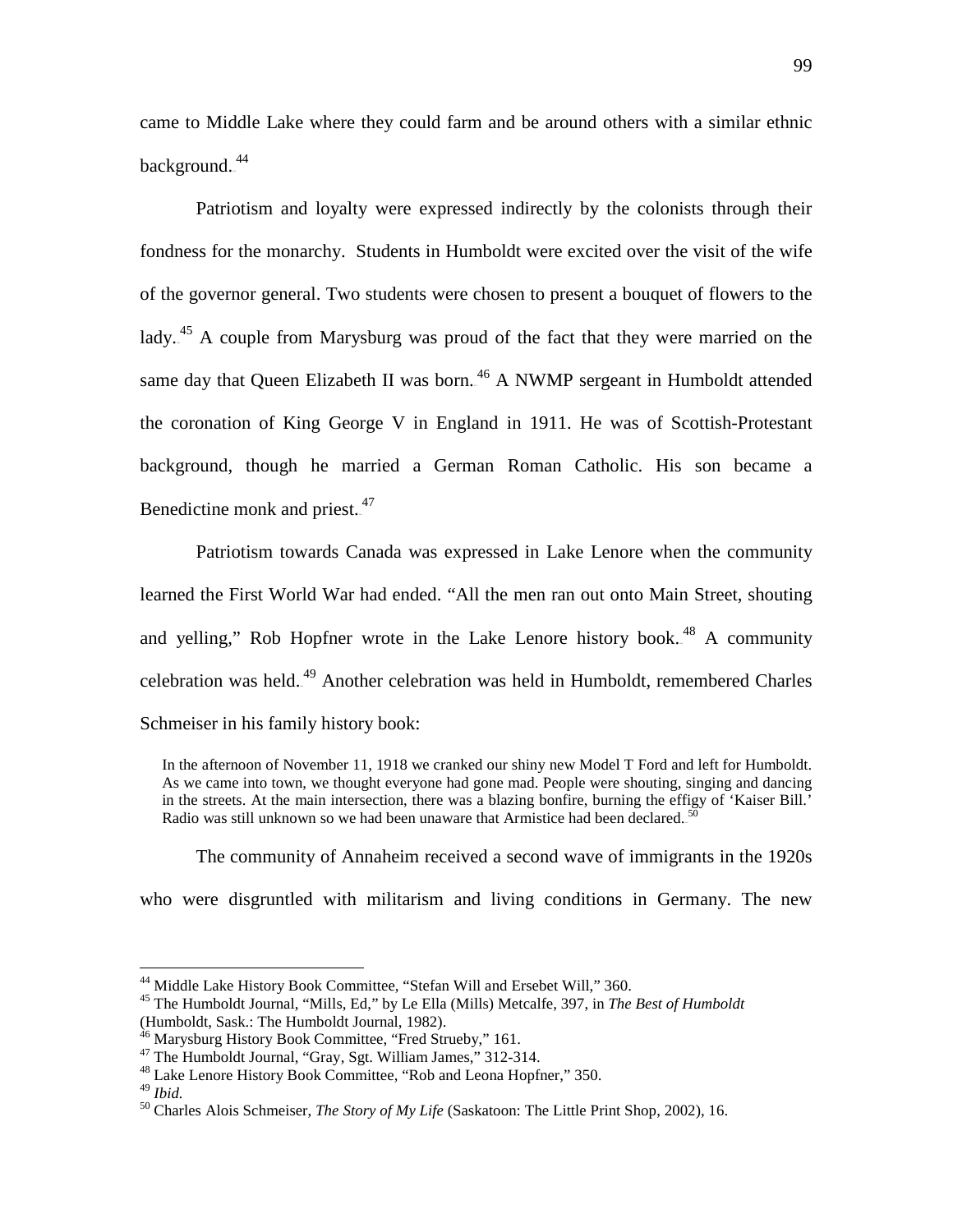citizens were lured by federal advertising seeking farmers.<sup>51</sup> The Johannes Nienaber family wrote in the Annaheim history book that it came to Canada "to escape the dreadful conditions of Germany."<sup>52</sup> Another family moved to Annaheim because it feared an oncoming war in Europe.<sup>53</sup> The Schreiner family, in the Annaheim history book, said it moved to Canada because "there seemed to be no future in Germany" and there was "cheap farmland" in Canada.<sup>54</sup>

The feeling of patriotism was expressed by George Gerwing of St. Anthony's Parish in Lake Lenore in a letter of 1928. He and four others came to Rosthern on May 5, 1903. They went on a tour to inspect the colony:

After we made an extensive inspection of these parts, we went back to Rosthern fully satisfied that here is where we will make our home in Canada. ... Then on the  $4<sup>th</sup>$  of July, of July 1905 nearly all ablebodied men of the district came together in a large woods about 3 miles south east of where our church stands now, with axes and horses and other material and cut and peeled the logs for our first church. Now just imagine, nearly all Yankees, making use of the biggest holiday, to start, and actually do the heaviest work in connection with building a new church. Can anybody imagine a Yankee working on this day of days. But I don't think we were Yankees any more, for the very first year after that in 1906 we celebrated Dominion Day,  $1<sup>st</sup>$  July with a church picnic at the Lake.<sup>55</sup>

German immigrants in the colony expressed their desire to become Canadians and integrate into the larger society by studying English.<sup>56</sup> Romanian and Hungarian immigrants in Lake Lenore took English classes so they could pass exams to become Canadian citizens.<sup>57</sup> A family at Lake Lenore began to speak only English at home when

<sup>&</sup>lt;sup>51</sup> Annaheim and District History Committee, "A Second Influx: Pioneer Sons and Daughters," 173-261.<br><sup>52</sup> *Ibid.*, "Johannes Nienaber," 223.<br><sup>53</sup> *Ibid.*, "The Joseph Nienaber, Sr. Family," 223.<br><sup>54</sup> *Ibid.*, "Mr. and Mr

History Book Committee, "Mr. and Mrs. Thomas Grace," 154, in *Muenster and District Centenary History: 1903-2003, As the Creek Flows On* (Muenster, Sask.: St. Peter's Press, 2003); Annaheim and District History Committee, "Holtvogt Family History," 198; Lake Lenore History Book Committee, "Emma Gerwing," by Ben Gerwing, 280, and "John and Anna Haslbeck," 317.

 $57$  Lake Lenore History Book Committee, "Emma Gerwing," by Ben Gerwing, 280.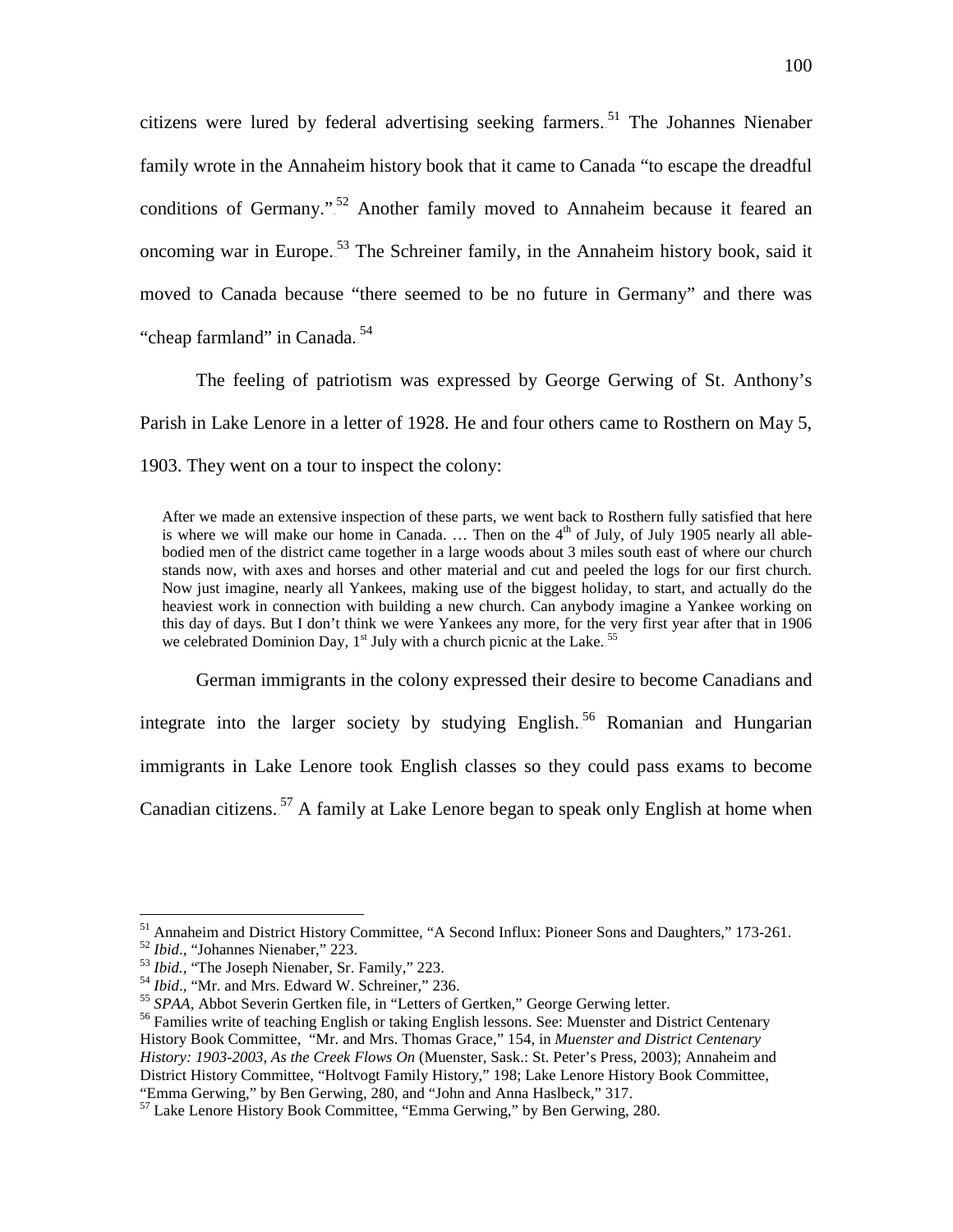the older children mastered the language in school.<sup>58</sup> Learning the English language did not remove the fondness they had for their culture, though. Many families of German-Catholic background, while embracing English, continued to celebrate their heritage at home by singing German songs.<sup>59</sup> This tradition also applied to families with a Norwegian background.<sup>60</sup> A resident of Naicam began a school to teach children the Norwegian language and culture as he felt it was necessary to preserve his heritage.<sup>61</sup> The Spalding and Naicam districts, known as the Norwegian Grove District, <sup>62</sup> were a further sign of how ethnic groups, such as German Catholics, settled together. A neighbourhood in Humboldt had many English people and was known as "Little London."<sup>63</sup> These small ethnic settlements within the larger German-Catholic colony may have formed for the same reason as the German Catholics: to preserve cultural ties. They may have felt more secure living among people with similar customs. Celebrating their culture may have been a means of coping with loneliness and adjusting to difficult living conditions. The ethnic minorities likely did not see a contradiction between adopting Canadian customs such as English and celebrating their cultural heritage.

There is no evidence that pioneers resisted learning English; there are only memories of some pioneers having difficulties learning another language. A young student in Bruno found the introduction to school to be difficult because it was in

<sup>59</sup> Christmas songs were particularly popular among German-Catholic families. See: Pilger History Book Committee, "Mr. and Mrs. James Meyers," 147, in *Pilger Memories: 1903-1980* (Muenster, Sask.: St. Peter's Press, 1980); Lake Lenore History Book Committee, "Ancton and Eileen Berscheid," 150; Annaheim and District History Committee, "Mathias and Susan Ewertz," 44; Bruno History Book Committee, "Backmann, John," by Agnes Lummerding, 179.

 <sup>58</sup> *Ibid*., "John and Anna Haslbeck," 317.

 $60$  Naicam Heritage Book Committee, "Mr. and Mrs. Nils Gustav Berggren," 242-244, and "The Christian Bernhard Olsen Story," by Margit Olsen Erickson, 479-480.

<sup>&</sup>lt;sup>61</sup> *Ibid.*, "The Paul Benjaminson Story," by Margit Olsen Ericksen, 240.<br>
<sup>62</sup> *Ibid.*, "Horace Bott and Family," by Netta Bott, 249.<br>
<sup>63</sup> The Humboldt Journal, "Conley, W.J.," by Isobel Meyer, 255.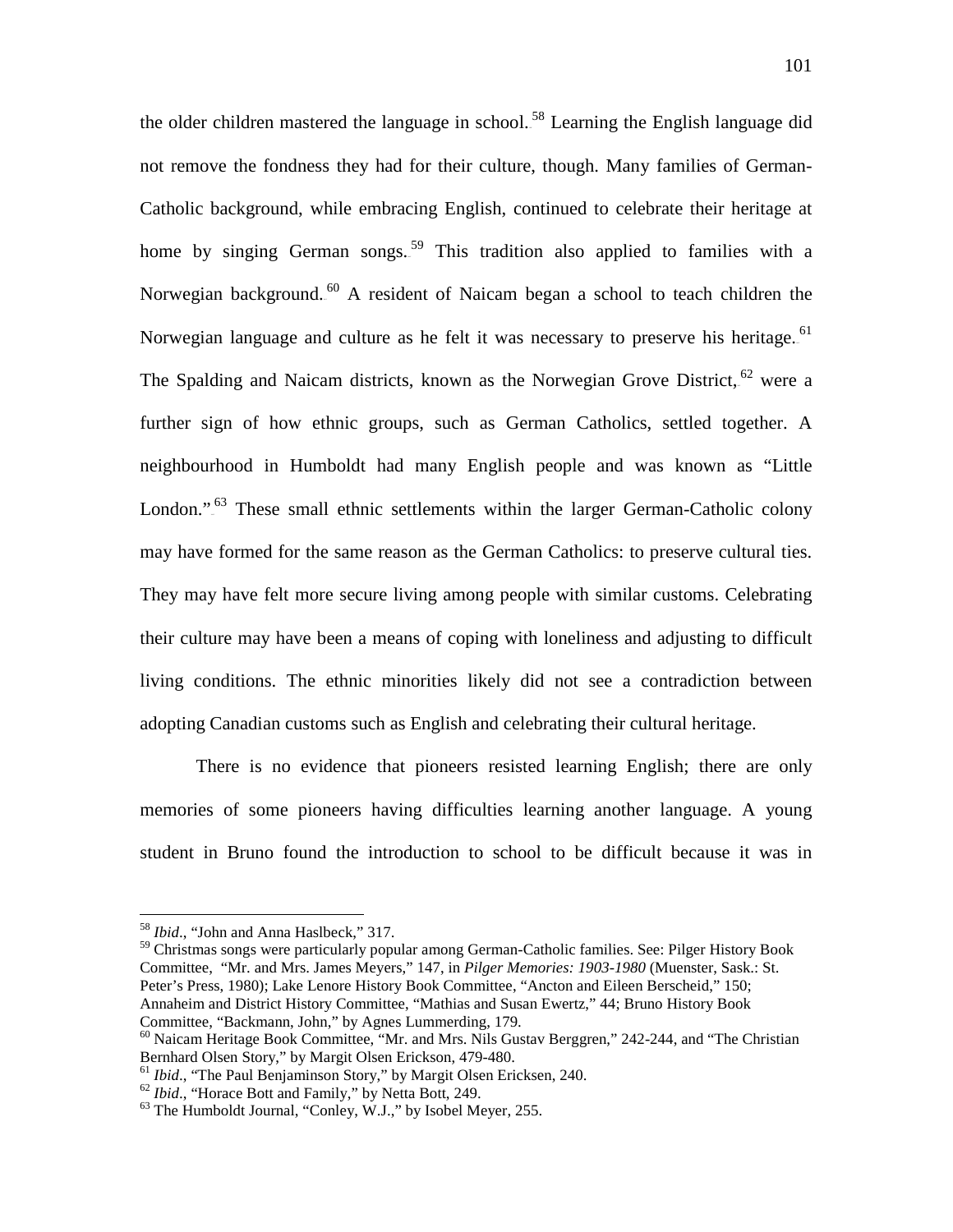English; she had attended school nearby in Willmont where lessons were only in German.<sup>64</sup> A teacher at Annaheim "used physical force" against a student for speaking poor English; the teacher thought the student's poor English was insolence. His family spoke only German at home.<sup>65</sup> A Muenster pioneer attended school for about a month before the teacher realized he did not speak English.<sup>66</sup> Some students of Norwegian and Swedish backgrounds struggled with their first weeks of school because they did not speak English.<sup>67</sup> A teacher from England found it challenging to teach at Champlain School in the north-eastern area of the colony as some of the students spoke only French or German. The teacher earned the respect of the students' parents for his ability to adapt to the needs of the students.<sup>68</sup> The teacher's popularity was another indication of the parents' desire for their children to learn English.

There is only one record of the hiring of teachers and the qualifications were based, not on ethnicity or ability to speak a language, but on what the teacher looked like. Some trustees in Englefeld sometimes hired teachers by looking at photos of applicants.<sup>69</sup> Nevertheless, the decision to keep a teacher depended on more than the teacher's looks. Teachers had to be able to adjust to the demands of a one-room school and the many needs of the students who attended them.<sup>70</sup> Some teachers lasted only a few months at a school near Annaheim when they found their work and living conditions too difficult; though a former student remembered liking all of the teachers.<sup>71</sup> Max Forster, a former student from Lake Lenore, wrote in the Lake Lenore History book that

<sup>&</sup>lt;sup>64</sup> Bruno History Book Committee, "Koenig, Bill and Helen," by Tony Tegenkamp, 395.<br>
<sup>65</sup> Annaheim and District History Committee, "Arnold Dauk Jr.," 183.<br>
<sup>66</sup> Muenster History Book Committee, "Mr. and Mrs. Arnold Korte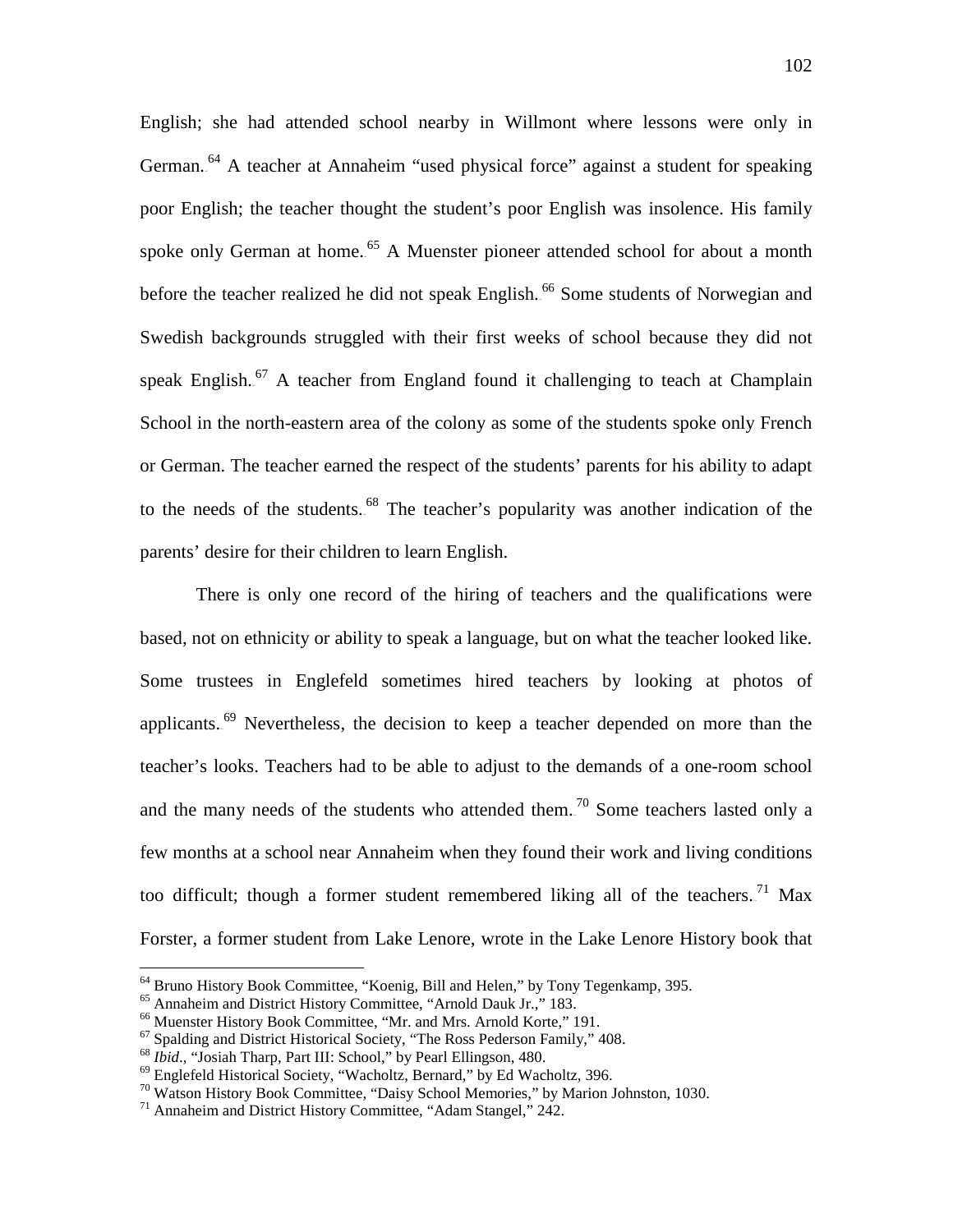he had fond memories of education in both separate and public schools. He met a former teacher of 1918 at a school reunion. The teacher "is a wonderful person and was loved by all his pupils who were glad to see him again," he wrote.<sup>72</sup>

There were only a few conflicts reported in the schools and they involved discipline. A student was expelled at Annaheim for "drawing certain pictures" which were considered obscene.<sup>73</sup> Another remembered getting punished only once when in school. He received "two strokes of the strap" for writing on the blackboard before  $\text{school.}^{74}$ 

The LeRoy history book recorded the only conflict over separate schools and the dispute involved only two people. Joseph Roraff had "some heated arguments" over separate schools with Rev. John Sinnett, a member of the Jesuit religious order. Sinnett wanted local children taught in separate schools. Roraff, a school trustee and Roman Catholic, disagreed, favouring public schools.<sup>75</sup> The Pilger history book recorded the only conflict over education involving public schools. The trustees of Colorado School told Joe and Julia Fischl to remove their children from Colorado School and send them to the Lucien Lake School which was part of their school district. Lucien Lake School was four miles farther away than Colorado School. The parents refused to send their children to Lucien Lake School, finding the distance too great for their children to walk. The children missed school for about a year before being permitted to return to Colorado School. $^{76}$ 

<sup>&</sup>lt;sup>72</sup> Lake Lenore History Book Committee, "Max and Agnes Forster," 237.<br>
<sup>73</sup> Annaheim and District History Committee, "John Berscheid," 27.<br>
<sup>74</sup> Ibid., "Adam Stangel," 242.<br>
<sup>75</sup> LeRoy and RM Heritage Book Committee, "Th

 $^{76}$  Pilger History Book Committee, "Mr. and Mrs. Joe Fischl," 92.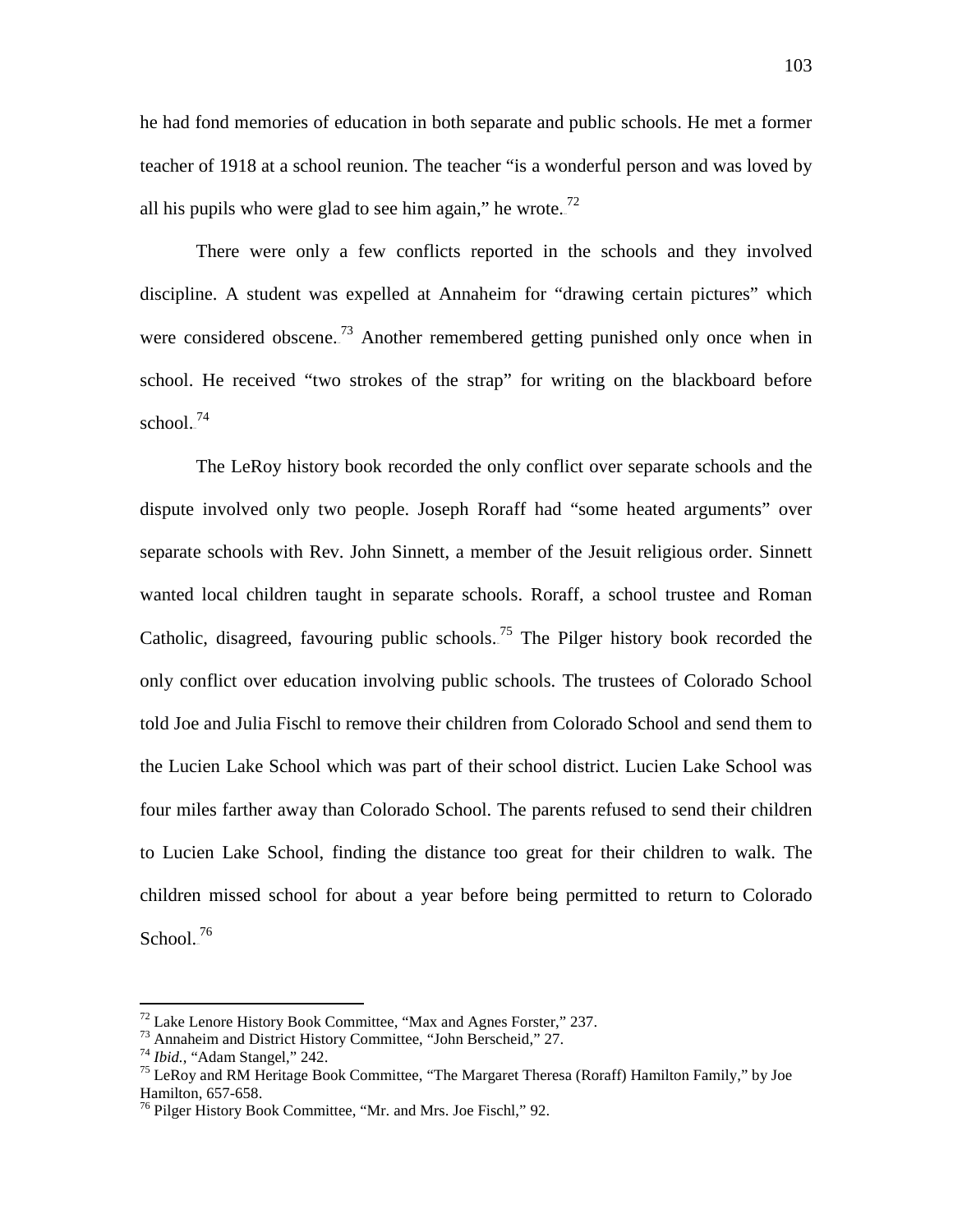The most common problem facing students was inclement weather, poverty, and the demand for work at home. A student near LeRoy was often the only one in class on cold winter days.<sup>77</sup> The cold winter temperatures forced the closing of the school in Bruno for some of the winter months.<sup>78</sup> Sometimes students quit school to work on the farm or find jobs to help earn money for their impoverished families.<sup>79</sup> A teacher near Middle Lake fell asleep at noon hour and the students did not always wake him in time for the 1 p.m. lesson. He farmed and had to work before and after school and he liked to take naps at noon by resting his head on the desk.<sup>80</sup> The school lunches at a Lake Lenore school made it evident that an issue for the students was poverty. A lunch for some was bread covered in syrup, or lard, or salt and pepper.<sup>81</sup> Sometimes students tried to improve their school lunches by trading food with each other.<sup>82</sup> A former student near Bruno remembered eating similar lunches.<sup>83</sup>

The individual family histories shared similar memories of school life and gave a more in-depth look at education. Some families said children were kept at home from school to work on the farm. Other families urged their children leave school after Grade 8 to work on the farm. A smaller percentage of families insisted that their children receive post-secondary education.<sup>84</sup> "I think everyone learned to read and write and I can only

<sup>&</sup>lt;sup>77</sup> LeRoy and RM Heritage Book Committee, "Henry Michel," by Elsie Wiens, 589.<br><sup>78</sup> Bruno History Book Committee, "Kramer, Peter F. Family," by Florence Pulvermacher (nee Stumborg)," 407.

<sup>&</sup>lt;sup>79</sup> See: Bruno History Book Committee, "Hamm, Francis and Ursula," 313; Muenster History Book Committee, "Mr. and Mrs. Joseph Greenen Jr.," 149, and "Mr. and Mrs. Herman Korte," 196; Middle Lake Celebrate Saskatchewan History Book Committee, "The August Abel Family," 125.

 $^{80}$  Middle Lake Celebrate Saskatchewan History Book Committee, "Mr. and Mrs. Adam Baran," by Victor Baran, 134.<br><sup>81</sup> Lake Lenore History Book Committee, "William Betnar," 167.

<sup>&</sup>lt;sup>82</sup> *Ibid.*, "Gilbert Pfeiffer," 456.<br><sup>83</sup> Bruno History Book Committee, "Forreiter, John and Karl," 285.<br><sup>84</sup> A girl in one family was kept at home from school to work on her parents' farm and for neighbours to earn money for her family. See Hutchins, 5. The children in another family left school after Grade 8 to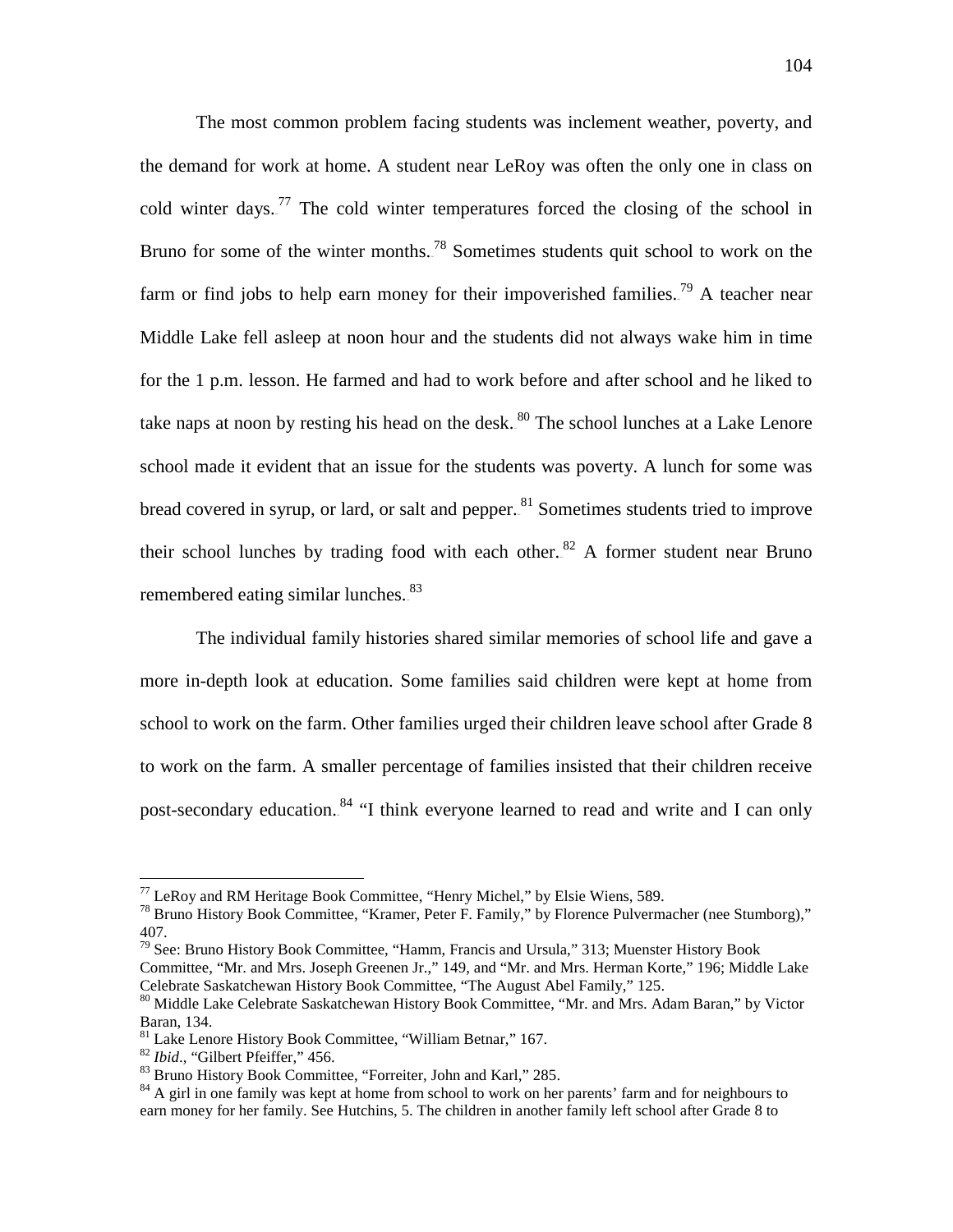speak well of our teachers," remembered Dominic Thera of the St. James School District. "They did the best that they could with what they had. I don't recall any teachers having discipline problems," he wrote in the Thera family history.<sup>85</sup>

The struggles and sacrifices of pioneers likely provided them with their greatest learning experiences, as these were common subject matters in their histories.<sup>86</sup> The stories of struggle in the community and personal family histories speak of people who were not concerned with outside perceptions. The pioneers were interested primarily in their survival and the survival of their families. Many wrote that they coped with poor travelling conditions, <sup>87</sup> and battled endless mosquitoes on their travels. <sup>88</sup> Some walked barefoot in summer to school as children because they lacked proper footwear,.<sup>89</sup> or went barefoot most of the time.<sup>90</sup> Many became expert hunters and lived off wildlife such as rabbit, deer, and waterfowl, as well as fish and wild berries.<sup>91</sup> Olga Lorenz wrote in the Lake Lenore history book how many gathered near their home to pick wild raspberries and strawberries. There was an abundance of fish in the local lake. "The neighbours and strangers came from miles around to catch fish. On Sundays our place was like a picnic

 $\overline{a}$ 

work on the farm. See Ed Novecosky, "Canada, A New Homeland," by Peter Novecosky, 29. The parents of two families insisted their children become teachers. See Schmitz, 41.<br><sup>85</sup> Thera. 15.

<sup>&</sup>lt;sup>86</sup> Many of the pioneers recalled walking long distances from the train station to their homesteads. They battled mosquitoes and wet trails. See: Watson Board of Trade History Committee, "Anton Bartsch," 52, in *Watson: Fifty Years of Progress, 1900-1950* (Muenster, Sask.: St. Peter's Press, 1950); Muenster History Book Committee, "Mr. and Mrs. John Bunz," 130; Annaheim and District History Committee, "Andrew Stangel Family," 103. Travel to Rosthern to purchase supplies took as long as three weeks before 1905 when the railroad came through. See: Students of St. Henry's School 1955 Class, *Fifty Golden Years of Marysburg,* "Reminiscence," Mr. and Mrs. Frank Massinger; Muenster History Book Committee, "Mr. and Mrs. Moritz Ewen," 141.<br><sup>87</sup> Muenster History Book Committee, "Mr. and Mrs. Barney Loehr," 213.

<sup>&</sup>lt;sup>88</sup> Naicam Heritage Book Committee, "Helge and Berte Lee," by Hazel Thomson, 420.

<sup>89</sup> Lake Lenore History Book Committee, "John and Pauline Jasken," 362.

<sup>90</sup> Pilger History Book Committee, "Mr. and Mrs. John Jasken," 122.

<sup>&</sup>lt;sup>91</sup> See: Muenster History Book Committee, "Mr. and Mrs. Caspar Daeger," 137, "Mr. and Mrs. John Bunz," 130, "Mr. and Mrs. John Loehr," 215; Pilger History Book Committee, "Mr. and Mrs. John Lukan," 140; Lake Lenore History Book Committee, "The Ambles from Grand Forks, North Dakota," by Olga Lorenz, 136; Spalding and District Historical Society, "Irvine," 306-307.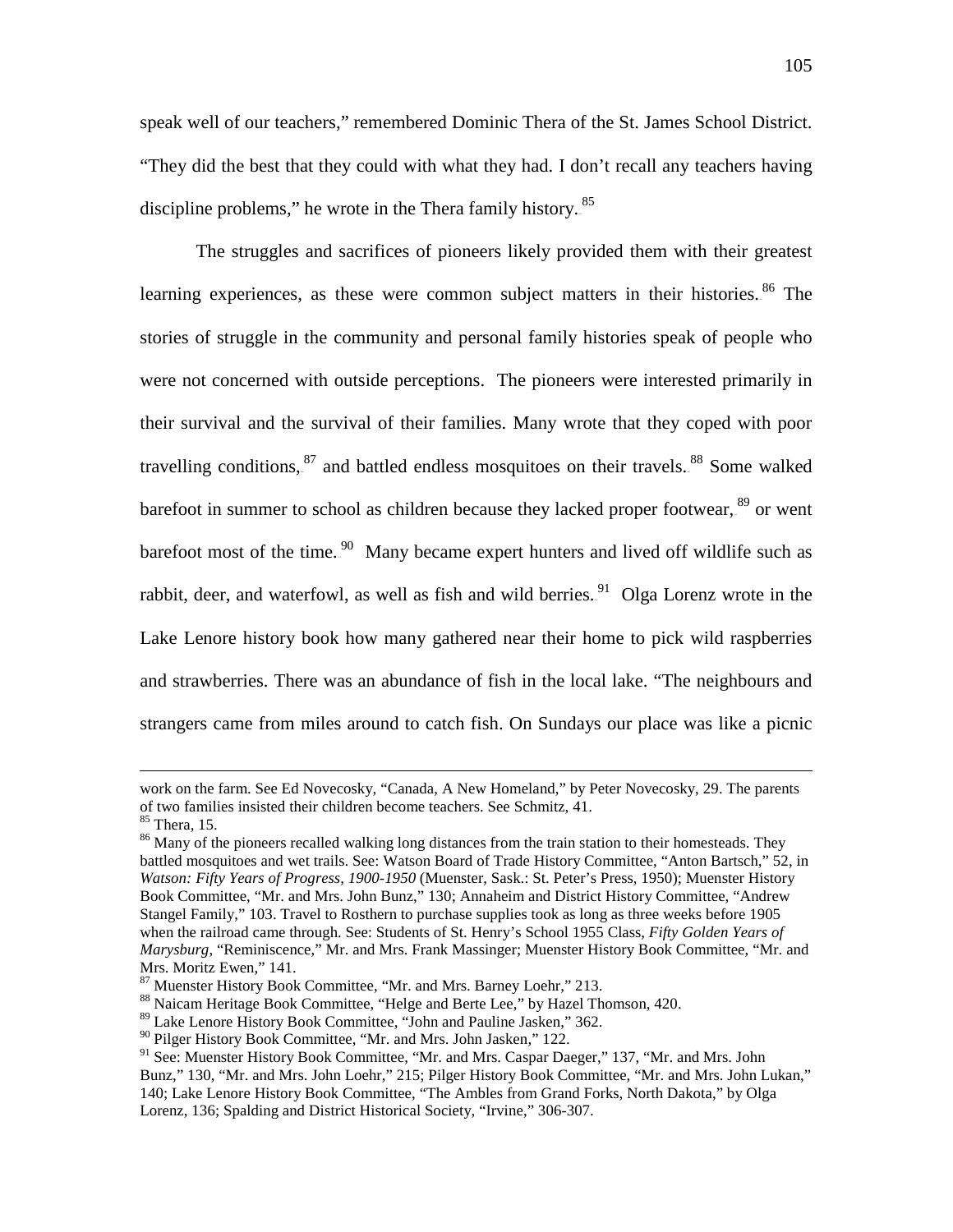ground," she commented.<sup>92</sup> Many people picked saskatoons, chokecherries and raspberries. They even roasted barley to make coffee.<sup>93</sup>

Further accounts of the struggles of pioneers make it known that that they were model citizens who valued hard work and contributed to their communities. "Work was something we never ran out of, winter or summer. There was hay, straw, and sheaves to haul. Feeding the horses, cattle, pigs and poultry took most of our time in winter," recalled Adam Stangel in the Annaheim history book.<sup>94</sup> A farmer near Lake Lenore even listed his everyday chores.<sup>95</sup> One pioneer described, in the Muenster history book, the backbreaking work of clearing the land.<sup>96</sup> The farmers expressed their common dislike for the endless mosquitoes that often chased oxen working the land into a slough to take refuge.<sup>97</sup> Farmers dreaded losing animals to sickness; swamp fever killed many horses.<sup>98</sup>

The pioneers did agree that they faced common worries – anything that threatened their family or well-being, whether sickness, fires and winter blizzards. "Sickness was our greatest worry," recalled the Gollinger family in the Naicam history book.<sup>99</sup> A family near Spalding felt isolated living forty miles from the nearest doctor in Humboldt. "People hoped and prayed that no one would get sick and need a doctor," wrote Katie Fouhse in the Spalding history book.<sup>100</sup> There are heart-rending stories in the (1982) Humboldt history book of families in St. Peter's Colony losing loved ones to diphtheria

 $92$  Lake Lenore History Book Committee, "The Ambles from Grand Forks, North Dakota," by Olga Lorenz, 136.

<sup>&</sup>lt;sup>93</sup> Spalding and District Historical Society, "Irvine," 306-307.

<sup>&</sup>lt;sup>94</sup> Annaheim and District History Committee, "Adam Stangel," 242.<br><sup>95</sup> Lake Lenore History Book Committee, "Max and Agnes Forster," 237.

<sup>&</sup>lt;sup>96</sup> Muenster History Book Committee, "Mr. and Mrs. Herman Korte," 196. 97 Dana-Peterson History Book Committee, "The Haberman Story," 172

<sup>&</sup>lt;sup>98</sup> LeRoy Historical Society, "The George King Story," by George King and Stanley McIntosh, 499.<br><sup>99</sup> Naicam Heritage Book Committee, "Mr. and Mrs. William Gollinger," by Annie Hall, 327.<br><sup>100</sup> Spalding and District Histo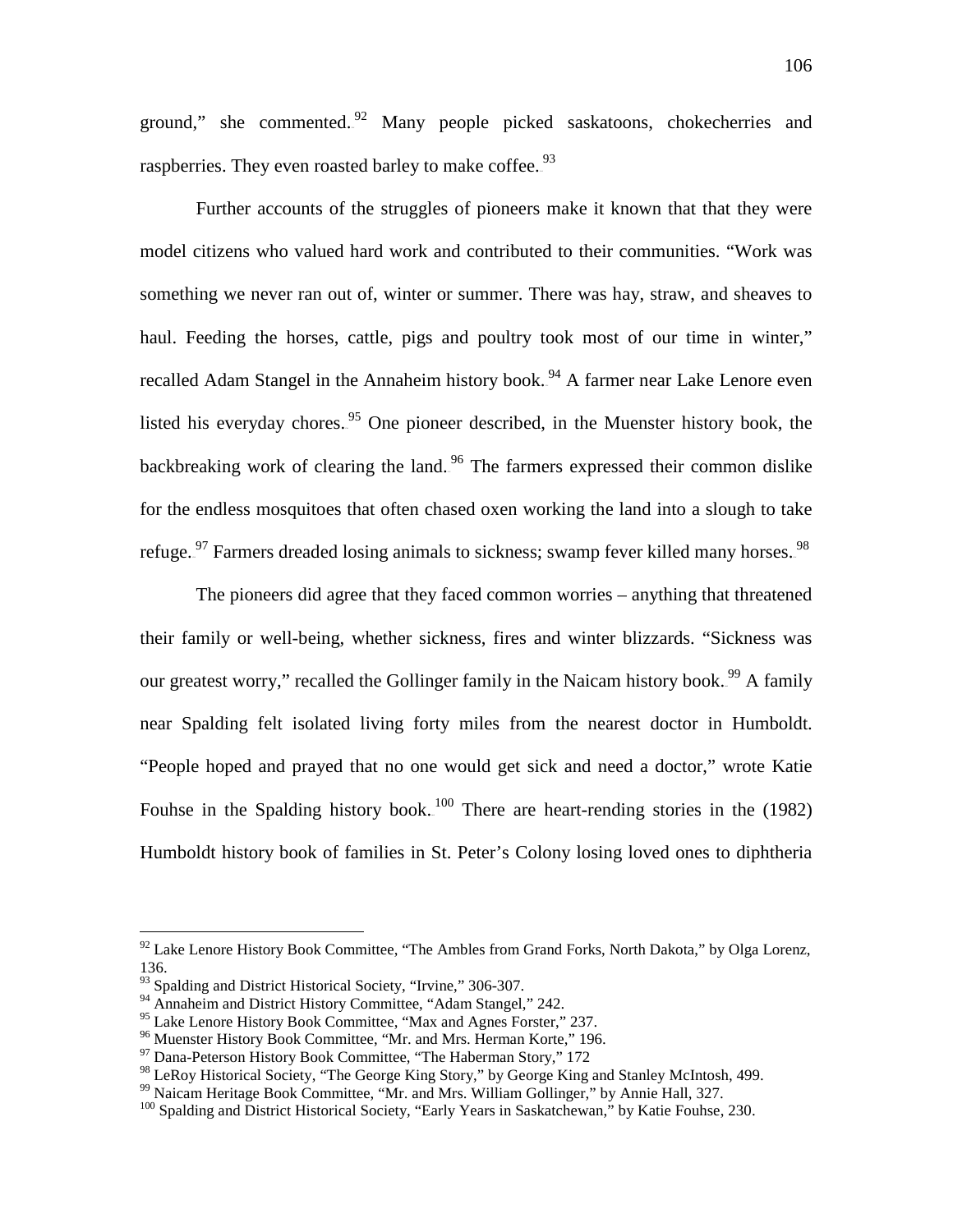and the 1918 Spanish flu.<sup>101</sup> The Muenster history book recalled how children of a family became orphaned when a parent died.<sup>102</sup> Coupled with the threat of sickness was the ever-present danger of prairie fires that threatened travellers,  $103$  destroyed farm buildings, businesses, and people's homes. <sup>104</sup> There is a heartbreaking story in the Pilger history book of a mother, child, and two grandchildren perishing in a house fire.  $^{105}$ Prairie fires were a danger everywhere, whether large communities such as Humboldt,  $^{106}$ or in isolated fields where farmers were ploughing land.<sup>107</sup> The winter months brought new challenges for travellers who worried about getting caught in blizzards. A pioneer near Dana remembered his neighbour losing his life in a blizzard.<sup>108</sup> A small sod home near Annaheim became a shelter for several travellers who became caught in a blizzard.<sup>109</sup> Some recall miraculously finding their way through blizzards because of the guidance of their horses. $110$ 

The concern for the well-being of the family served as a conduit to bring people closer together and build community. The residents of St. Peter's Colony preoccupied themselves with meeting the needs of their families and building community. They did not appear to be concerned about outside perceptions. Neighbours rallied to help one

<sup>&</sup>lt;sup>101</sup> The Humboldt Journal, "Doppler, Eugene," by Cecile Doppler, 268.<br><sup>102</sup> Muenster History Book Committee, "Mr. and Mrs. Peter Funke," 147.<br><sup>103</sup> *Ibid.*, "Mr. and Mrs. Philip Muench Sr.," 229.<br><sup>104</sup> See: Annaheim and Mueller," 72, "Edward and Clara Vanderlinde," 252; St. Gregor Homecoming Committee, "Zimmerman, Adolf, Mary and family," 224, "Edward and Clara Vanderlinde," 252; Naicam Heritage Book Committee, "The Harvey Lepine's," 427.<br><sup>105</sup> Pilger History Book Committee, "Mr. and Mrs. Frank Kirchner," 128.

<sup>&</sup>lt;sup>106</sup> The Humboldt Journal, "Doppler, Eugene," by Cecile Doppler, 268.<br><sup>107</sup> LeRoy and RM Heritage Book Committee, "The George King Family Story," 499.<br><sup>108</sup> Dana-Peterson History Book Committee, "Dauyin, Ephrem and Adele,

 $110$  See: Bruno History Book Committee, "Koob, Joe and Christina," by Dorothy Freeman, 398; and Naicam Heritage Book Committee, "Josiah Stapleton Family," by Elsie Snowball, 573.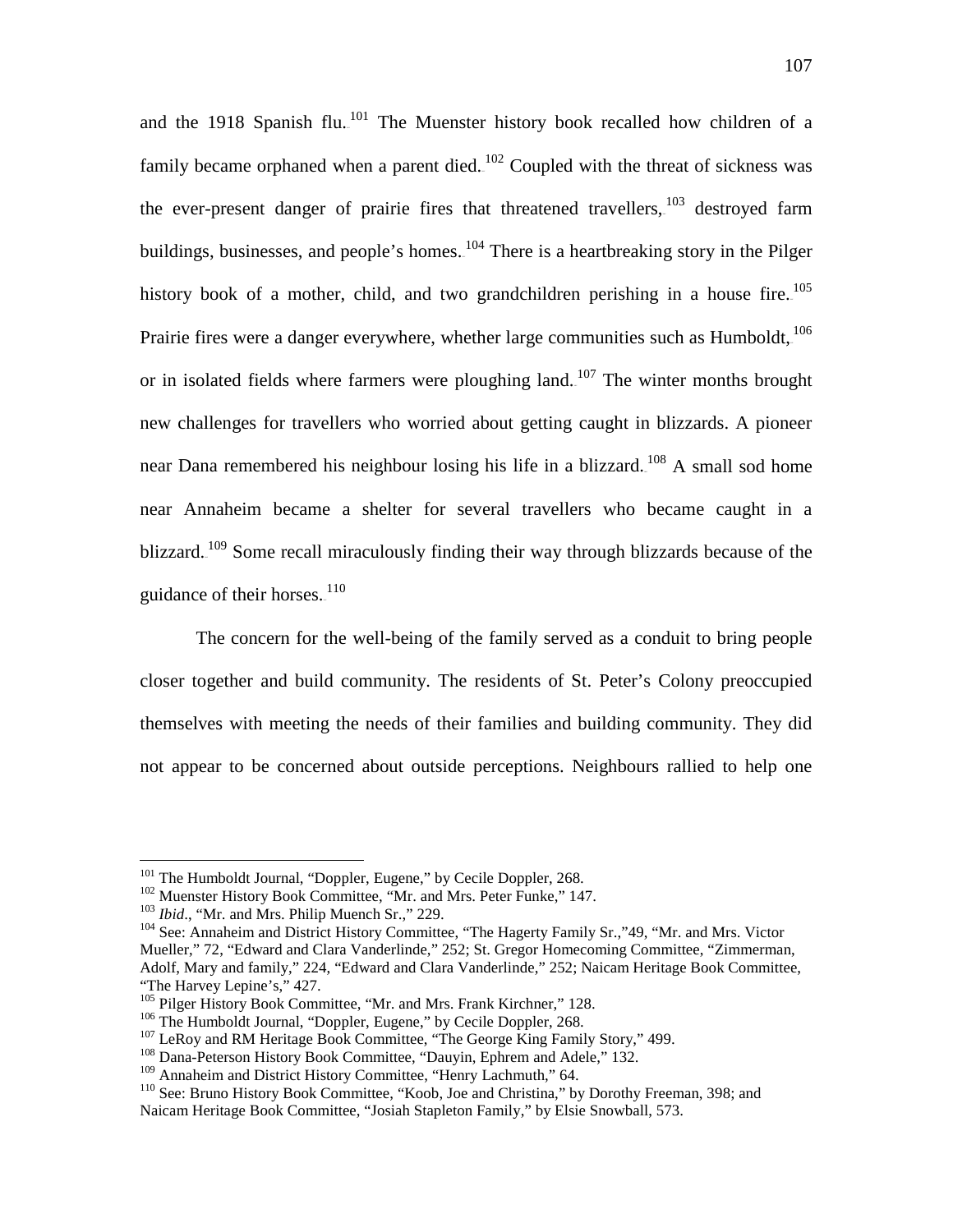another rebuild when homes and farm buildings burnt down.<sup>111</sup> Leo King of LeRoy remembered "a common bond" bringing neighbours closer together. "A death in their family seemed like one in your own," he wrote in the LeRoy history book.<sup>112</sup> The Albertson family remembered, in the Spalding history book, how "one man's problems became the other man's concern." $1^{113}$  The Brenna family recalled in the Spalding history book, "No one felt superior but were one happy family."<sup>114</sup>

The stories of the colonists spoke of the building of community as central to their way of thinking. They wrote of people coming together to help each other build new buildings or homes.  $^{115}$  They formed sawing bees to saw firewood for one other,  $^{116}$ butchering and sausage-making bees to share meat,  $117$  and attended fundraising socials.<sup>118</sup> Some families opened their homes to travellers who needed a place to stay when they were selling grain or buying groceries. $1^{19}$  A hotel owner in Dana provided free accommodations to settlers. "Dad kept a lot of poor families from starvation as he provided meat and flour, vegetables and food until they could look after themselves. All were grateful," remembered Georgina Lapointe in the Dana-Peterson history book.<sup>120</sup> A

<sup>&</sup>lt;sup>111</sup> See: Pilger History Book Committee, "Mr. and Mrs. Henry Jasken," 122; Marysburg History Book Committee, "Edward Litz," 88; Englefeld Historical Society, "Schoenhofen, John and Frances," 333; Middle Lake Celebrate Saskatchewan History Book Committee, "Carl Grundmann," 199; Watson History Book Committee, "Wenschlag, Frederick Emil and Helena (Thiesen) and Family," by Rebecca Vossen, 970.<br><sup>112</sup> LeRoy and RM Heritage Book Committee, "The Charles W. King Story," by Leo King, 498.

<sup>&</sup>lt;sup>113</sup> Spalding and District Historical Society, "The Albertson Family History," 112.<br><sup>114</sup> *Ibid.*, "Gustav Brenna Family," 145.<br><sup>115</sup> *Ibid.*, "Ernest and Kristine Ottoson and family," by Cora Roli and Carl Ottoson, 404.

<sup>&</sup>lt;sup>119</sup> See: Spalding and District Historical Society, "Mr. and Mrs. Elzear Coutu and Family," by Florence Coutu, 180; and Muenster History Book Committee, "Mr. and Mrs. Harold Ives," 173.

<sup>&</sup>lt;sup>120</sup> Dana-Peterson History Book Committee, "Turcotte, Leopold and Georgina," by Georgina Lapointe, 353.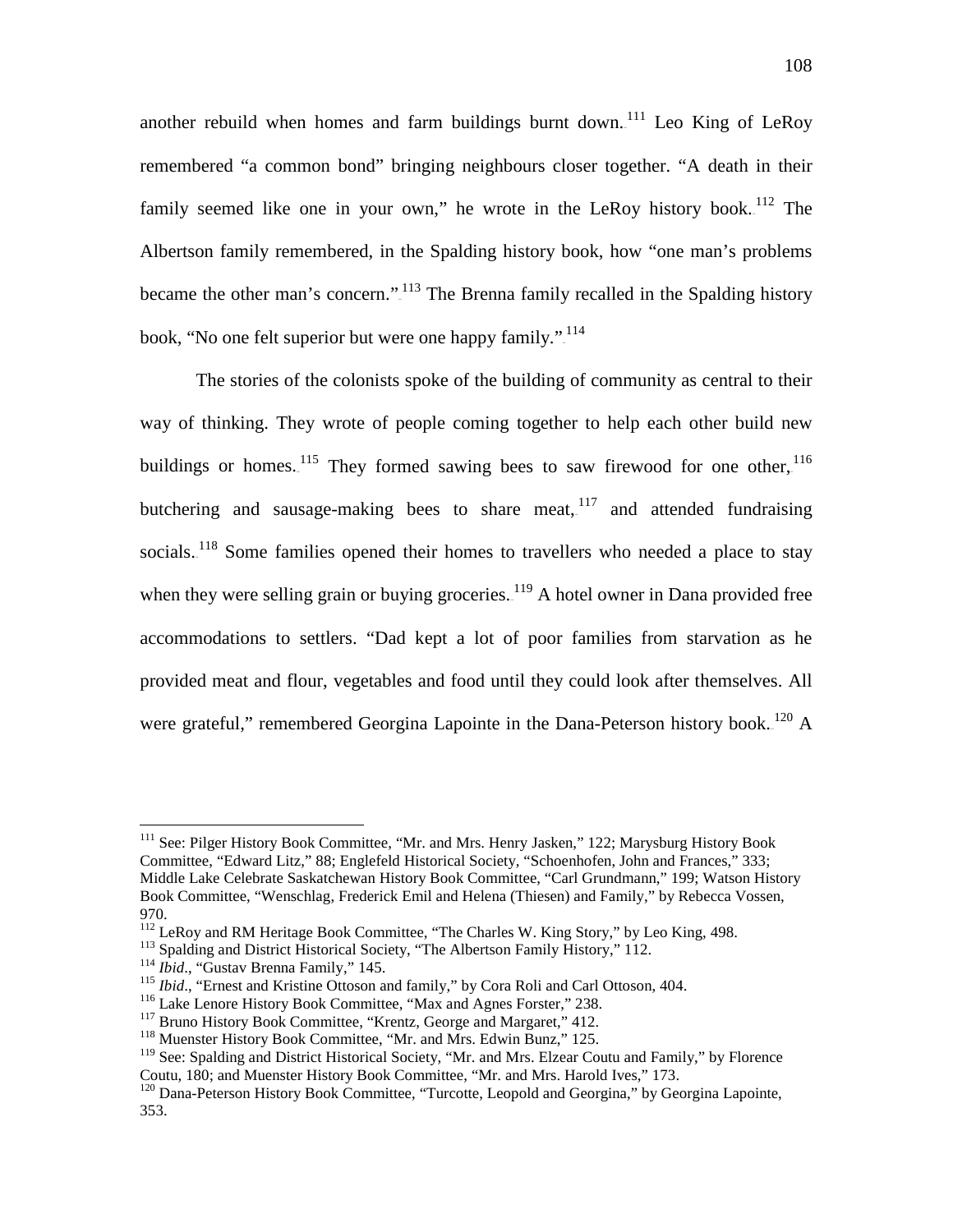merchant in LeRoy was very generous in extending credit to everyone to help them through difficult times.<sup>121</sup>

The concern that neighbours shared for each other made health care more accessible. A doctor in Humboldt walked for miles between communities to provide medical service. $122$  Women served as mid-wives in communities throughout the colony. They usually worked for free and were particularly valuable in helping families cope with sickness.<sup>123</sup>

The indifference towards the nativisim of the larger culture in the family histories was shown further in the fascination with past encounters with Indians. Many family histories speak of having encounters with Indians, and all the pioneers speak favourably of them. Families sometimes shared their food with Indians or traded with them.<sup>124</sup> One memorable story by the Zimmerman family recalls Indians being spellbound by the wood stove and cooking utensils of Mary Zimmerman of St. Gregor. They came in her house unannounced to watch her cook meals. They could not speak German but used gestures and signs to communicate their want of milk and eggs. The Indians camped on a hill near the Zimmerman home, and the hill came to be known as 'Indian Hill'.<sup>125</sup>

The high value placed on hospitality manifested itself in the desire for social interaction among neighbours and on a community level. Visiting often occurred between

<sup>&</sup>lt;sup>121</sup> LeRoy and RM Heritage Book Committee, "Allan Steffenson and Family," 699.<br><sup>122</sup> The Humboldt Journal, "Ogilvie, Dr. James Murray," by James Ogilvie Jr., 414.<br><sup>123</sup> See: Muenster History Book Committee, "Mr. and Mrs. Heritage Book Committee, "The Arthur Devine Family," by May Finner, 326; Naicam Heritage Book Committee, "The Alfred Anderson Family," by Leverne Anderson and Dorothy Taylor, 217; Spalding and District Historical Society, "Johnson," 311; Dana-Peterson History Book Committee, "Turcotte, Leopold and Georgina," by Georgina Lapointe, 353.

<sup>&</sup>lt;sup>124</sup> See: Lake Lenore History Book Committee, "Nick and Mary Schuler," by Anna Primus and Evelyn Schuler, 534; Marysburg History Book Committee, "Edward Lutz," 87; Annaheim and District History Committee, "August Roenspies Sr.," 86; and Spalding and District Historical Society, "Henry and Nancy Dobell," by Evelyn Fraser, 196.<br><sup>125</sup> St. Gregor History Book Committee, "Zimmerman, Adolf, Mary and family," 224.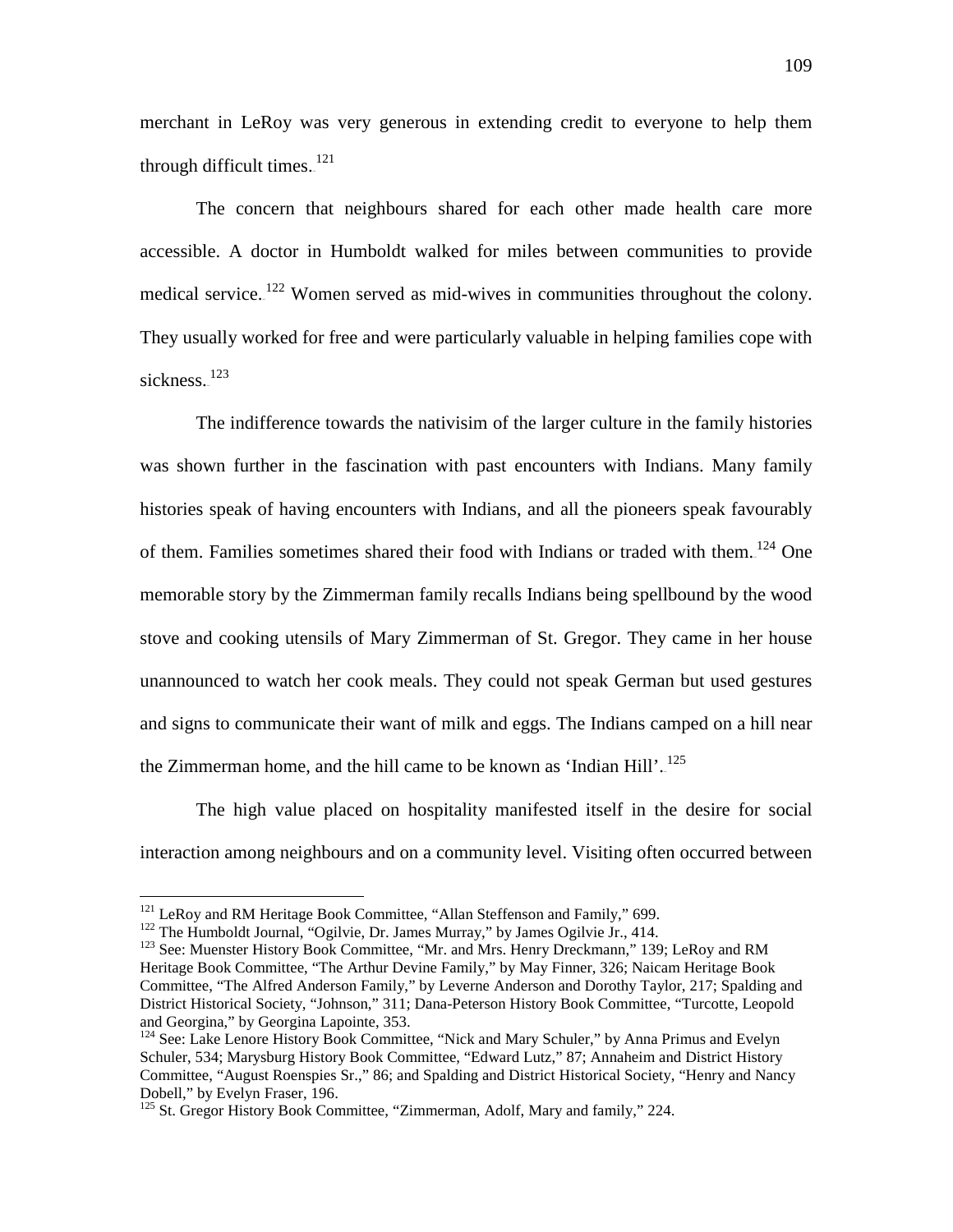families at homes and community events, whether socials, picnics, dances, or sports activities. "It wasn't all work," remembered pioneer Max Forster in the Lake Lenore history book. "We played a lot of ball and our team … went all over to play. … We also played a lot of hockey. All the neighbour boys were involved for we got together to clean off the sloughs and skate on them." $1^{126}$  A pioneer at Muenster remembered gathering with neighbours to sing, play games, or dance. Weddings were a special time for celebration and get-togethers were usually held at a home after the wedding ceremony.  $^{127}$  Barn and school dances, and stage plays were popular,  $^{128}$  as well as all night parties with cards and dancing.<sup>129</sup> Families bundled up and travelled by sleigh during the winter to a neighbour's just to play cards, visit and have lunch. Sometimes six families gathered at one house where there would be dancing and families took turns hosting the visits each week. $130$  The importance of having a social life was shown by people walking long distances to visit. $^{131}$ 

The fondness for music and singing helped transcend ethnic differences near Dana and Peterson in the south-western corner of the colony. Neighbours gathered at the home of a French-Canadian family which became the focal point for musicians, especially fiddlers. A repertoire of songs was sung; one of the favourites was the "Cajun" beat because it was "real Canadian." A variety of dances were held at a Dana school; Irish folk songs were part of the selection. "In those days we never had a racial problem and we never locked our homes. We all helped one another when the need arose

<sup>&</sup>lt;sup>126</sup> Lake Lenore History Book Committee, "Max and Agnes Forster," 237.<br><sup>127</sup> Muenster History Book Committee, "Mr. and Mrs. Herman Korte," 196<br><sup>128</sup> *Ibid.*, "Mr. and Mrs. Frank Bunz," 127.<br><sup>129</sup> Englefeld Historical Soci

<sup>130</sup> Spalding and District Historical Society, "The Arne and Clara Knutson Family," by Roy Knutson, 327.<br>
<sup>131</sup> Naicam Heritage Book Committee, "The Alfred Anderson Family," by Leverne Anderson and Dorothy Taylor, 216.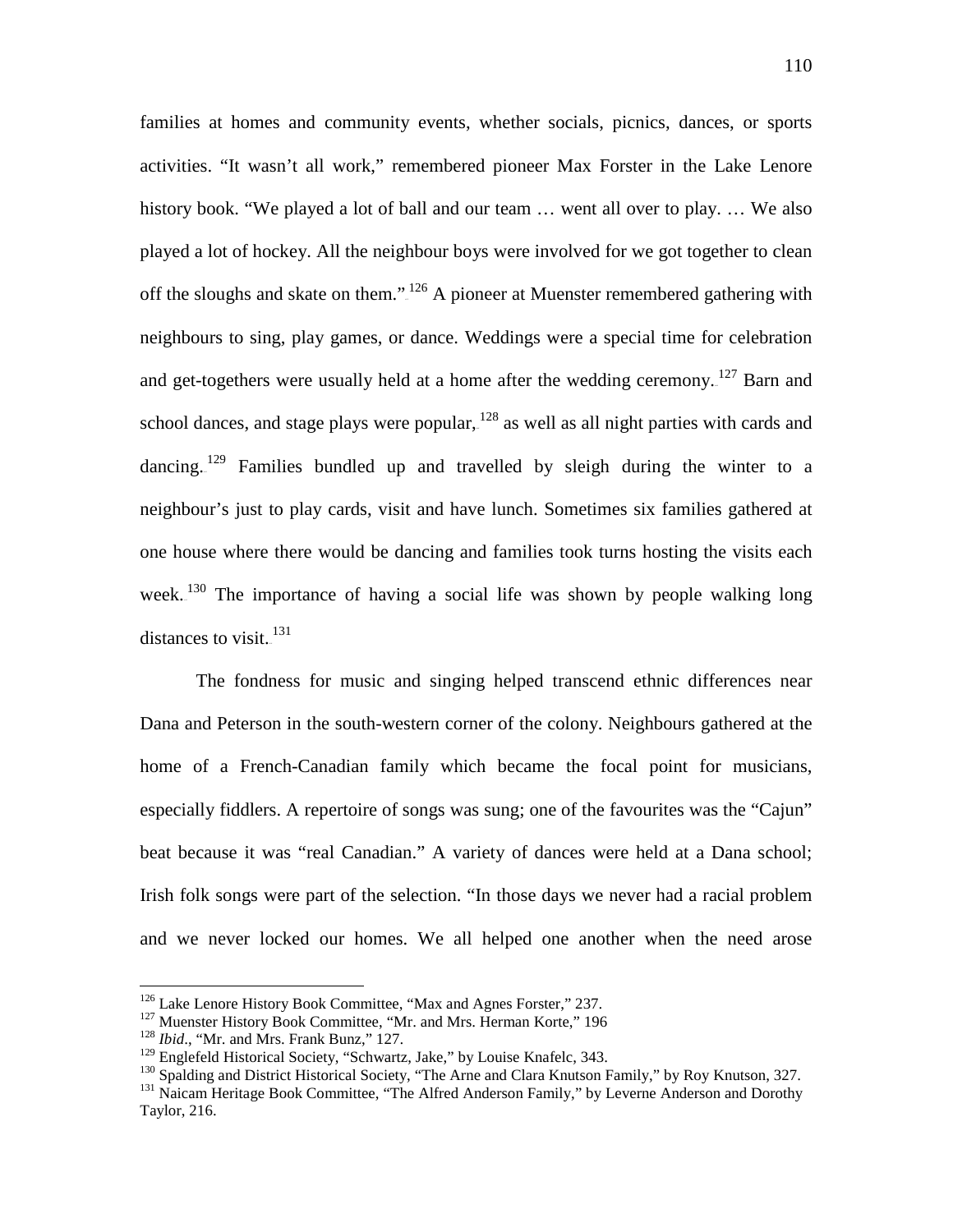regardless of race or creed," the Haberman children wrote in Dana-Peterson history book. $^{132}$ 

Newspapers, as well, were an important means of helping people cope with their isolation. *St. Peter's Bote*, published by the Benedictines, had stories of the colony and world affairs. The newspaper enabled one family "to forget the lonesomeness and gloominess of our situation."<sup>133</sup> Another German Catholic newspaper, *The Wander*, was read by a pioneer family. It helped keep them in touch with the outside world as there was no telephone or radio.<sup>134</sup>

The importance of hospitality and neighbourliness transcended religious and ethnic differences. There are no references in the family histories of religious or ethnic disputes; however, about only twenty percent of pioneer stories even mention having a connection to a church. These findings may be emblematic of faith being a private matter. It is possible that membership in churches and church organizations was much stronger than what is implied in the family histories. A case in point is shown by one family in Middle Lake which does not mention having any involvement with a church, yet one of its members became an Ursuline nun. $135$  One pioneer did not speak about the importance of his faith, but did write of how he walked nine miles to catechism and Mass.<sup>136</sup>

The pioneers who wrote about involvement with a church expressed their association through either attending a church or religious instruction, being married in a church, or being involved in a church organization. A few did write about the importance of their faith. The fourteen histories published by families gave more importance to the

<sup>&</sup>lt;sup>132</sup> Dana-Peterson History Book Committee, "The Haberman Story," 172-173.<br><sup>133</sup> Lutz, 44.<br><sup>134</sup> Schmeiser, 8.<br><sup>135</sup> Middle Lake Celebrate Saskatchewan History Book Committee, "George Aschenbrenner Family," 128.<br><sup>136</sup> Pil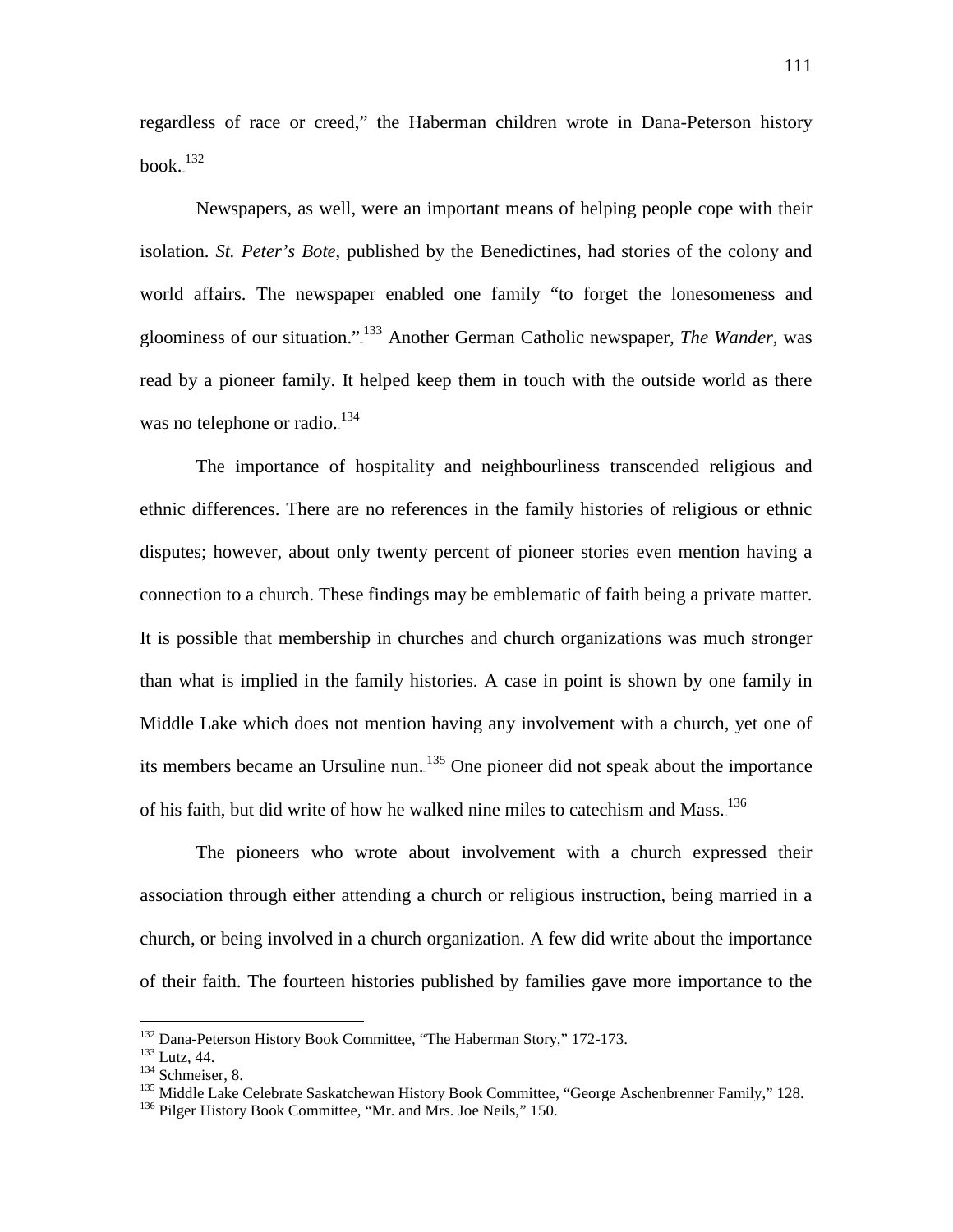expression of religious faith. Their faith was largely thought of as a personal matter, manifested in prayer or attendance at church.<sup>137</sup> The faith of pioneers brought people together on both a moral and social dimension. "During the early days, church was not only a place of worship, but it provided a social gathering, an opportunity to meet and visit with your neighbours," recalled Dominic Thera in his family history book.<sup>138</sup>

The differences in beliefs held between religious faiths were not a barrier to social interaction. A United Church minister who served Englefeld had many good friendships with Catholics there.<sup>139</sup> A Catholic priest in Watson invited a Presbyterian banker to Catholic picnics. The Presbyterians and Anglicans in Watson shared the same church building for many years. The Presbyterian banker's wife was the organist for both Anglican and Presbyterian services.<sup>140</sup> Protestant ladies in LeRoy formed the Community Club which became a gathering place for women. The Community Club promoted the "spiritual and physical welfare of their community." The members of the Community Club formed the United Church when the church building was moved into LeRoy in  $1928.<sup>141</sup>$ 

There was a common denominator shared between both Catholics and Protestants. People who were active in a church or church organization were usually active in their communities. They were members of service groups, school boards, or local town and municipal councils. Involvement with a church tended to coincide with a sense of

<sup>&</sup>lt;sup>137</sup> Otto Lutz finished his work on Saturday to avoid Sunday work. See Otto Lutz, 43. The Dauk family began and ended each day with prayer. See Frank Dauk family, 15. The Schmitz family wanted one of their sons to become a priest. See Aloysius Schmitz, 40. The Doepker family offered many prayers for Mary Doepker who underwent surgery. See Frank Dauk family, "History of Mary and Bernard Doepker," 63. <sup>138</sup> Thera, 8.<br><sup>139</sup> Englefeld Historical Society, "Fiske, Reverend Daniel," by Flora Henderson, 180.

 $^{140}$  Watson History Book Committee, "Recollections of Watson," by R.P. Findlay, 1027.<br> $^{141}$  LeRoy and RM Heritage Book Committee, "The LeRoy United Church," by Bob and Marion Barclay, 84.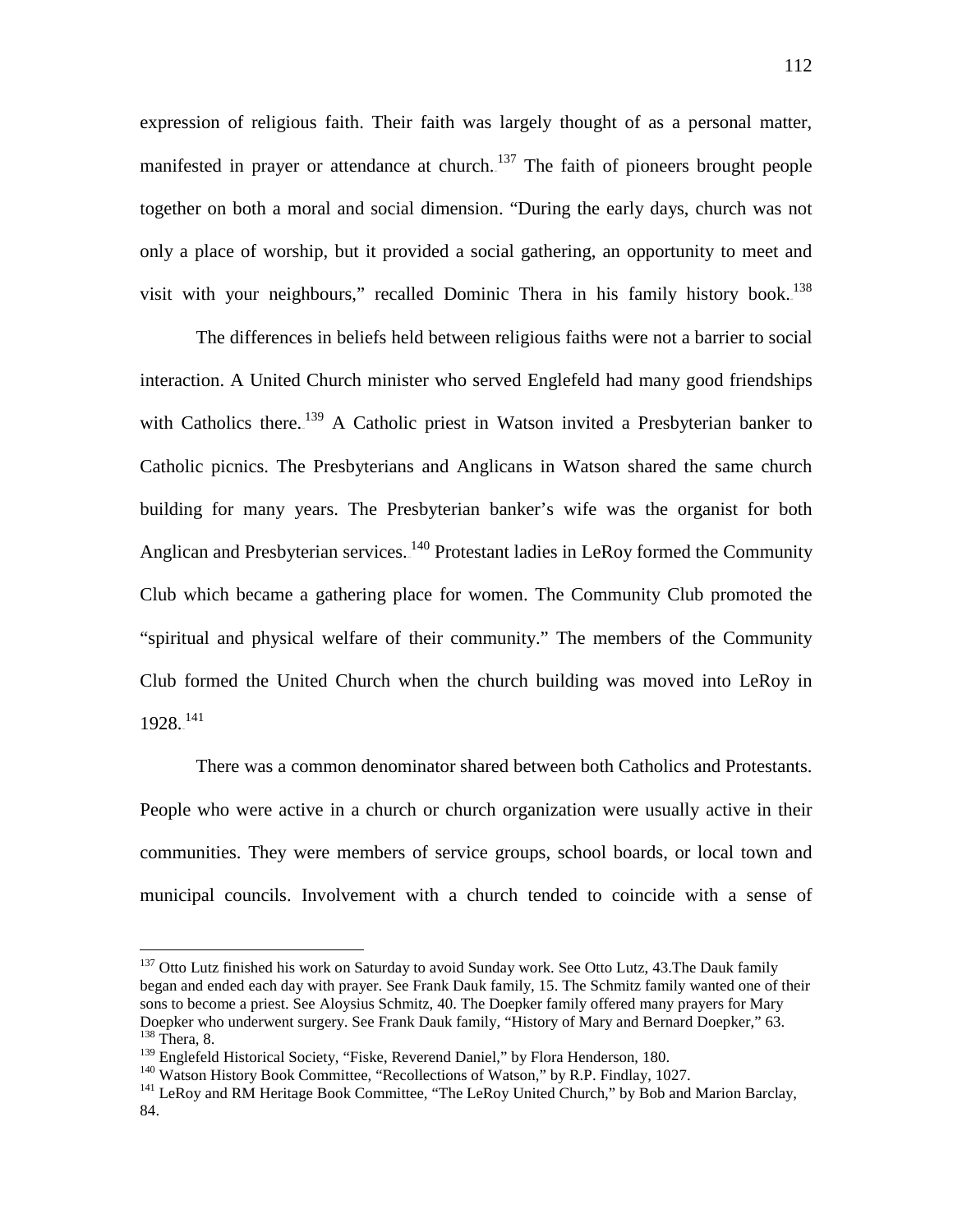concern for the larger community. These findings are corroborated in notebooks of two organizations in the colony. The St. Bruno Anti-Treating League for Western Canada gave support to people who were alcoholics. The constitution of the organization states that "the object of the league shall be to bind its members not to give nor to take a treat (drink) in a hotel, saloon, club or any public drinking place." $142$  The organization was founded by Chrysostom Hoffmann, OSB in March of 1914. Hoffmann drafted its constitution, which he said, was to be used as a guide for other branches which wanted to be affiliated with the St. Bruno Anti-Treating League.<sup>143</sup> Another organization, The Funeral Aid Society, was initiated at St. Scholastica Roman Catholic Church near Burr. It gave financial support to local residents who suffered accidents or deaths of family members. $144$ 

The only account of religious differences was recorded in Humboldt. There was rivalry and name-calling between junior high students of the public and separate schools, but that ended when the students had to come together to share the high school building.<sup>145</sup> There were no references to antagonism between Germans and non-Germans or disputes between ethnic groups.

There is documentation of a conflict on the closing of a parochial school, though the information is hidden in the parochial school records of St. Peter's Abbey Archives. The family histories might have been silent on this issue, but the official record tells another story. The archive documents express the zeal for Catholic education held by German Catholics and they shed light on ongoing tension between German Catholics and

<sup>&</sup>lt;sup>142</sup> SPAA, Organizations of St. Peter's Colony, St. Bruno's Anti-Treating League for Western Canada (Temperance Society formed in 1914).<br><sup>143</sup> Ihid.

<sup>&</sup>lt;sup>144</sup> *Ibid.*, Funeral Aid Society of the parish of St. Scholastica, 1922.<br><sup>145</sup> The Humboldt Journal, "Hagerman, W.A.," by Margaret Mann, 319.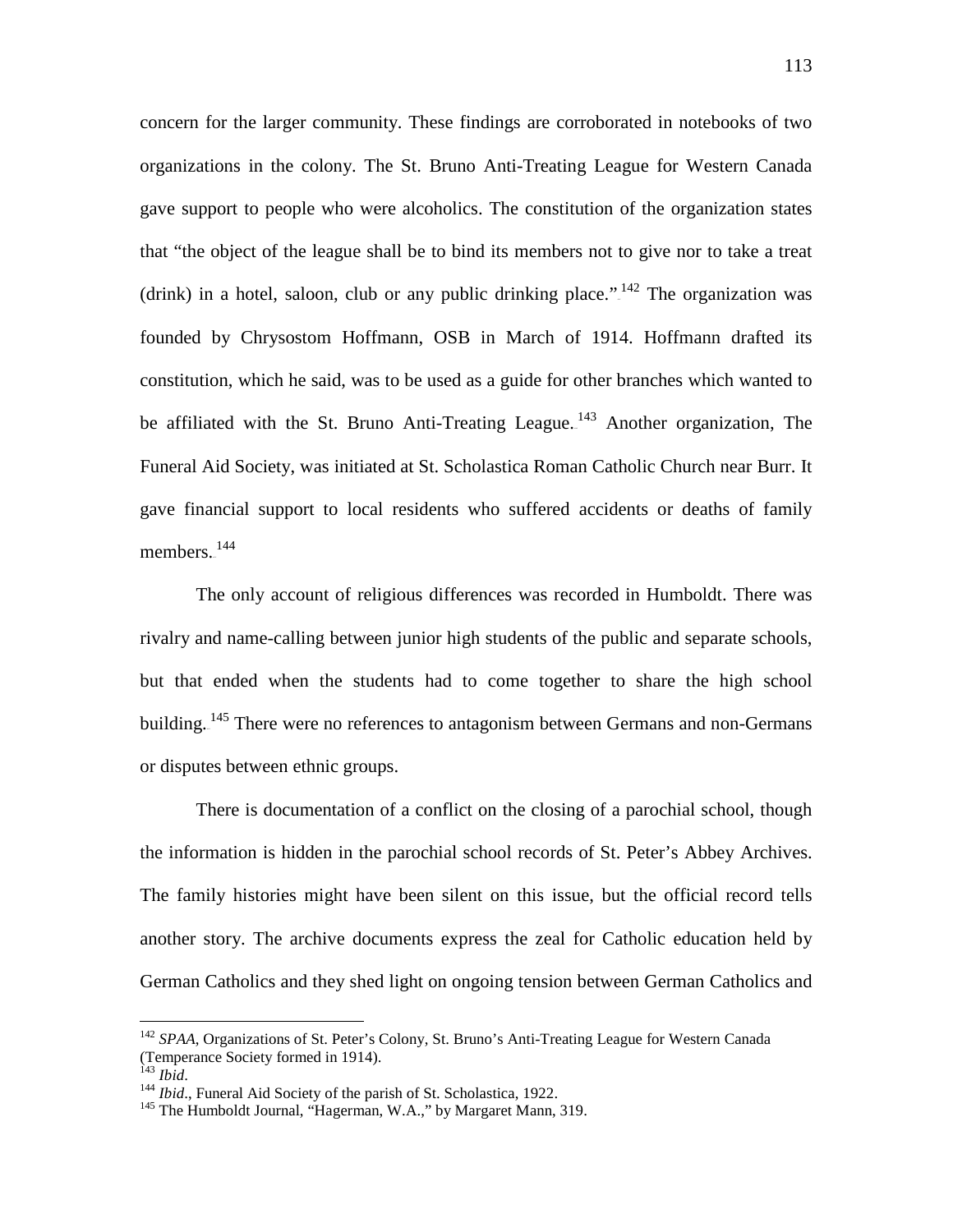the larger Anglo-Canadian establishment. Some parochial school trustees in the Bruno area protested the disbanding of the parochial school by the province in 1909 to form a public school district. The trustees were miffed about being forced to pay taxes to a public school system when they did not want one. If they wanted to keep the parochial school open, they would have to pay both public taxes and finance the parochial school through their own means. A letter of protest was sent by Joseph Ehrmantraut, a trustee of the Bruno Parochial School, on behalf of the school trustees to Premier Walter Scott. Ehrmantraut explained that the parochial school followed the guidelines of public schools; it used English textbooks and taught similar subjects as public schools such as Canadian history. Only one hour each day was spent teaching German. The school, like other schools, was open eight to ten months each year.

We know the value of English and saw to it that it was properly taught in our school. We are all German Catholics and far beyond the district. Only a few (two or three) late comers are non-Catholics. These are the ones who wish to dictate to us and force a school upon us we do not need. These knew among what class of people they were settling; why settle here if not to their taste?  $146$ 

Premier Scott informed Ehrmantraut that efforts were made by the province to resolve the issue. The province faced the only option of dismissing the parochial school trustees and closing the parochial school. The parochial school was not supported by parents of "a number of children of parents who are British subjects by birth," Scott wrote in a letter. A meeting between school inspector, Smith, and twenty-five ratepayers in February of 1908 failed to reach an agreement on the matter, Scott said. A subsequent meeting was held with another school inspector, McDonald, in March of 1908 and it

<sup>&</sup>lt;sup>146</sup> SPAA, Bruno Parochial School file, "Letters on School Issues," Joseph Ehrmantraut, trustee of Bruno Parochial School, September 29, 1909 letter to Premier Walter Scott.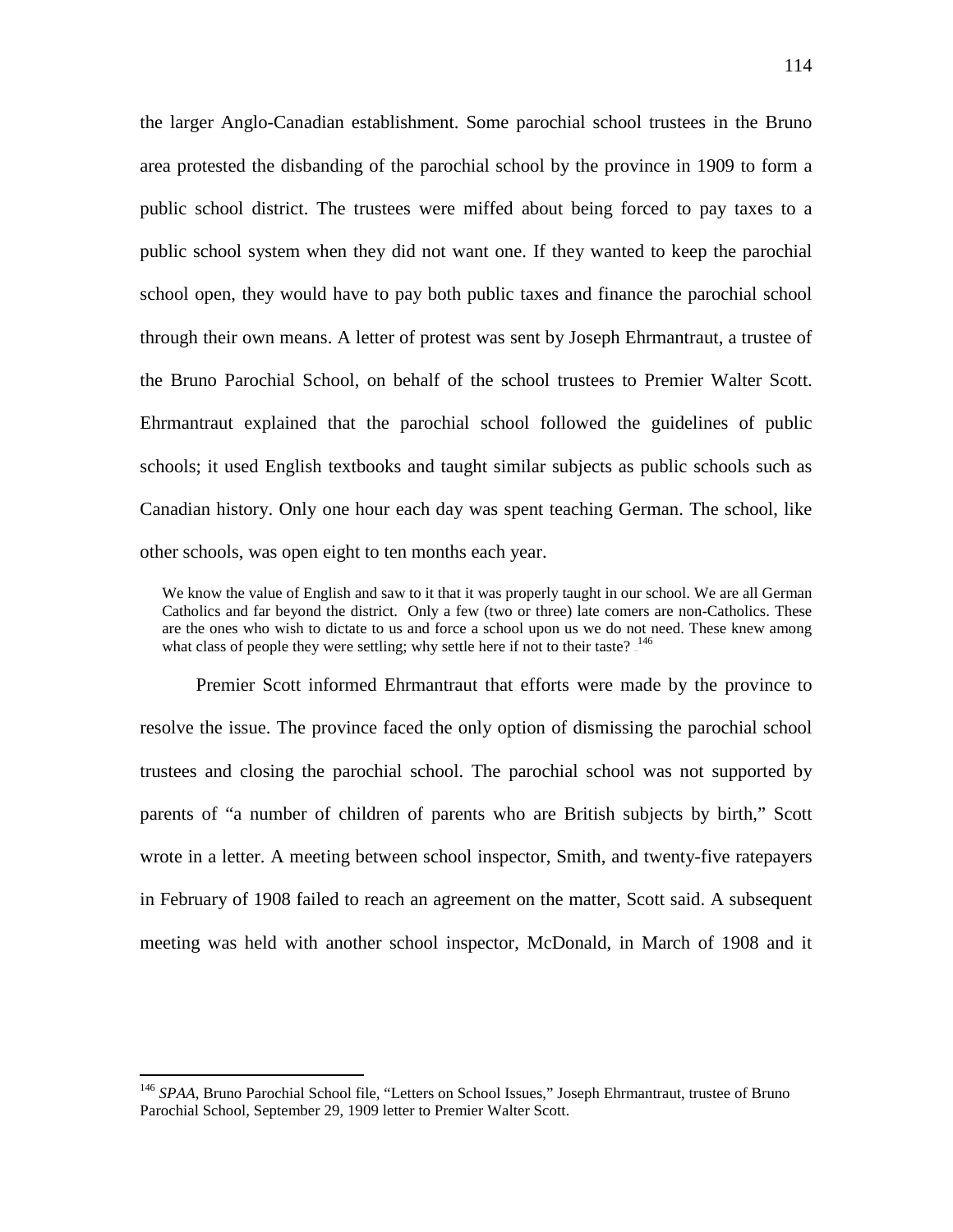reached a stalemate. The inspector was ordered to dissolve the local trustees and appoint an official trustee to begin the process for a public school. $^{147}$ 

The trustees in Bruno informed the premier there was a double standard in the way residents of German and British backgrounds were treated. If only a "half-dozen Englishmen" had petitioned for the return of the parochial school the government would have granted them their wish, Ehrmantraut said in a letter on behalf of the trustees to Scott.<sup>148</sup> Ehrmantraut informed Scott the local ratepayers were not opposed to the Protestants forming another school district. The parents of children attending the parochial school did not want to be forced to pay taxes for a public school in Bruno that only a few families wanted. The Bruno residents who sought a public school were welcome to send their children to the parochial school.<sup>149</sup> Ehrmantraut, in a subsequent letter to the commissioner of education, requested the dissolution of the newly-formed public Bruno School District. The letter said the district did not have the required twelve children attending the school. The letter was signed by forty ratepayers. <sup>150</sup> Scott put an end to the matter in a letter which said, "The Department could not obey the spirit of our school law and at the same time meet the wishes which you and your fellow petitioners express.".<sup>151</sup>

Another issue involving colony schools arose in 1928 when there was concern the province was banning religious garb and crucifixes from public schools. The archival files contain a pastoral letter of Abbot Severin Gertken to the colony priests informing them of the law. Severin said the provincial school trustees were holding a meeting in

<sup>&</sup>lt;sup>147</sup> *Ibid.*, Walter Scott, October 19, 1909 letter to Joseph Ehrmantraut.<br><sup>148</sup> *Ibid.*, Ehrmantraut, October 20, 1909 letter to Hon. Commissioner of Education.<br><sup>149</sup> *Ibid.*, Ehrmantraut, October 26, 1909, letter to Wa

 $^{150}$  *Ibid.*, Ehrmantraut, November 1, 1909 letter to Hon. Commissioner of Education.<br><sup>151</sup> *Ibid.*, Scott, November 17, 1909 letter to Ehrmantraut.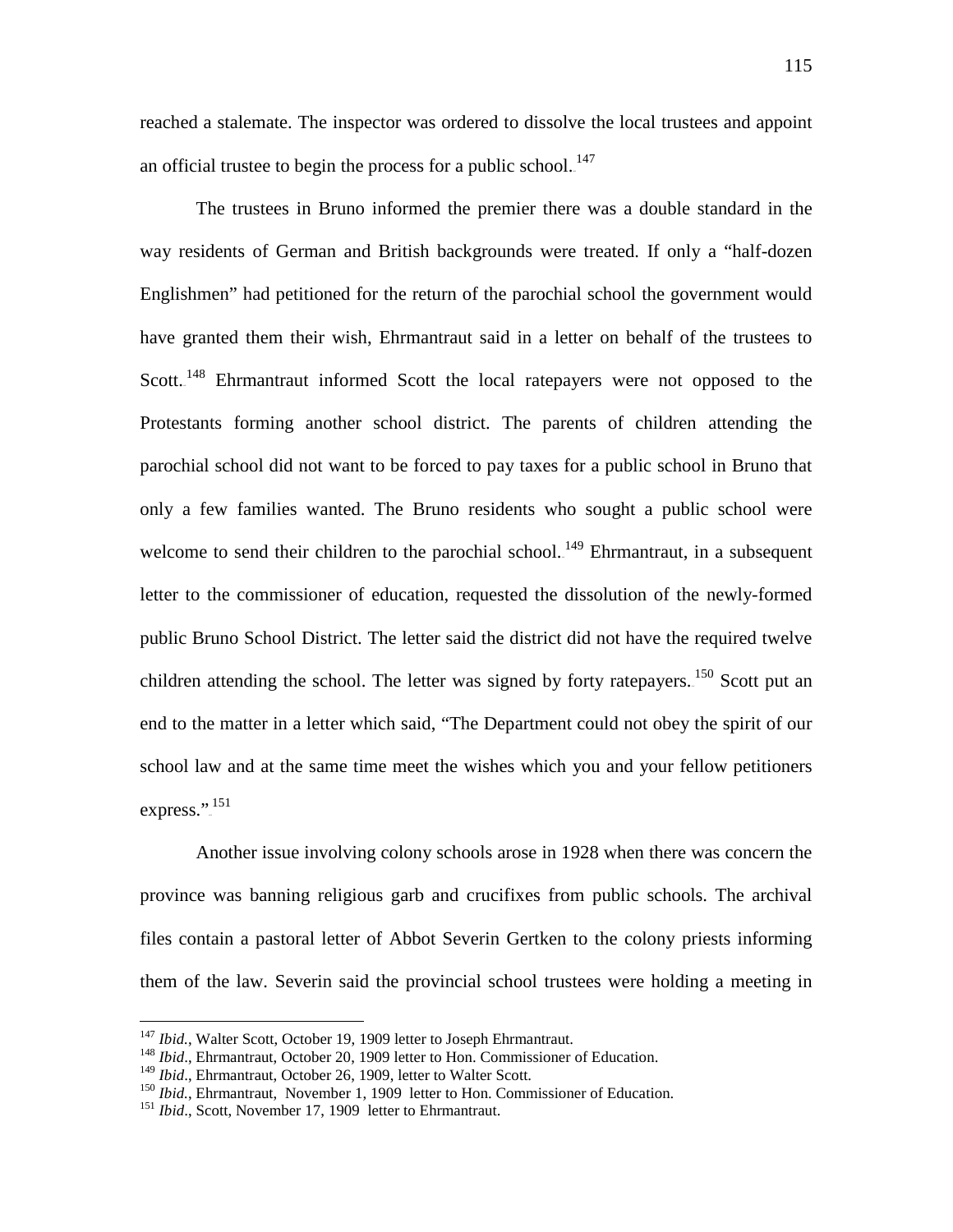Regina. He urged the priests to tell the school trustees in the colony to attend the meeting and ask the premier to withdraw his support for the  $law$ <sup>152</sup> Gertken was worried that the province was going to use whatever means available to close all parochial schools.<sup>153</sup> Meanwhile, rumours of parochial schools closing circulated throughout the colony.<sup>154</sup>

The family histories have no information on the issue of parochial schools closing or rumours of schools closing. Pioneers base their recollections of education largely upon personal incidents they remembered at school. The family histories give the impression that educational issues facing the colonists were not a concern to them. The private correspondence between German-Catholic trustees in the Bruno district belies this notion, however, calling attention to a zeal for education by German Catholics who insisted on their right to maintain a parochial school. The trustees lamented the province's decision to force them to open a public school because they knew the provincial funding formula would force them to pay taxes to a public school and they could not afford to support both public and private schools. The German-Catholic trustees made it known there were tensions between German Catholics and the Anglo-Canadian establishment when they stated further that they believed they were being treated as second-class citizens. The private correspondence, along with the writings of Werner Renneberg, OSB, is the only written information on ongoing feelings of tension between the German Catholics and the larger Anglo-Canadian majority.

Only a few pioneers wrote about hostility towards German Canadians during the First World War. Some expressed their objection to being looked upon as aliens during

<sup>&</sup>lt;sup>152</sup>Abbot Severin Gertken file, "School Issues," Gertken, June 9, 1928 pastoral letter to priests of St. Peter's Colony.<br><sup>153</sup> *Ibid.*, Gertken, January 28, 1930 letter to Fr. Rudolph.

<sup>&</sup>lt;sup>154</sup> *Ibid.*, Gertken, January 18, 1930 letter to Fr. Rudolph.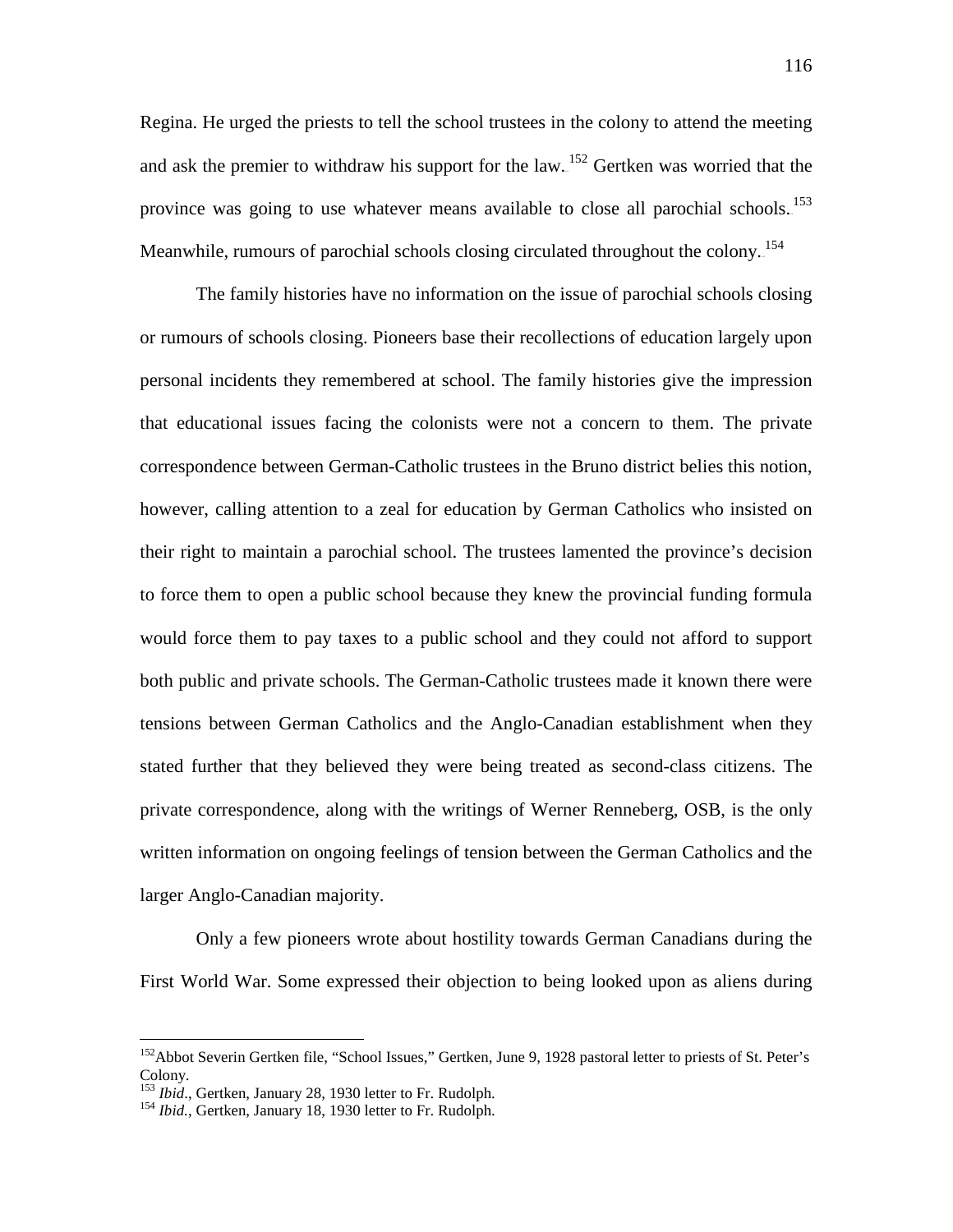the First World War while others did not comment on how the strain affected them. The Benedictines were silent, as well, in their official histories on nativism and ongoing tensions between Anglo-Canadians and minorities. A report by Jerome Weber, OSB in 1951 makes it evident the Benedictines were concerned about attitudes of Anglo-Canadians towards Roman Catholics and separate schools. Weber, a Benedictine historian who later became abbot, wrote a document entitled Report on Separate Schools. The report questioned why the province refused to fund separate high schools when funding was provided by neighbouring Alberta.<sup>155</sup> Weber commented that the Secondary Education Act of 1907 in Saskatchewan disallowed funding that had been originally granted in 1905 for separate high schools. The act permitted funding only for separate elementary schools. The constitutionality of the Secondary Education Act was called into question by provincial politicians before it became law, Weber wrote. Roman Catholics did not express any public objection to the law, Weber said, because they felt they had no influence with their minority status. The provincial government, in defending the law, stated that Roman Catholic ratepayers were unable to support their own separate high schools.<sup>156</sup> This argument failed to explain how Roman Catholics were able to support seven separate schools in the North-West Territories previous to the founding of Saskatchewan. Some of the schools taught high school subjects, Weber said.<sup>157</sup> Prime Minister Laurier and the federal Minister of Justice refused to challenge the law, Weber wrote, because they were more concerned about provincial rights than the constitutionality of the Act of 1907.<sup>158</sup> Weber, in a cautionary tone, did not suggest that

<sup>155</sup> *SPAA*, Abbot Jerome Weber file, Report on Separate Schools, 1951. <sup>156</sup> *Ibid.*, 16. <sup>157</sup> *Ibid*., 6, 11, <sup>158</sup> *Ibid*., 19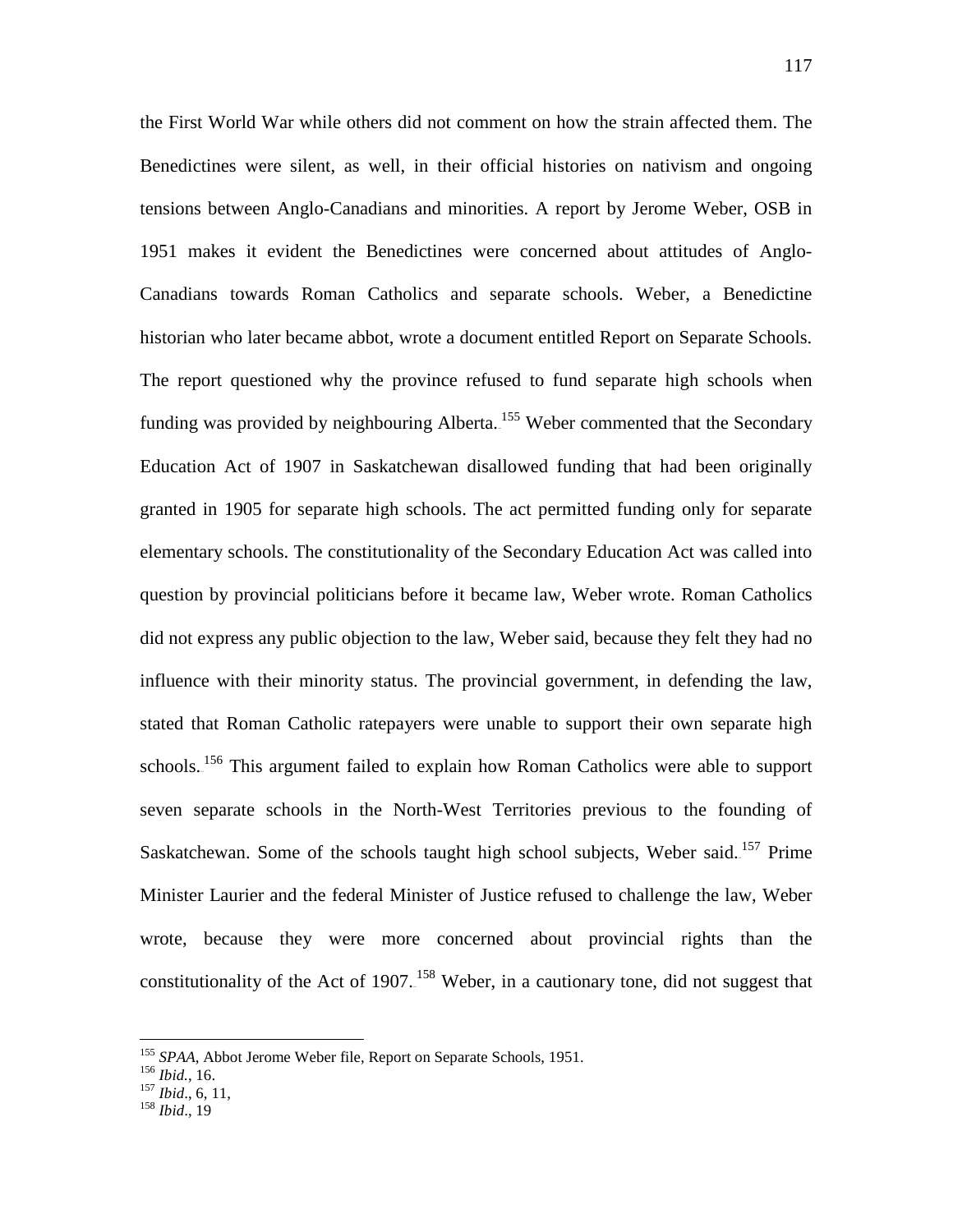the provincial government was intentionally disregarding the rights of Roman Catholics pertaining to separate schools. He concluded that more research needed to be carried out on the constitutionality of the Secondary Education Act of 1907.<sup>159</sup> Weber's desire for a challenge to the law was finally answered in 1963 when it was amended to allow for separate high school districts. $160$ 

The lack of information in family histories on ongoing tensions between German Catholics and the larger Anglo-Canadian establishment raises the question of why they were omitted. Historian Merle Massie provides a plausible answer in her research on community and family histories of the province. Communities across Saskatchewan produced history volumes with community and family histories that share similar content. The family histories focused on the personal histories of families, recording births, marriages, deaths, occupations, and achievements.<sup>161</sup> The subject matter of family histories in the province was shaped by community history committees which wanted to record events from the past that were unlikely to cause controversy, discomfort, or provoke anger. The committees met this objective by screening all submissions and removing anything they felt was libellous, slanderous, or a possible cause of division in the communities. $162$  Instead, the committees chose to publish information which built communities.

For this reason, certain issues, such as family feuds, murders and other unsavoury scandals, and other bleak points in a community story are nearly non-existent, or at least, not emphasized. Communities across the province used these books as a wonderful opportunity to remember the past as they want to

<sup>&</sup>lt;sup>159</sup> *Ibid.*, 20.<br><sup>160</sup> Canadian Plains Research Centre, "Education," by Ken Horsman, in *Encyclopedia of Saskatchewan* (Regina, Sask.: Canadian Plains Research Center, 2005), 279.

<sup>&</sup>lt;sup>161</sup> Merle Massie, "Scribes of Stories, Tellers of Tales: The Phenomenon of Community History in Saskatchewan," (MA thesis, University of Saskatchewan, 1997), 117.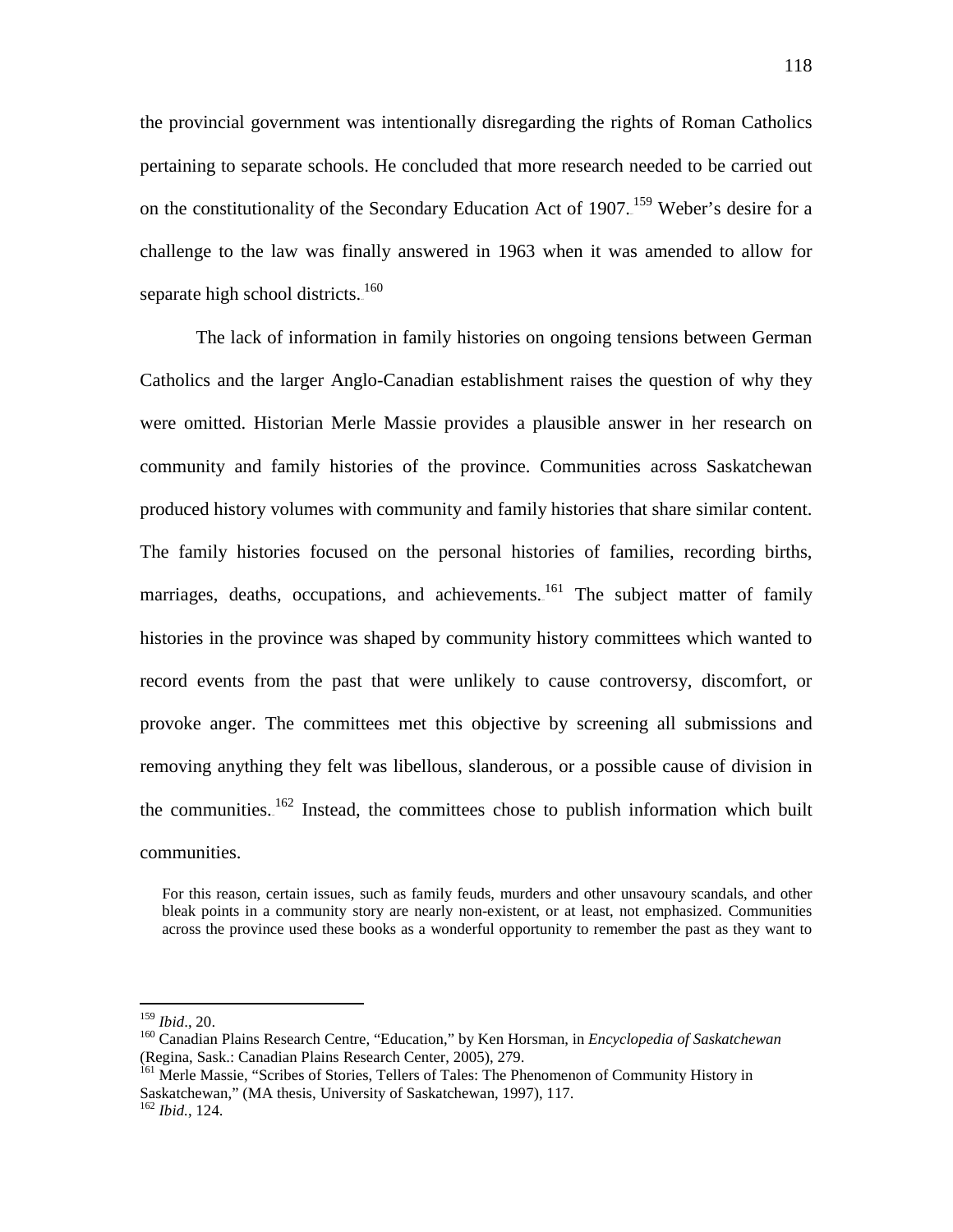remember it, and as they wanted others to remember it. … The books commemorated those who opened up the country, those who fought for it, and those who made it their home. $163$ 

The policy of history committees raises further questions of how much historical information was intentionally left out by families in the former colony who wanted to avoid writing anything controversial or offensive, particularly on issues related to education or nativism. There are further questions of how many pioneers chose to pass down memories orally to immediate family members and how much of that information was screened. The German Catholics shared similar traditions, yet their families were complex and shared different understandings of their faith and history. They likely chose many avenues for expressing and transmitting history.

The high esteem held for families underscores the importance of the family unit. The history committees believed it was more important to safeguard the family than record historical information that risked causing embarrassment. The high value placed on the family suggests that it had a central role in the formation of the province. The history of St. Peter's Colony may help to explain role of the family in the province: the family had an important role in the creation of the colony. The origins of the colony can be traced to requests by immigrant German Catholics in Western Canada for Germanspeaking priests. The immigrants had left parishes in the United States which had German-speaking priests. The request was answered by a Benedictine abbot who sent Benedictine monks to serve the immigrants. The German Catholics invited the monks to help them open churches and schools. The settlers respected the Benedictines because the monks helped settlers preserve important traditions that sustained German-Catholic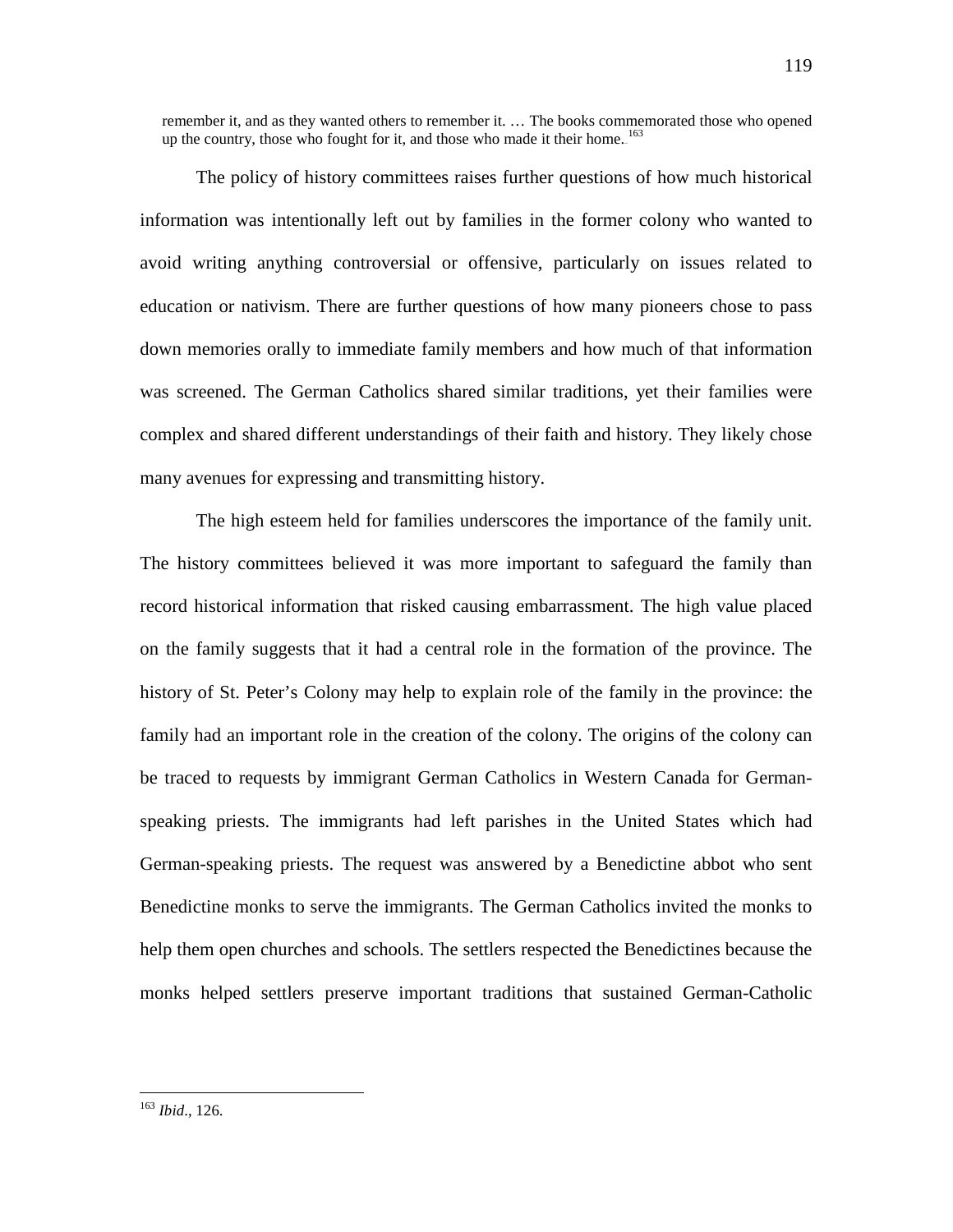families. The monks created St. Peter's Colony, a juridical territory that functioned as a means to safe-guard German-Catholic family traditions.

Benedictines from the past might be mortified to learn that the colony and Benedictines were largely omitted from family histories. The histories are not inferring the colony or Benedictines were not important to pioneers since most of them do not speak about their faith or church. The lack of information suggests that religion was a private matter and that may have corresponded to the colony and Benedictines. The omission raises the question of how well pioneers communicated their past experiences to their descendants, and how well their children and grandchildren understood the values held by pioneers.

The collective memories of families, nevertheless, reinforce the high value placed on the family unit and its central role in the formation of the colony. The histories of families in communities of the former colony focused on past events that were meaningful to families and had a direct correlation to their well-being. Their decisions – whether the building of churches and schools, recreation centres, telephone and power companies – all had the purpose of benefitting families. The importance held to meeting family needs encouraged families to socialize with each other, and help each other in times of hardship or crisis. The needs of families trumped all ethnic, religious and political differences that otherwise might have kept them apart. The importance attached to the family encouraged cooperation, particularly when people were expending much energy simply trying to survive. The families, in their struggles, reached out to each other and subsequently helped build communities and rural municipalities that forged close ties with their counterparts in the province. The expression of loyalty to the family as being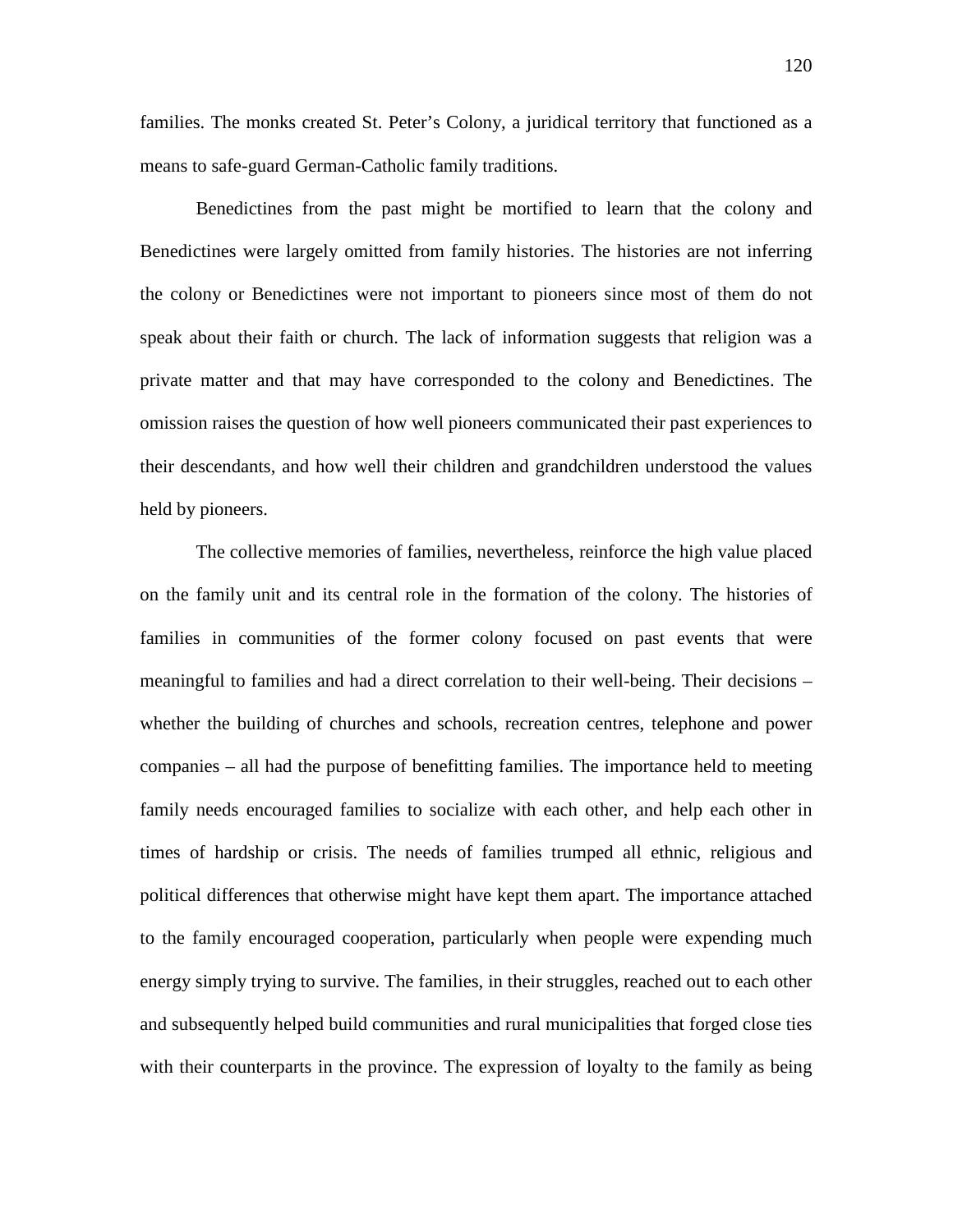synonymous with loyalty to the country was shown during the First World War when colonists gave their support and lives to their country.

The importance attached to the family unit and country, and lack of concern for outside impressions, was echoed further by pioneers in the first history book of Muenster produced in 1973. The only disappointments recorded by the Muenster and area pioneers were with changes in society which, they said, were causing families and neighbours to become more distant. The pioneers lamented that people had become more interested in material possessions than with each other. Gerhard and Eugenia Koppes reiterated the feelings of others when they wrote that people had a higher standard of living and yet were less interested, than in the past, in visiting with each other.<sup>164</sup> Joe Hinz worried that parents were becoming too distant from their teenagers.<sup>165</sup> Dorothy and Lewellyn Hinz were upset that parents were giving less attention to their children.<sup>166</sup> Ray and Mary Kienlen believed that people had become too busy and were not taking the time to enjoy life. $167$ 

The shared memories of families in communities of the former St. Peter's Colony and the remainder of the province place the colony in a position to be a microcosm of the larger province: the families of the colony built their communities based on the needs and aspirations of the family.

Historian Chad Gaffield found the pattern of decision-making that had roots in the family was common among anglophone and francophone settlers in Ontario during the nineteenth century. Gaffield conducted studies of three counties and found the needs of

<sup>&</sup>lt;sup>164</sup> Muenster History Book Committee, "Mr. and Mrs. Gerhard Koppes," 191.<br><sup>165</sup> *Ibid.*, "Mr. and Mrs. Joseph L. Hinz," 163.<br><sup>166</sup> *Ibid.*, "Mr. and Mrs. Lewellyn Hinz," 166.<br><sup>167</sup> *Ibid.*, "Mr. and Mrs. Ray Kienlen," 18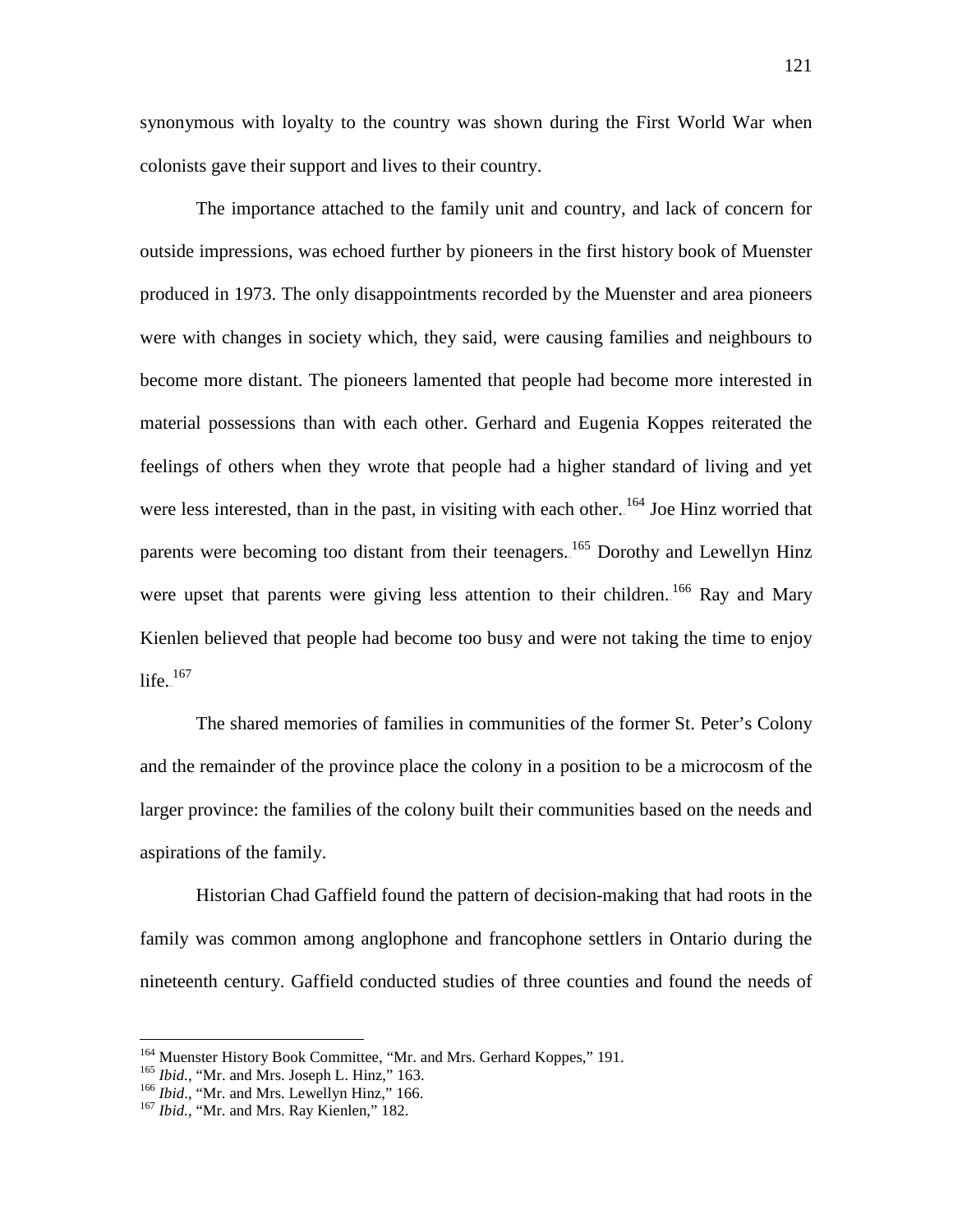the family determined immigration patterns and social organization in their communities. "The family was the critical social and economic institution," Gaffield concluded.<sup>168</sup> The economy of Prescott Country, for example, was driven by the need for families to find new homes. Agriculture was the principal economic activity because it sustained the family.<sup>169</sup> Young anglophone and francophone men and women based their choices on when to marry on the availability of land or savings because they wanted to be able to support families, Gaffield wrote. $170$  The family was the principal employer and educator of children between the 1840s and 1870s, teaching children land clearing, spinning and gardening, operating sawmills and shanties. $171$  The social and economic history of families influenced whether their children went to school. The better-educated families had more resources to support separate schools and sent their children to them in greater numbers. "Differences in thought and behaviour reflected distinct individual and family circumstances," Gaffield said. $172$  Families looked upon the church as their guardians particularly because they wanted their children to be baptized to ensure an entrance into heaven. $173$ 

- 
- 
- 169 *Ibid.,* 67. 170 *Ibid.*, 93. 171 *Ibid*., 99. 172 *Ibid*., 175. 173 *Ibid*., 159. 174 *Ibid.*, 119.

The family was the major social, as well economic, institution for both anglophones and francophones. Townships such as Alfred and Caledonia operated with only a small amount of formal organization. Everyday life occurred within networks of kin and neighbours. The communal nature of existence in Prescott Country cannot be overemphasized. … The sense of mutual interdependence which characterized rural life in Prescott Country became especially apparent in times of crisis. $174$ 

 <sup>168</sup> Chad Gaffield, *Language, Schooling, and Cultural Conflict: The Origins of the French-Language Controversy in Ontario* (Montreal: McGill-Queen's University Press, 1987), 182-183. Note: Studies have found that ethnic stability has been an essential part of history in both Canada and the United States. The family structure has been integral to maintaining ethnic stability. Gaffield has written about the traditional Canadian historiography by studying Prescott Country in "Canadian Families in Cultural Context: Hypotheses from the Mid-Nineteenth Century," Canadian Historical Association, *Historical Papers* (1979), 48-70. The importance of maintaining culture is explained in the journal *Canadian Ethnic Studies.*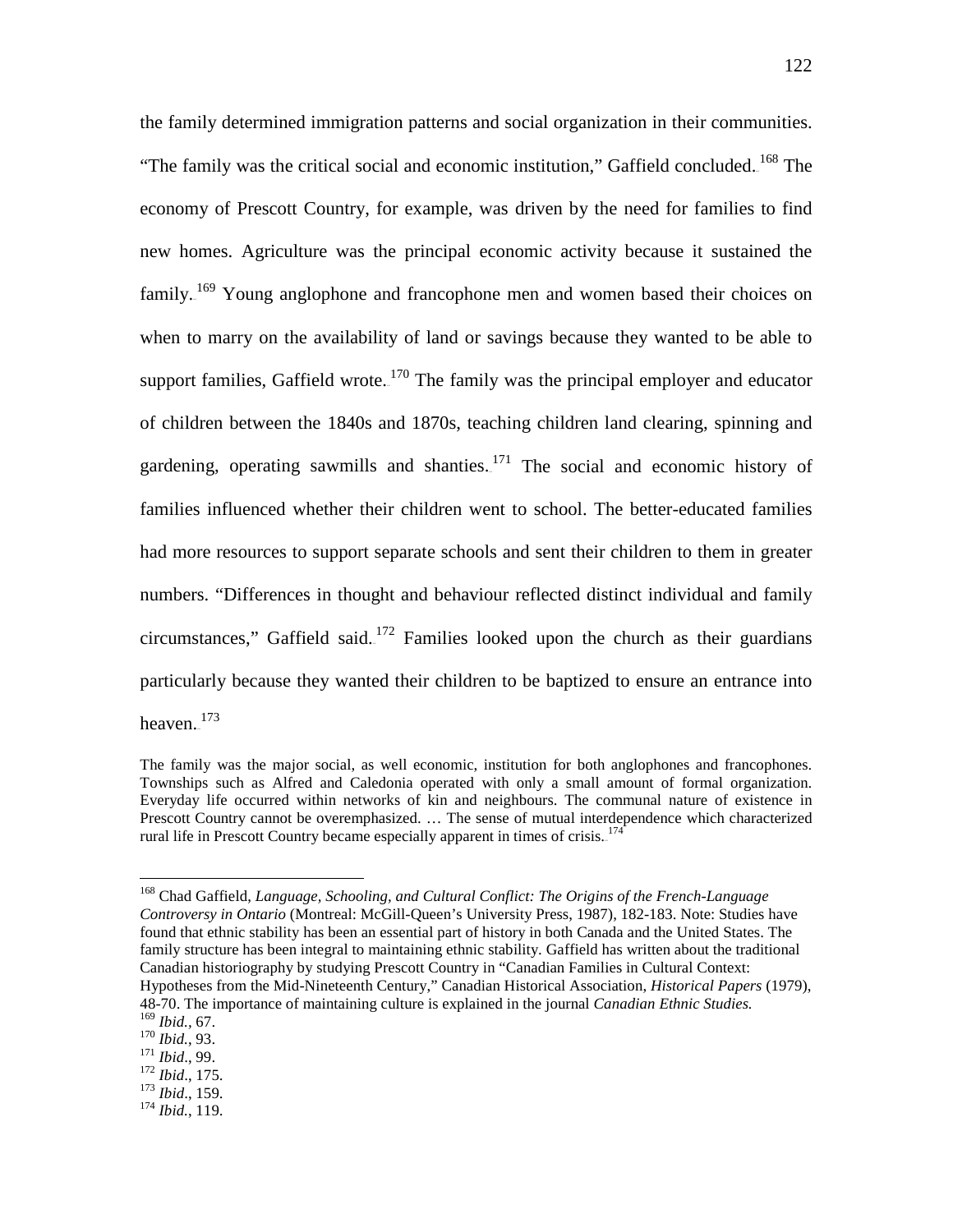The similarities in values between families of Prescott Country, Ontario and St. Peter's Colony reveal further how families were instrumental in shaping the country. The historical information in family histories of the former St. Peter's Colony has opened a window to the world of the past, though a small part of the past. The historical information covered only certain topics amongst the countless experiences and feelings of pioneers in Canada at the turn of the twentieth century. The present generation can only speculate on what it was like to live in the colony; how pioneers understood the importance of their churches and schools; and how colonists perceived themselves as minorities living in a jurisdiction that was looked upon with suspicion by the larger establishment. The traditions of the German Catholics set them apart from the establishment. The decisions of the German Catholics, however, make it evident that their traditions were another means of expressing the same values and beliefs of the Anglo-Canadians which included loyalty to their country.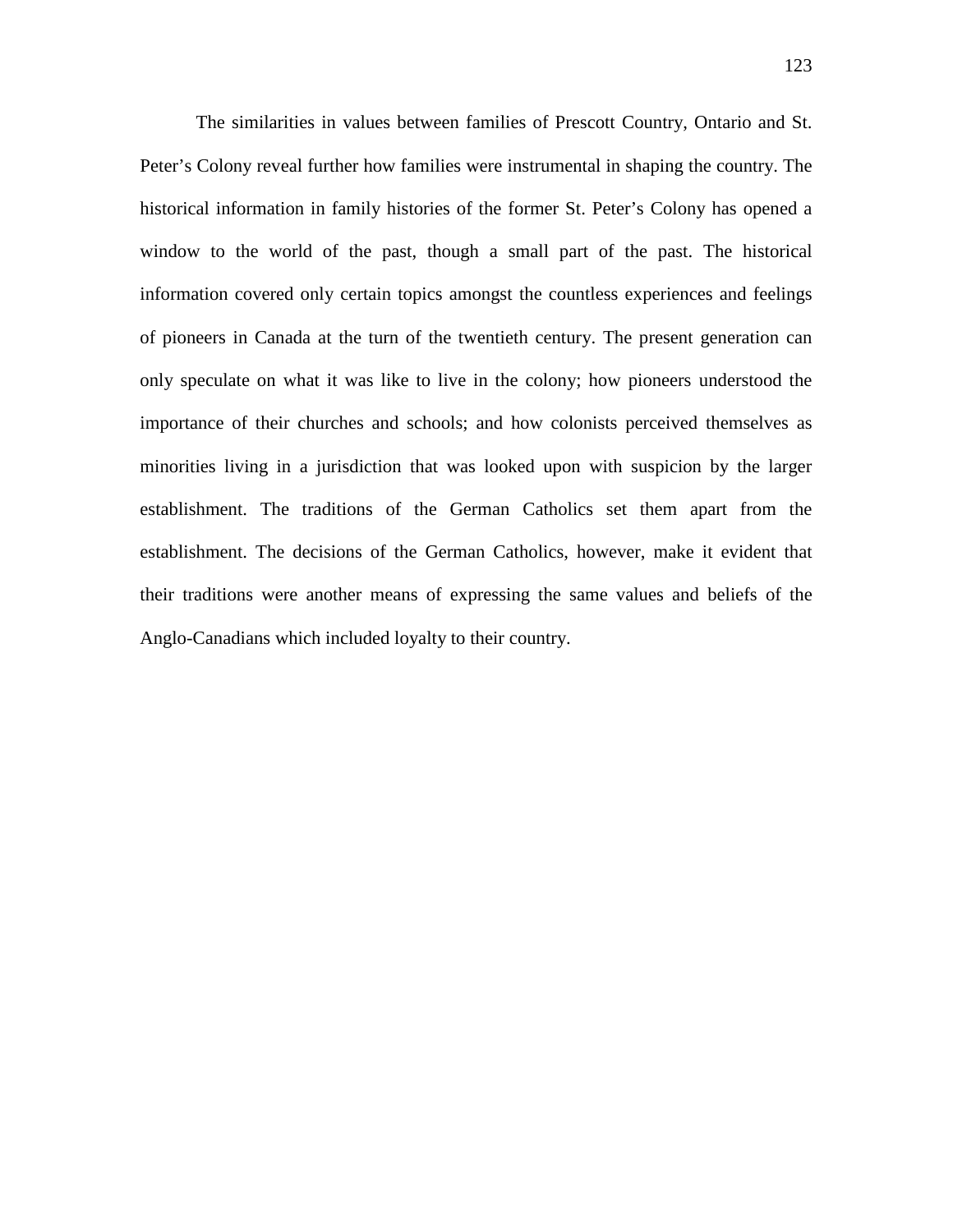## **Conclusion**

This thesis is the first to study loyalty in St. Peter's Colony by probing the histories of three important genres in the colony: the Benedictines, communities and families. It is the first to analyze the attitudes of colonists towards education and language, and in doing so has become a bridge that interlinks the three genres in the colony. Previous histories focused on their immediate subjects and never investigated the commonalities shared between other communal groups in the former colony. No other historian has looked at the colony from the inside.

The thesis, in exploring the history of the colony, made it apparent that there is more than one way to express loyalty in Canada. The German Catholics were proud Canadians who shared similar values and aspirations as the larger Anglo-Canadian establishment. The Anglo-Canadians wanted to achieve unity in Canada by assimilating all ethnic groups into the Anglo-Canadian culture. The Anglo-Canadian majority looked with suspicion on minority ethnic groups which tried to retain their culture, perceiving non-British cultures as inferior or opposing British values. It is not surprising that the Anglo-Canadian establishment accused St. Peter's Colony as being disloyal, even though the German Catholics were proud Canadians who were merely trying to maintain their traditions.

The histories of the colonists portrayed them as people who were oblivious to outside perceptions or unconcerned about them. The colonists may have been troubled over negative opinions of them, but the first settlers were focused primarily on everyday living and survival. The pioneers placed a high value on their families and made decisions that were related to the benefit of their families. They promoted, among other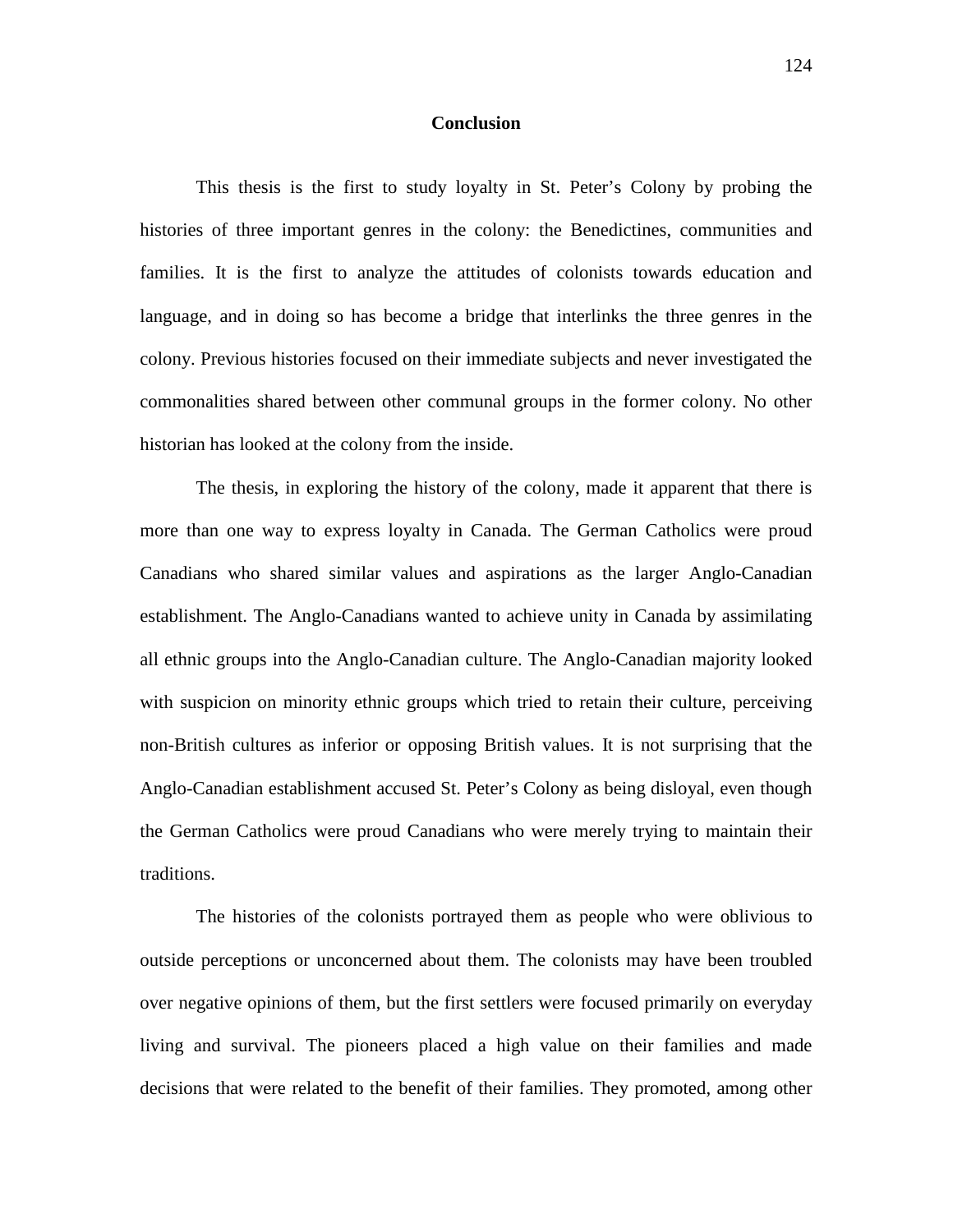things, education, health care, better transportation, recreation and socializing. The decisions of the colonists belied accusations of isolation or disloyalty since the colonists continually brought themselves into closer contact with outside communities as their wealth in the colony increased. The colonists willingly adopted the English language and cooperated with the provincial and federal authorities in forming school and municipal districts.

Chapter One probed the private and pastoral letters of the Benedictine leadership to learn about the issues that concerned them and the attitudes they held towards loyalty, education and the colony. The letters of the Benedictines communicated their principal concern to be everyday survival. The first two Benedictine leaders, Alfred Mayer, OSB and Bruno Doerfler, OSB from 1903 to 1919, usually wrote about their need for money to meet their everyday needs and build the monastic community. They often commented on issues in the colony, suggesting the Benedictines had close contact with the colonists. The following Benedictine leaders, in pastoral letters, expressed their values for education and morality among the colonists.

The Benedictine leadership seemed unconcerned about their image in the larger Canadian community until schools within the colony were accused by Rev. E.H. Oliver, an educator and historian, of promoting disloyalty and German nationalism. Abbot Bruno Doerfler, addressing the accusations of Oliver to another abbot, blamed the attacks on the Orange Lodge. He did not lash out against the Canadian establishment or country, a sign that he had an affinity for the country. The Benedictine leadership responded to the accusations of disloyalty by publically presenting their own facts on the issue, assuring the public that colony schools were promoting good education while upholding German-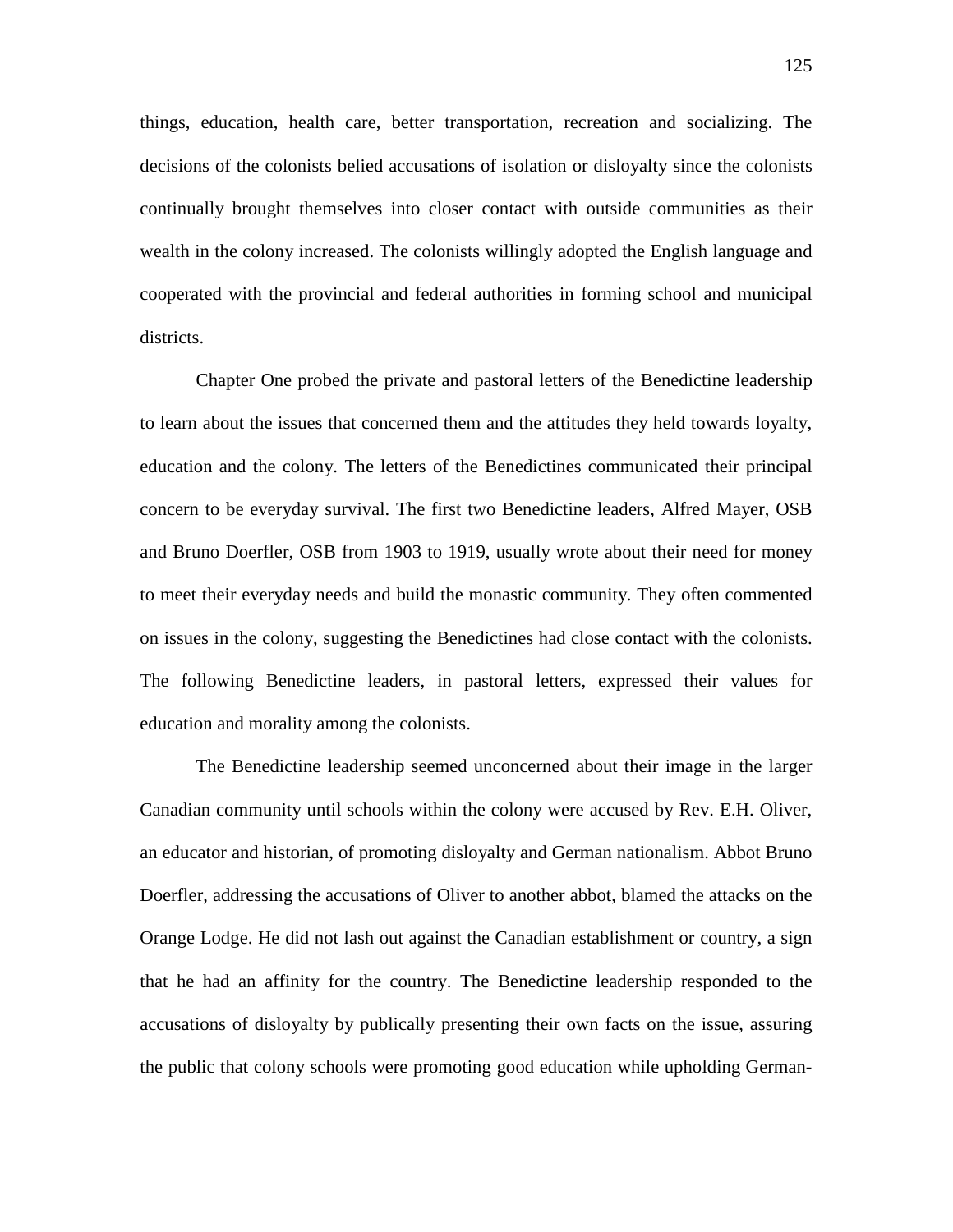Catholic traditions. Doefler seemed miffed at not being accepted as an equal by the Canadian establishment. He insisted he was a good, loyal Canadian citizen. The Benedictine leadership expressed its loyalty indirectly by working with provincial and federal authorities in establishing the colony and using legal channels when necessary to carry out decisions.

The battle over loyalty in the press was not the first major confrontation of the Benedictines, or even the most important. Previous confrontations brought division within the Benedictine leadership and colony. The battles challenged the impressions of nativists who believed the colony was a homogenous enclave of German Catholics building a separate society. The first Benedictine leader, Prior Alfred Mayer, spent much of his energy in a conflict with other Benedictine leaders in the United States over ownership of land in the United States. The conflict may have cost the Canadian monks dearly in lost revenue and increased their financial burdens in Canada. The Benedictines faced accusations of settlers who blamed the Benedictines for giving misleading information about the colony. The allegations pointed to the Benedictines as having limited authority and the colonists having differences in allegiances to the church.

The findings in Chapter One illustrated that history should be revisited again by future generations to uncover new information about the past, or to re-examine the accuracy or veracity of recorded history. The official histories of the Benedictines ignore the issues of loyalty, education and internal conflicts. The publications of educators and historians like Rev. E.H. Oliver implied that some Canadians were disloyal citizens and issues of loyalty and education were tantamount to Canadians.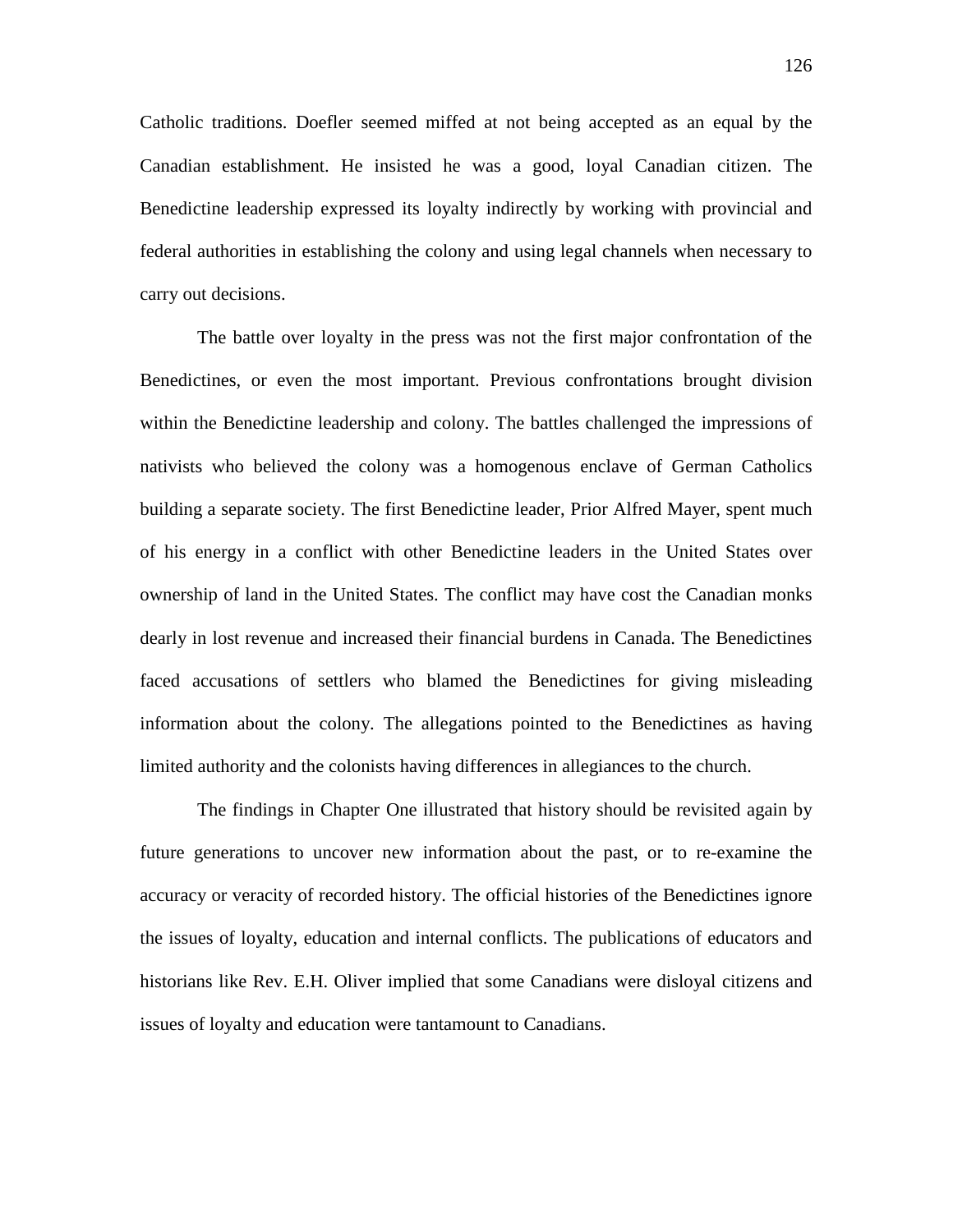Historian Clinton White brought the importance of revisiting history to the forefront in his research on schools of St. Peter's Colony. White researched the decisions behind the building of schools and the quality of education they offered. He found that previous reports criticizing the schools were inaccurate, inconsistent or contained false information. White concluded the schools offered education equal to or better than other Saskatchewan public schools.

The above examples illustrate how recorded history gives an impression of the past that has been shaped by those who wrote it. It is essential to understand the background of authors of history to ascertain how historical writings may have been influenced by the predisposition of writers. New generations of historians, separated from the perceptions of previous generations, are essential for giving new perspectives of the past. Future historians may uncover new information that was overlooked or omitted because it was considered unhistorical or too controversial to publish.

Chapter Two looked at the community histories to determine how communities saw their role in the colony and larger Canadian community. The community histories appear to be written independently of each other and understood from the vantage point of the local community: each community history book had its own unique title and cover page. The history volumes, in reality, are analogous to each other. They share similar topics ranging from the history of the local business community and schools, to health care, sports and recreation groups and municipalities. The histories largely ignored information on the past that was controversial or brought embarrassment. The histories of the communities were shaped by policies of local history committees that corresponded to guidelines of history communities throughout the province. History committees of the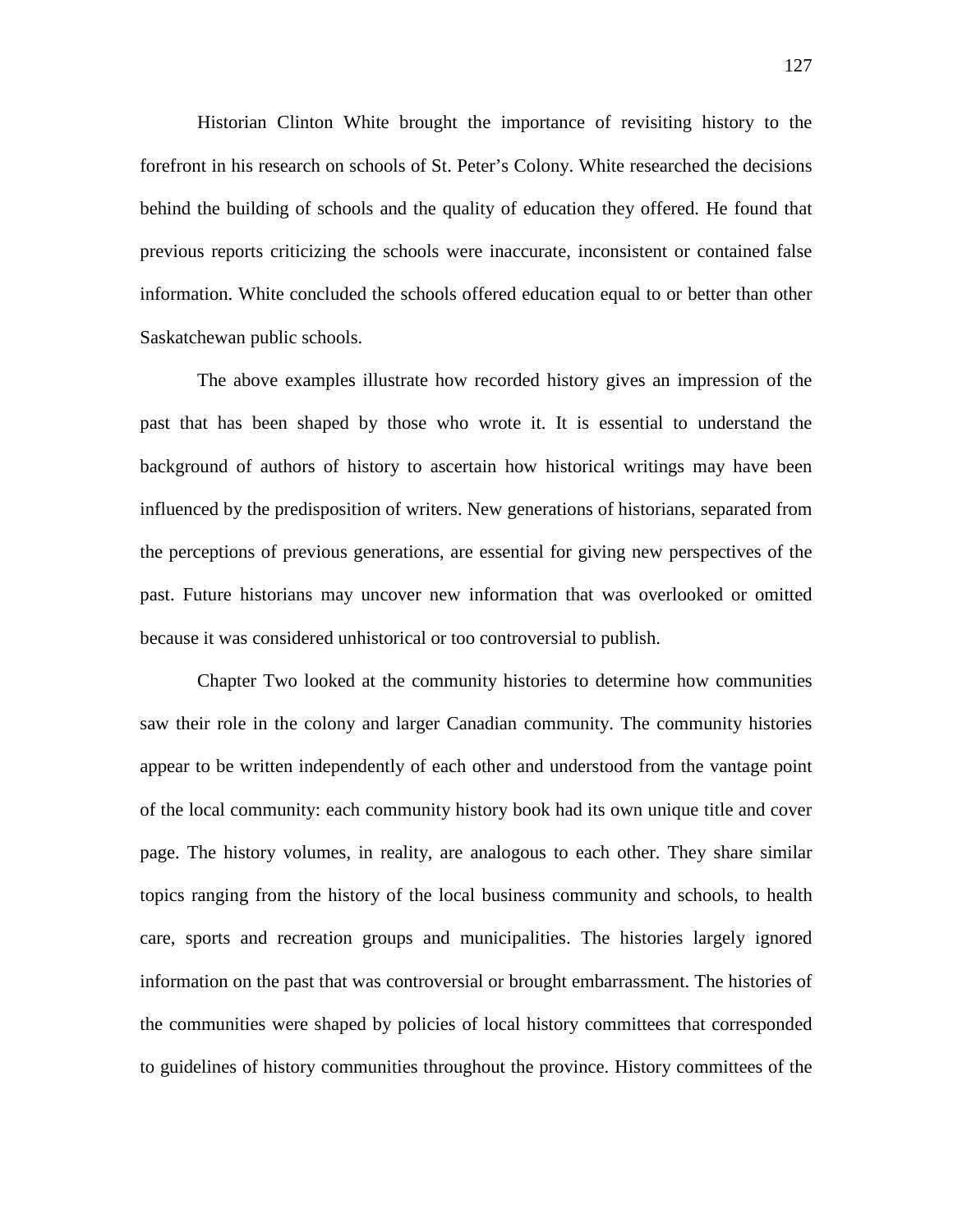former colony, similar to committees throughout the province, used the history books as a means of celebrating community.

All of the community histories of the former colony expressed loyalty to Canada by presenting their communities as being an inherent part of Saskatchewan and/or Canada. Most history volumes did not even acknowledge the former presence of the colony or Benedictines, suggesting further their bond with the country. The only communities that acknowledged the colony and Benedictines were those with German-Catholic backgrounds and their histories did not agree on the importance of the colony or Benedictines. Two communities with German-Catholic backgrounds largely ignored the presence of the colony and Benedictines, verifying further that the authors of history shape the writing of history.

Chapter Three examined the family histories to get insight into their attitudes towards education, their communities, and country. An analysis was made of family decisions to determine their common values and aspirations. The family histories ignored the issues of nativism and ongoing tensions between German Catholics and the larger Anglo-Canadian establishment. Only a handful of families wrote about hostility toward German Canadians during the First World War. The family histories, similar to family histories across Saskatchewan, are similar in content and outlook. The family history volumes focused on personal histories of families, recording births, marriages, deaths, occupations, and achievements. History committees in the former colony, akin to history committees across the province, recorded events from the past that were unlikely to cause controversy or division. The understanding of their role in recording history made it even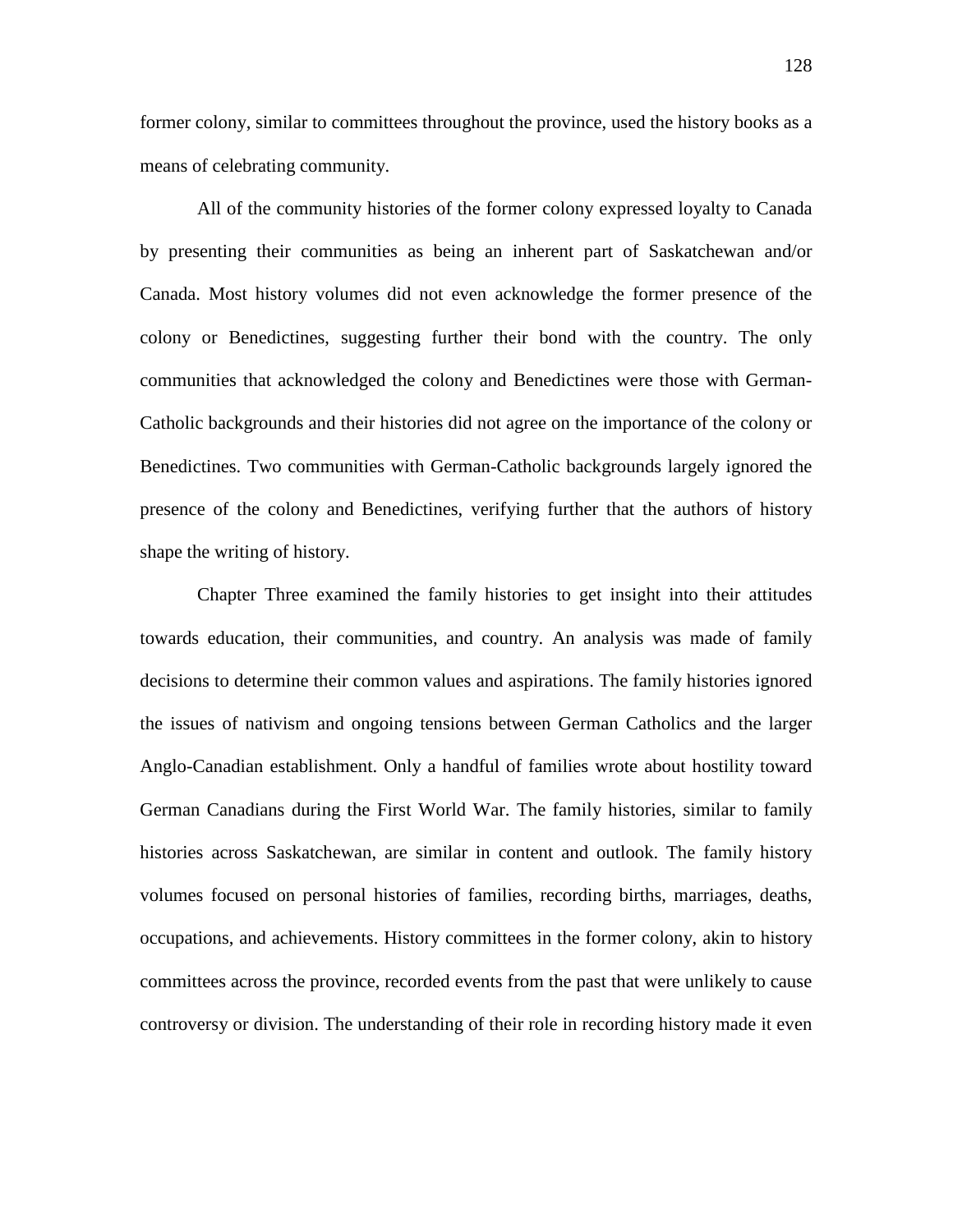more apparent how history is shaped by its author, whether a professional historian, amateur writer or committee of individuals with a common purpose.

The thesis brought the awareness that history is incomplete when the voices of those being written about are silent. History must be told from the vantage point of those who experienced it first-hand. The historian is an outsider looking within an area of interest using limited resources. The historian can only give a perception of a subject under study and is influenced by biases and conditions that effect observations and conclusions. The absence of first-person information leaves a gap that can only be filled by speculation.

The personal letters of the Benedictines and stories of the colonists did bring the reader closer into their realm. Their letters and stories also made it evident that only a small window was opened up into the past because only a fraction of history was recorded. Most of the family and community histories were abridged, or statistical, recording only factual information. They raised further questions of how many histories were lost when pioneers died without recording them; how many original sources with valuable information have been lost; how many families likely chose to omit family histories they felt were too difficult to compile, unnecessary or too sensitive to record; and how many families passed on history orally to immediate family members.

The historian can only guess what it was like to like to have lived in the colony at the turn of the twentieth century. The present generation can only speculate on how the Benedictines or colonists felt about themselves and what issues they considered important. It is possible to surmise that the pioneers of St. Peter's Colony had a sense of independence and shared differing views on the meaning of education, language and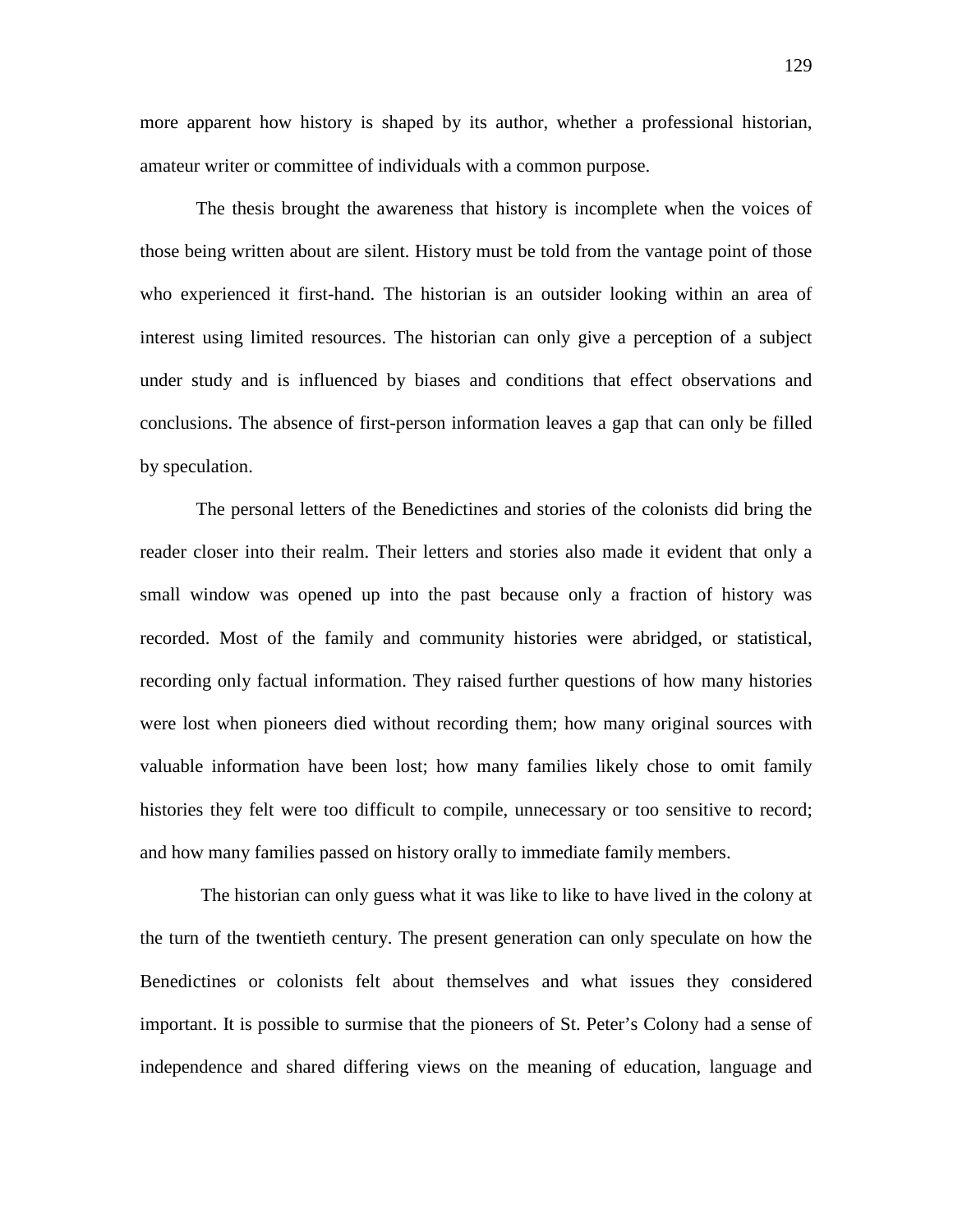loyalty. It would be fair to guess that the pioneers made decisions that presented them as hardworking citizens who wanted to become good, loyal Canadians and maintain some of their cultural ties – similar to those in the larger establishment who were suspicious of them.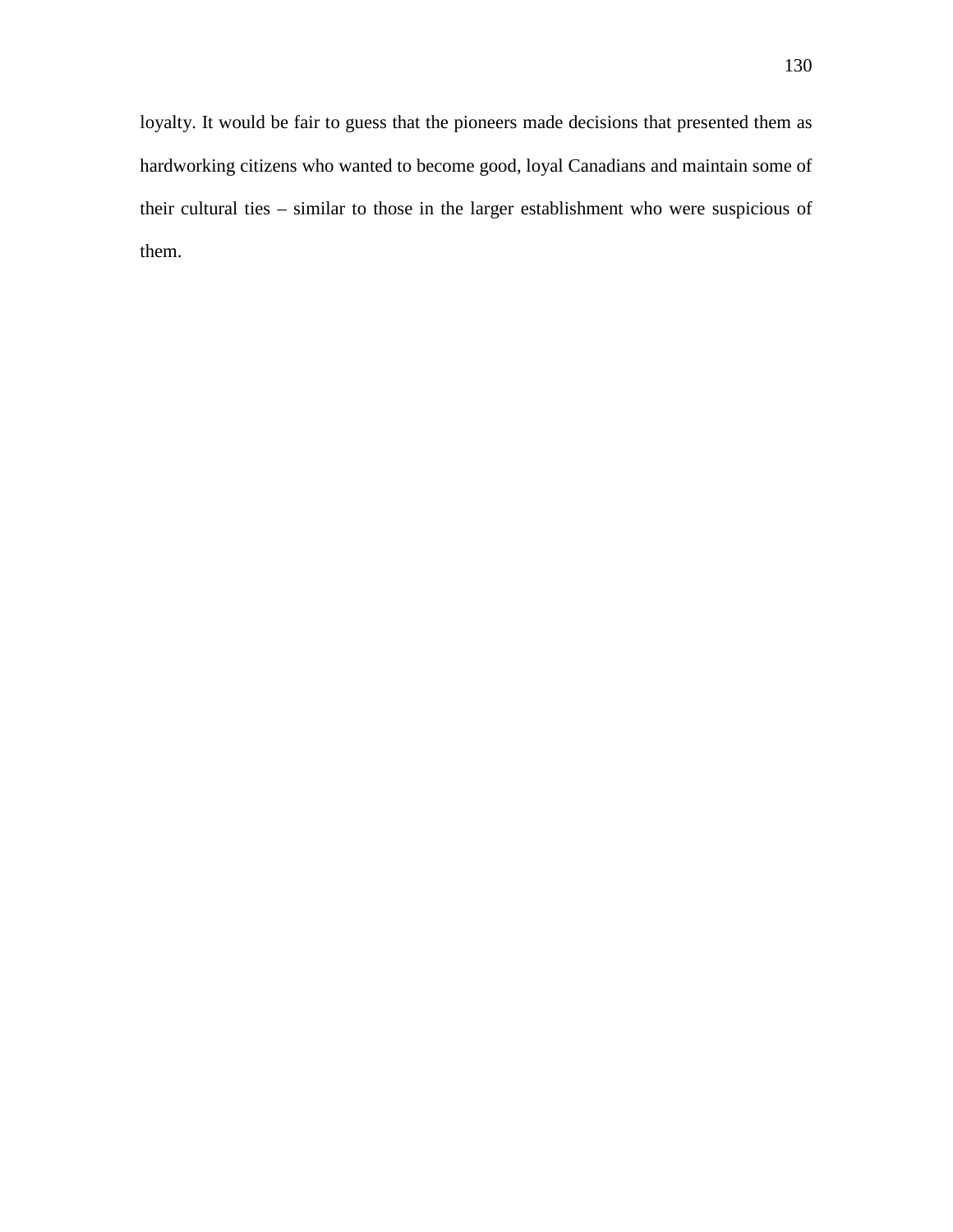



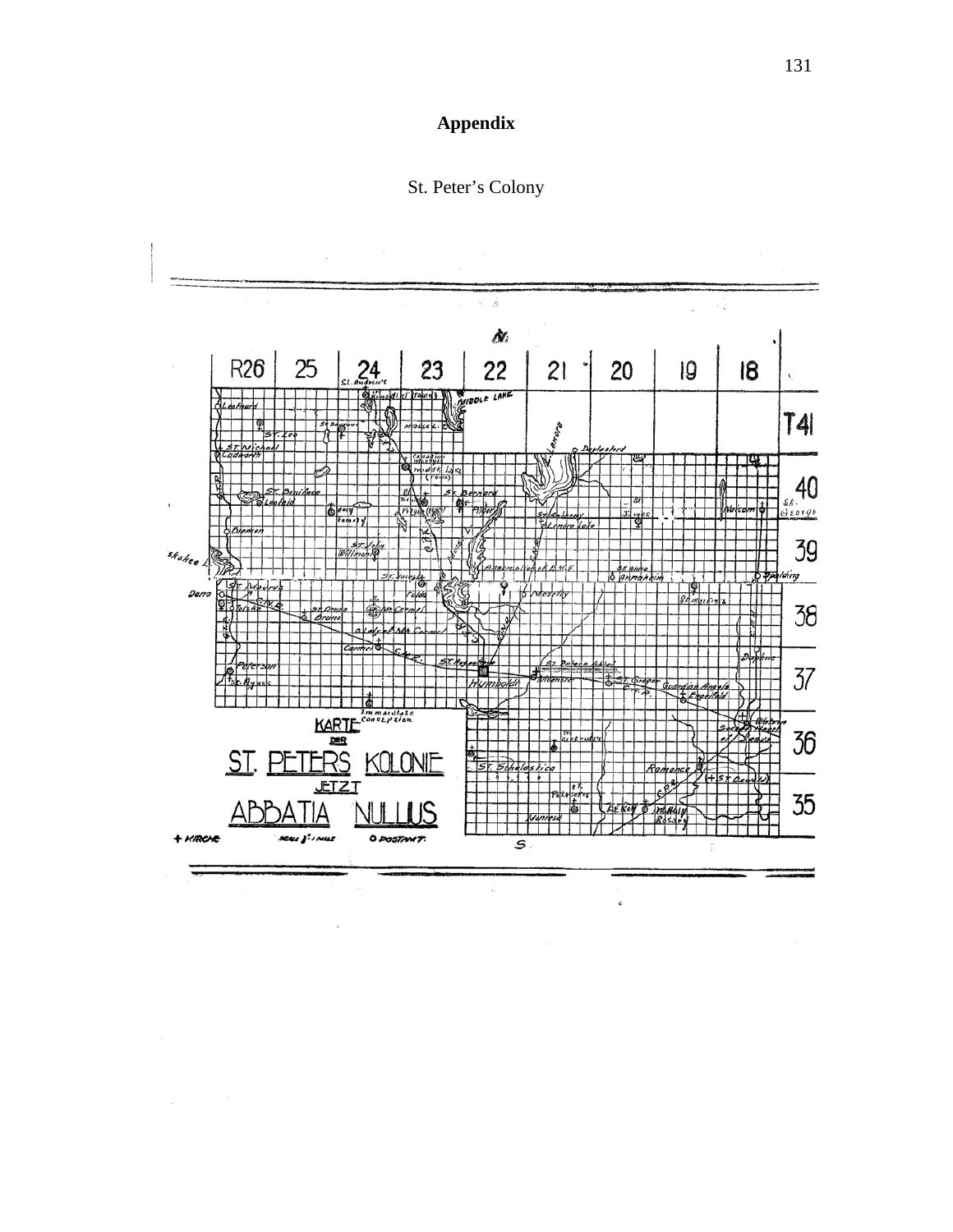## **Bibliography**

Primary Sources (St. Peter's Abbey Archives): SPAA

Bruno Parochial School:

Letter of Joseph Ehrmantraut, September 29, 1909 to Premier Walter Scott, protesting dissolution of parochial school.

\_\_\_\_\_ Walter Scott, October 19, 1909 to Joseph Ehrmantraut, defending decision of province to dissolve parochial school and form public school district.

Joseph Ehrmantraut, October 20, 1909, to Hon. Commissioner of Education defending parochial school.

Joseph Ehrmantraut to Walter Scott, October 26, 1909 defending parochial school.

\_\_\_\_\_ Joseph Ehrmantraut, November 1, 1909, to Hon. Commissioner of Education, defending parochial school.

\_\_\_\_\_Walter Scott to Joseph Ehrmantraut, November 17, 1909, defending decision to form public school district.

Carmel Parochial School:

Letter of O'Brien, inspector of public schools, Regina, to Joseph Wickel, February 25, 1918, on truancy at Carmel parochial school.

\_\_\_\_\_ Wickel to O'Brien, March 9, 1918, defending parochial school.

\_\_\_\_\_ Wickel to O'Brien, April 19, 1918, offering school for inspection.

\_\_\_\_\_ O'Brien to Wickel, April 29, 1918, on inspection report of parochial school.

\_\_\_\_\_ Abbot Bruno Doerfler, April 27, 1918 to Premier William Martin, defending parochial schools.

Doerfler, Abbot Bruno:

Letters of Doerfler, 1902 to 1919, to Peter Engel.

Circular of Doerfler, "German Schools in the Humboldt District," January 1916. Circular of Doerfler of April 23, 1917, to the priests.

Gertken, Abbot Severin:

Letter of Severin Gertken, June 9, 1928 to priests of the colony on school issues.

January 18, 1930 letter to Fr. Rudolph.

\_\_\_\_\_January 28, 1930 letter to Fr. Rudolph.

Letter of Archbishop James McGuigan, June 9, 1930 to Gertken on Catholic school issues.

Annaheim Church Trustees letter of February 20, 1928 to Gertken, expressing concern over condition of church and responsibilities of trustees and priest.

Letter from George Gerwing, 1928, reflecting on colony life.

Letter from Henry Waskosky, 1928, reflecting on colony life.

Hoffman, Chrysostom:

Personal diary of Chrysostom Hoffmann, May 1903 to May 19, 1905.

\_\_\_\_\_ May 12, 1905 to July 7, 1907.

\_\_\_\_\_ July 23, 1907 to August 16, 1911.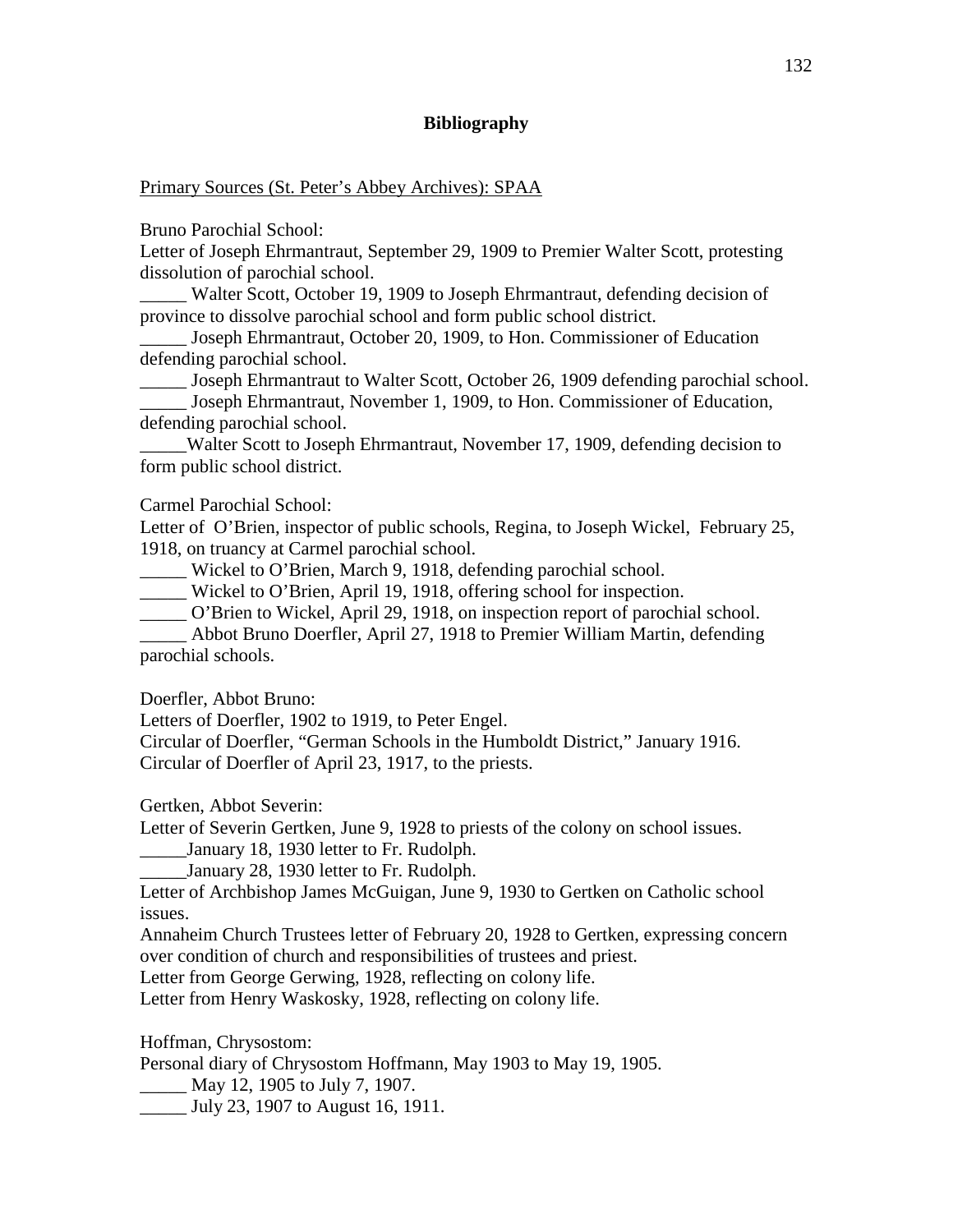Farewell letter of Hoffmann to parishioners of St. Peter's parish (written in late 1920s).

Mayer, Prior Alfred:

Letters of Alfred Mayer to Peter Engel, abbot of St. John's Abbey, 1901 to 1906.

\_\_\_\_\_to Peter Windschiegel, April 20, 1902; July 30, 1902; August 23, 1902; September 24, 1902; December 5, 1902; May 27, 1903; December 30, 1904; November 5, 1905. February 7, 1902 to Peter Windschiegel and Rev. Rudolph Palm.

December 17 and 28, 1903 letter to Leander Schnerr.

\_\_\_\_\_ August 8, 1906 and September 1, 1906 to Doerfler.

\_\_\_\_\_ to *Ohio Waisenfreund*, published July 1, 1903.

\_\_\_\_\_ November 7, 1903, to Hon. J.W. Gurriff, commissioner, Dominion Lands, Ottawa.

\_\_\_\_\_ September 29, 1903 to J.T. Scott, Eastern and Western Home Corporation, Toronto.

March 31, 1903 to Peter Hoffmann.

Leander Schnerr letter to Mayer, November 12, 1902.

Gurriff, commissioner with Dominion Lands, Ottawa, to Mayer, November 13, 1903.

Mayer to Gurriff, November 7, 1903 and December 8, 1903.

Peter Engel to Mayer, April 20, 1905; October 28, 1905; and February 25, 1906.

Edgar, prior of St. Vincent, to Peter Engel, August 13, 1903.

Albert Pascal, bishop of Prince Albert, to Mayer, November 4, 1903.

Marysburg Dramatic and Literary Society:

Minutes of meetings of Marysburg Dramatic and Literary Society, 1923-24.

Organizations of St. Peter's Colony:

Leofeld German Canadian Folk Group, 1909 to 1930.

Marysburg Dramatic and Literary Society Minutes, 1923-1924.

St. Bruno Anti-Treating League for Western Canada, 1914.

St. Scholastica Funeral Aid Society (1920s).

Ott, Abbot Michael:

Circular of Michael Ott, October 11, 1920 to priests of the colony. \_\_\_\_\_ October 21, 1921 and February 1, 1922 to clergy and laity.

March 11, 1925 to priests.

Published Primary Sources (family histories):

Dauk, Caroline. *My People: The Arnold Dauks, 1700-1990.* Humboldt, Sask.: Image Printers, 1991.

\_\_\_\_\_*My People: The Frank Dauks, 1700-1990.* Humboldt, Sask.: Image Printers, 1991.

\_\_\_\_\_ *My People: The Hofmanns, 1665-1990.* Humboldt, Sask.: Image Printers Ltd., 1991.

Gerwing family. *A Chronicle of the John H. Gerwing Family, 1908-1978*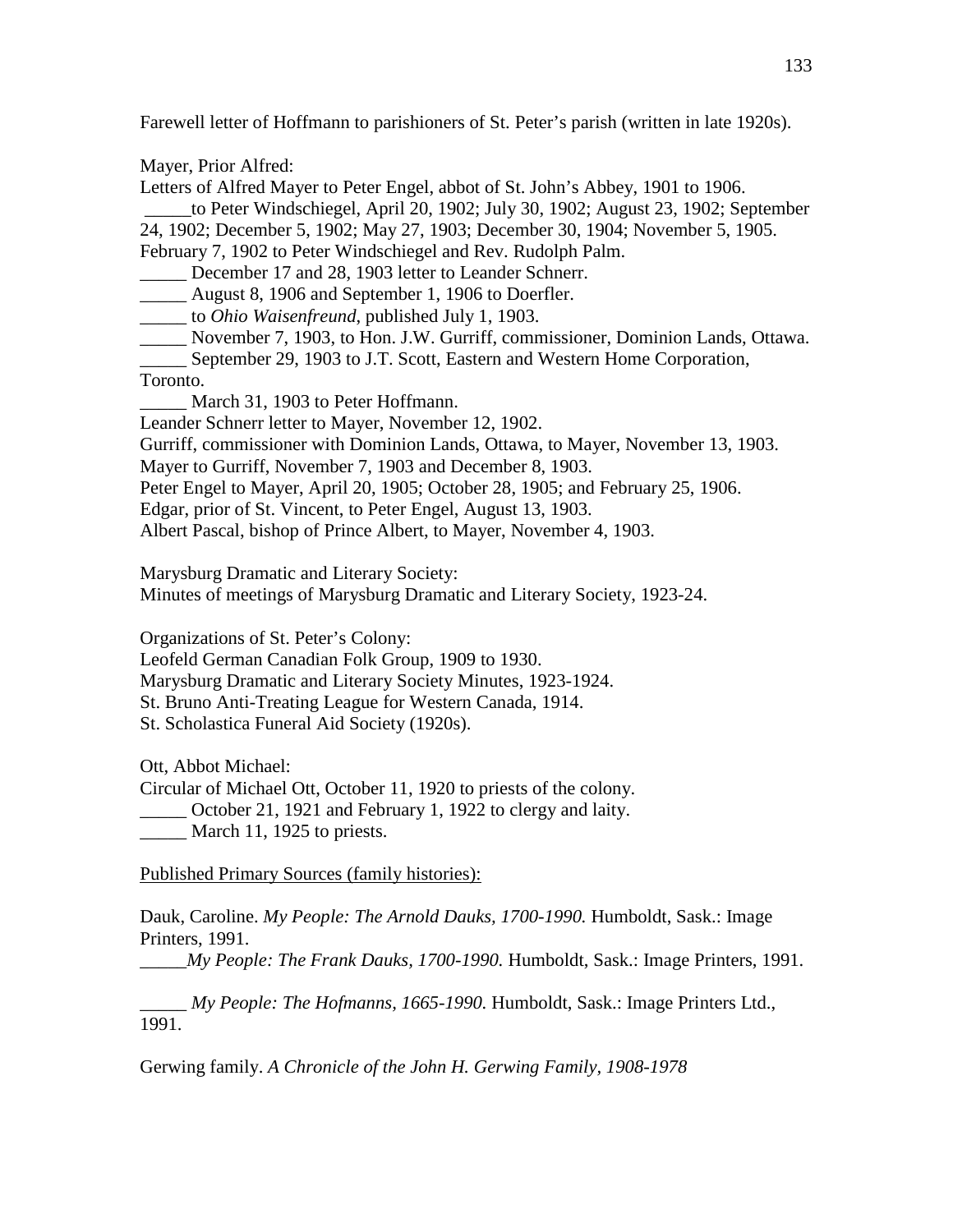Hutchins, Rosemarie. *From One Room to Another*. Lasqueti Island, B.C.: Willow Mountain Publications, 1992.

Korte, John. *Memoirs of John Korte.* (1995)

Lummerding, Del. *Theodore and Karolina Lummerding Family History*. Muenster, Sask.: St. Peter's Press, 1994.

Lutz, Otto. *A Mother Braving A Wilderness: Told by her son Otto Lutz*. Muenster, Sk: St. Peter's Press, 1977.

Novecosky family. *Jacob and Helen Novecosky Family History Book.* Muenster, Sask.: St. Peter's Press, 1987.

Pomedli, Marcella. *Pomedli, Journey to America: 1903-1988.*

Schmitz, Rev. Aloysius. *The Jacob and Anna Schmitz Family. (1*983).

Students of Marysburg School. *Fifty Golden Years of Marysburg, 1905-1955*.

Thera. Dominic L. (Tom). *The Thera Story, Volume 1, One Hundred Years: 1850-1950.* Regina: National Print-It Centres, 1991.

Zimmerman family. *Faith, Endurance, Trust: The Zimmermans in Canada*. Muenster, Sask.: St. Peter's Press, 2005.

## Published Primary Sources:

Annaheim History Book Committee. *A Cross in the Clearing: A History, 1903-1980*. Melfort, Sask.: Phillips Publishers Ltd., 1980.

Baron, Joan. "Franciscan Sisters of St. Elizabeth, Humboldt," in *A Journey of Faith. St. Peter's Abbacy: 1921-1996.* Muenster, Sask.: St. Peter's Press, 1996, 262-270.

Bonas, Joe. History of the Pioneers of St. Peter's Colony Saskatchewan 1903-1910. (1955)

Brodner, Fr. Martin, OSB. "St. Peter's Abbey," in *A Journey of Faith. St. Peter's Abbacy: 1921-1996.* Muenster, Sask.: St. Peter's Press, 1996, 232-240.

Bruno History Book Committee. *Up to Now*. North Battleford, Sask.: Turner-Warwick Printers, Inc., 1984.

Dana-Peterson History Book Committee. *Down Memory Lane.* Humboldt, Sask.: Humboldt Publishing Limited, 1980.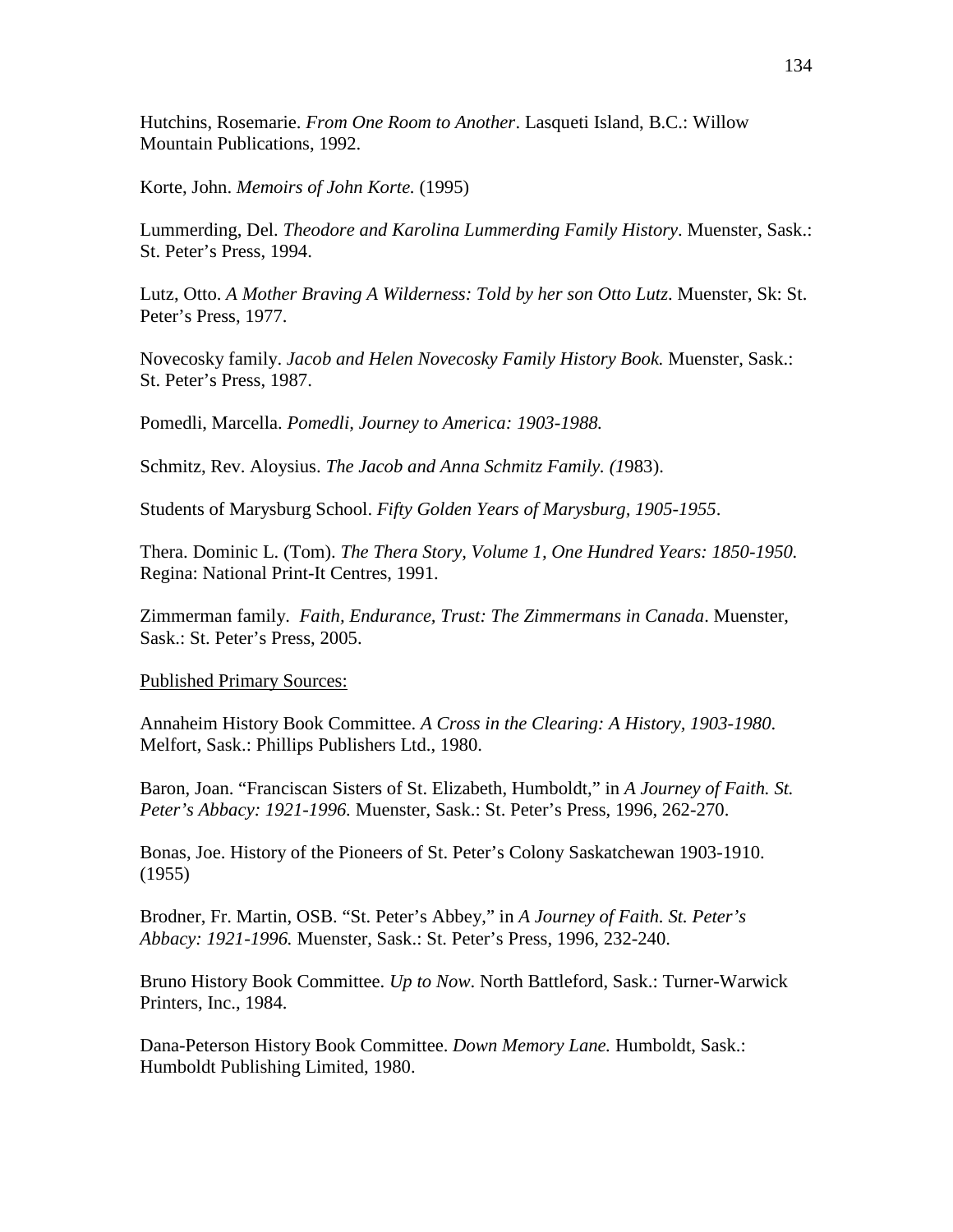Englefeld Historical Society. *Fields of Prosperity: A History of Englefeld, 1903-1987*. Muenster, Sask.:, St. Peter's Press, 1988.

Grant, Robert W. *The Humboldt Story: 1903-1953*. Humboldt, Sask.: Humboldt Board of Trade, 1954.

Hepp, Michael J. *The Legacy of St. Peter's Colony*. Muenster, Sask.: St. Peter's Press, 1998.

Hinz, Marcella, OSU. *Our Bruno: The Legacy of the First Abbot of St. Peter's Monastery.* Muenster, Sask.: St. Peter's Press, 2001.

Humboldt and District History Book Committee. *The Best of Humboldt, Centennial Edition: Including Burr, Carmel, Fulda and Marysburg*. Muenster, Sask.: St. Peter's Press, 2006.

Humboldt Journal. *The Best of Humboldt*. Humboldt, Sask.: Humboldt Publishing Limited, 1982.

Lake Lenore History Book Committee. *Sharing Our Heritage: Lake Lenore and Area.*  Muenster, Sask. St. Peter's Press, 1986.

LeRoy Historical Society. *As the Furrow Turns: 1900-1985. LeRoy and District*. Altona, Manitoba: Friesen Printers, 1986.

Marysburg History Book Committee. *Beyond Our Dreams: Marysburg and Area*. Muenster, Sask.: St. Peter's Press, 1987.

Middle Lake Celebrate Saskatchewan History Book Committee. *Middle Lake: The Vintage Years*. Winnipeg: Inter-Collegiate Press, 1982.

Muenster Catholic Women's League. *Memories of Muenster's 70 Progressive Years: 1903-1973*. Muenster, Sask.: St. Peter's Press, 1973.

Muenster and District Centenary History Book Committee. *Muenster and District Centenary History: 1903-2003, As the Creek Flows On*. Muenster, Sask.: St. Peter's Press, 2003.

Naicam Heritage Book Committee. *Gleanings Along the Way: A History of Naicam, Lac Vert and Surrounding Districts*. Winnipeg: Inter-Collegiate Press, 1980.

Oblate Priests of St. Joseph Colony, trans. by Lambert and Tillie Schneider, *St. Joseph's Colony: 1905-1930*. Winnipeg: St. Paul's College, 1930.

Pilger History Committee. *Pilger Memories: 1903-1980*. Muenster, Sask.: St. Peter's Press, 1980.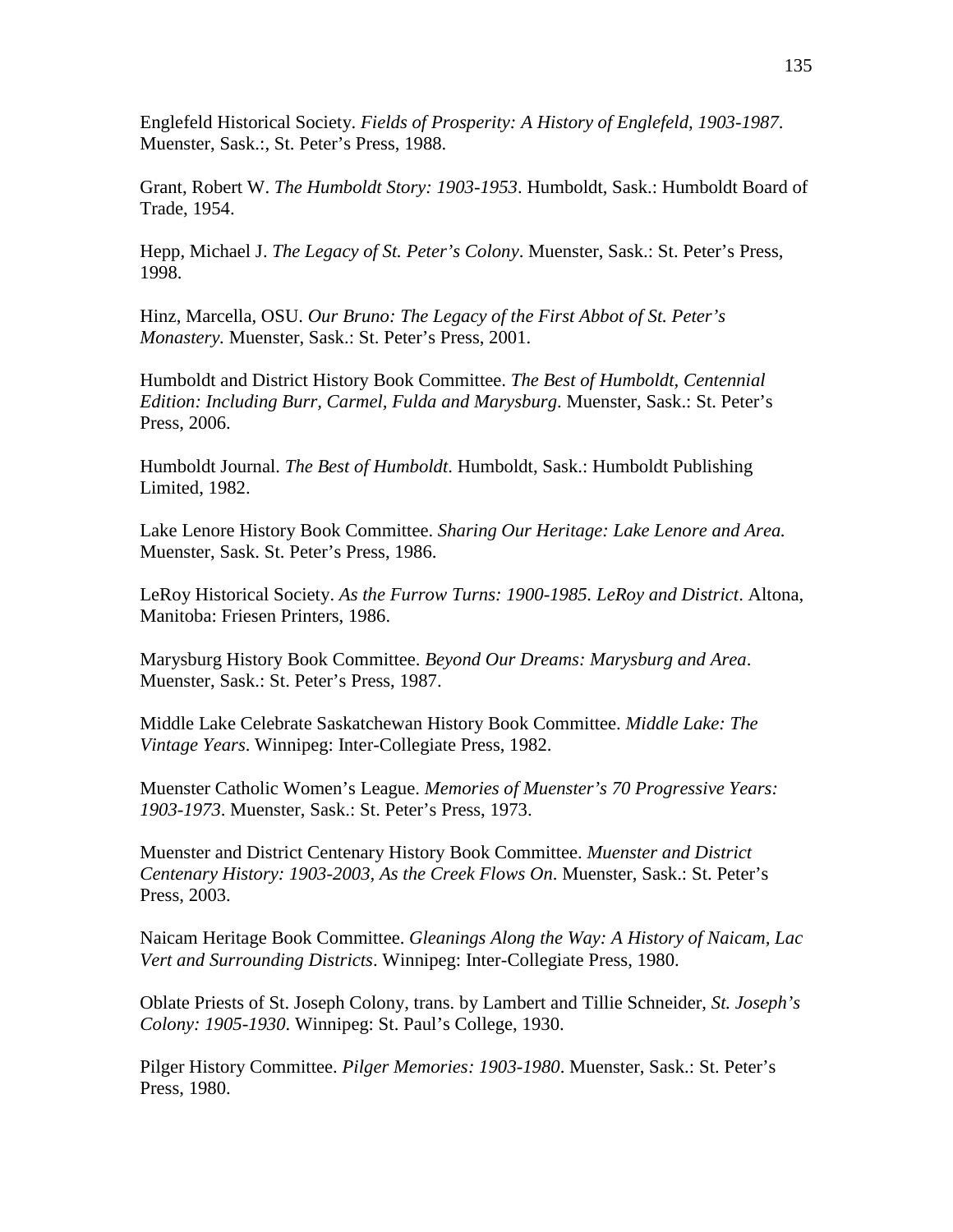Spalding and District Historical Society. *Spalding Roots and Branches*. Altona, Manitoba: Friesen Printers, 1981.

St. Gregory Homecoming History Book Committee. *Homesteading to Homecoming: 1903-1971*. Muenster, Sask.: St. Peter's Press, 1971.

St. Gregory History Book Committee. *Homesteading to Homecoming: 1903-1996*. Muenster, Sask.: St. Peter's Press, 1996.

Watson Board of Trade History Committee. Watson: Fifty Years of Progress, 1900-1950. Muenster, Sask.: St. Peter's Press, 1950.

Watson History Book Committee. *A Century of Progress: Watson and District.* Altona, Manitoba: Friesens Corporation History Book Division, 2003.

Weber, Jerome, OSB. "St Peter's Colony," in *A Journey of Faith, St. Peter's Abbacy: 1921-1996.* Muenster, Sask.: St. Peter's Press, 1996, 2-9.

\_\_\_\_\_ *Quest for a New Homeland: the founding of St. Peter's Colony in Saskatchewan.* Muenster, Sask.: St. Peter's Press, 1988.

"Report on Separate Schools." (1951)

White, Clinton O. "A 1905 German American Catholic Plan for Primary Education in the Northwest Territories." (University of Regina, Campion College, 1990)

\_\_\_\_\_ "Pre-World War I Saskatchewan German Catholic Thought Concerning the Perpetuation of their Language and Religion." (1994)

"The German Catholic Parochial Schools of Saskatchewan's St. Peter's Colony, 1903-1934: Their Teachers, Curriculum and Quality of Instruction." (1995)

\_\_\_\_\_ "German Catholic Parochial Schools in St. Peter's Colony: Their Buildings, Equipment and Finances." (1995)

"Language, Religion, Schools and Politics Among Catholic Settlers of German-American Background in St. Peter's Colony, Saskatchewan, 1903-1916." (1978)

\_\_\_\_\_ "Pre-World War I Elementary Educational Developments among Saskatchewan's German Catholics: A Revisionist View." *Prairie Forum* XVIII (1993), 2.

\_\_\_\_\_ "Education Among German Catholic Settlers in Saskatchewan, 1903-1918: A Reinterpretation." *Canadian Ethnic Studies*, XVI, 1, 84.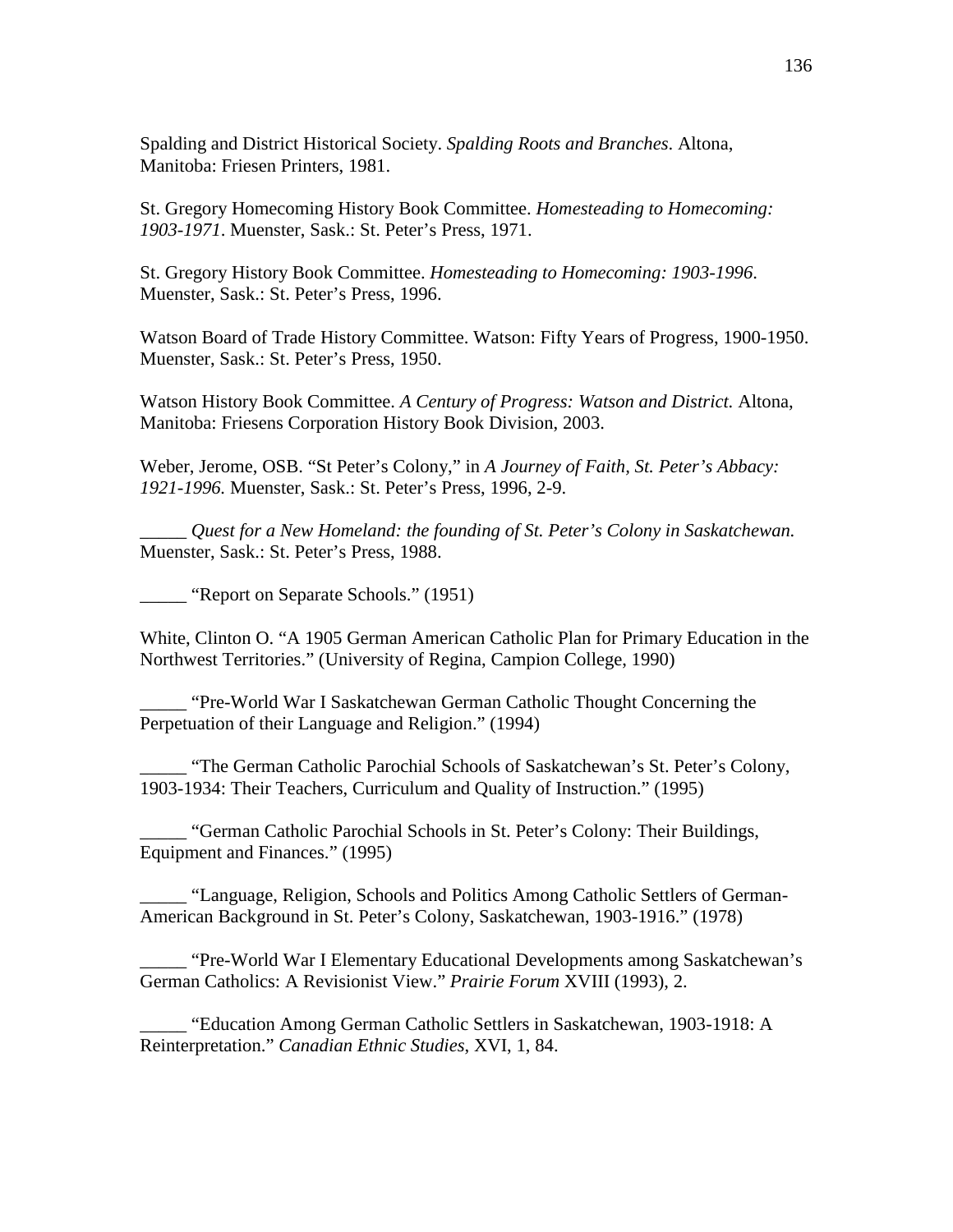"Maintaining Anglo-Celtic Cultural Hegemony in Saskatchewan: Rev. E.H. Oliver, Provincial Educational Policy, and the German Catholics." *Study Sessions* (1994) 253-279).

Windschiegel, Fr. Peter, OSB. *Fifty Golden Years: 1903-1953: A Brief History of the Order of St. Benedict in the Abbacy Nullius of St. Peter, Muenster, Saskatchewan*. Muenster, Sask.: St. Peter's Abbey, 1953.

## Published Secondary Sources:

Canadian Plains Research Centre. "German Catholic Settlements," in *Encyclopedia of Saskatchewan.* Saskatoon, Houghton Boston, 2005, 390-393.

Conrad, Margaret and Finkel, Alvin. *History of the Canadian Peoples: Volume 2, 1867 to the Present (Fifth Edition).* University of New Brunswick and Athabasca University: Pearson Longman, Toronto, 2009.

Cook, G.R. "Church, Schools, and Politics in Manitoba, 1903-12." *The Canadian Historical Review*, no. 1 (1958): 1-23.

Coughlin, Jack. *The Irish Colony of Saskatchewan*. Scarborough, Ontario: Lochleven Publishers, 1995.

Eisler, Dale. *False Expectations: Politics and the Pursuit of the Saskatchewan Myth.* University of Regina, Regina, Sask.: Canadian Plains Research Center, 2006.

Fitzgerald, Colleen. *Begin a Good Work: A History of St. Peter's Abbey, 1903-2003.* Muenster, Sask.: St. Peter's Press, 2003.

Friesen, Gerald. *The Canadian Prairies: A History*. Toronto: University of Toronto Press, 1984.

Gaffield, Chad*. Language, Schooling, and Cultural Conflict: The Origins of the French-Language Controversy in Ontario*. Montreal: McGill-Queen's University Press, 1987.

Hunkeler, Leodegar, OSB. Trans. by Luke Eberle, OSB. *It Began with Benedict: The Benedictines: Their Background, Founder, History, Life, Contributions to Church and Word*. St. Benedict, Oregon: Mount Angel Abbey, 1978.

King, Peter. *Western Monasticism: A History of the Monastic Movement in the Latin Church*. Kalamazoo, Michigan: Cistercian Publications, 1999.

Kordon, Bohdan S. *Enemy Aliens, Prisoners of War: Interment in Canada During The Great War*. Montreal: McGill-Queen's University Press, 2002.